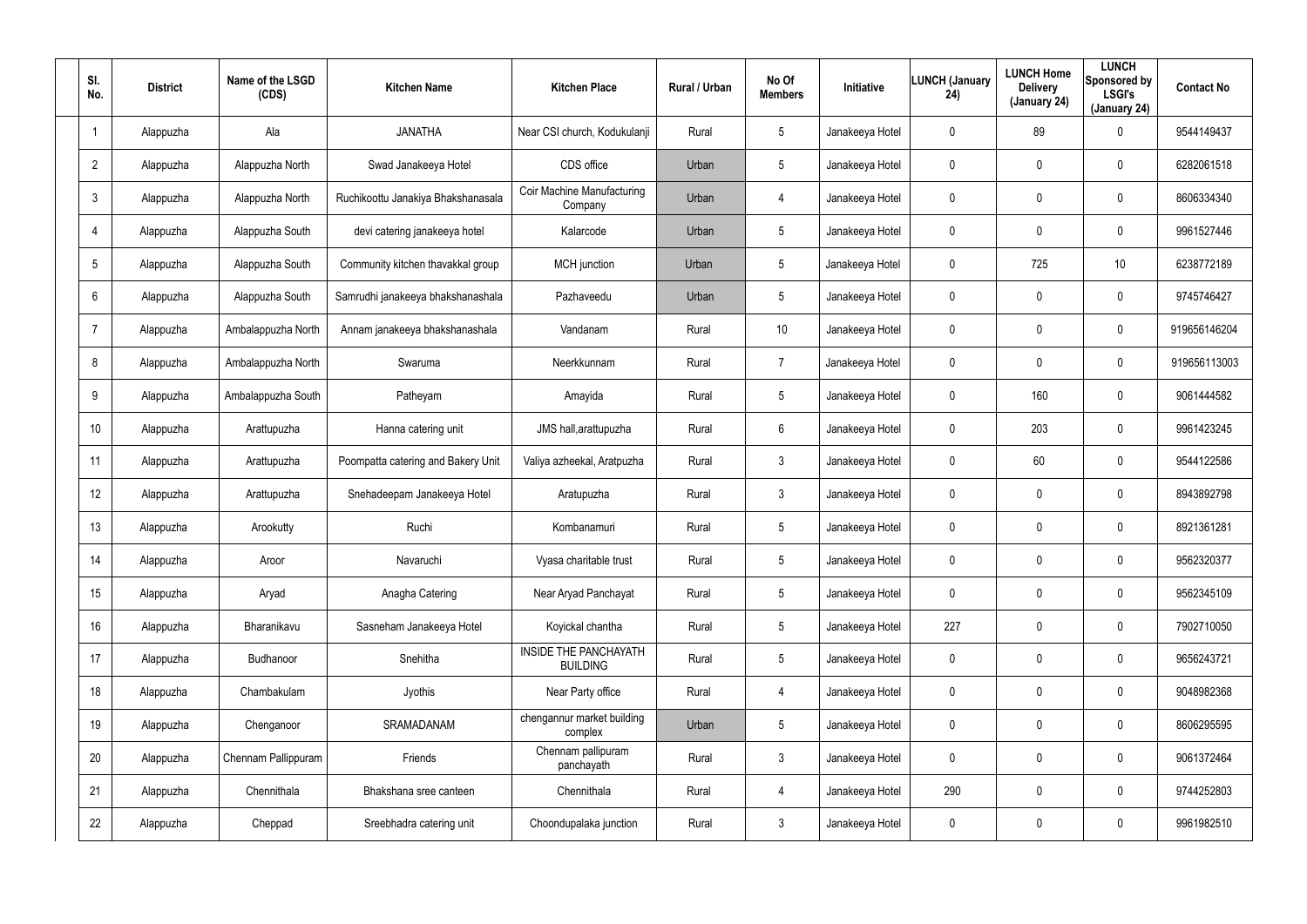| SI.<br>No. | <b>District</b> | Name of the LSGD<br>(CDS) | <b>Kitchen Name</b>           | <b>Kitchen Place</b>                    | Rural / Urban | No Of<br><b>Members</b> | Initiative      | <b>LUNCH (January</b><br>24) | <b>LUNCH Home</b><br><b>Delivery</b><br>(January 24) | <b>LUNCH</b><br>Sponsored by<br><b>LSGI's</b><br>(January 24) | <b>Contact No</b> |
|------------|-----------------|---------------------------|-------------------------------|-----------------------------------------|---------------|-------------------------|-----------------|------------------------------|------------------------------------------------------|---------------------------------------------------------------|-------------------|
| 23         | Alappuzha       | Cheppad                   | Karthika Janakeeya Hotel      | Mambra aalumood, Cheppad                | Rural         | 6                       | Janakeeya Hotel | 0                            | 195                                                  | 0                                                             | 9746575998        |
| 24         | Alappuzha       | Cheriyanad                | <b>DARSANA</b>                | Near GOLDEN PALACE<br><b>AUDITORIUM</b> | Rural         | 5                       | Janakeeya Hotel | 0                            | 165                                                  | 0                                                             | 9747958424        |
| 25         | Alappuzha       | Cherthala Municipality    | Santwanam                     | Ward 10                                 | Urban         | 5                       | Janakeeya Hotel | 0                            | $\mathbf 0$                                          | 0                                                             | 8848178001        |
| 26         | Alappuzha       | Cherthala Municipality    | <b>NULM</b> canteen           | Cherthala Municipality                  | Urban         | 5                       | Janakeeya Hotel | 0                            | $\mathbf 0$                                          | $\mathbf 0$                                                   | 6282870356        |
| 27         | Alappuzha       | Cherthala South           | Kashinandana                  | Cherthala <sub>S</sub>                  | Rural         | 10                      | Janakeeya Hotel | 0                            | $\mathbf 0$                                          | 0                                                             | 9745940057        |
| 28         | Alappuzha       | Cheruthana                | Sreedurga janakeeya hotel     | Near govt HSS aayaparambu               | Rural         | 4                       | Janakeeya Hotel | 722                          | $\mathbf 0$                                          | $\mathbf 0$                                                   | 9961178936        |
| 29         | Alappuzha       | Chettikulangara           | SREE VINAYAKA JANAKEEYA HOTEL | <b>KARIPUZHA</b>                        | Rural         | $\mathbf{3}$            | Janakeeya Hotel | 0                            | $\mathbf 0$                                          | $\mathbf 0$                                                   | 9656810109        |
| 30         | Alappuzha       | Chingoli                  | souhridam unit                | karthikappally I p school               | Rural         | $\mathbf{3}$            | Janakeeya Hotel | 96                           | 98                                                   | $\mathbf 0$                                                   | 7559808470        |
| 31         | Alappuzha       | Chunakkara                | Vanitha Canteen               | Chunakkara                              | Rural         | $\mathbf{3}$            | Janakeeya Hotel | 172                          | $\mathbf 0$                                          | $\mathbf 0$                                                   | 9400509985        |
| 32         | Alappuzha       | Devikulangara             | Thripthi                      | Buds school, devikulangara              | Rural         | 4                       | Janakeeya Hotel | 0                            | 94                                                   | $\mathbf 0$                                                   | 9746712528        |
| 33         | Alappuzha       | Edathua                   | Theertham                     | Edathua market                          | Rural         | $\mathbf{3}$            | Janakeeya Hotel | 0                            | $\mathbf 0$                                          | $\mathbf 0$                                                   | 9544351169        |
| 34         | Alappuzha       | Ezhupunna                 | Neethipeedam                  | Eramalloor                              | Rural         | 8                       | Janakeeya Hotel | 0                            | 0                                                    | 0                                                             | 9946790986        |
| 35         | Alappuzha       | Harippad                  | Swad                          | A private Hotel's Kitchen               | Urban         | 4                       | Janakeeya Hotel | 0                            | $\boldsymbol{0}$                                     | 0                                                             | 9562373933        |
| 36         | Alappuzha       | Kadakkarappally           | Soorya                        | Kandamangalam temple<br>auditorium      | Rural         | 5                       | Janakeeya Hotel | 0                            | $\mathbf 0$                                          | 0                                                             | 9895266763        |
| 37         | Alappuzha       | Kainakary                 | Sivakashi                     | Near Panchayath                         | Rural         | $5\phantom{.0}$         | Janakeeya Hotel | 0                            | $\pmb{0}$                                            | 0                                                             | 8111821552        |
| 38         | Alappuzha       | Kandalloor                | Annapoorna Hotel              | Near Velanchira junction                | Rural         | $\overline{4}$          | Janakeeya Hotel | 0                            | $\mathbf 0$                                          | $\pmb{0}$                                                     | -9747600181       |
| 39         | Alappuzha       | Kanjikuzhy                | Santhwanam                    | Opposite NSS college                    | Rural         | $5\phantom{.0}$         | Janakeeya Hotel | 0                            | $\overline{0}$                                       | 0                                                             | 9605307328        |
| 40         | Alappuzha       | Karthikappally            | Ruchi                         | Community hall                          | Rural         | $6\phantom{.}6$         | Janakeeya Hotel | 0                            | $\mathbf 0$                                          | 0                                                             | 9747607478        |
| 41         | Alappuzha       | Karuvatta                 | Karunya janakeeya hotel       | Near Aashramam junction                 | Rural         | $6\phantom{.}6$         | Janakeeya Hotel | 0                            | $\pmb{0}$                                            | 0                                                             | 916282508791      |
| 42         | Alappuzha       | Kavalam                   | Koottukari Janakeeya Hotel    | <b>Near Permanent Outlet</b>            | Rural         | 5                       | Janakeeya Hotel | 0                            | $\mathbf 0$                                          | 0                                                             | 9744173219        |
| 43         | Alappuzha       | Kayamkulam West           | palazhy catering unit         | Kallummood junction                     | Urban         | 5                       | Janakeeya Hotel | 0                            | 172                                                  | 0                                                             | 9388819110        |
| 44         | Alappuzha       | Kodamthurath              | <b>MATRUSAKTHI</b>            | KUTHIYATHODE                            | Rural         | $5\phantom{.0}$         | Janakeeya Hotel | 0                            | $\boldsymbol{0}$                                     | 0                                                             | 8281687439        |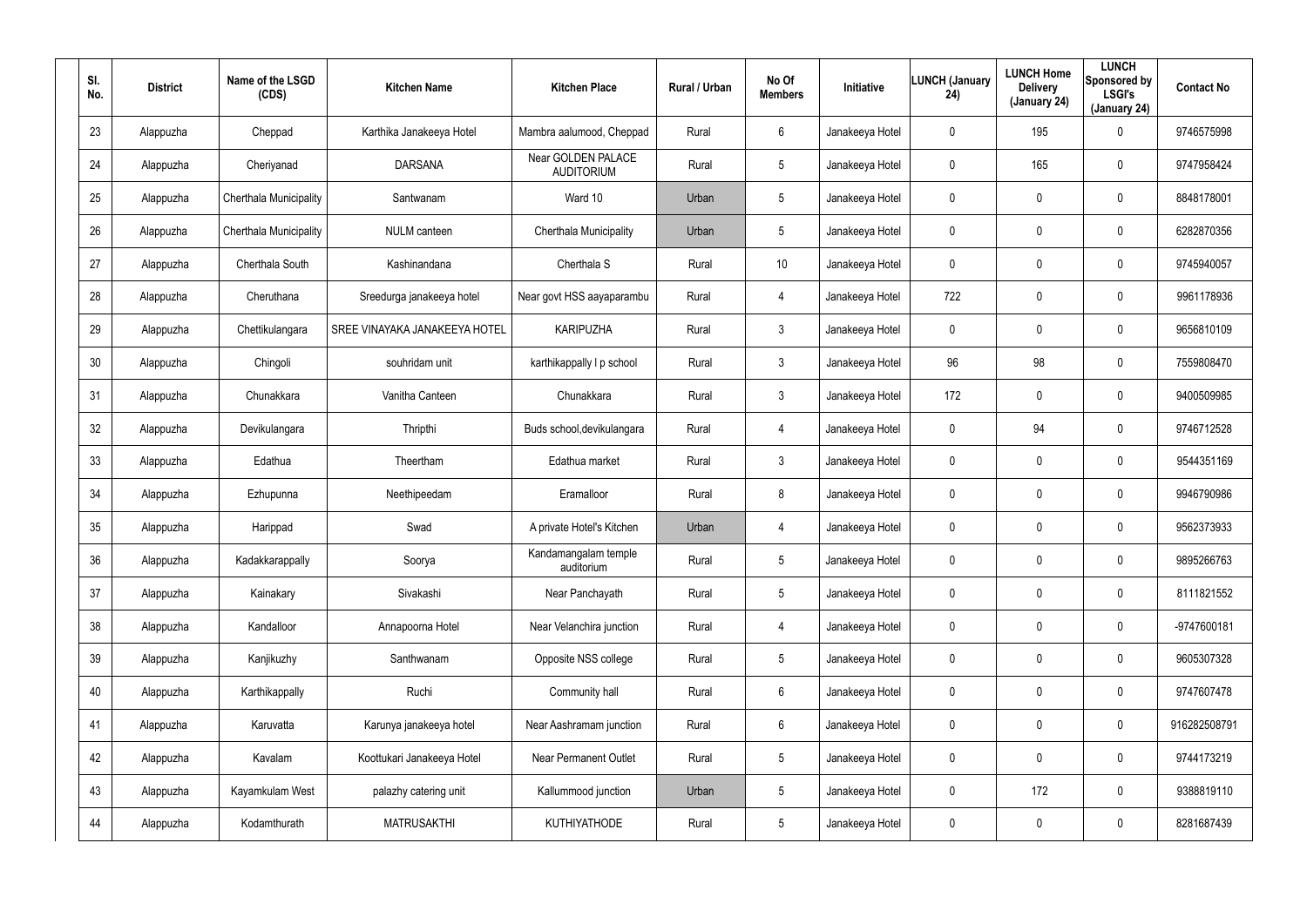|    | SI.<br>No. | <b>District</b> | Name of the LSGD<br>(CDS)   | <b>Kitchen Name</b>             | <b>Kitchen Place</b>                        | Rural / Urban | No Of<br><b>Members</b> | <b>Initiative</b> | <b>LUNCH (January</b><br>24) | <b>LUNCH Home</b><br><b>Delivery</b><br>(January 24) | <b>LUNCH</b><br>Sponsored by<br><b>LSGI's</b><br>(January 24) | <b>Contact No</b> |
|----|------------|-----------------|-----------------------------|---------------------------------|---------------------------------------------|---------------|-------------------------|-------------------|------------------------------|------------------------------------------------------|---------------------------------------------------------------|-------------------|
| 89 | 45         | Alappuzha       | Krishnapuram                | Kanivu catering unit            | Near SCB, kappil                            | Rural         | $\overline{4}$          | Janakeeya Hotel   | 0                            | 95                                                   | $\mathbf 0$                                                   | 9544047480        |
|    | 46         | Alappuzha       | Kumarapuram                 | Mahadeva jankeeya hotel         | Near kavarattu temple                       | Rural         | $\mathbf{3}$            | Janakeeya Hotel   | 825                          | 0                                                    | $\mathbf 0$                                                   | 918606736168      |
|    | 47         | Alappuzha       | Kumarapuram                 | Navodhaya janakeeya hotel       | Kumarapuram                                 | Rural         | $\mathbf{3}$            | Janakeeya Hotel   | 665                          | 0                                                    | $\mathbf 0$                                                   | 9037499871        |
|    | 48         | Alappuzha       | Kuthiyathode                | Ruchi Janakeeya Hotel           | Near kuthiyathode panchayath<br>office      | Rural         | $5\phantom{.0}$         | Janakeeya Hotel   | 0                            | 0                                                    | $\mathbf 0$                                                   | 9249269374        |
|    | 49         | Alappuzha       | Mannanchery                 | Snehitha                        | Panchayat building                          | Rural         | $\overline{4}$          | Janakeeya Hotel   | 0                            | 0                                                    | $\mathbf 0$                                                   | 9544461740        |
|    | 50         | Alappuzha       | Mannar                      | Snehadhara                      | Kunnathur devasom                           | Rural         | $5\overline{)}$         | Janakeeya Hotel   | 204                          | 0                                                    | $\mathbf 0$                                                   | 9567853570        |
|    | 51         | Alappuzha       | Mararikulam South           | Snehasparsham                   | Kattoor                                     | Rural         | $\overline{4}$          | Janakeeya Hotel   | 0                            | 0                                                    | $\mathbf 0$                                                   | 9747881642        |
|    | 52         | Alappuzha       | Mavelikara<br>Municipality  | Ruchi janakeeya hotel           | Municipality building                       | Urban         | 10 <sup>°</sup>         | Janakeeya Hotel   | 0                            | 0                                                    | $\mathbf 0$                                                   | 8289996136        |
|    | 53         | Alappuzha       | Mavelikkara<br>Thamarakulam | Thripthi Catering               | Thamarakulam                                | Rural         | $5\phantom{.0}$         | Janakeeya Hotel   | 151                          | 0                                                    | $\mathbf 0$                                                   | 8281558036        |
|    | 54         | Alappuzha       | Mavelikkara<br>Thekkekara   | Bhai catering                   | Pallarimangalam                             | Rural         | $5\overline{)}$         | Janakeeya Hotel   | 203                          | 0                                                    | $\mathbf 0$                                                   | 9539851155        |
|    | 55         | Alappuzha       | Mavelikkara<br>Thekkekara   | Snehatheeram                    | Kurathikkadu                                | Rural         | $5\phantom{.0}$         | Janakeeya Hotel   | 0                            | 0                                                    | $\mathbf 0$                                                   | 9656960190        |
|    | 56         | Alappuzha       | Muhamma                     | <b>SNV Catering</b>             | <b>Near Community Health</b><br>Centre      | Rural         | $5\overline{)}$         | Janakeeya Hotel   | 0                            | 0                                                    | $\mathbf 0$                                                   | 9605388763        |
|    | 57         | Alappuzha       | Mulakkuzha                  | Snehathanal                     | Mulakkuzha                                  | Rural         | $5\phantom{.0}$         | Janakeeya Hotel   | 0                            | 65                                                   | $\mathbf 0$                                                   | 9037085079        |
|    | 58         | Alappuzha       | Muttar                      | Ruchi Catering Unit             | Panchayat Building                          | Rural         |                         | Janakeeya Hotel   | 0                            | $\mathbf 0$                                          | $\mathbf 0$                                                   | 9072276826        |
|    | 59         | Alappuzha       | Nedumudy                    | Oruma                           | Champakulam                                 | Rural         | $5\phantom{.0}$         | Janakeeya Hotel   | 0                            | 0                                                    | $\pmb{0}$                                                     | 9188536147        |
|    | 60         | Alappuzha       | Neelamperoor                | Amrutha Janakeeya Bhakshanasala | Panchayat Building                          | Rural         | $\mathfrak{Z}$          | Janakeeya Hotel   | 0                            | 0                                                    | $\pmb{0}$                                                     | 9656167060        |
|    | 61         | Alappuzha       | Nooranad                    | Amma Canteen                    | Inside market place, Noornad                | Rural         | $5\phantom{.0}$         | Janakeeya Hotel   | 376                          | 0                                                    | $\pmb{0}$                                                     | 7034377340        |
|    | 62         | Alappuzha       | Palamel                     | Arogya Canteen                  | Panchayat office compound                   | Rural         | 4                       | Janakeeya Hotel   | 350                          | $\mathbf 0$                                          | $\mathbf 0$                                                   | 9497107651        |
|    | 63         | Alappuzha       | Pallippad                   | Annapoorneswari catering unit   | Irattakulangara junction                    | Rural         | $5\phantom{.0}$         | Janakeeya Hotel   | 441                          | 0                                                    | $\mathbf 0$                                                   | 9562318624        |
|    | 64         | Alappuzha       | Panavally                   | Harikrishnan                    | near nalpatheneswaram<br>temple             | Rural         |                         | Janakeeya Hotel   | $\mathbf 0$                  | $\mathbf 0$                                          | $\mathbf 0$                                                   | 9961774363        |
|    | 65         | Alappuzha       | Pandanad                    | Sreebhadra                      | Muthavazhi                                  | Rural         | $5\phantom{.0}$         | Janakeeya Hotel   | 0                            | 0                                                    | $\mathbf 0$                                                   | 9947120239        |
|    | 66         | Alappuzha       | Pathiyoor                   | Dakshina catering unit          | Mahalekshmi auditorium,<br>kareelakulangara | Rural         | $5\phantom{.0}$         | Janakeeya Hotel   | 0                            | 193                                                  | $\pmb{0}$                                                     | 9048200655        |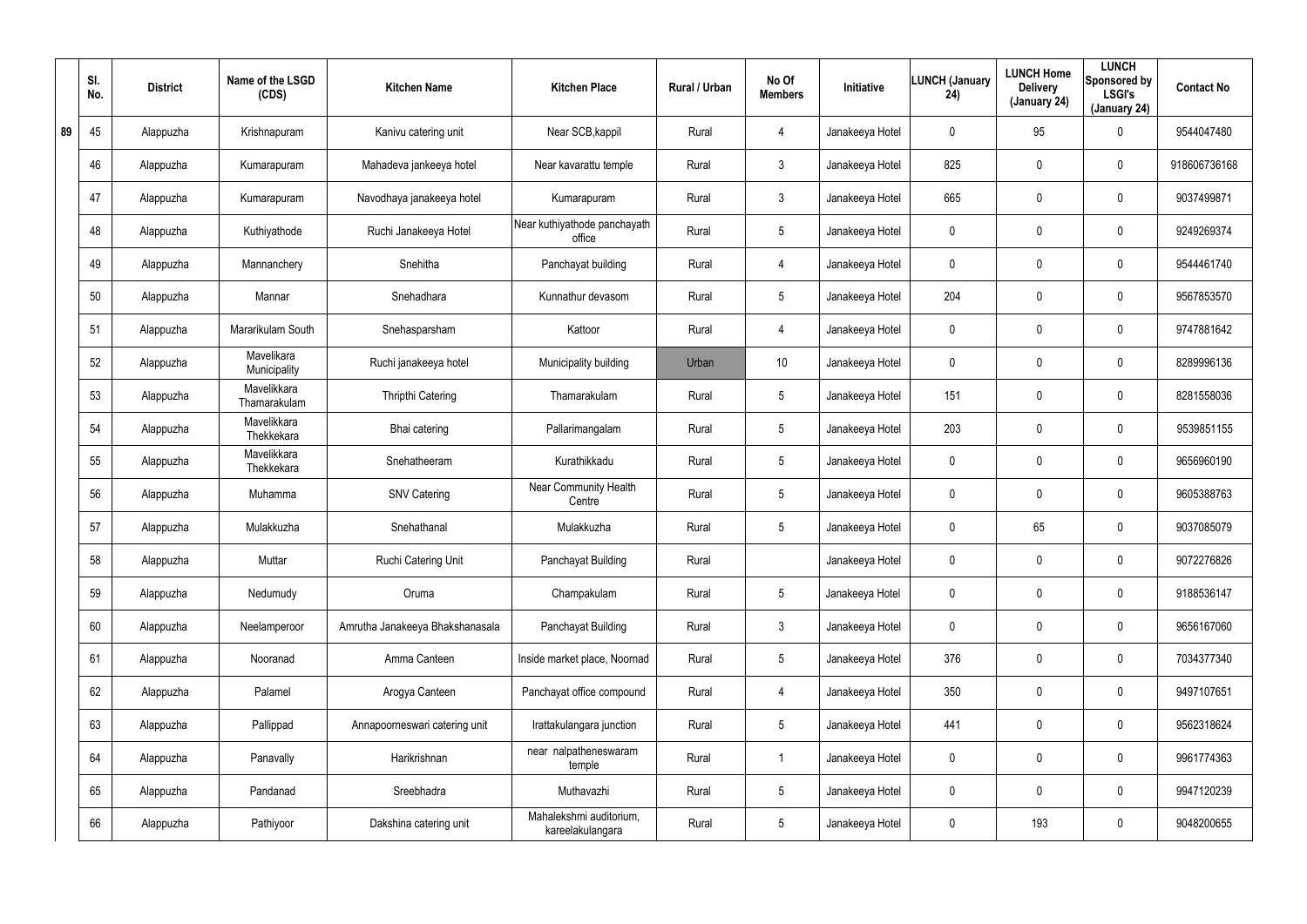| SI.<br>No. | <b>District</b> | Name of the LSGD<br>(CDS) | <b>Kitchen Name</b>         | <b>Kitchen Place</b>                                        | Rural / Urban | No Of<br><b>Members</b> | <b>Initiative</b> | <b>LUNCH (January</b><br>24) | <b>LUNCH Home</b><br><b>Delivery</b><br>(January 24) | <b>LUNCH</b><br>Sponsored by<br><b>LSGI's</b><br>(January 24) | <b>Contact No</b> |
|------------|-----------------|---------------------------|-----------------------------|-------------------------------------------------------------|---------------|-------------------------|-------------------|------------------------------|------------------------------------------------------|---------------------------------------------------------------|-------------------|
| 67         | Alappuzha       | Pattanakkad               | Aparna                      | Opposite of pattanakkad<br>gramapanchayath                  | Rural         | $5\phantom{.0}$         | Janakeeya Hotel   | 0                            | 0                                                    | $\mathbf 0$                                                   | 9037450634        |
| 68         | Alappuzha       | Perumbalam                | Amritham                    | Near by govt hospital                                       | Rural         | 4                       | Janakeeya Hotel   | 0                            | 0                                                    | $\pmb{0}$                                                     | 8592809257        |
| 69         | Alappuzha       | Pulincunnu                | Nanma Janakeeya Hotel       | Near Krishi Bhavan                                          | Rural         | $5\phantom{.0}$         | Janakeeya Hotel   | 0                            | 0                                                    | $\pmb{0}$                                                     | 9544752465        |
| 70         | Alappuzha       | Puliyoor                  | <b>UPPUM MULAKUM</b>        | <b>INSIDE PANCHAYATH</b><br>COMPOUND                        | Rural         | $5\phantom{.0}$         | Janakeeya Hotel   | 0                            | 97                                                   | $\pmb{0}$                                                     | 6238836314        |
| 71         | Alappuzha       | Punnapra North            | Annapoorneshwary            | Janajagrithi                                                | Rural         | 4                       | Janakeeya Hotel   | 37                           | 85                                                   | $\pmb{0}$                                                     | 8129450136        |
| 72         | Alappuzha       | Punnapra South            | Thripthy janakeeya hotel    | Punnapra south                                              | Rural         | 9                       | Janakeeya Hotel   | 0                            | 0                                                    | $\mathbf 0$                                                   | 9846179646        |
| 73         | Alappuzha       | Purakad                   | Pulari                      | Purakkad gp                                                 | Rural         | $5\phantom{.0}$         | Janakeeya Hotel   | 60                           | 96                                                   | $\mathbf 0$                                                   | 7034494313        |
| 74         | Alappuzha       | Purakad                   | Thiruvonam catering service | Thottappally                                                | Rural         | 4                       | Janakeeya Hotel   | 0                            | 0                                                    | $\mathbf 0$                                                   |                   |
| 75         | Alappuzha       | Ramankary                 | Kudumbashree Vanitha Hotel  | Ramankary Town, Opposite<br>Judicial First Class Magistrate | Rural         | 4                       | Janakeeya Hotel   | 0                            | 0                                                    | $\pmb{0}$                                                     | 8281314746        |
| 76         | Alappuzha       | Thaicattussery            | Unarv                       | Thyakattusheri junction                                     | Rural         | 4                       | Janakeeya Hotel   | 0                            | 0                                                    | $\mathbf 0$                                                   | 9605897567        |
| 77         | Alappuzha       | Thakazhy                  | Thripthi Thakazhy           | <b>GBHSS Thakazhy</b>                                       | Rural         | 6                       | Janakeeya Hotel   | 0                            | 0                                                    | $\mathbf 0$                                                   | 9747405368        |
| 78         | Alappuzha       | Thalavady                 | Sakthi                      | Panayanbnoorkavu Temple<br>Auditorium                       | Rural         | $5\phantom{.0}$         | Janakeeya Hotel   | 0                            | 0                                                    | $\mathbf 0$                                                   |                   |
| 79         | Alappuzha       | Thannermukkom             | Patheyam                    | Panchayath office                                           | Rural         | 4                       | Janakeeya Hotel   | 0                            | $\mathbf 0$                                          | $\mathbf 0$                                                   | 9633933288        |
| 80         | Alappuzha       | Thazhakkara               | Akshaya catering            | Building at glassfactory<br>junction                        | Rural         | $5\phantom{.0}$         | Janakeeya Hotel   | 198                          | 0                                                    | $\pmb{0}$                                                     | 9847177930        |
| 81         | Alappuzha       | Thiruvanvandoor           | <b>SREE KRISHNA</b>         | Near pravinkoodu junction,                                  | Rural         | $5\phantom{.0}$         | Janakeeya Hotel   | 0                            | 124                                                  | $\mathsf{0}$                                                  | 9446627175        |
| 82         | Alappuzha       | Thrikkunnappuzha          | Akshara janakeeya hotel     | KV jetty road                                               | Rural         | $5\phantom{.0}$         | Janakeeya Hotel   | 382                          | 0                                                    | $\mathbf 0$                                                   | 918891921223      |
| 83         | Alappuzha       | Thuravoor                 | RUCHI JANAKEEYA HOTEL       | Near alakkaparambu                                          | Rural         | $5\phantom{.0}$         | Janakeeya Hotel   | 0                            | 0                                                    | $\mathbf 0$                                                   | 8157934346        |
| 84         | Alappuzha       | Vallikunnam               | Samthripthi                 | Padayanivattom temple<br>Auditorium                         | Rural         | 4                       | Janakeeya Hotel   | 78                           | 0                                                    | $\mathbf 0$                                                   | 8078962129        |
| 85         | Alappuzha       | Vayalar                   | Five star                   | Near Nagamkulangara Market                                  | Rural         | $5\phantom{.0}$         | Janakeeya Hotel   | 0                            | 0                                                    | $\mathbf 0$                                                   | 8606081847        |
| 86         | Alappuzha       | Veeyapuram                | Swad 2                      | Veeyapuram jn                                               | Rural         | $5\phantom{.0}$         | Janakeeya Hotel   | 609                          | 0                                                    | $\pmb{0}$                                                     |                   |
| 87         | Alappuzha       | Veeyapuram                | Karuthal                    | Payippad LPS                                                | Rural         | $5\phantom{.0}$         | Janakeeya Hotel   | 0                            | 0                                                    | $\mathbf 0$                                                   | 8606846513        |
| 88         | Alappuzha       | Veliyanad                 | Manus Janakeeya Hotel       | Kurishmoodu, Near Veliyanadu<br>Grama Panchayat             | Rural         | $\mathfrak{Z}$          | Janakeeya Hotel   | 0                            | 0                                                    | $\pmb{0}$                                                     | 8086782924        |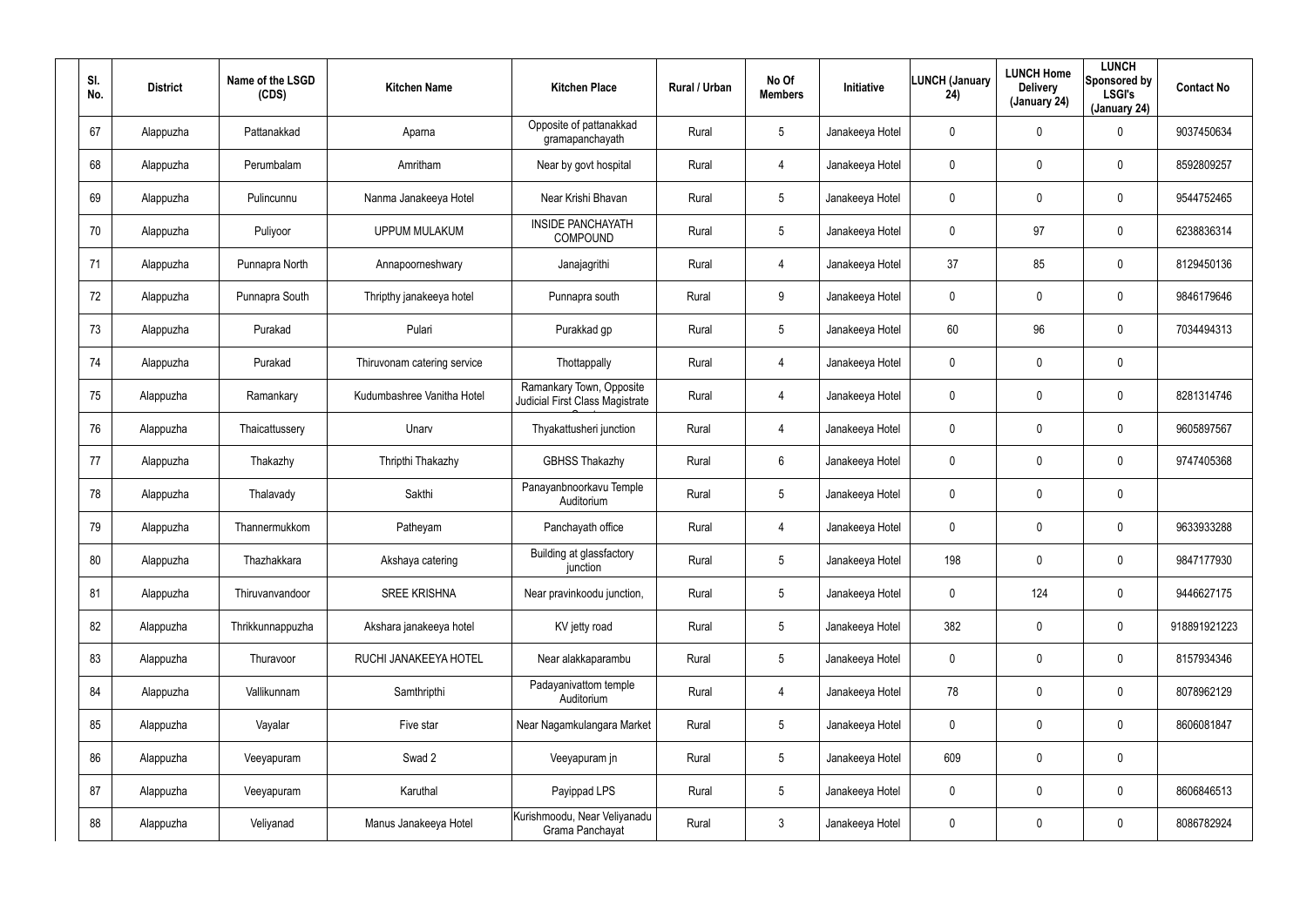|    | SI.<br>No.     | <b>District</b> | Name of the LSGD<br>(CDS) | <b>Kitchen Name</b>              | <b>Kitchen Place</b>         | Rural / Urban | No Of<br><b>Members</b> | Initiative      | <b>LUNCH (January</b><br>24) | <b>LUNCH Home</b><br><b>Delivery</b><br>(January 24) | <b>LUNCH</b><br>Sponsored by<br><b>LSGI's</b><br>(January 24) | <b>Contact No</b> |
|----|----------------|-----------------|---------------------------|----------------------------------|------------------------------|---------------|-------------------------|-----------------|------------------------------|------------------------------------------------------|---------------------------------------------------------------|-------------------|
|    | 89             | Alappuzha       | Venmoney                  | Annapoorna                       | Poyka                        | Rural         | $5\phantom{.0}$         | Janakeeya Hotel | 0                            | 170                                                  | $\boldsymbol{0}$                                              |                   |
| 89 |                |                 |                           |                                  |                              |               | 423                     |                 | 6086                         | 2886                                                 | 10                                                            |                   |
|    |                | Ernakulam       | Aikkaranad                | Subiksha Janakeeya Hotel         | Kolancherry                  | Rural         | 4                       | Janakeeya Hotel | 457                          | 0                                                    | $\boldsymbol{0}$                                              | 9074033529        |
|    | $\overline{2}$ | Ernakulam       | Alengade                  | Kasthurba kitchen                | Neerikkode                   | Rural         | $\mathfrak{Z}$          | Janakeeya Hotel | 24                           | 0                                                    | $\boldsymbol{0}$                                              | 9388462558        |
|    | 3              | Ernakulam       | Alengade                  | Thanima foods                    | Koduvazhanga                 | Rural         | $\mathfrak{Z}$          | Janakeeya Hotel | 65                           | 0                                                    | $\boldsymbol{0}$                                              | 9349013322        |
|    |                | Ernakulam       | Alengade                  | Mr.Bakers                        | Malikam peedika              | Rural         | $\mathfrak{Z}$          | Janakeeya Hotel | 101                          | 0                                                    | $\boldsymbol{0}$                                              | 9633887779        |
|    | 5              | Ernakulam       | Aluva                     | Ruchi janakeeya hotel            | Aluva                        | Urban         | 4                       | Janakeeya Hotel | 0                            | 108                                                  | $\mathbf 0$                                                   | 9947236080        |
|    | 6              | Ernakulam       | Amballoor                 | Dhanshree catering               | St.ignatius schools Amballur | Rural         | $5\phantom{.0}$         | Janakeeya Hotel | 133                          | 0                                                    | $\mathbf 0$                                                   | 8330081552        |
|    |                | Ernakulam       | Angamaly                  | Cafe Shree Canteen               | Municipality Canteen         | Urban         | $5\phantom{.0}$         | Janakeeya Hotel | 198                          | 0                                                    | $\boldsymbol{0}$                                              | 9656619614        |
|    | 8              | Ernakulam       | Angamaly                  | Cafe Kudumbashree                | T B Junction                 | Urban         | $\mathfrak{Z}$          | Janakeeya Hotel | 0                            | 0                                                    | $\mathbf 0$                                                   | 9447924974        |
|    | 9              | Ernakulam       | Arakuzha                  | Ruchi Janakeeya hotel, Arakkuzha | Pandappilly                  | Rural         | $5\phantom{.0}$         | Janakeeya Hotel | 0                            | 0                                                    | $\boldsymbol{0}$                                              | 9744864225        |
|    | 10             | Ernakulam       | Assamannoor               | New Life kudumbasree Hotel       | Cherukunnam                  | Rural         | $\mathfrak{Z}$          | Janakeeya Hotel | 0                            | 0                                                    | $\boldsymbol{0}$                                              | 9656729450        |
|    | 11             | Ernakulam       | Avoly                     | Janakeeya Hotel, Avoli           | Hostel Junction, Avoli       | Rural         | $\mathfrak{Z}$          | Janakeeya Hotel | 184                          | 0                                                    | $\mathbf 0$                                                   | 9847983621        |
|    | 12             | Ernakulam       | Ayavana                   | Keralashree Janakeeya hotel      | Ayavana                      | Rural         | $5\phantom{.0}$         | Janakeeya Hotel | 53                           | 0                                                    | $\pmb{0}$                                                     | 9744864210        |
|    | 13             | Ernakulam       | Ayyampuzha                | Sneha Janakeeya Hotel            | Ayyamppuzha                  | Rural         | 4                       | Janakeeya Hotel | 336                          | 0                                                    | $\pmb{0}$                                                     | 8590753551        |
|    | 14             | Ernakulam       | Ayyampuzha                | Five Star Hotel and Catering     | Panchayat Junction           | Rural         | 4                       | Janakeeya Hotel | 93                           | 0                                                    | $\pmb{0}$                                                     | 9744836324        |
|    | 15             | Ernakulam       | Chendamangalam            | Anugraha Kudumbashree hotel      | Vadakkumpuram                | Rural         | $5\overline{)}$         | Janakeeya Hotel | 110                          | 0                                                    | $\mathbf 0$                                                   | 9061419729        |
|    | 16             | Ernakulam       | Chengamanade              | Mythri janakeeya hotel           | Purayar                      | Rural         | $5\phantom{.0}$         | Janakeeya Hotel | $\mathbf 0$                  | 201                                                  | $\pmb{0}$                                                     | 9496818865        |
|    | 17             | Ernakulam       | Cheranalloor              | Chaithanya Janakeeya hotel       | Vishnupuram                  | Rural         | $5\phantom{.0}$         | Janakeeya Hotel | 0                            | 0                                                    | $\pmb{0}$                                                     | 9747411465        |
|    | 18             | Ernakulam       | Cheranalloor              | Adukkala                         | Chittoor                     | Rural         | $5\phantom{.0}$         | Janakeeya Hotel | $\mathbf 0$                  | 0                                                    | $\pmb{0}$                                                     | 9846423001        |
|    | 19             | Ernakulam       | Chittattukara             | Swadh Janakeeya Hotel            | Neendoor                     | Rural         | $5\phantom{.0}$         | Janakeeya Hotel | 187                          | 0                                                    | $\boldsymbol{0}$                                              | 9447812788        |
|    | 20             | Ernakulam       | Choornikkara              | Metro hotel                      | Ambattukavu                  | Rural         | $\mathfrak{Z}$          | Janakeeya Hotel | 309                          | 0                                                    | $\pmb{0}$                                                     | 9605319455        |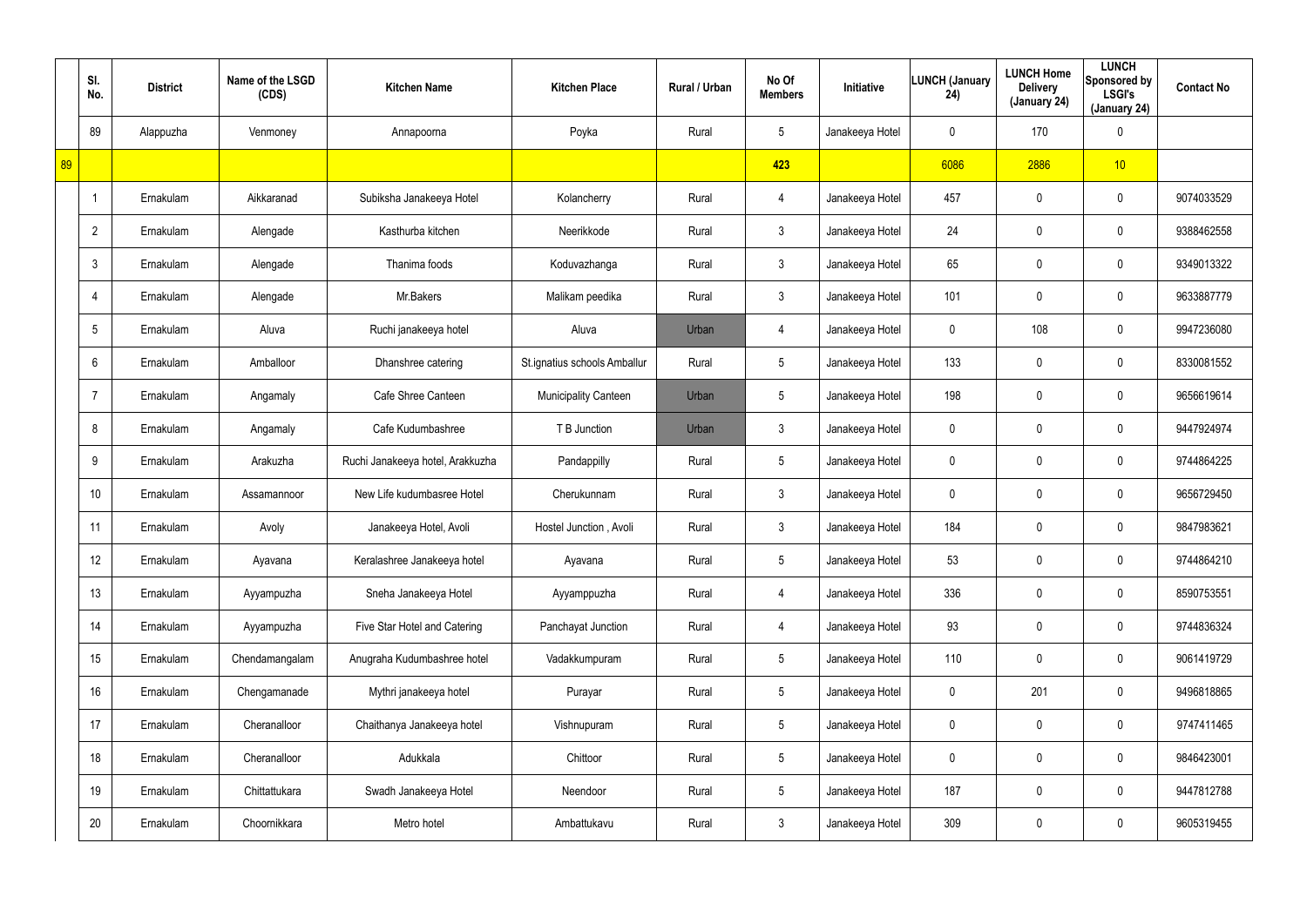| SI.<br>No. | <b>District</b> | Name of the LSGD<br>(CDS) | <b>Kitchen Name</b>                | <b>Kitchen Place</b>                 | Rural / Urban | No Of<br><b>Members</b> | <b>Initiative</b> | <b>LUNCH (January</b><br>24) | <b>LUNCH Home</b><br><b>Delivery</b><br>(January 24) | <b>LUNCH</b><br>Sponsored by<br><b>LSGI's</b><br>(January 24) | <b>Contact No</b> |
|------------|-----------------|---------------------------|------------------------------------|--------------------------------------|---------------|-------------------------|-------------------|------------------------------|------------------------------------------------------|---------------------------------------------------------------|-------------------|
| 21         | Ernakulam       | Chottanikkara             | Ahalya Cafe                        | Kottayatthupara                      | Rural         | 6                       | Janakeeya Hotel   | 115                          | $\mathbf 0$                                          | 0                                                             | 9567512337        |
| 22         | Ernakulam       | Edakkattuvayal            | SANDHVANAM JANAKEEYA HOTEL         | <b>PEPPATHI</b>                      | Rural         | $\mathbf{3}$            | Janakeeya Hotel   | 38                           | 0                                                    | $\mathbf 0$                                                   | 9447047980        |
| 23         | Ernakulam       | Edathala                  | Veetiloru oonne                    | Manalimukke                          | Rural         | 3                       | Janakeeya Hotel   | 470                          | $\mathbf 0$                                          | $\mathbf 0$                                                   |                   |
| 24         | Ernakulam       | Edathala                  | Souhridam Kudumbashree canteen     | Edathala                             | Rural         | $\mathbf{3}$            | Janakeeya Hotel   | 303                          | 0                                                    | $\mathbf 0$                                                   | 7593057378        |
| 25         | Ernakulam       | Edavanakkad               | Royal Hotel                        | Edavanakad                           | Rural         | 3                       | Janakeeya Hotel   | 0                            | 0                                                    | $\mathbf 0$                                                   | 9446742863        |
| 26         | Ernakulam       | Elanji                    | janakiya hotel elanji              | elanji punjayathu junction           | Rural         | 5                       | Janakeeya Hotel   | 0                            | 0                                                    | $\mathbf 0$                                                   | 8921266850        |
| 27         | Ernakulam       | Eloor                     | Nalanandhana janakeeya hotel       | Eloor                                | Urban         | $\mathbf{3}$            | Janakeeya Hotel   | 133                          | $\boldsymbol{0}$                                     | 0                                                             | 8848524108        |
| 28         | Ernakulam       | Ezhikkara                 | Sree Rajarajeswari Janakeeya Hotel | Ezhikkara                            | Rural         | 5                       | Janakeeya Hotel   | 218                          | $\boldsymbol{0}$                                     | $\mathbf 0$                                                   | 7558020438        |
| 29         | Ernakulam       | Kadungalloor              | Snehitha janakeeya hotel           | Kadungalloor                         | Rural         | $\mathbf{3}$            | Janakeeya Hotel   | 200                          | $\boldsymbol{0}$                                     | 0                                                             | $9.20E + 11$      |
| 30         | Ernakulam       | Kalady                    | Jyothi Vanitha Canteen             | Kalady                               | Rural         | 5                       | Janakeeya Hotel   | 296                          | $\boldsymbol{0}$                                     | $\mathbf 0$                                                   | 9544624439        |
| 31         | Ernakulam       | <b>Kalamassery East</b>   | Thanima Janakeeya Hotel            | Kangarappady Medical college<br>Road | Urban         | $\mathbf{3}$            | Janakeeya Hotel   | 308                          | $\boldsymbol{0}$                                     | 0                                                             | 9745481742        |
| 32         | Ernakulam       | <b>Kalamassery East</b>   | Nanma janakeeya hotel              | HMT, kalammassery                    | Urban         | $\mathbf{3}$            | Janakeeya Hotel   | 322                          | $\boldsymbol{0}$                                     | $\mathbf 0$                                                   | 9061986861        |
| 33         | Ernakulam       | <b>Kalamassery West</b>   | Pulari janakeeya hotel             | Kunamthai                            | Urban         | $\mathbf{3}$            | Janakeeya Hotel   | 432                          | $\boldsymbol{0}$                                     | $\mathbf 0$                                                   | 7736594305        |
| 34         | Ernakulam       | Kalamassery West          | Kismath janakeeya hotel            | Vattekkunnam                         | Urban         | $\mathfrak{Z}$          | Janakeeya Hotel   | 0                            | $\pmb{0}$                                            | $\pmb{0}$                                                     | 9895049873        |
| 35         | Ernakulam       | Kalloorkkad               | Puthuma Janakeeya Hotel            | Kallorkkad                           | Rural         | $\mathfrak{Z}$          | Janakeeya Hotel   | 136                          | $\pmb{0}$                                            | 0                                                             | 7558091353        |
| 36         | Ernakulam       | Kanjoor                   | Ammachiyude Adukkala               | Parappuram                           | Rural         | $\mathfrak{Z}$          | Janakeeya Hotel   | 160                          | $\pmb{0}$                                            | $\pmb{0}$                                                     | 8547064578        |
| 37         | Ernakulam       | Karukutty                 | Anugraha Janakeeya Hotel           | Pallissery                           | Rural         | 5                       | Janakeeya Hotel   | 98                           | $\pmb{0}$                                            | $\pmb{0}$                                                     | 8943838295        |
| 38         | Ernakulam       | Karumalloor               | Koottayma janakeeya hotel          | Kariyachira                          | Rural         | $\overline{4}$          | Janakeeya Hotel   | 0                            | $\overline{0}$                                       | 0                                                             | 8281548828        |
| 39         | Ernakulam       | Kavalangad                | Five star Janakeeya Hotel          | Nellimattom                          | Rural         | $5\phantom{.0}$         | Janakeeya Hotel   | 310                          | $\pmb{0}$                                            | 0                                                             | 9744705648        |
| 40         | Ernakulam       | Keerampara                | Abhaya Janakeeya Hotel             | Punnekkad                            | Rural         | $\overline{4}$          | Janakeeya Hotel   | 0                            | $\mathbf 0$                                          | 0                                                             | 9074528135        |
| 41         | Ernakulam       | Keezhmad                  | Sadyalayam janakeeya hotel         | Keezhmad                             | Rural         | $5\phantom{.0}$         | Janakeeya Hotel   | 0                            | $\pmb{0}$                                            | 0                                                             | 7012778281        |
| 42         | Ernakulam       | Kochi East                | ANNAPOORNA JANAKEEYA HOTEL         | ALINCHUVADU                          | Urban         | $5\phantom{.0}$         | Janakeeya Hotel   | 0                            | $\boldsymbol{0}$                                     | 0                                                             | 9567529849        |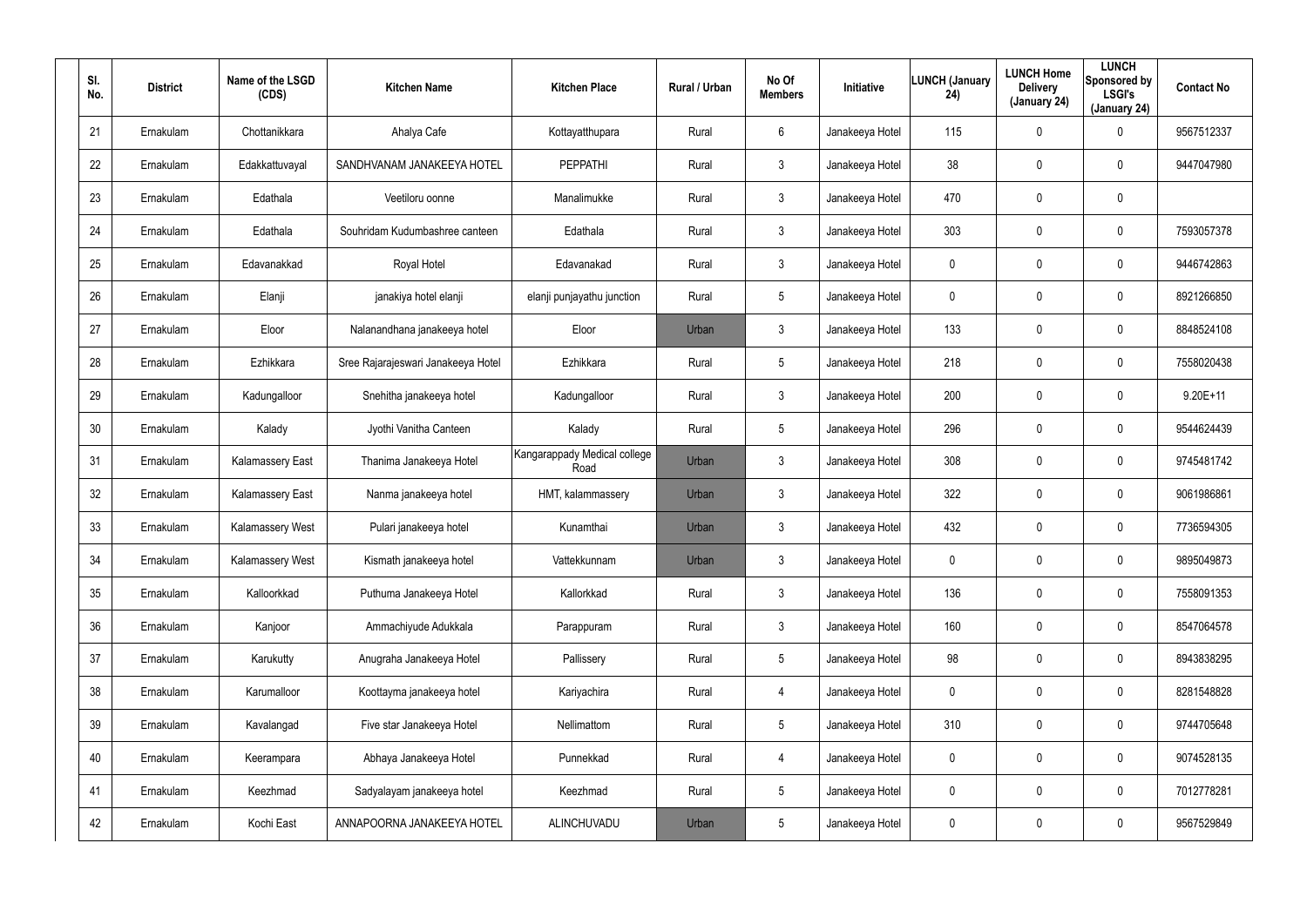|     | SI.<br>No. | <b>District</b> | Name of the LSGD<br>(CDS) | <b>Kitchen Name</b>        | <b>Kitchen Place</b>                      | Rural / Urban | No Of<br><b>Members</b> | <b>Initiative</b> | <b>LUNCH (January</b><br>24) | <b>LUNCH Home</b><br><b>Delivery</b><br>(January 24) | <b>LUNCH</b><br>Sponsored by<br><b>LSGI's</b><br>(January 24) | <b>Contact No</b> |
|-----|------------|-----------------|---------------------------|----------------------------|-------------------------------------------|---------------|-------------------------|-------------------|------------------------------|------------------------------------------------------|---------------------------------------------------------------|-------------------|
|     | 43         | Ernakulam       | Kochi East                | YUMMEES KITCHEN            | VADUTHALA                                 | Urban         | $5\overline{)}$         | Janakeeya Hotel   | 168                          | 10 <sup>°</sup>                                      | $\mathbf 0$                                                   | 9497680558        |
|     | 44         | Ernakulam       | Kochi East                | <b>ORUMA KITCHEN</b>       | <b>PACHALAM</b>                           | Urban         | $\mathbf{3}$            | Janakeeya Hotel   | 0                            | 0                                                    | $\mathbf 0$                                                   | 9497680558        |
|     | 45         | Ernakulam       | Kochi East                | <b>PONPULARI</b>           | <b>KEERHI NAGAR,</b><br><b>ELAMAKKARA</b> | Urban         | $\mathbf{3}$            | Janakeeya Hotel   | 347                          | 0                                                    | $\mathbf 0$                                                   | 9446607548        |
|     | 46         | Ernakulam       | Kochi East                | <b>RUCHI CATERING</b>      | PUNNACKAL                                 | Urban         | $5\overline{)}$         | Janakeeya Hotel   | 328                          | 0                                                    | $\mathbf 0$                                                   | 9947080022        |
|     | 47         | Ernakulam       | Kochi East                | Samrudhi @ Kochi           | Ernakulam North                           | Urban         | 14                      | Janakeeya Hotel   | 1467                         | 1008                                                 | $\mathbf 0$                                                   | 9048609615        |
|     | 48         | Ernakulam       | Kochi South               | NEW AKSHAYA HOTEL          | PONNURUNNI                                | Urban         | $5\overline{)}$         | Janakeeya Hotel   | 411                          | 0                                                    | $\mathbf 0$                                                   | 8547855284        |
|     | 49         | Ernakulam       | Kochi South               | <b>AMMAS KITCHEN</b>       | <b>THEVARA</b>                            | Urban         | $\overline{4}$          | Janakeeya Hotel   | 391                          | $\mathbf 0$                                          | $\mathbf 0$                                                   | 8547855284        |
|     | 50         | Ernakulam       | Kochi South               | <b>FRIENDS</b>             | <b>MINI PARK</b>                          | Urban         | $5\phantom{.0}$         | Janakeeya Hotel   | 139                          | 0                                                    | $\mathbf 0$                                                   | 9567127064        |
|     | 51         | Ernakulam       | Kochi West                | NAMMUDE ADUKKALA           | ERAVELI COLONY                            | Urban         | $5\phantom{.0}$         | Janakeeya Hotel   | 693                          | $\mathbf 0$                                          | $\mathbf 0$                                                   | 9496025576        |
|     | 52         | Ernakulam       | Kochi West                | PUTHUMA KUDUMBASHREE HOTEL | PALLURUTHY NADA                           | Urban         | $5\phantom{.0}$         | Janakeeya Hotel   | 310                          | 0                                                    | $\mathbf 0$                                                   | 9496025576        |
|     | 53         | Ernakulam       | Kochi West                | USHUS KUDUMBASHREE HOTEL   | <b>FORT KOCHI</b>                         | Urban         | $\overline{4}$          | Janakeeya Hotel   | 0                            | 0                                                    | $\mathbf 0$                                                   | 9847866090        |
|     | 54         | Ernakulam       | Koothattukulam            | Niravu janakeeya hotel     | Near ksrtc bus stand<br>koothattukulam    | Urban         | $\mathbf{3}$            | Janakeeya Hotel   | 0                            | 0                                                    | $\mathbf 0$                                                   | 9656619614        |
|     | 55         | Ernakulam       | Koovappady                | Kaipunyam Janakeeya hotel  | Koovappady                                | Rural         | $5\phantom{.0}$         | Janakeeya Hotel   | 92                           | $\mathbf 0$                                          | $\mathbf 0$                                                   | 9526628158        |
|     | 56         | Ernakulam       | Kothamangalam             | P.K Janakeeya hotel        | Kothamangalam                             | Urban         | 3                       | Janakeeya Hotel   | 335                          | $\mathbf 0$                                          | $\mathbf 0$                                                   | 8156869114        |
|     | 57         | Ernakulam       | Kothamangalam             | Thanima catering unit      | Kothamangalam                             | Urban         | $\mathbf{3}$            | Janakeeya Hotel   | 72                           | 0                                                    | $\pmb{0}$                                                     | 9846664377        |
| 114 | 58         | Ernakulam       | Kottapady                 | Janakeeya Hotel            | Kottappady junction                       | Rural         | $\mathbf{3}$            | Janakeeya Hotel   | 181                          | 0                                                    | $\pmb{0}$                                                     | 9497406993        |
|     | 59         | Ernakulam       | Kottuvally                | Amritha Janakeeya Hotel    | kottuvally                                | Rural         | $5\phantom{.0}$         | Janakeeya Hotel   | 86                           | 0                                                    | $\pmb{0}$                                                     | 8590034196        |
|     | 60         | Ernakulam       | Kumbalam                  | JANAKEEYA HOTEL KUMBALAM   | <b>MADAVANA</b>                           | Rural         | $5\phantom{.0}$         | Janakeeya Hotel   | 315                          | $\mathbf 0$                                          | $\mathbf 0$                                                   | 9746652717        |
|     | 61         | Ernakulam       | Kumbalangy                | St Antoneys kudumbashree   | OLD POST OFFICE                           | Rural         | $\mathbf{3}$            | Janakeeya Hotel   | 0                            | 0                                                    | $\mathbf 0$                                                   | 8138860764        |
|     | 62         | Ernakulam       | Kunnathunad               | Thripthi Janakeeya Hotel   | Pallikkara                                | Rural         | 6                       | Janakeeya Hotel   | 75                           | $\mathbf 0$                                          | $\pmb{0}$                                                     | 9744561425        |
|     | 63         | Ernakulam       | Kunnukara                 | Greenchilly cafe           | Kunnukara                                 | Rural         | $\mathfrak{Z}$          | Janakeeya Hotel   | 0                            | 68                                                   | $\mathbf 0$                                                   | 9496852989        |
|     | 64         | Ernakulam       | Kunnukara                 | Thanima canteen            | North aduvassery                          | Rural         | $5\phantom{.0}$         | Janakeeya Hotel   | 0                            | 22                                                   | $\pmb{0}$                                                     | 9744200583        |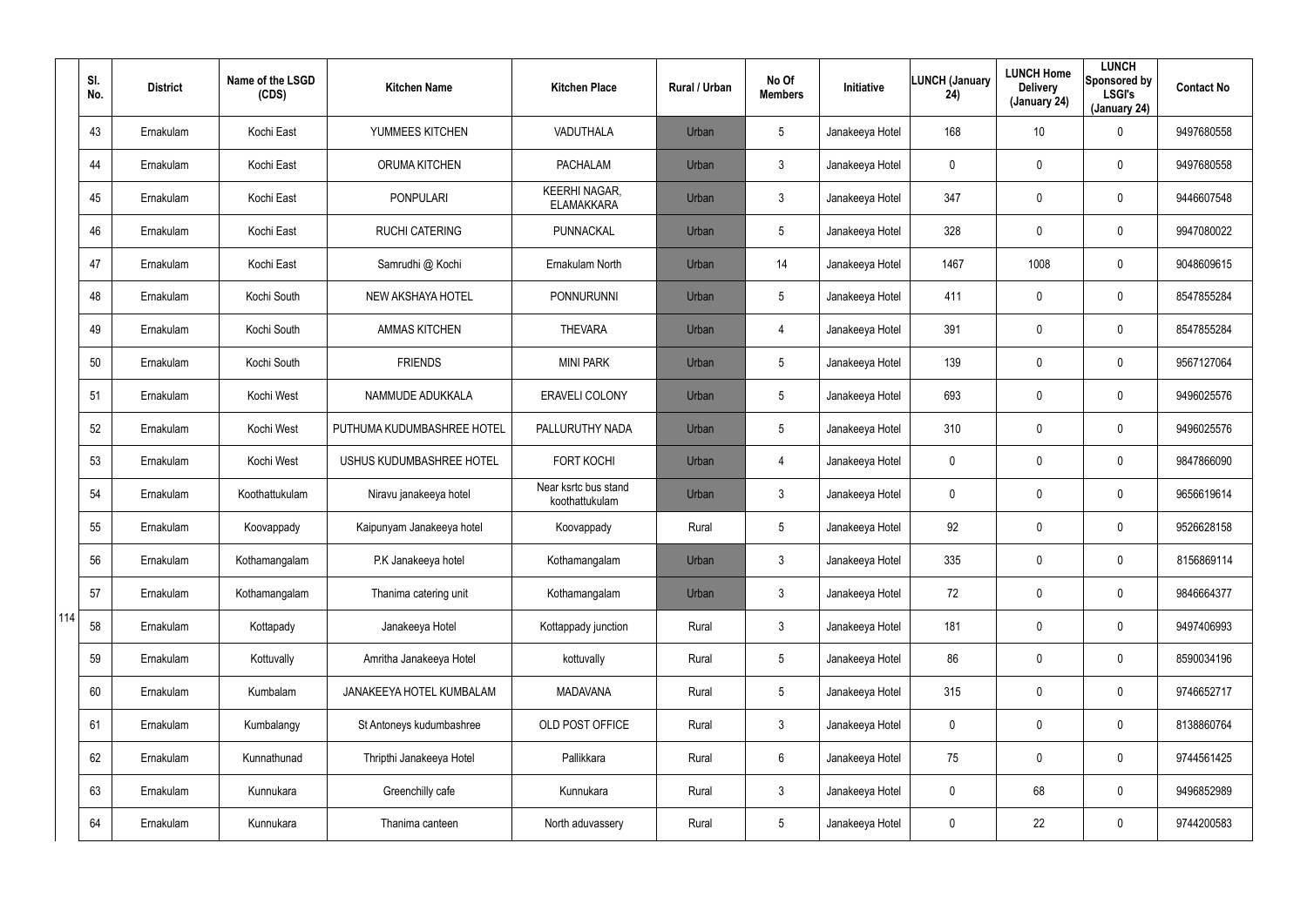| SI.<br>No. | <b>District</b> | Name of the LSGD<br>(CDS) | <b>Kitchen Name</b>              | <b>Kitchen Place</b>      | Rural / Urban | No Of<br><b>Members</b> | <b>Initiative</b> | <b>LUNCH (January</b><br>24) | <b>LUNCH Home</b><br><b>Delivery</b><br>(January 24) | <b>LUNCH</b><br>Sponsored by<br><b>LSGI's</b><br>(January 24) | <b>Contact No</b> |
|------------|-----------------|---------------------------|----------------------------------|---------------------------|---------------|-------------------------|-------------------|------------------------------|------------------------------------------------------|---------------------------------------------------------------|-------------------|
| 65         | Ernakulam       | Kuttampuzha               | Nila kudumbashree janakiya hotel | Mini stadium, vadattupara | Rural         | 6                       | Janakeeya Hotel   | $\mathbf 0$                  | $\mathbf 0$                                          | 0                                                             | 9496754018        |
| 66         | Ernakulam       | Kuzhippilly               | Janakeeya hotel                  | Kuzhupilli                | Rural         | $\mathbf 0$             | Janakeeya Hotel   | 112                          | 0                                                    | $\mathbf 0$                                                   | 9744631998        |
| 67         | Ernakulam       | Malayattoor               | Whats app Janakeeya Hotel        | Thottuva                  | Rural         | $\mathbf{3}$            | Janakeeya Hotel   | 322                          | $\mathbf 0$                                          | $\mathbf 0$                                                   | 9.19E+11          |
| 68         | Ernakulam       | Malayattoor               | Natturuchi Janakeeya Hotel       | Ettakkadavu               | Rural         | $\mathbf{3}$            | Janakeeya Hotel   | 307                          | 0                                                    | $\mathbf 0$                                                   | 9745470234        |
| 69         | Ernakulam       | Maneed                    | Coral Island                     | Maneed                    | Rural         | $\overline{4}$          | Janakeeya Hotel   | 127                          | 0                                                    | $\mathbf 0$                                                   | 7012652495        |
| 70         | Ernakulam       | Manjalloor                | Thanima Kudumbashree hotel       | Vazhakkulam               | Rural         | $5\overline{)}$         | Janakeeya Hotel   | 302                          | 0                                                    | $\mathbf 0$                                                   | 7306907918        |
| 71         | Ernakulam       | Manjapra                  | Sara's Kitchen                   | Puthenpalli               | Rural         | $\mathbf{3}$            | Janakeeya Hotel   | 198                          | $\boldsymbol{0}$                                     | 0                                                             | 8547392730        |
| 72         | Ernakulam       | Maradu                    | <b>VANITHA HOTEL</b>             | <b>KUNDANNOR JN</b>       | Urban         | $\overline{4}$          | Janakeeya Hotel   | 0                            | $\boldsymbol{0}$                                     | $\mathbf 0$                                                   | 9349505008        |
| 73         | Ernakulam       | Marady                    | Janakeeya hotel, Marady          | Unnakkuppa                | Rural         | $\overline{4}$          | Janakeeya Hotel   | 0                            | $\boldsymbol{0}$                                     | 0                                                             | 9947943177        |
| 74         | Ernakulam       | Mazhuvannoor              | Sruthi Janakeeya Hotel           | Valayanchirangara         | Rural         | $\mathbf{3}$            | Janakeeya Hotel   | 0                            | $\boldsymbol{0}$                                     | $\mathbf 0$                                                   | 9747924485        |
| 75         | Ernakulam       | Mookkannoor               | Mammaks Kitchen                  | Mookkannoor               | Rural         | $\mathbf{3}$            | Janakeeya Hotel   | 128                          | $\boldsymbol{0}$                                     | 0                                                             | $9.19E+11$        |
| 76         | Ernakulam       | Mudakkuzha                | Janakeeya Hotel                  | Mudakkuzha                | Rural         | $\mathbf{3}$            | Janakeeya Hotel   | 132                          | $\boldsymbol{0}$                                     | $\mathbf 0$                                                   | $9.19E + 11$      |
| 77         | Ernakulam       | Mulanthuruthy             | Sulabha                          | karikode, mulanthuruthy   | Rural         | $\mathbf 0$             | Janakeeya Hotel   | 160                          | $\boldsymbol{0}$                                     | $\mathbf 0$                                                   | 9633427553        |
| 78         | Ernakulam       | Mulavukad                 | Kudumbashree Veetile bakshanam   | Mulavukad                 | Rural         | 5                       | Janakeeya Hotel   | 122                          | 34                                                   | $\pmb{0}$                                                     | 9061339557        |
| 79         | Ernakulam       | Muvattupuzha              | Oottupura                        | Muvattupuzha              | Urban         | $\mathfrak{Z}$          | Janakeeya Hotel   | 276                          | $\pmb{0}$                                            | $\pmb{0}$                                                     |                   |
| 80         | Ernakulam       | Nayarambalam              | Four star cafe                   | Nayarambalam              | Rural         | $\mathfrak{Z}$          | Janakeeya Hotel   | 68                           | $\boldsymbol{0}$                                     | $\pmb{0}$                                                     | 8891755948        |
| 81         | Ernakulam       | Nedumbassery              | Thani Nadan                      | Athani                    | Rural         | $5\phantom{.0}$         | Janakeeya Hotel   | 0                            | 216                                                  | $\pmb{0}$                                                     | 8138917514        |
| 82         | Ernakulam       | Nellikuzhy                | Janakeeya Hotel                  | Nellikkuzhi               | Rural         | $\mathfrak{Z}$          | Janakeeya Hotel   | 245                          | $\mathbf 0$                                          | $\pmb{0}$                                                     | 9562713076        |
| 83         | Ernakulam       | Njarakkal                 | Kripa Catering Unit              | Njarakkal                 | Rural         | $\mathbf{3}$            | Janakeeya Hotel   | 53                           | $\pmb{0}$                                            | 0                                                             | 9567534006        |
| 84         | Ernakulam       | Okkal                     | Manna Janakeeya Hotel            | Edavoor                   | Rural         | $\overline{4}$          | Janakeeya Hotel   | 88                           | $\mathbf 0$                                          | $\pmb{0}$                                                     | 9539507674        |
| 85         | Ernakulam       | Paingottoor               | Janakeeya hotel                  | Paingottoor               | Rural         | $\overline{7}$          | Janakeeya Hotel   | 60                           | $\pmb{0}$                                            | 0                                                             | 9656855730        |
| 86         | Ernakulam       | Paipra                    | Nanma Janakeeya Hotel            | Pezhakkappilly            | Rural         | $\mathfrak{Z}$          | Janakeeya Hotel   | 154                          | $\boldsymbol{0}$                                     | $\pmb{0}$                                                     | 9567747725        |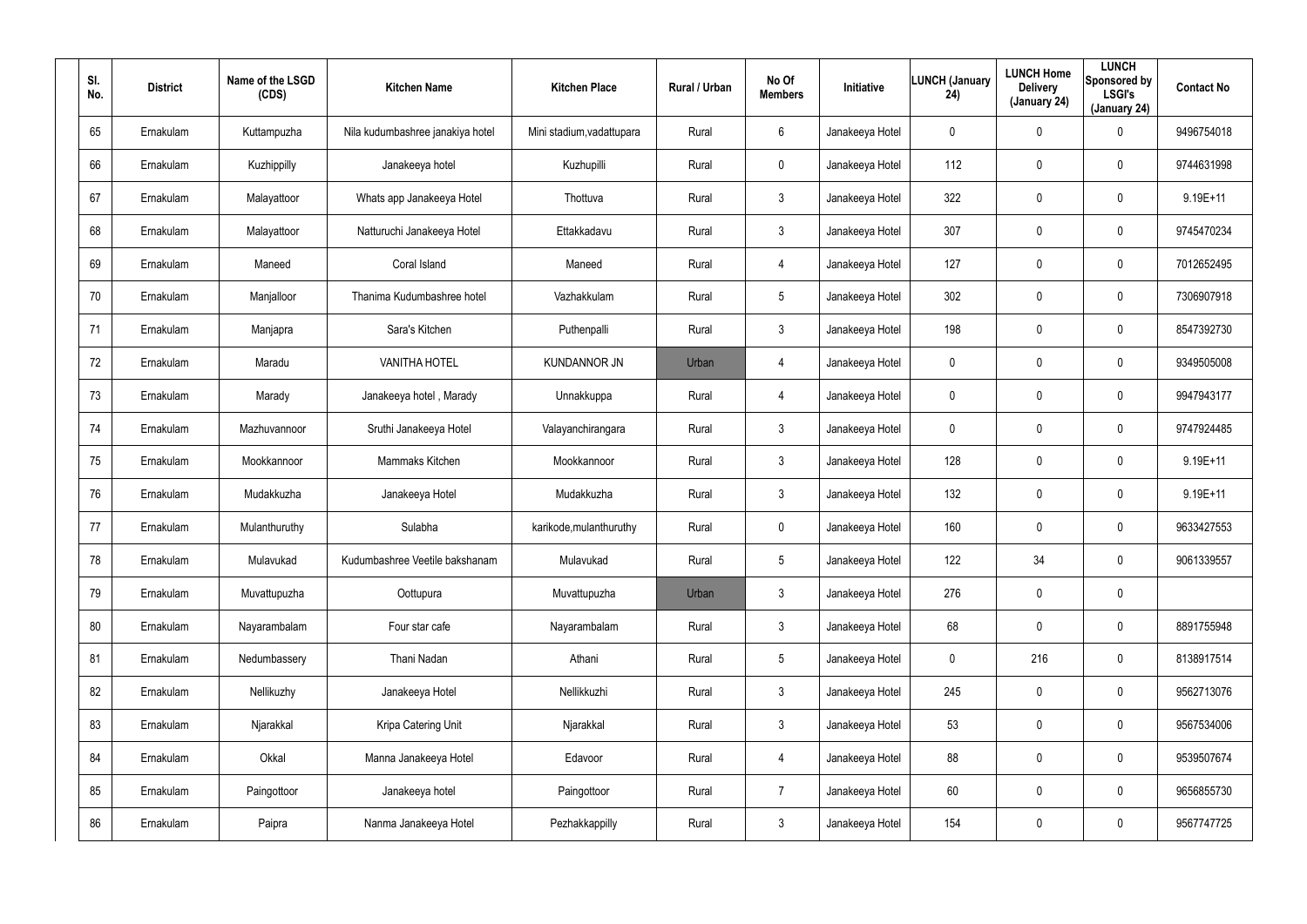| SI.<br>No. | <b>District</b> | Name of the LSGD<br>(CDS) | <b>Kitchen Name</b>                                      | <b>Kitchen Place</b>                        | Rural / Urban | No Of<br><b>Members</b> | Initiative      | <b>LUNCH (January</b><br>24) | <b>LUNCH Home</b><br><b>Delivery</b><br>(January 24) | <b>LUNCH</b><br>Sponsored by<br><b>LSGI's</b><br>(January 24) | <b>Contact No</b> |
|------------|-----------------|---------------------------|----------------------------------------------------------|---------------------------------------------|---------------|-------------------------|-----------------|------------------------------|------------------------------------------------------|---------------------------------------------------------------|-------------------|
| 87         | Ernakulam       | Pallarimangalam           | Janakeeya Hotel                                          | Janakeeya Hotel, Koovalloor                 | Rural         | $\overline{4}$          | Janakeeya Hotel | 128                          | 0                                                    | 0                                                             | 7025992310        |
| 88         | Ernakulam       | Pallipuram                | SANTHWANAM Janakeeyahotel                                | Pothen valav                                | Rural         | $5\phantom{.0}$         | Janakeeya Hotel | 244                          | $\mathbf 0$                                          | 0                                                             | 9747525176        |
| 89         | Ernakulam       | Pambakkuda                | viswastha catering unit                                  | pambakkuda block punjayathu<br>building     | Rural         | 4                       | Janakeeya Hotel | 55                           | $\mathbf 0$                                          | $\mathbf 0$                                                   | 9946404045        |
| 90         | Ernakulam       | Parakkadave               | Thejus catering unit                                     | Moozhikkulam                                | Rural         | 10                      | Janakeeya Hotel | 0                            | 73                                                   | $\mathbf 0$                                                   | 9847936303        |
| 91         | Ernakulam       | Paravoor                  | sree vigneswara sc cafe                                  | Govt.boys' HSS, N.Paravur                   | Urban         | $\overline{4}$          | Janakeeya Hotel | 80                           | $\mathbf 0$                                          | 0                                                             |                   |
| 92         | Ernakulam       | Perumbavoor               | JANAKEEYA HOTEL MINI CIVIL<br><b>STATION PERUMBAVOOR</b> | <b>CIVIL STATION</b>                        | Urban         | $\mathfrak{Z}$          | Janakeeya Hotel | 398                          | 0                                                    | $\mathbf 0$                                                   | 9847008734        |
| 93         | Ernakulam       | Perumbavoor               | Swath kudumbashree canteen                               | Perumbavoor                                 | Urban         | $\mathfrak{Z}$          | Janakeeya Hotel | 295                          | $\mathbf 0$                                          | $\mathbf 0$                                                   | 9847015470        |
| 94         | Ernakulam       | Perumbavoor               | Janakeeya Hotel                                          | Kanjirakkad pallippady                      | Urban         | $\mathfrak{Z}$          | Janakeeya Hotel | 283                          | 0                                                    | 0                                                             | 9847015470        |
| 95         | Ernakulam       | Pindimana                 | Janakeeya hotel                                          | Muthamkuzhi                                 | Rural         | 4                       | Janakeeya Hotel | 77                           | $\mathbf 0$                                          | $\mathbf 0$                                                   | 9656297799        |
| 96         | Ernakulam       | Piravam                   | sneha canteen                                            | municipality building base floor<br>piravom | Urban         | $\overline{4}$          | Janakeeya Hotel | 0                            | 0                                                    | 0                                                             | 8075376906        |
| 97         | Ernakulam       | Pootrikka                 | <b>GRANDMA JANAKEEYA HOTEL</b>                           | <b>CHOONDI</b>                              | Rural         | $\mathfrak{Z}$          | Janakeeya Hotel | 0                            | 0                                                    | $\mathbf 0$                                                   | 9400550287        |
| 98         | Ernakulam       | Pothanikkad               | Taj hotel                                                | Pothanikkad                                 | Rural         | $\mathbf{3}$            | Janakeeya Hotel | 122                          | 0                                                    | 0                                                             | 9645079573        |
| 99         | Ernakulam       | Puthanvelikkara           | Panjami cafe kudumbashree                                | Near panjayath office                       | Rural         | $5\phantom{.0}$         | Janakeeya Hotel | 0                            | 97                                                   | 0                                                             | 9645530669        |
| 100        | Ernakulam       | Ramamangalam              | Kalavara janakeeya hotel                                 | ramamngalam                                 | Rural         | 4                       | Janakeeya Hotel | 0                            | $\pmb{0}$                                            | 0                                                             | 9961344346        |
| 101        | Ernakulam       | Rayamangalam              | Arya canteen                                             | Kuruppampady                                | Rural         | $\mathbf{3}$            | Janakeeya Hotel | 0                            | $\boldsymbol{0}$                                     | $\pmb{0}$                                                     | 8281825730        |
| 102        | Ernakulam       | Thirumarady               | janakiya hotel thirumarady                               | edappara jn.                                | Rural         | $\mathfrak{Z}$          | Janakeeya Hotel | 0                            | $\pmb{0}$                                            | $\pmb{0}$                                                     | 7594811868        |
| 103        | Ernakulam       | Thiruvaniyoor             | Thanima                                                  | Thiruvaniyoor                               | Rural         | $\mathbf 0$             | Janakeeya Hotel | 0                            | $\pmb{0}$                                            | $\pmb{0}$                                                     | 9061239698        |
| 104        | Ernakulam       | Thrikkakkara East         | Thanima Janakeeya Hotel                                  | Kakkanad                                    | Urban         | 8                       | Janakeeya Hotel | 0                            | $\mathbf 0$                                          | $\pmb{0}$                                                     | 9207134763        |
| 105        | Ernakulam       | Thrikkakkara west         | Janakeeya hotel                                          | Chembumukku                                 | Urban         | $5\phantom{.0}$         | Janakeeya Hotel | 85                           | $\pmb{0}$                                            | $\pmb{0}$                                                     | 9496530576        |
| 106        | Ernakulam       | Thuravoor                 | e-grill Janakeeya Hotel                                  | Yudapuram                                   | Rural         | 4                       | Janakeeya Hotel | 511                          | $\boldsymbol{0}$                                     | $\pmb{0}$                                                     | 9526845935        |
| 107        | Ernakulam       | Tripunithura              | Janakeeya Hotel Tripunithura                             | Eroor                                       | Urban         | $\mathfrak{Z}$          | Janakeeya Hotel | 0                            | $\pmb{0}$                                            | $\pmb{0}$                                                     | 8137977644        |
| 108        | Ernakulam       | Vadakkekkara              | vadakkekkara kudumbasree janakeeya<br>hotel              | Madaplathuruth                              | Rural         | 4                       | Janakeeya Hotel | 148                          | $\boldsymbol{0}$                                     | 0                                                             | 8301806778        |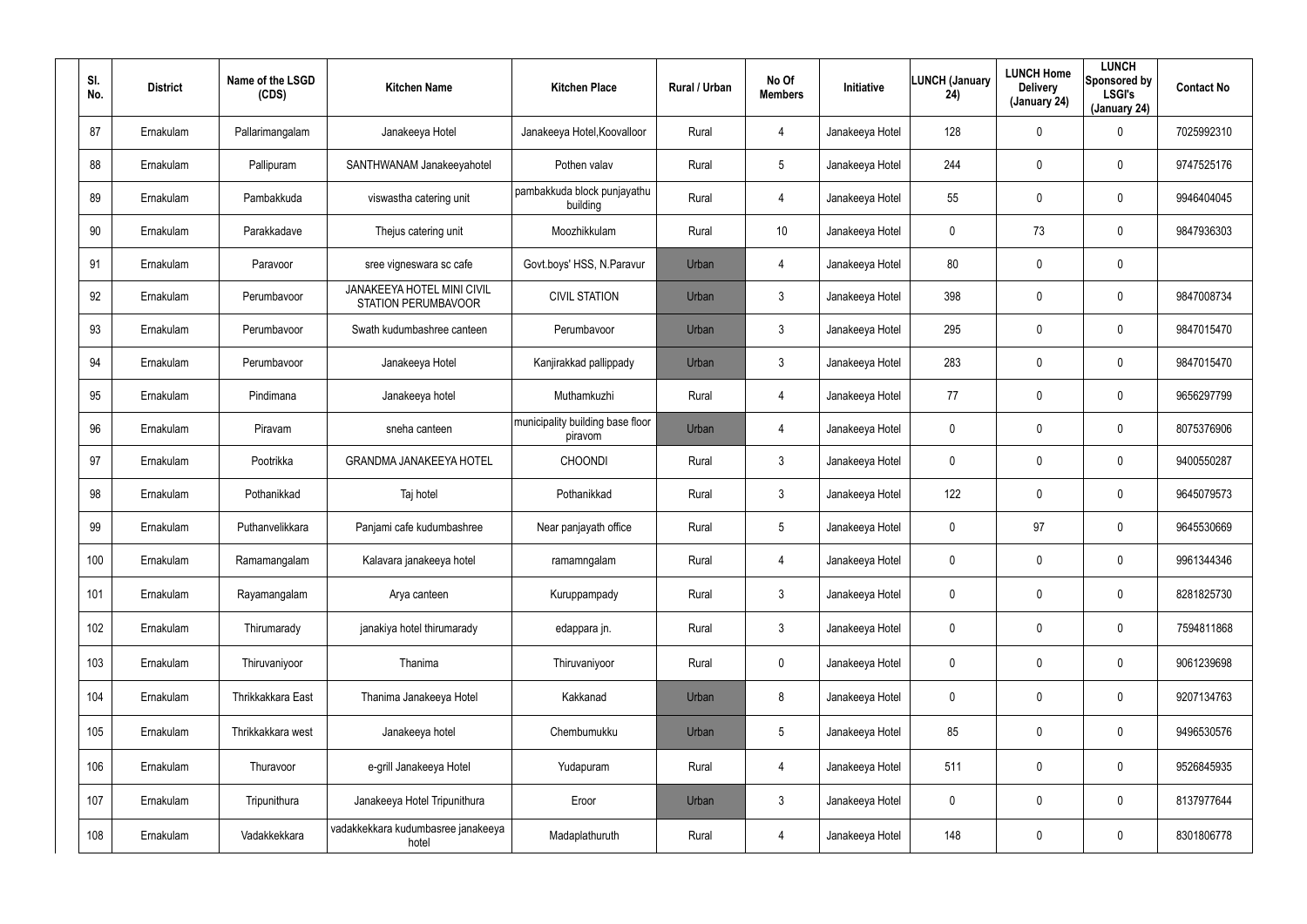|     | SI.<br>No.      | <b>District</b> | Name of the LSGD<br>(CDS) | <b>Kitchen Name</b>          | <b>Kitchen Place</b>                              | Rural / Urban | No Of<br><b>Members</b> | Initiative      | <b>LUNCH (January</b><br>24) | <b>LUNCH Home</b><br><b>Delivery</b><br>(January 24) | <b>LUNCH</b><br>Sponsored by<br><b>LSGI's</b><br>(January 24) | <b>Contact No</b> |
|-----|-----------------|-----------------|---------------------------|------------------------------|---------------------------------------------------|---------------|-------------------------|-----------------|------------------------------|------------------------------------------------------|---------------------------------------------------------------|-------------------|
|     | 109             | Ernakulam       | Vadavukode<br>Puthancruz  | <b>JANAKEEYA HOTEL</b>       | Puthencruz                                        | Rural         | $\mathfrak{Z}$          | Janakeeya Hotel | 0                            | $\overline{0}$                                       | 0                                                             | $9.19E+11$        |
|     | 110             | Ernakulam       | Valakom                   | Ruchi                        | Valakom                                           | Rural         | $5\phantom{.0}$         | Janakeeya Hotel | 0                            | $\pmb{0}$                                            | $\pmb{0}$                                                     | 9074232700        |
|     | 111             | Ernakulam       | Varapuzha                 | <b>DURGA ACTIVITY</b>        | CHETTIBHAGAM                                      | Rural         | 8                       | Janakeeya Hotel | 132                          | $\pmb{0}$                                            | $\pmb{0}$                                                     | 9496160074        |
|     | 112             | Ernakulam       | Vazhakulam                | Three Star Hotel             | Marampally                                        | Rural         | $\mathfrak{Z}$          | Janakeeya Hotel | 563                          | $\mathbf 0$                                          | $\mathbf 0$                                                   | 6282644893        |
|     | 113             | Ernakulam       | Vengola                   | Janakeeya Hotel              | Pathipalam                                        | Rural         | $5\phantom{.0}$         | Janakeeya Hotel | 95                           | $\pmb{0}$                                            | $\pmb{0}$                                                     | 8137887455        |
|     | 114             | Ernakulam       | Vengoor                   | <b>JANAKEEYA HOTEL</b>       | Choorathod                                        | Rural         | 4                       | Janakeeya Hotel | 132                          | $\pmb{0}$                                            | $\pmb{0}$                                                     | 9656904682        |
| 114 |                 |                 |                           |                              |                                                   |               | 449                     |                 | 17401                        | 1837                                                 | $\overline{0}$                                                |                   |
|     |                 | Idukki          | Adimaly                   | Friends Janakeeya Hotel      | Adimaly                                           | Rural         | 4                       | Janakeeya Hotel | 142                          | $\pmb{0}$                                            | $\pmb{0}$                                                     | 9961635779        |
|     | $\overline{2}$  | Idukki          | Alackode                  | Five Star Canteen            | Elamdesham Block<br>Panchayath Building, Alakode  | Rural         | $5\phantom{.0}$         | Janakeeya Hotel | 0                            | $\mathbf 0$                                          | $\pmb{0}$                                                     | 9961482164        |
|     | $\mathbf{3}$    | Idukki          | Arakkulam                 | Sabhalyam                    | Moolamattom                                       | Rural         | 4                       | Janakeeya Hotel | 210                          | $\boldsymbol{0}$                                     | $\pmb{0}$                                                     | 8848124921        |
|     | $\overline{4}$  | Idukki          | Ayyappancovil             | Maria Janakeeya Hotel        | Parappu                                           | Rural         | $\mathfrak{Z}$          | Janakeeya Hotel | 76                           | $\pmb{0}$                                            | $\mathbf 0$                                                   | 9544622096        |
|     | $5\phantom{.0}$ | Idukki          | Bysonvalley               | Famous Janakiya Hotel        | Pottankad                                         | Rural         | 4                       | Janakeeya Hotel | 84                           | $\mathbf 0$                                          | $\mathbf 0$                                                   | 9744566398        |
|     | 6               | Idukki          | Chakkupallam              | Vanithasree Janakeeya Hotel  | Anakkara                                          | Rural         | $\mathfrak{Z}$          | Janakeeya Hotel | 0                            | $\mathbf 0$                                          | $\pmb{0}$                                                     | 8075143547        |
|     | $\overline{7}$  | Idukki          | Devikulam                 | Kudumbashree Janakeeya Hotel | Echo point                                        | Rural         | $\mathfrak{Z}$          | Janakeeya Hotel | 0                            | $\mathbf 0$                                          | $\pmb{0}$                                                     | 8281640208        |
|     | 8               | Idukki          | Edavetty                  | Kudumbashree Janakeeya Hotel | Edavetty                                          | Rural         | $\mathfrak{Z}$          | Janakeeya Hotel | 0                            | 0                                                    | $\pmb{0}$                                                     | 6238694173        |
|     | 9               | Idukki          | Erattayar                 | Vanitha Janakeeya Hotel      | Erattayar                                         | Rural         | 4                       | Janakeeya Hotel | 122                          | $\mathbf 0$                                          | $\pmb{0}$                                                     | 9188166929        |
|     | 10 <sup>°</sup> | Idukki          | Kamakshi                  | Kripa Catering               | Thankamani                                        | Rural         | $\overline{5}$          | Janakeeya Hotel | 240                          | $\overline{0}$                                       | $\pmb{0}$                                                     | 9544021398        |
|     | 11              | ldukki          | Kanchiyar                 | Swadh Janakeeya Hotel        | Kanchiyar                                         | Rural         | $\overline{5}$          | Janakeeya Hotel | 0                            | $\mathbf 0$                                          | $\mathbf 0$                                                   | 8606856496        |
|     | 12              | Idukki          | Kanjikkuzhi               | Samarppanam                  | Kanjikkuzhi                                       | Rural         | 4                       | Janakeeya Hotel | 162                          | $\overline{0}$                                       | -1                                                            | 9447169262        |
|     | 13              | ldukki          | Kanthaloor                | Morningstar Janakeeya Hotel  | Sahayagiri complex, near<br>Kanthalloor Bus stand | Rural         | 4                       | Janakeeya Hotel | 114                          | $\mathbf 0$                                          | $\mathbf 0$                                                   | 9447941632        |
|     | 14              | Idukki          | Karimannoor               | Rujiya Catering Unit         | Karimannoor                                       | Rural         | $\overline{5}$          | Janakeeya Hotel | 52                           | $\mathbf 0$                                          | $\pmb{0}$                                                     | 9497454952        |
|     | 15              | ldukki          | Karunapuram               | Karuna Hotel                 | Panchayathu complex                               | Rural         | 4                       | Janakeeya Hotel | 196                          | $\mathbf 0$                                          | $\pmb{0}$                                                     | 9961152820        |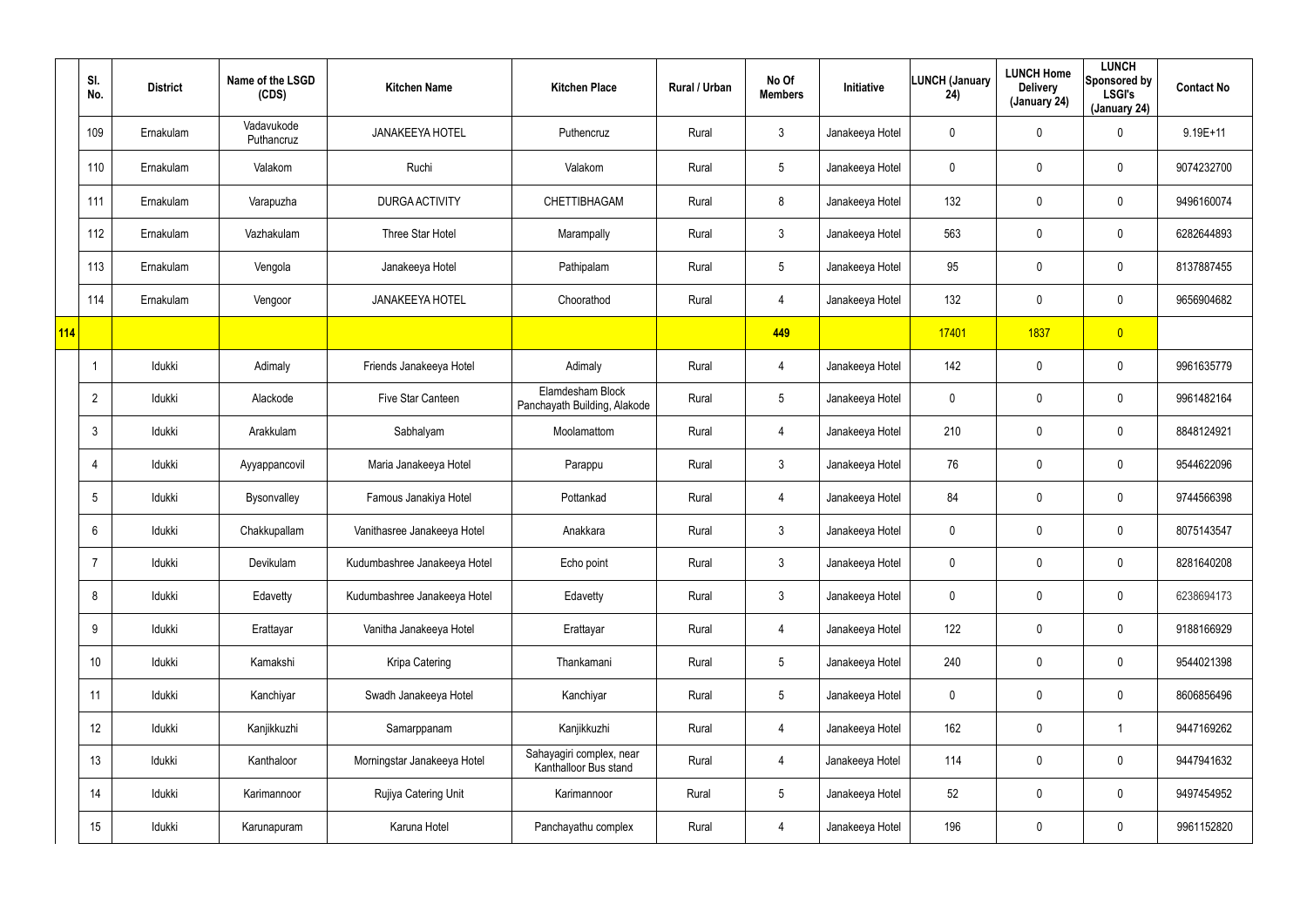|    | SI.<br>No.      | <b>District</b> | Name of the LSGD<br>(CDS) | <b>Kitchen Name</b>                | <b>Kitchen Place</b>          | <b>Rural / Urban</b> | No Of<br><b>Members</b> | Initiative      | LUNCH (January<br>24) | <b>LUNCH Home</b><br><b>Delivery</b><br>(January 24) | <b>LUNCH</b><br>Sponsored by<br><b>LSGI's</b><br>(January 24) | <b>Contact No</b> |
|----|-----------------|-----------------|---------------------------|------------------------------------|-------------------------------|----------------------|-------------------------|-----------------|-----------------------|------------------------------------------------------|---------------------------------------------------------------|-------------------|
|    | 16              | Idukki          | Kattappana                | Karunya Janakeeya Hotel            | Kattappana                    | Urban                | 5                       | Janakeeya Hotel | 285                   | $\mathbf 0$                                          | 0                                                             | 9497684477        |
|    | 17              | Idukki          | Kodikkulam                | Kulirma Janakiya Hotel             | Kodikkulam                    | Rural                | 6                       | Janakeeya Hotel | 58                    | 0                                                    | 0                                                             | 9605111852        |
|    | 18              | Idukki          | Kokkayar                  | Sevana Janakeeya hotel             | 35th Mile                     | Rural                | 3                       | Janakeeya Hotel | 19                    | 0                                                    | 0                                                             | 9562067674        |
|    | 19              | Idukki          | Konnathadi                | Friends Janakeeya Hotel            | Panickankudi                  | Rural                | $6\phantom{.}6$         | Janakeeya Hotel | 69                    | 0                                                    | 0                                                             | 9544048878        |
|    | 20              | Idukki          | Konnathadi                | Janapriya Janakeeya Hotel          | Konnathadi                    | Rural                | 3                       | Janakeeya Hotel | 215                   | 0                                                    | 0                                                             | 9895147074        |
|    | 21              | Idukki          | Kudayathoor               | Kudumbashree Janakeeya Hotel       | Kanjar                        | Rural                | 3                       | Janakeeya Hotel | 85                    | 0                                                    | 0                                                             | 9526762560        |
|    | 22              | Idukki          | Kumaramangalam            | Kumaramangalam Janakeeya Hotel     | Kumaramangalam                | Rural                | 4                       | Janakeeya Hotel | 0                     | 0                                                    | 0                                                             | 9745633509        |
|    | 23              | Idukki          | Kumili                    | Ruchi Hotel                        | Kumili                        | Rural                | 4                       | Janakeeya Hotel | 165                   | 0                                                    | 0                                                             | 9447980637        |
|    | 24              | Idukki          | Manakkadu                 | Vanitha Hotel                      | Chittoor                      | Rural                | $\mathbf{3}$            | Janakeeya Hotel | 52                    | 0                                                    | 0                                                             | 8330097933        |
|    | 25              | Idukki          | Mankulam                  | Jeevanam Catering Janakeeya Hotel  | Panchayathu Building          | Rural                | 4                       | Janakeeya Hotel | 65                    | 0                                                    | 0                                                             | 9495060505        |
| 51 | 26              | Idukki          | Mankulam                  | Happy Janakéeya Hotel              | Aanakkulam                    | Rural                | $\mathbf{3}$            | Janakeeya Hotel | 60                    | 0                                                    | 0                                                             | 9496251027        |
|    | 27              | Idukki          | Marayoor                  | Malabar food court Janakeeya Hotel | Marayoor Near IDCB bank       | Rural                | 4                       | Janakeeya Hotel | 134                   | 0                                                    | 0                                                             | 9446925610        |
|    | 28              | Idukki          | Mariyapuram               | Anaswara Hotel & Catering          | Idukki                        | Rural                | 4                       | Janakeeya Hotel | 0                     | 0                                                    | 0                                                             | 9526329438        |
|    | 29              | Idukki          | Munnar                    | Annapoorna catering                | Lorry stand, old munnar       | Rural                | 5                       | Janakeeya Hotel | 245                   | 0                                                    | 0                                                             | 8281009478        |
|    | 30              | Idukki          | Muttom                    | Nila Janakeeya Hotel               | Muttom                        | Rural                | $\mathbf{3}$            | Janakeeya hotel | 265                   | $\mathbf 0$                                          | 0                                                             | 9961104818        |
|    | 31              | Idukki          | Nedumkandam               | Annus catering                     | Nedumkandam<br>Kizhakkekavala | Rural                | 4                       | Janakeeya Hotel | 163                   | $\mathbf 0$                                          | 0                                                             | 9747458576        |
|    | 32              | Idukki          | Pallivasal                | Blessing Janakeeya Hotel           | Pallivasal                    | Rural                | 4                       | Janakeeya Hotel | 97                    | $\mathbf 0$                                          | 0                                                             | 9947981574        |
|    | 33              | Idukki          | Pampadumpara              | Thripthy Janakeeya Hotel           | Pampadumpara                  | Rural                | $\mathbf{3}$            | Janakeeya Hotel | 157                   | $\mathbf 0$                                          | 0                                                             | 9207150558        |
|    | 34              | Idukki          | Peermedu                  | Thripthy Janakeeya Hotel           | Peermedu                      | Rural                | $\mathbf{3}$            | Janakeeya Hotel | 85                    | $\mathbf 0$                                          | 0                                                             | 9633311267        |
|    | 35 <sub>5</sub> | Idukki          | Peruvanthanam             | Janakeeya Hotel                    | Peruvanthanam                 | Rural                | $5\phantom{.0}$         | Janakeeya Hotel | 45                    | $\mathbf 0$                                          | 0                                                             | 9562274720        |
|    | 36              | Idukki          | Purappuzha                | Ammas Janakeeya Hotel              | Purappuzha                    | Rural                | $\mathbf{3}$            | Janakeeya Hotel | 70                    | $\mathbf 0$                                          | 0                                                             | 9744954032        |
|    | 37              | Idukki          | Rajakkadu                 | Janakeeya Hotel                    | Rajakkadu Town                | Rural                | $\mathbf{3}$            | Janakeeya Hotel | 443                   | $\mathbf 0$                                          | 0                                                             | 9446766999        |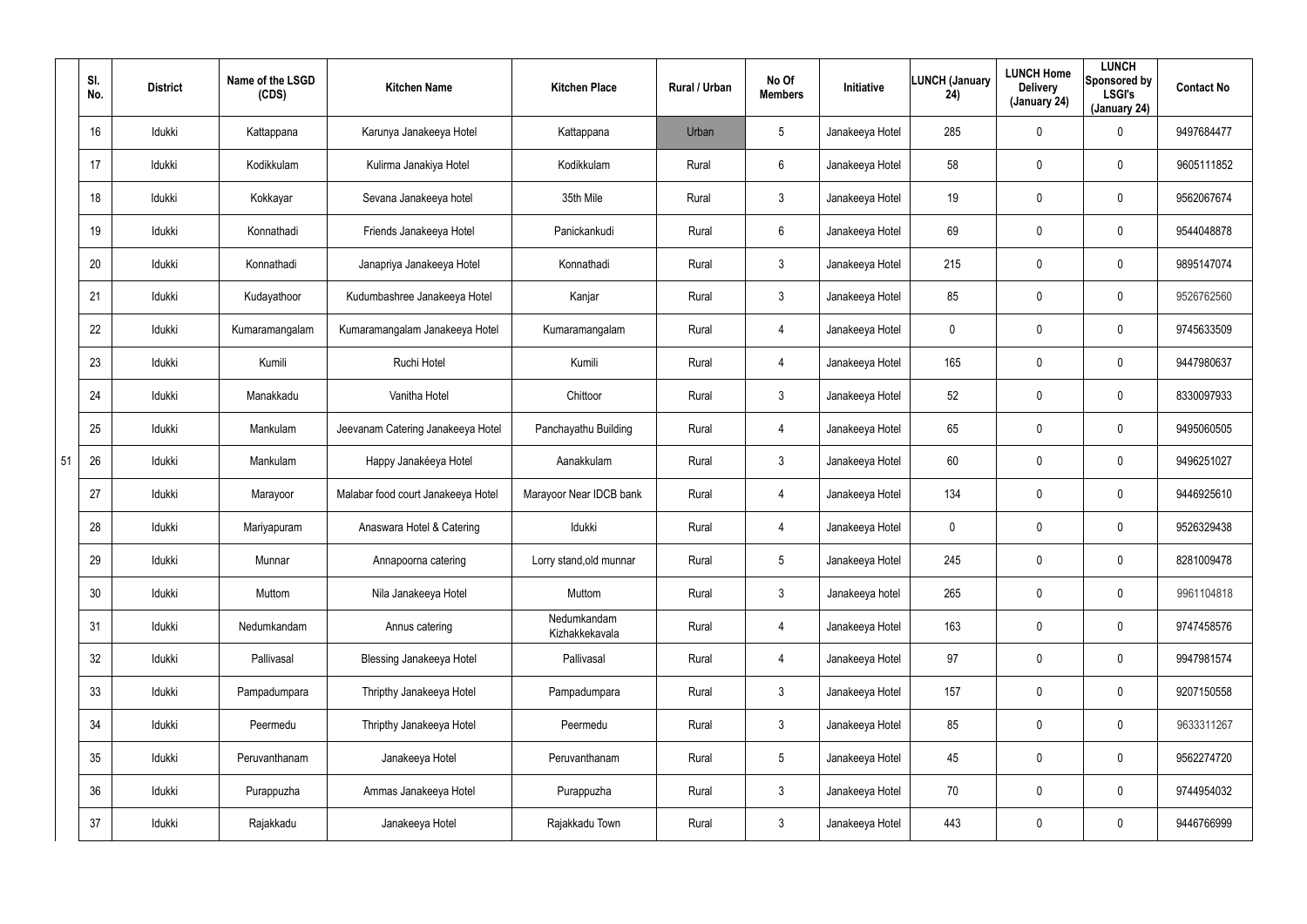|    | SI.<br>No.      | <b>District</b> | Name of the LSGD<br>(CDS) | <b>Kitchen Name</b>                       | <b>Kitchen Place</b>                      | Rural / Urban | No Of<br><b>Members</b> | Initiative      | LUNCH (January<br>24) | <b>LUNCH Home</b><br><b>Delivery</b><br>(January 24) | <b>LUNCH</b><br>Sponsored by<br><b>LSGI's</b><br>(January 24) | <b>Contact No</b> |
|----|-----------------|-----------------|---------------------------|-------------------------------------------|-------------------------------------------|---------------|-------------------------|-----------------|-----------------------|------------------------------------------------------|---------------------------------------------------------------|-------------------|
|    | 38              | Idukki          | Rajakumari                | Aiswarya Vanitha Restaurent               | Rajakumari South                          | Rural         | $\overline{4}$          | Janakeeya Hotel | 340                   | 0                                                    | $\mathbf 0$                                                   | 9526570410        |
|    | 39              | Idukki          | Santhanpara               | Janakeeya Hotel                           | Santhanpara                               | Rural         | $\overline{4}$          | Janakeeya Hotel | 170                   | 0                                                    | $\mathbf 0$                                                   | 9526174553        |
|    | 40              | Idukki          | Senapathy                 | Ammoose Hotel                             | Mangathotty                               | Rural         | $\mathbf{3}$            | Janakeeya Hotel | 0                     | 0                                                    | $\pmb{0}$                                                     | 9539396626        |
|    | 41              | Idukki          | Udumbannoor               | Kudumbashree Janakeeya Hotel              | Udumbannor                                | Rural         | $\mathfrak{Z}$          | Janakeeya Hotel | 205                   | 0                                                    | $\mathbf 0$                                                   | 9633678438        |
|    | 42              | Idukki          | Upputhara                 | Samarppitha Janakeeya hotel               | Upputhara                                 | Rural         | $5\phantom{.0}$         | Janakeeya Hotel | 72                    | 0                                                    | $\pmb{0}$                                                     | 9526590710        |
|    | 43              | Idukki          | Vandanmedu                | Dharshana Janakeeya Hotel                 | Vandanmedu                                | Rural         | $\overline{4}$          | Janakeeya Hotel | 142                   | 0                                                    | $\mathbf 0$                                                   | 9744038737        |
|    | 44              | Idukki          | Vandiperiyar              | Vandiperiyar Janakeeya Hotel              | Vandiperiyar                              | Rural         | $5\phantom{.0}$         | Janakeeya Hotel | 263                   | 0                                                    | $\mathbf 0$                                                   | 8086863254        |
|    | 45              | Idukki          | Vannappuram               | Souhrudham Janakeeya Hotel                | Vannappuram                               | Rural         | $5\phantom{.0}$         | Janakeeya Hotel | 80                    | 0                                                    | $\mathbf 0$                                                   | 8113054492        |
|    | 46              | Idukki          | Vathikudy                 | Karthika                                  | Thopramkudi                               | Rural         | 4                       | Janakeeya Hotel | 0                     | 0                                                    | $\mathbf 0$                                                   | 9947636989        |
|    | 47              | Idukki          | Vathikudy                 | Mahima                                    | Murickassery                              | Rural         | $\mathbf{3}$            | Janakeeya Hotel | 0                     | 0                                                    | $\mathbf 0$                                                   | 8289945652        |
|    | 48              | Idukki          | Vattavada                 | Vattavada Kudumbashree Janakeeya<br>Hotel | Keekkara, Kovilur                         | Rural         | 4                       | Janakeeya Hotel | 162                   | 0                                                    | $\mathbf 0$                                                   | 9497790469        |
|    | 49              | Idukki          | Vazhathoppu               | Grahalakshmi Hotel & Catering             | Cheruthoni                                | Rural         | $\overline{4}$          | Janakeeya Hotel | 188                   | 0                                                    | $\overline{2}$                                                | 9496178884        |
|    | 50              | Idukki          | Vellathooval              | Flowers Janakeeya Hotel                   | Vellathooval                              | Rural         | 4                       | Janakeeya Hotel | 55                    | 0                                                    | $\mathbf 0$                                                   | 9961419892        |
|    | 51              | Idukki          | Velliyamattam             | Padhayam Kudumbashree Janakeeya<br>Hotel  | Velliyamattam                             | Rural         | $\overline{4}$          | Janakeeya Hotel | 30 <sub>o</sub>       | 0                                                    | $\pmb{0}$                                                     | 7902854627        |
| 51 |                 |                 |                           |                                           |                                           |               | 201                     |                 | 5882                  | $\bullet$                                            | 3                                                             |                   |
|    |                 | Kannur          | Maloor                    | Maloor Janakeeya Hotel                    | Thrikandaripoyil, PO-<br>Thrikandaripoyil | Rural         | 3 <sup>1</sup>          | Janakeeya Hotel | 165                   | 0                                                    | $\mathbf 0$                                                   | 9656132294        |
|    | $\overline{2}$  | Kannur          | Kolachery                 | Janakeeya Hotel                           | Kolachery Paramba, PO-<br>Kolacheri       | Rural         | $5\phantom{.0}$         | Janakeeya Hotel | 220                   | 0                                                    | $\overline{4}$                                                | 9895324699        |
|    | $\mathbf{3}$    | Kannur          | Pinarayi                  | Janakeeya hotel, Pinarayi                 | Pinarayi                                  | Rural         | $6\phantom{.0}$         | Janakeeya Hotel | 215                   | 0                                                    | $\pmb{0}$                                                     | 9447215211        |
|    | 4               | Kannur          | Muzhakunnu                | Thripthy Janakeeya Hotel                  | Kakkayangad, Muzhakkunnu                  | Rural         | $5\phantom{.0}$         | Janakeeya Hotel | 342                   | 0                                                    | $\overline{2}$                                                | 9526047538        |
|    | $5\overline{)}$ | Kannur          | Chapparappadavu           | Kudumbasree janakeeya hotel               | Near village office,<br>Chapparappadav    | Rural         | 3 <sup>1</sup>          | Janakeeya Hotel | 191                   | 0                                                    | $\mathbf 0$                                                   | 9605413324        |
|    | $6^{\circ}$     | Kannur          | Iritty                    | Roopasree Kudumbashree hotel              | Koolichembra                              | Urban         | 8                       | Janakeeya Hotel | 431                   | 0                                                    | $\mathbf 0$                                                   | 8589921533        |
|    | $\overline{7}$  | Kannur          | Dharmadam                 | Dharmadam Janakeeya hotel                 | Near Andalloor kav,<br>Dharmadam          | Rural         | 3 <sup>1</sup>          | Janakeeya Hotel | 114                   | 0                                                    | $\pmb{0}$                                                     | 9526975778        |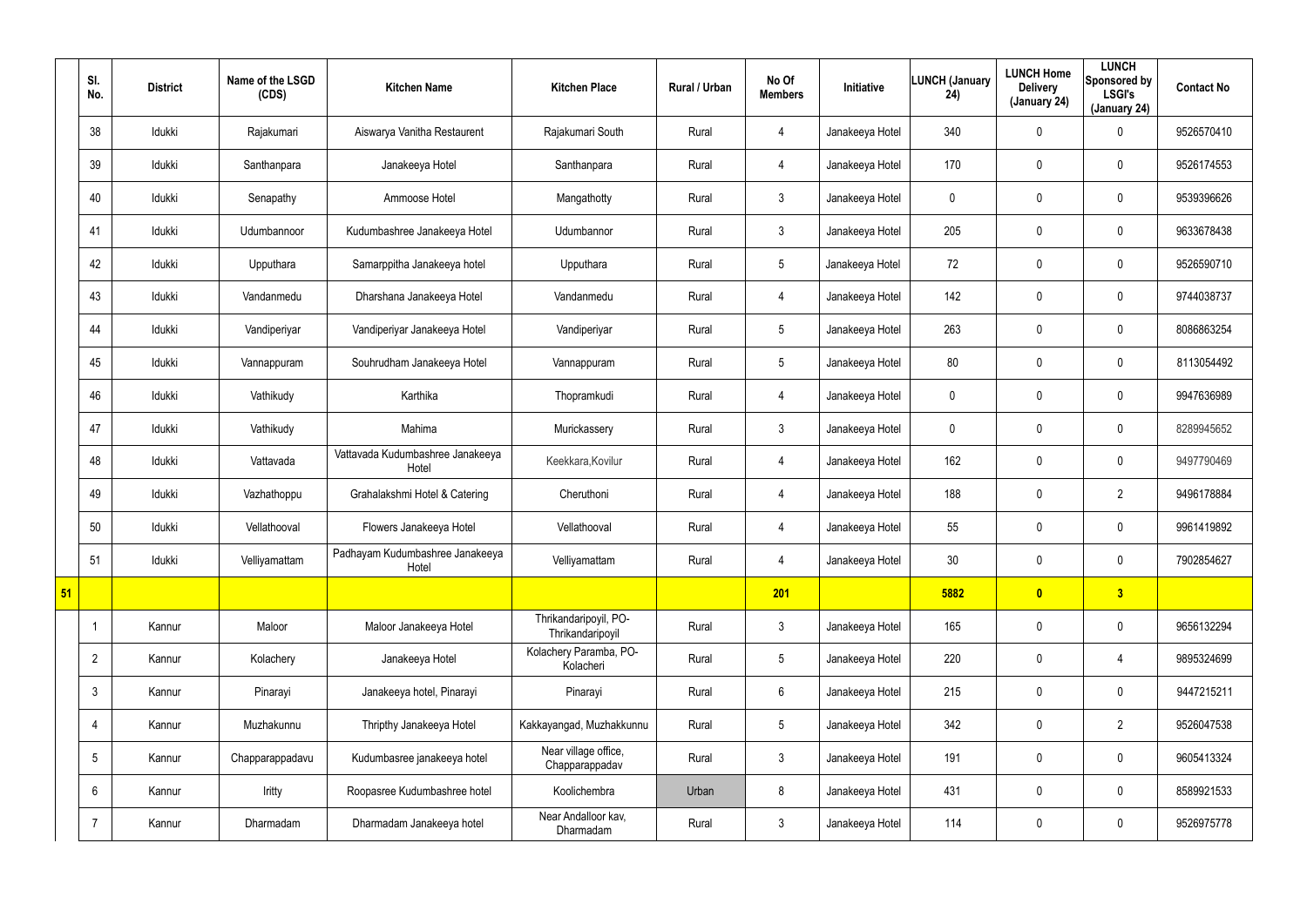| SI.<br>No.      | <b>District</b> | Name of the LSGD<br>(CDS)   | <b>Kitchen Name</b>                                | <b>Kitchen Place</b>                           | Rural / Urban | No Of<br><b>Members</b> | Initiative      | <b>LUNCH (January</b><br>24) | <b>LUNCH Home</b><br><b>Delivery</b><br>(January 24) | <b>LUNCH</b><br>Sponsored by<br><b>LSGI's</b><br>(January 24) | <b>Contact No</b> |
|-----------------|-----------------|-----------------------------|----------------------------------------------------|------------------------------------------------|---------------|-------------------------|-----------------|------------------------------|------------------------------------------------------|---------------------------------------------------------------|-------------------|
| 8               | Kannur          | Peralassery                 | Janakeeya Hotel                                    | Peralassery Town, PO -<br>Mundallur            | Rural         | 9                       | Janakeeya Hotel | 424                          | $\mathbf 0$                                          | 0                                                             | 70256213909       |
| 9               | Kannur          | Kadannappalli<br>Panappuzha | Kudumbasree janakeeya hotel                        | Chanthappura                                   | Rural         | 4                       | Janakeeya Hotel | 156                          | $\mathbf 0$                                          | 0                                                             | 9961089935        |
| 10 <sup>°</sup> | Kannur          | Anthur                      | Janakeeya hotel                                    | Dharmasala                                     | Urban         | $5\phantom{.0}$         | Janakeeya Hotel | 294                          | $\mathbf 0$                                          | 0                                                             | 9544138650        |
| 11              | Kannur          | Cheruthazham                | Janakeeya Hotel (Thripthi<br>Kudumbashree Canteen) | Pilathara                                      | Rural         | 3                       | Janakeeya Hotel | 181                          | $\mathbf 0$                                          | 0                                                             | 9947540361        |
| 12 <sup>°</sup> | Kannur          | Peravoor                    | Kudumbashree Janakeeya Hotel                       | Peravoor Bus stand, Peravoor<br>P <sub>O</sub> | Rural         | $\mathfrak{Z}$          | Janakeeya Hotel | 212                          | $\mathbf 0$                                          | 0                                                             | 9947567857        |
| 13              | Kannur          | Kalliassery                 | Janakeeya Hotel                                    | Irinav Road, Payyattam, PO-<br>Irinav          | Rural         | 4                       | Janakeeya Hotel | 292                          | $\mathbf 0$                                          | 0                                                             | 8848330570        |
| 14              | Kannur          | Panniyannur                 | Janakeeya Hotel                                    | Panoor Block office compound                   | Rural         | 6                       | Janakeeya Hotel | 271                          | $\mathbf 0$                                          | 0                                                             | 9447449875        |
| 15              | Kannur          | Kannapuram                  | Janakeeya Hotel                                    | Chynaclay road, Kannapuram                     | Rural         | $5\overline{)}$         | Janakeeya Hotel | 159                          | $\mathbf 0$                                          | 4                                                             | 8089127045        |
| 16              | Kannur          | Sreekandapuram              | Janakeeya Hotel                                    | Sreekandapuram, near bus<br>stand              | Urban         | $5\phantom{.0}$         | Janakeeya Hotel | 279                          | $\mathbf 0$                                          | 0                                                             | 7591948757        |
| 17              | Kannur          | Thalasseri                  | Janakeeya Hotel                                    | New bus stand, Thalasseri                      | Urban         | 6                       | Janakeeya Hotel | 737                          | $\mathbf 0$                                          | 0                                                             | 9446263864        |
| 18              | Kannur          | Chokli                      | Janakeeya Hotel                                    | Olavilam, Chokli                               | Rural         | $5\phantom{.0}$         | Janakeeya Hotel | 123                          | $\mathbf 0$                                          | 0                                                             | 9846892821        |
| 19              | Kannur          | Udayagiri                   | Janakeeya Hotel                                    | Karthikapuram                                  | Rural         | 4                       | Janakeeya Hotel | 288                          | $\mathbf 0$                                          | 0                                                             | 9562375342        |
| 20              | Kannur          | Karivellur Peralam          | Janakeeya Hotel                                    | Panchayah building,<br>Onakkunnu               | Rural         | 4                       | Janakeeya Hotel | 183                          | $\mathbf 0$                                          | 0                                                             | 7025519714        |
| 21              | Kannur          | Muzhappilangad              | Janakeeya Hotel                                    | Near FCI godown,<br>Muzhappilangad             | Rural         | $5\phantom{.0}$         | Janakeeya Hotel | 268                          | $\mathbf 0$                                          | 0                                                             | 7306005267        |
| 22              | Kannur          | Narath                      | Janakeeya Hotel                                    | Janakeeya Hotel, Kambil,<br>Narath             | Rural         | $\overline{7}$          | Janakeeya Hotel | 165                          | $\mathbf 0$                                          | $\overline{2}$                                                | 9747441162        |
| 23              | Kannur          | Payyannur                   | Janakeeya Hotel                                    | Municipality compoud,<br>Payyannur             | Urban         | $\mathbf{3}$            | Janakeeya Hotel | 325                          | $\overline{0}$                                       | 0                                                             | 9526620805        |
| 24              | Kannur          | Kangol Alappadamba          | Janakeeya Hotel                                    | Mathil, Near Kangol<br>Alappadamba Panchayath  | Rural         | 4                       | Janakeeya Hotel | 144                          | $\mathbf 0$                                          | 0                                                             | 9495296142        |
| 25              | Kannur          | Naduvil                     | Janakeeya Hotel                                    | Panchayath compound,<br>Naduvil town           | Rural         | $\overline{4}$          | Janakeeya Hotel | 132                          | $\mathbf 0$                                          | 0                                                             | 7902902490        |
| 26              | Kannur          | Koothuparamba               | Janakeeya Hotel                                    | Manghad Vayal, Near HSS<br>Koothuparamba, PO-  | Urban         | 8                       | Janakeeya Hotel | 418                          | $\overline{0}$                                       | 0                                                             | 9645608253        |
| 27              | Kannur          | Kuttiatoor                  | Janakeeya Hotel                                    | Near Panchayath office,<br>Chattukappara       | Rural         | $5\phantom{.0}$         | Janakeeya Hotel | 55                           | $\boldsymbol{0}$                                     | 0                                                             | 9544644195        |
| 28              | Kannur          | Kathirur                    | Janakeeya Hotel                                    | Panchayath office building,<br>Kathirur        | Rural         | $5\phantom{.0}$         | Janakeeya Hotel | 246                          | $\boldsymbol{0}$                                     |                                                               | 8129404833        |
| 29              | Kannur          | Panoor                      | Janakeeya Hotel                                    | Elangode, Panoor                               | Urban         | $5\phantom{.0}$         | Janakeeya Hotel | 154                          | $\pmb{0}$                                            | 0                                                             | 9605852157        |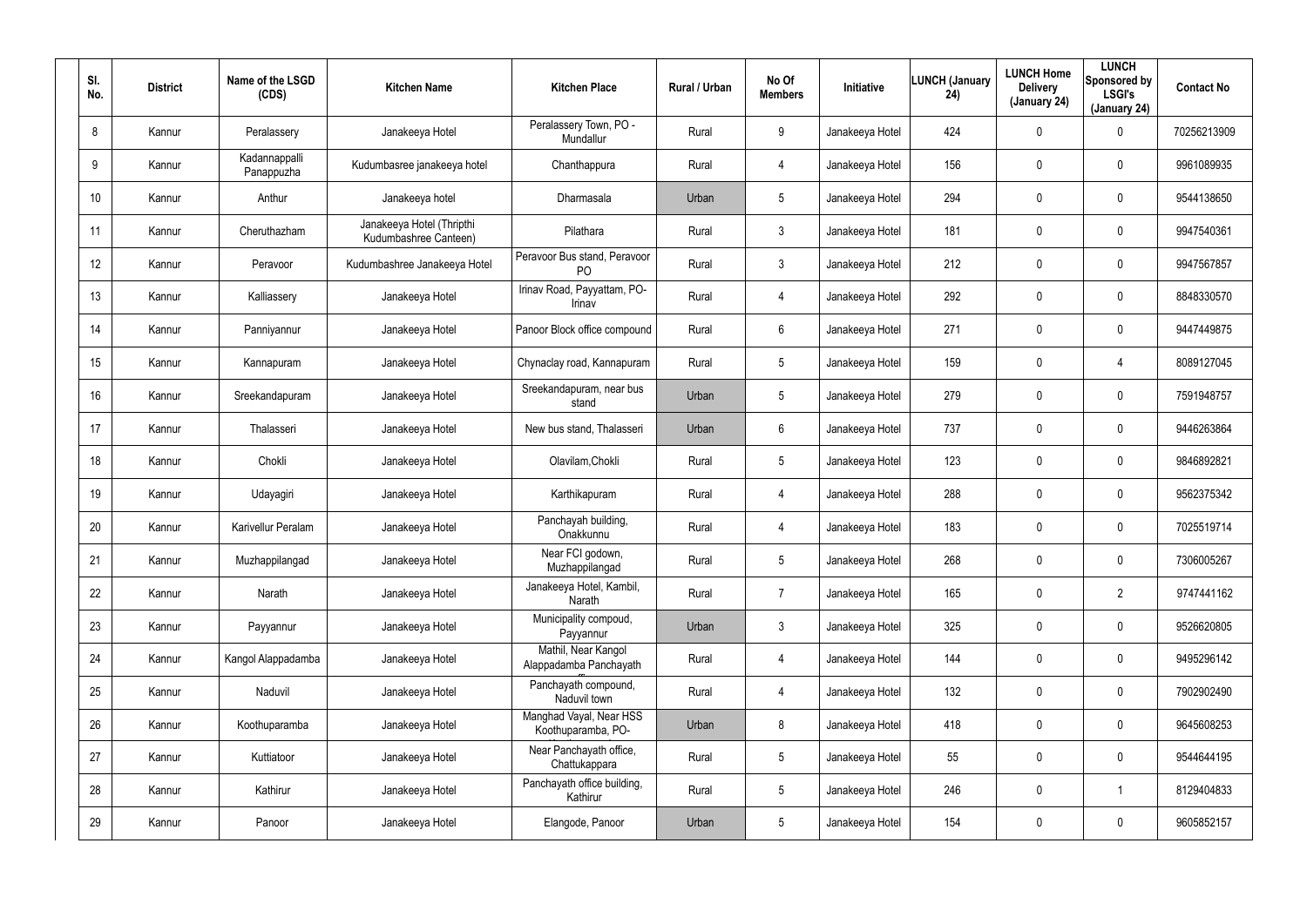|    | SI.<br>No. | <b>District</b> | Name of the LSGD<br>(CDS) | <b>Kitchen Name</b> | <b>Kitchen Place</b>                                           | Rural / Urban | No Of<br><b>Members</b> | Initiative      | <b>LUNCH (January</b><br>24) | <b>LUNCH Home</b><br><b>Delivery</b><br>(January 24) | <b>LUNCH</b><br>Sponsored by<br><b>LSGI's</b><br>(January 24) | <b>Contact No</b> |
|----|------------|-----------------|---------------------------|---------------------|----------------------------------------------------------------|---------------|-------------------------|-----------------|------------------------------|------------------------------------------------------|---------------------------------------------------------------|-------------------|
|    | 30         | Kannur          | Chirakkal                 | Janakeeya Hotel     | Chirakkal weavers,<br>Puthiyatheru                             | Rural         | $5\phantom{.0}$         | Janakeeya Hotel | 283                          | 0                                                    | $\mathbf 0$                                                   | 9895854873        |
|    | 31         | Kannur          | Eranjoli                  | Janakeeya Hotel     | Near Thalassery RTO office,<br>Chungam                         | Rural         | $5\phantom{.0}$         | Janakeeya Hotel | 251                          | 0                                                    | $\mathbf 0$                                                   | 9656368808        |
|    | 32         | Kannur          | Payam                     | Janakeeya Hotel     | Near Panchayath office,<br>Madathil                            | Rural         | 4                       | Janakeeya Hotel | 158                          | 0                                                    | $\pmb{0}$                                                     | 9496554678        |
|    | 33         | Kannur          | Eramam Kuttoor            | Janakeeya Hotel     | Mathamangalam, Near CDS<br>office                              | Rural         | $\overline{4}$          | Janakeeya Hotel | 158                          | 0                                                    | $\pmb{0}$                                                     | 9562473576        |
|    | 34         | Kannur          | Ramanthally               | Janakeeya hotel     | Ramanthally                                                    | Rural         | $\overline{4}$          | Janakeeya Hotel | 210                          | 0                                                    | $\pmb{0}$                                                     | 9496705429        |
|    | 35         | Kannur          | Thripangottur             | Janakeeya Hotel     | Kallikkandy, Thripangottur                                     | Rural         | $\mathfrak{Z}$          | Janakeeya Hotel | 295                          | 0                                                    | $\pmb{0}$                                                     | 9495191659        |
|    | 36         | Kannur          | Madayi                    | Janakeeya Hotel     | Eripuram, Near Vrindhavan<br>Residency, PO Pazhayangadi        | Rural         | $\mathfrak{Z}$          | Janakeeya Hotel | 134                          | 0                                                    | $\pmb{0}$                                                     | 7561006271        |
|    | 37         | Kannur          | Kelakam                   | Janakeeya Hotel     | Kelakam PO                                                     | Rural         | $\mathbf{3}$            | Janakeeya Hotel | 169                          | 0                                                    | $\boldsymbol{0}$                                              | 8113866296        |
|    | 38         | Kannur          | Kurumathoor               | Janakeeya Hotel     | Near GVHSS, Kurumathoor                                        | Rural         | $\mathfrak{Z}$          | Janakeeya Hotel | 125                          | 0                                                    | $\mathbf 0$                                                   | 9633816470        |
|    | 39         | Kannur          | Peringome Vayakkara       | Janakeeya Hotel     | Peringome, Near Police station                                 | Rural         | $5\phantom{.0}$         | Janakeeya Hotel | 102                          | 0                                                    | $\boldsymbol{0}$                                              | 9961413726        |
|    | 40         | Kannur          | Munderi                   | Janakeeya Hotel     | Kanjirode Karakkadu, Munderi                                   | Rural         | 4                       | Janakeeya Hotel | 383                          | 0                                                    | $\mathbf 0$                                                   | 8547609196        |
|    | 41         | Kannur          | Anjarakandy               | Janakeeya Hotel     | Panayatham Paramba,<br>Anjarankandy                            | Rural         | 4                       | Janakeeya Hotel | 183                          | 0                                                    | $\boldsymbol{0}$                                              | 9496900755        |
| 89 | 42         | Kannur          | Ayyankkunnu               | Janakeeya Hotel     | Ayyankunnu Panchayth<br>Anghadikkadavu                         | Rural         | 4                       | Janakeeya Hotel | 147                          | 0                                                    | $\mathbf 0$                                                   | 9946734976        |
|    | 43         | Kannur          | Padiyoor                  | Janakeeya Hotel     | Padiyoor PO                                                    | Rural         | $\overline{4}$          | Janakeeya Hotel | 70                           | 0                                                    | $\mathbf 0$                                                   | 9539028498        |
|    | 44         | Kannur          | Ezhome                    | Janakeeya Hotel     | Pazhayangadi bus stand,<br>Ezhom                               | Rural         | $5\phantom{.0}$         | Janakeeya Hotel | 263                          | 0                                                    | $\pmb{0}$                                                     | 8086910862        |
|    | 45         | Kannur          | Koodali                   | Janakeeya Hotel     | Near Koodali Panchayath<br>Office, Kololam, PO -<br>Edgygnnoor | Rural         | $\overline{4}$          | Janakeeya Hotel | 154                          | 0                                                    | $\pmb{0}$                                                     | 9526524230        |
|    | 46         | Kannur          | Pappinisseri              | Janakeeya Hotel     | Near EMS Smaraka Govt.<br>Higher secondary school,             | Rural         | $\overline{4}$          | Janakeeya Hotel | 205                          | 0                                                    | $\pmb{0}$                                                     | 9605727307        |
|    | 47         | Kannur          | Mattannur                 | Janakeeya Hotel     | Near Municipality office,<br>Mattannur                         | Urban         | $5\,$                   | Janakeeya Hotel | 191                          | 0                                                    | $\pmb{0}$                                                     | 7510706897        |
|    | 48         | Kannur          | Chenghalayi               | Janakeeya Hotel     | Valakai, Chenghalayi                                           | Rural         | $\mathbf{3}$            | Janakeeya Hotel | 164                          | 0                                                    | $\pmb{0}$                                                     | 8547696233        |
|    | 49         | Kannur          | Pattiam                   | Janakeeya Hotel     | Cheruvancheri PO,<br>Cheruvancheri                             | Rural         | $\overline{4}$          | Janakeeya Hotel | 284                          | 0                                                    | $\pmb{0}$                                                     | 7025025275        |
|    | 50         | Kannur          | Thaliparamba              | Janakeeya Hotel     | Municipality compoud,<br>Thaliparamba                          | Urban         | $\overline{4}$          | Janakeeya Hotel | 157                          | 0                                                    | $\pmb{0}$                                                     | 8547849019        |
|    | 51         | Kannur          | Payyavoor                 | Janakeeya Hotel     | Payyavoor - PO, Payyavoor                                      | Rural         | $5\phantom{.0}$         | Janakeeya Hotel | 225                          | 0                                                    | $\pmb{0}$                                                     | 9495311608        |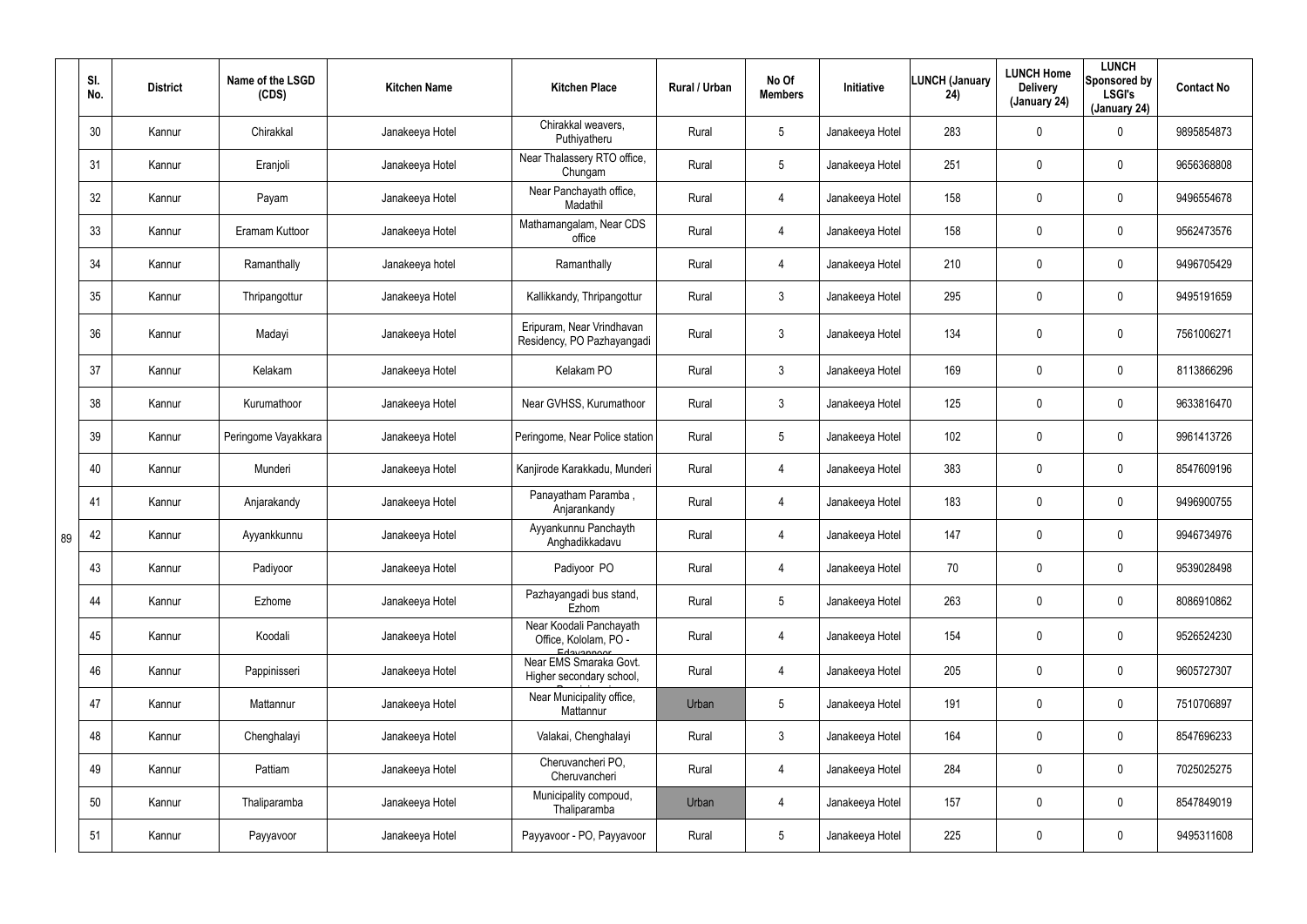| SI.<br>No. | <b>District</b> | Name of the LSGD<br>(CDS) | <b>Kitchen Name</b>                          | <b>Kitchen Place</b>                                    | Rural / Urban | No Of<br><b>Members</b> | Initiative      | <b>LUNCH (January</b><br>24) | <b>LUNCH Home</b><br><b>Delivery</b><br>(January 24) | <b>LUNCH</b><br>Sponsored by<br><b>LSGI's</b><br>(January 24) | <b>Contact No</b> |
|------------|-----------------|---------------------------|----------------------------------------------|---------------------------------------------------------|---------------|-------------------------|-----------------|------------------------------|------------------------------------------------------|---------------------------------------------------------------|-------------------|
| 52         | Kannur          | Kottiyoor                 | Janakeeya Hotel                              | Neendunokki, Kottiyoor - PO                             | Rural         | $5\phantom{.0}$         | Janakeeya Hotel | 110                          | 0                                                    | $\mathbf 0$                                                   | 6282565854        |
| 53         | Kannur          | Kunnothparamba            | Janakeeya Hotel                              | Kunnothparamba PO,<br>Kunnothparamba                    | Rural         | 3                       | Janakeeya Hotel | 240                          | 0                                                    | $\mathbf 0$                                                   | 8156840487        |
| 54         | Kannur          | Pariyaram                 | Janakeeya Hotel                              | Near Panchayath Office,<br>Chithappile poyil, Pariyaram | Rural         | 4                       | Janakeeya Hotel | 0                            | 0                                                    | $\mathbf 0$                                                   | 9744385083        |
| 55         | Kannur          | Kunjimangalam             | Janakeeya Hotel                              | Old Post office building,<br>Andamkovil, Kunjimangalam  | Rural         | 4                       | Janakeeya Hotel | 132                          | 0                                                    | $\mathbf 0$                                                   | 9526981326        |
| 56         | Kannur          | Thillenkeri               | Janakeeya Hotel                              | Thekkam poyil, Near Uliyil<br>Town                      | Rural         | $\mathbf{3}$            | Janakeeya Hotel | 293                          | 0                                                    | $\mathbf 0$                                                   | 9745059451        |
| 57         | Kannur          | Chittariparamba           | Janakeeya Hotel                              | Poovathinkeezhil, PO-<br>Chittariparamba                | Rural         | $6\phantom{.}$          | Janakeeya Hotel | 155                          | $\mathbf 0$                                          | $\boldsymbol{0}$                                              | 8943506825        |
| 58         | Kannur          | Mayyil                    | Janakeeya Hotel                              | Near Mayyil Panchayath office,<br>Mayyil                | Rural         | 4                       | Janakeeya Hotel | 168                          | 0                                                    | $\pmb{0}$                                                     | 9526072638        |
| 59         | Kannur          | Cherukunnu                | Janakeeya Hotel                              | Pallichal, PO - Cherukunnu,<br>Pin-670301               | Rural         | 4                       | Janakeeya Hotel | 188                          | 0                                                    | $\overline{2}$                                                | 8547361298        |
| 60         | Kannur          | Aaralam                   | Janakeeya Hotel                              | Athikkal, PO - Keezhpally                               | Rural         | $5\phantom{.0}$         | Janakeeya Hotel | 240                          | 0                                                    | $\boldsymbol{0}$                                              | 9961285762        |
| 61         | Kannur          | Alakkode                  | Janakeeya Hotel                              | Therthally, Therthally PO,<br>Alakkode                  | Rural         | $5\phantom{.0}$         | Janakeeya Hotel | 229                          | $\pmb{0}$                                            | $\pmb{0}$                                                     | 8547045070        |
| 62         | Kannur          | Malappattam               | Janakeeya Hotel                              | Near Malappattam<br>panchayath, Malappattam             | Rural         | $\mathbf{3}$            | Janakeeya Hotel | 193                          | 0                                                    | $\mathbf 0$                                                   | 9400571842        |
| 63         | Kannur          | Kanichar                  | Janakeeya Hotel                              | Kanichar PO, Kanichar                                   | Rural         | 3                       | Janakeeya Hotel | 178                          | $\pmb{0}$                                            | $\pmb{0}$                                                     | 9526167667        |
| 64         | Kannur          | Mokeri                    | Kudumbashree Janakeeya Hotel,<br>Mokeri      | Vallangad, Mokeri                                       | Rural         | $5\phantom{.0}$         | Janakeeya Hotel | 297                          | 0                                                    | $\mathbf 0$                                                   | 9947037223        |
| 65         | Kannur          | Anjarakandy 2             | Kudumbashree Janakeeya Hotel,<br>Anjarakandy | Kavinmoola, Anjarakandy                                 | Rural         | $5\phantom{.0}$         | Janakeeya Hotel | 202                          | $\mathbf 0$                                          | $\pmb{0}$                                                     | 9446657510        |
| 66         | Kannur          | Newmahi                   | Kudumbashree Janakeeya Hotel                 | Newmahi bridge, Newmahi                                 | Rural         | $\mathfrak{Z}$          | Janakeeya Hotel | 0\$                          | 0\$                                                  | 0\$                                                           | 9946056862        |
| 67         | Kannur          | Keezhallur                | Janakeeya Hotel                              | Kummanam, Elambara                                      | Rural         | $\mathfrak{Z}$          | Janakeeya Hotel | 221                          | $\mathbf 0$                                          | $\pmb{0}$                                                     | 9947648580        |
| 68         | Kannur          | Chembilode                | Janakeeya hotel                              | Chakkarakal bus stand,<br>mowanchery                    | Rural         | $5\phantom{.0}$         | Janakeeya Hotel | 529                          | $\mathbf 0$                                          | $\pmb{0}$                                                     | 9847951631        |
| 69         | Kannur          | vengad                    | Janakeeya hotel                              | mambaram                                                | Rural         | $6\phantom{.}$          | Janakeeya Hotel | 215                          | 0                                                    | $\pmb{0}$                                                     | 7902970902        |
| 70         | Kannur          | Azhikode                  | Janakeeya hotel                              | vankulathvayayal                                        | Rural         | 4                       | Janakeeya Hotel | 130                          | $\mathbf 0$                                          | $\pmb{0}$                                                     | 9895910633        |
| 71         | Kannur          | Kolayad                   | Janakeeya hotel                              | kolayad                                                 | rural         | $\mathfrak{Z}$          | janakeeya hotel | 150                          | 0                                                    | $\pmb{0}$                                                     | 8592065431        |
| 72         | Kannur          | valapattanam              | janakeeya hotel                              | mill road, valapattanam                                 | rural         | $\mathfrak{Z}$          | janakeeya hotel | $\mathbf 0$                  | $\mathbf 0$                                          | $\pmb{0}$                                                     | 9061345312        |
| 73         | Kannur          | Anthur 2                  | annapoorna janakeeya hotel                   | paliyath valapp, po morazha                             | urban         | $\mathfrak{Z}$          | janakeeya hotel | 142                          | 0                                                    | $\pmb{0}$                                                     | 9526183004        |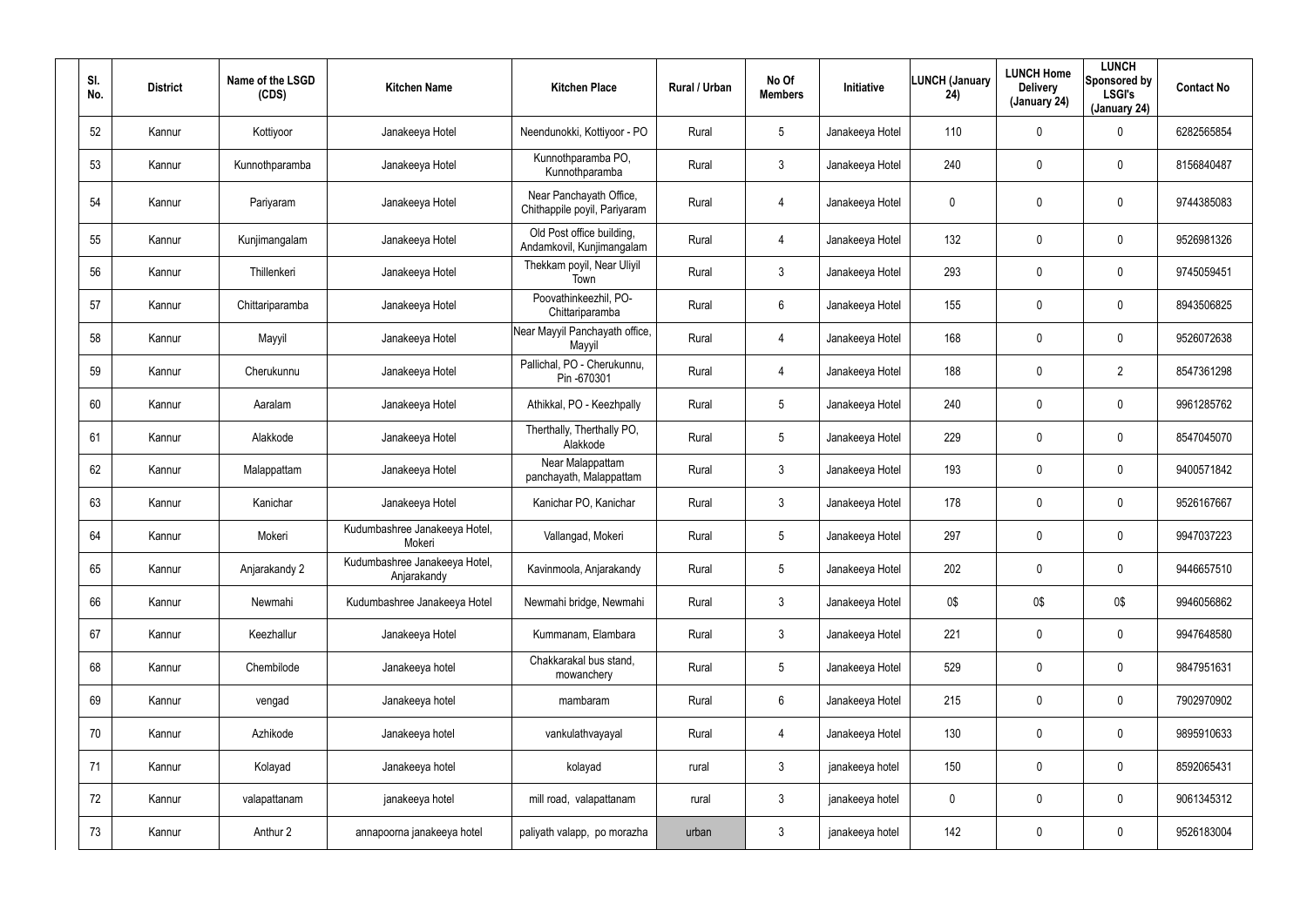|    | SI.<br>No.      | <b>District</b> | Name of the LSGD<br>(CDS) | <b>Kitchen Name</b>             | <b>Kitchen Place</b>                                        | Rural / Urban | No Of<br><b>Members</b> | Initiative      | <b>LUNCH (January</b><br>24) | <b>LUNCH Home</b><br><b>Delivery</b><br>(January 24) | <b>LUNCH</b><br>Sponsored by<br><b>LSGI's</b><br>(January 24) | <b>Contact No</b> |
|----|-----------------|-----------------|---------------------------|---------------------------------|-------------------------------------------------------------|---------------|-------------------------|-----------------|------------------------------|------------------------------------------------------|---------------------------------------------------------------|-------------------|
|    | 74              | Kannur          | payyannur 2               | janakeeya hotel                 | kaniyeri, po vellur                                         | urban         | $\mathbf{3}$            | janakeeya hotel | 50                           | 0                                                    | $\mathbf 0$                                                   | 8301817232        |
|    | 75              | Kannur          | cherupuzha                | janakeeya hotel                 | near panjayath office,<br>cherupuzha, 670511                | rural         | $\overline{4}$          | janakeeya hotel | 245                          | 0                                                    | $\mathbf 0$                                                   | 8547114024        |
|    | 76              | Kannur          | Eruvessy                  | Janakeeya hotel                 | Panchayath office road,<br>Chemberi                         | Rural         | 4                       | Janakeeya hotel | 274                          | 0                                                    | $\mathbf 0$                                                   | 9544893463        |
|    | 77              | Kannur          | Pattuvam                  | Janakeeya Hotel                 | Near Pattuvam panchayath<br>office, Pattuvam                | Rural         | $5\overline{)}$         | Janakeeya hotel | 72                           | 0                                                    | $\mathbf 0$                                                   | 9539731430        |
|    | 78              | Kannur          | Mangattidom               | Janakeeya Hotel                 | Kaitheri idam, Nirmalagiri PO,<br>Mangattidom               | Rural         | $\overline{7}$          | Janakeeya hotel | 235                          | $\mathbf 0$                                          | $\pmb{0}$                                                     | 9207253934        |
|    | 79              | Kannur          | Panoor                    | Janakeeya Hotel                 | Thundayi peedika, Pukkom,<br>Panoor PO                      | Urban         | 5                       | Janakeeya hotel | 188                          | 0                                                    | $\mathbf 0$                                                   | 9605852157        |
|    | 80              | Kannur          | Kottayam                  | Janakeeya hotel                 | Kottayam malabar, Kottayam<br>panchayath building, Kottayam | Rural         | $5\overline{)}$         | Janakeeya hotel | 198                          | 0                                                    | $\pmb{0}$                                                     | 9656672187        |
|    | 81              | Kannur          | Ulikkal                   | Janakeeya hotel                 | Vattiyam thodu (po) Mattara,<br><b>Ulikkal, 670705</b>      | Rural         | $5\overline{)}$         | Janakeeya hotel | 68                           | 0                                                    | $\mathbf 0$                                                   | 8086777517        |
|    | 82              | Kannur          | Kadambur                  | Janakeeya hotel                 | Kadachira, Kadambur                                         | Rural         | $5\overline{)}$         | Janakeeya hotel | 134                          | 0                                                    | $\mathbf 0$                                                   | 9847178332        |
|    | 83              | Kannur          | Irikkoor                  | Janakeeya hotel                 | Peruvalathuparambu, PO -<br>Irikkoor                        | Rural         | $\overline{4}$          | Janakeeya hotel | 185                          | 0                                                    | $\mathbf 0$                                                   | 9746864255        |
|    | 84              | Kannur          | Mattool                   | Janakeeya hotel                 | Mattool central, Mattool                                    | Rural         | $5\overline{)}$         | Janakeeya hotel | $\mathbf 0$                  | 0                                                    | $\mathbf 0$                                                   | 9895321842        |
|    | 85              | Kannur          | Thalasseri -2             | Janakeeya hotel                 | Thalayi harbour, Thalasseri                                 | Urban         | $5\overline{)}$         | Janakeeya hotel | 219                          | 0                                                    | $\mathbf 0$                                                   | 9605745402        |
|    | 86              | Kannur          | Kannur                    | Janakeeya hotel                 | Pallipoyil division, Kannur<br>corporation                  | Urban         | $\mathbf{3}$            | Janakeeya hotel | 202                          | 0                                                    | $\mathbf 0$                                                   | 9745243643        |
|    | 87              | Kannur          | Ulikkal                   | Janakeeya hotel                 | Manikkadavu PO,<br>Manikkadadavu - 670705                   | Rural         | $5\overline{)}$         | Janakeeya hotel | 141                          | 0                                                    | $\pmb{0}$                                                     | 8547972988        |
|    | 88              | Kannur          | payam                     | Janakeeya hotel                 | vallithod, Kiliyanthara po<br>670706                        | Rural         | $5\overline{)}$         | Janakeeya Hotel | 337                          | $\mathbf 0$                                          | $\mathbf 0$                                                   | 8848760234        |
|    | 89              | Kannur          | Naduvil                   | Janakeeya Hotel                 | karuvanchal                                                 | Rural         | $6\overline{6}$         | janakeeya hotel | 278                          | 0                                                    | $\mathbf 0$                                                   | 9495191934        |
| 89 |                 |                 |                           |                                 |                                                             |               | 396                     |                 | 18333                        | $\boldsymbol{0}$                                     | 15                                                            |                   |
|    |                 | kasaragod       | kayyur cheemeni           | janakeeya hotel cheemeni        | cheemeni                                                    | Rural         | $\overline{4}$          | janakeeya hotel | 200                          |                                                      |                                                               |                   |
|    | $\overline{2}$  | Kasaragod       | Pilicode                  | Janakeeya Hotel, Pilicode       | Kalikkadavu                                                 | Rural         | $\overline{4}$          | Janakeeya Hotel | 211                          | 0                                                    | $\mathbf 0$                                                   | 9944087661        |
|    | $\mathbf{3}$    | Kasaragod       | Kodom belur               | janakeeya hotel kalichanadukkam | Kalichanadukkam                                             | Rural         | $\overline{4}$          | Janakeeya Hotel | 103                          | 0                                                    | $\mathbf 0$                                                   | 9562820280        |
|    | 4               | Kasaragod       | Chemnad                   | Oruma janakeeya hotel           | Koliyadkam                                                  | Rural         | $5\overline{)}$         | Janakeeya Hotel | 210                          | 0                                                    | $\mathbf 0$                                                   | 9567660603        |
|    | $5\phantom{.0}$ | Kasaragod       | Trikarpur                 | Janakeeya Hotel                 | Trikaripur                                                  | Rural         | 5 <sub>5</sub>          | Janakeeya Hotel | 237                          | 0                                                    | $\mathbf 0$                                                   | 8086392698        |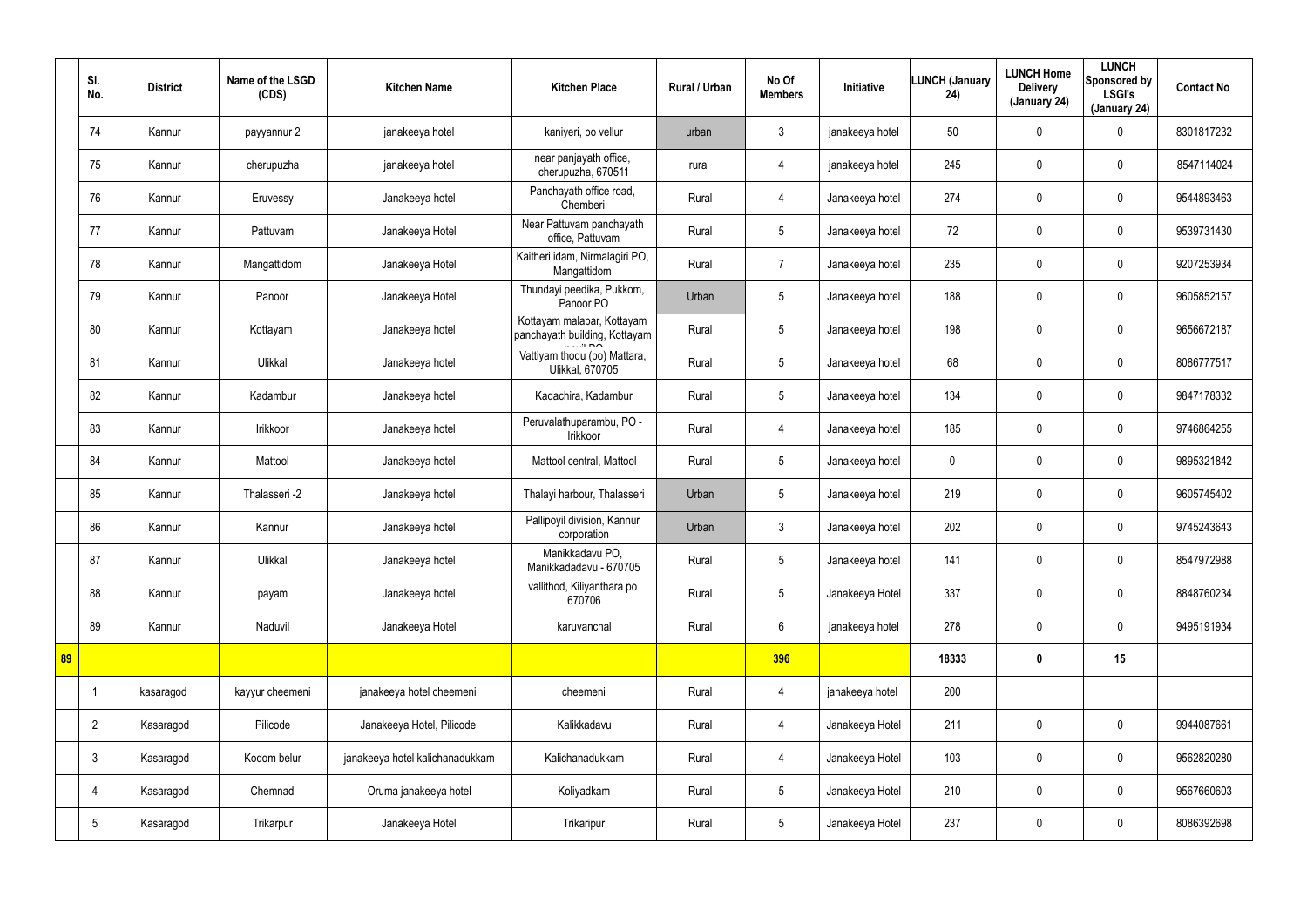| SI.<br>No.      | <b>District</b> | Name of the LSGD<br>(CDS) | <b>Kitchen Name</b>      | <b>Kitchen Place</b>  | Rural / Urban | No Of<br><b>Members</b> | Initiative      | <b>LUNCH (January</b><br>24) | <b>LUNCH Home</b><br><b>Delivery</b><br>(January 24) | <b>LUNCH</b><br>Sponsored by<br><b>LSGI's</b><br>(January 24) | <b>Contact No</b> |
|-----------------|-----------------|---------------------------|--------------------------|-----------------------|---------------|-------------------------|-----------------|------------------------------|------------------------------------------------------|---------------------------------------------------------------|-------------------|
| 6               | Kasaragod       | Panathady                 | janakeeya hotel panthoor | Panathoor             | Rural         | 4                       | Janakeeya Hotel | 105                          | 0                                                    | $\boldsymbol{0}$                                              | 8943109804        |
|                 | Kasaragod       | West eleri                | Thripthi Janakeeya hotel | Bheemanadi            | Rural         | 4                       | Janakeeya Hotel | 268                          | $\boldsymbol{0}$                                     | $\mathbf 0$                                                   | 9497847040        |
| 8               | Kasaragod       | Madikai                   | Salkara Janakeeya hotel  | Madikai               | Rural         | 3 <sup>1</sup>          | Janakeeya Hotel | 106                          | $\boldsymbol{0}$                                     | $\pmb{0}$                                                     | 8281850733        |
| 9               | Kasaragod       | Valiyaparamba             | Janakeeya hotel          | Valiyaparamba         | Rural         | $\mathbf{3}$            | Janakeeya Hotel | 94                           | $\boldsymbol{0}$                                     | $\boldsymbol{0}$                                              | 9745962447        |
| 10 <sup>°</sup> | Kasaragod       | Ajanur                    | Janakeeya hotel          | Vellikkoth            | Rural         | 3                       | Janakeeya Hotel | 194                          | $\boldsymbol{0}$                                     | $\boldsymbol{0}$                                              | 7558068272        |
| 11              | Kasaragod       | Badiadka                  | Janakeeya hotel          | <b>Badiadka</b>       | Rural         | 4                       | Janakeeya Hotel | 0                            | 0                                                    | $\mathbf 0$                                                   | 9539359291        |
| 12              | Kasaragod       | Kuttikkol                 | Janakeeya hotel          | Kuttikkol             | Rural         | $\overline{4}$          | Janakeeya Hotel | 108                          | $\boldsymbol{0}$                                     | $\pmb{0}$                                                     | 8547062480        |
| 13              | Kasaragod       | Delampadi                 | Janakeeya hotel          | Delampadi             | Rural         | 4                       | Janakeeya hotel | 86                           | $\boldsymbol{0}$                                     | $\mathbf 0$                                                   | 9496702505        |
| 14              | Kasaragod       | Meenja                    | Janakeeya hotel          | Miyapadav             | Rural         | 4                       | Janakeeya Hotel | 45                           | $\boldsymbol{0}$                                     | $\boldsymbol{0}$                                              | 9497161960        |
| 15              | Kasaragod       | Puthige                   | Janakeeya hotel          | Puthige               | Rural         | $\mathbf{3}$            | Janakeeya hotel | 51                           | $\boldsymbol{0}$                                     | $\boldsymbol{0}$                                              | 8592071686        |
| 16              | Kasaragod       | Bedaduka                  | Janakeeya hotel          | Kundamkuzhi           | Rural         | $\mathbf{3}$            | Janakeeya hotel | 140                          | $\boldsymbol{0}$                                     | $\pmb{0}$                                                     | 8281092860        |
| 17              | Kasaragod       | muliyar                   | Janakeeya Hotel          | Bovikanam             | Rural         | 9                       | Janakeeya Hotel | 274                          | $\boldsymbol{0}$                                     | $\pmb{0}$                                                     | 7034632654        |
| 18              | Kasaragod       | Pallikara                 | Janakeeya Hotel          | Pallikara             | Rural         | 4                       | Janakeeya Hotel | 205                          | $\boldsymbol{0}$                                     | $\pmb{0}$                                                     | 7034016505        |
| 19              | Kasaragod       | Kinanoor karinthalam      | Janakeeya Hotel          | Parappa               | Rural         | $5\phantom{.0}$         | Janakeeya hotel | 235                          | $\pmb{0}$                                            | $\pmb{0}$                                                     | 9526063885        |
| 20              | Kasaragod       | Nileswaram                | Janakeeya Hotel          | Nileswaram market     | Urban         | $5\phantom{.0}$         | Janakeeya hotel | 226                          | 0                                                    | $\mathbf 0$                                                   | 6235177323        |
| 21              | Kasaragod       | Kanhangad 1               | Janakeeya hotel          | Kanhangad town        | Urban         | 5 <sub>5</sub>          | Janakeeya hotel | 532                          | 0                                                    | $\mathbf 0$                                                   | 8111858204        |
| 22              | Kasaragod       | Kanhangad 1               | Janakeeya hotel          | Nr.Mini civil station | Urban         | $\mathbf{3}$            | Janakeeya hotel | 134                          | 125                                                  | $\mathbf 0$                                                   | 9495561250        |
| 23              | Kasaragod       | Paivalige                 | Janakeeya hotel          | Paivalige             | Rural         | $\overline{4}$          | Janakeeya hotel | 120                          | 0                                                    | $\mathbf 0$                                                   | 7356491447        |
| 24              | Kasaragod       | Manjeswaram               | Janakeeya Hotel          | Manjeswaram           | Rural         | 4                       | Janakeeya Hotel | 96                           | 0                                                    | $\mathbf 0$                                                   | 9562867549        |
| 25              | Kasaragod       | Kanhangad 2               | Janakeeya Hotel          | Kottrachal            | Urban         | 3 <sup>2</sup>          | Janakeeya Hotel | 135                          | 0                                                    | $\mathbf 0$                                                   | 7025961094        |
| 26              | Kasaragod       | Cheruvathur               | Janakeeya hotel          | Kavumchira            | Rural         | 5 <sub>5</sub>          | Janakeeya Hotel | 185                          | $\boldsymbol{0}$                                     | $\mathbf 0$                                                   | 9562358039        |
| 27              | Kasaragod       | Padne                     | Janakeeya Hotel          | Nadakkavu             | Rural         | $\mathbf{3}$            | Janakeeya Hotel | 237                          | $\pmb{0}$                                            | $\bf{0}$                                                      | 9744087661        |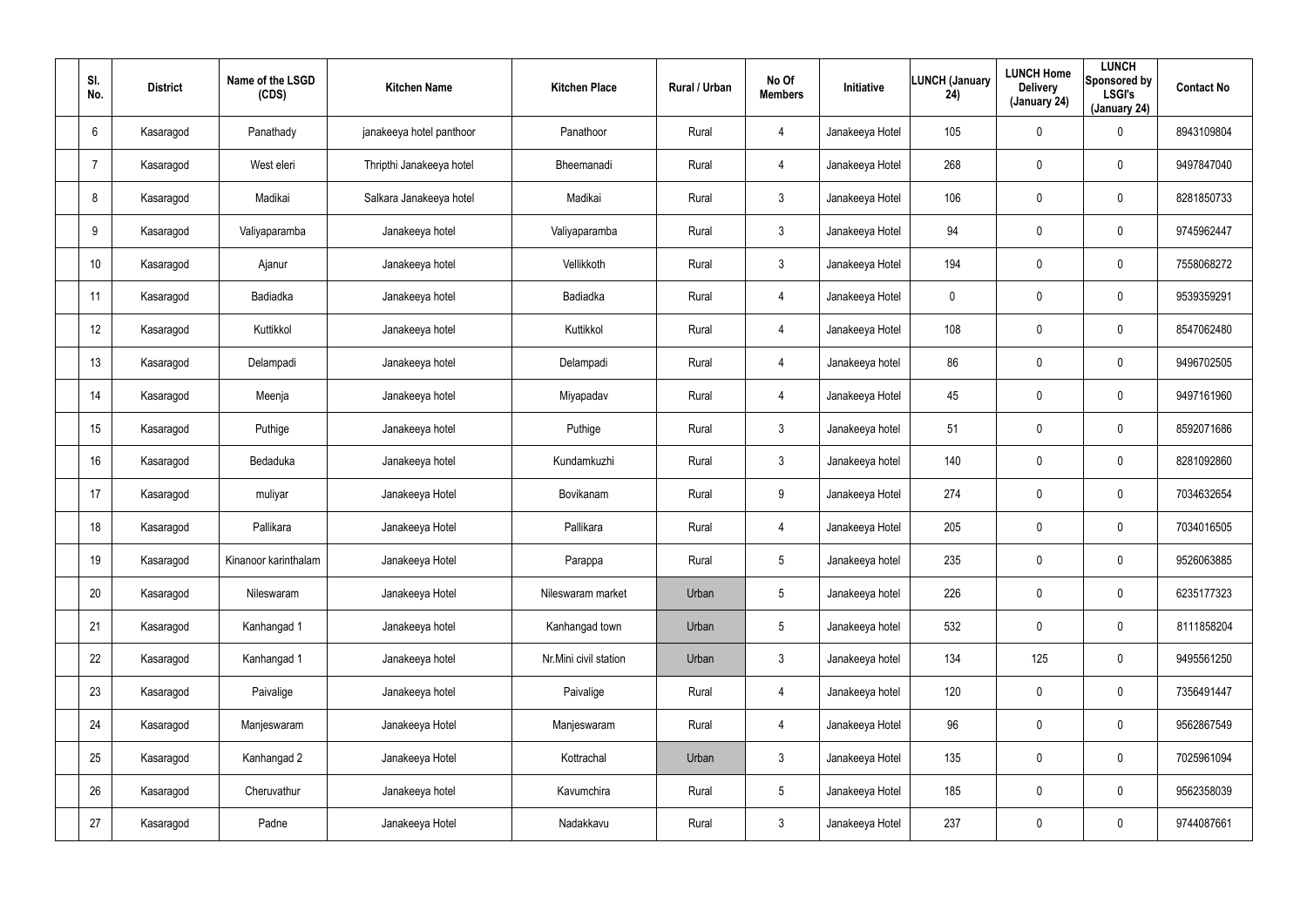|    | SI.<br>No.      | <b>District</b> | Name of the LSGD<br>(CDS) | <b>Kitchen Name</b>          | <b>Kitchen Place</b>                 | Rural / Urban | No Of<br><b>Members</b> | Initiative      | <b>LUNCH (January</b><br>24) | <b>LUNCH Home</b><br><b>Delivery</b><br>(January 24) | <b>LUNCH</b><br>Sponsored by<br><b>LSGI's</b><br>(January 24) | <b>Contact No</b> |
|----|-----------------|-----------------|---------------------------|------------------------------|--------------------------------------|---------------|-------------------------|-----------------|------------------------------|------------------------------------------------------|---------------------------------------------------------------|-------------------|
|    | 28              | Kasaragod       | Kasaragod                 | Janakeeya Hotel              | Kasaragod                            | Urban         | 4                       | Janakeeya Hotel | 194                          | $\mathbf 0$                                          | 0                                                             | 9633400269        |
|    | 29              | Kasarkode       | Pallikkara                | Janakeeya Hotel              | Perladukkam                          | Rural         | $\overline{4}$          | Janakeeya Hotel | 211                          | $\mathbf 0$                                          | $\mathsf{0}$                                                  | 9544582935        |
|    | 30              | Kasargode       | Kumbala                   | Janakeeya Hotel              | Kumbala                              | Rural         | $\mathbf{3}$            | Janakeeya Hotel | 70                           | $\mathbf 0$                                          | $\mathsf{0}$                                                  | 7012142329        |
|    | 31              | Kasargode       | Karadka                   | Janakeeya Hotel              | Mulleria                             | Rural         | $\overline{7}$          | Janakeeya Hotel | 130                          | 0                                                    | $\mathbf 0$                                                   | 8281395910        |
|    | 32              | Kasaragode      | Vorkady                   | Janakeeya Hotel              | Vorkady                              | Rural         | $\mathbf{3}$            | Janakeeya Hotel | 0                            | 0                                                    | $\mathbf 0$                                                   | 8547223339        |
|    | 33              | Kasaragode      | Balal                     | Janakeeya hotel              | Balal                                | Rural         | $\mathbf{3}$            | Janakeeya hotel | 82                           | 0                                                    | $\mathbf 0$                                                   | 7510839676        |
|    | 34              | Kasaragod       | Nileswaram                | mahima janakeeya hotel       | kanichira                            | urban         | $\overline{4}$          | janakeeya hotel | 155                          | $\mathbf 0$                                          | $\mathbf 0$                                                   | 8590121681        |
|    | 35              | Kasaragode      | Kallar                    | janakeeya hotel              | kallar                               | rural         | 4                       | janakeeya hotel | 159                          | 0                                                    | $\mathbf 0$                                                   | 9562820280        |
|    | 36              | Kasaragode      | Mangalpady                | janakeeya hotel              | mangalpady                           | rural         | 4                       | janakeeya hotel | 145                          | $\mathbf 0$                                          | $\mathbf 0$                                                   | 9633488309        |
|    | 37              | kasaragod       | Uduma                     | granma janakeeya hotel       | palakkunnu                           | Rural         | 4                       | janakeeya hotel | 248                          | 0                                                    | $\mathbf 0$                                                   | 8129957159        |
|    | 38              | Kasaragod       | pullur periya             | Salkara Janakeeya hotel      | periya                               | Rural         | $5\phantom{.0}$         | janakeeya hotel | 360                          | $\mathbf 0$                                          | $\mathsf{0}$                                                  | 8547309266        |
|    | 39              | kasaragod       | kumbadaje                 | janakeeya hotel              | kumbadaje                            | Rural         | $\mathbf{3}$            | janakeeya hotel | 83                           | 0                                                    | $\mathbf 0$                                                   | 8593848698        |
|    | 40              | Kasaragod       | Chengala                  | Janakeeya Hotel              | Cherkkala                            | Rural         | $\mathbf{3}$            | Janakeeya Hotel | 155                          | $\pmb{0}$                                            | $\pmb{0}$                                                     |                   |
|    | 41              | kasaragod       | East eleri                | janakeeya hotel              | east eleri                           | Rural         | $\mathbf{3}$            | janakeeya hotel | $\pmb{0}$                    | $\pmb{0}$                                            | $\pmb{0}$                                                     |                   |
|    | 42              | kasaragod       | karadka                   | janakeeya hotel              | karmam thody                         | Rural         | 10 <sup>°</sup>         | janakeeya hotel | 90                           | $\mathbf 0$                                          | $\mathbf 0$                                                   |                   |
|    | 43              | kasargod        | madhur                    | janakeeya hotel              | madhur                               | Rural         |                         | janakeeya hotel | 224                          |                                                      |                                                               |                   |
| 43 |                 |                 |                           |                              |                                      |               | 175                     |                 | 6843                         | $\boldsymbol{0}$                                     | $\mathbf 0$                                                   |                   |
|    | -1              | Kollam          | Chathannur                | Memsahib                     | Sheemaaty junction                   | Rural         | $5\overline{)}$         | Janakeeya Hotel | 348                          | 0                                                    | $\mathbf 0$                                                   | 9446246685        |
|    | $\overline{2}$  | Kollam          | Melila                    | <b>Atham Unit</b>            | Melila                               | Rural         | $\overline{7}$          | Janakeeya Hotel | 230                          | $\mathbf 0$                                          | $\mathbf 0$                                                   | 9961178040        |
|    | $\mathbf{3}$    | Kollam          | Kulakkada                 | Ruchi Snacks & Catering Unit | Poovattoor                           | Rural         | $\overline{4}$          | Janakeeya Hotel | 178                          | 0                                                    | $\mathbf 0$                                                   | 7907941183        |
|    | 4               | Kollam          | Ittiva                    | Nanma Janakeeya hotel        | Kattampally                          | Rural         | $5\overline{)}$         | Janakeeya Hotel | $\pmb{0}$                    | $\mathbf 0$                                          | $\mathbf 0$                                                   | 9809171887        |
|    | $5\phantom{.0}$ | Kollam          | Sooranad North            | Nanma catering unit          | Sooranadu higher secondary<br>school | Rural         | $5\overline{)}$         | Janakeeya Hotel | 265                          | 0                                                    | $\pmb{0}$                                                     | 9846082469        |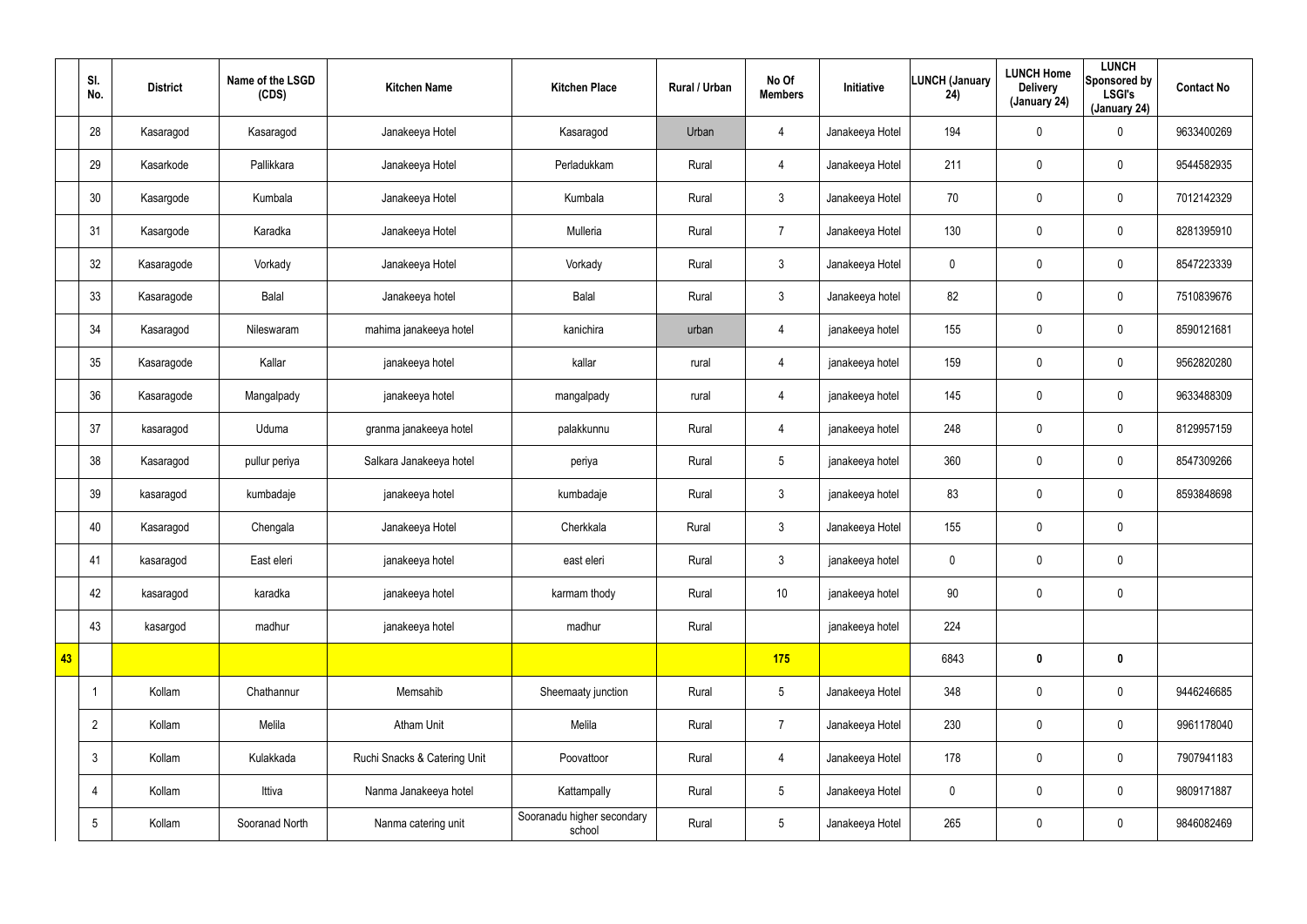| SI.<br>No.     | <b>District</b> | Name of the LSGD<br>(CDS) | <b>Kitchen Name</b>              | <b>Kitchen Place</b>         | Rural / Urban | No Of<br><b>Members</b> | Initiative      | <b>LUNCH (January</b><br>24) | <b>LUNCH Home</b><br><b>Delivery</b><br>(January 24) | <b>LUNCH</b><br>Sponsored by<br><b>LSGI's</b><br>(January 24) | <b>Contact No</b> |
|----------------|-----------------|---------------------------|----------------------------------|------------------------------|---------------|-------------------------|-----------------|------------------------------|------------------------------------------------------|---------------------------------------------------------------|-------------------|
| 6              | Kollam          | Clappana                  | Bismi catering                   | Palakulangara                | Rural         | 5                       | Janakeeya Hotel | 0                            | $\pmb{0}$                                            | 0                                                             | 9847901413        |
| $\overline{7}$ | Kollam          | Mayyanad                  | Krishnas Janakeeya hotel         | Eravipuram                   | Rural         | $\mathbf{3}$            | Janakeeya Hotel | 178                          | $\boldsymbol{0}$                                     | 0                                                             | 9656477455        |
| 8              | Kollam          | Mayyanad                  | Souhridha Janakeeya hotel        | Pattarumukku,                | Rural         | 9                       | Janakeeya Hotel | 246                          | $\pmb{0}$                                            | 0                                                             | 7902645448        |
| 9              | Kollam          | Kulasekharapuram          | adi sakthi                       | Puthentheruvu.               | Rural         | 5                       | Janakeeya Hotel | 190                          | $\mathbf 0$                                          | $\mathbf 0$                                                   | 9656890790        |
| 10             | Kollam          | Thekkumbhagam             | Krishna hotel                    | Nadakavu junction            | Rural         | $\overline{4}$          | Janakeeya Hotel | 51                           | $\mathbf 0$                                          | 0                                                             | 9961070031        |
| 11             | Kollam          | Oachira                   | Parabhramam catering             | near oachira , ITI canteen,  | Rural         | $\overline{4}$          | Janakeeya Hotel | 0                            | $\mathbf 0$                                          | $\mathbf 0$                                                   | 9562283927        |
| 12             | Kollam          | Thodiyoor                 | Samridhi activity group          | Lpschool thodiyoor           | Rural         | $5\phantom{.0}$         | Janakeeya Hotel | 0                            | $\mathbf 0$                                          | $\mathbf 0$                                                   | 9895703572        |
| 13             | Kollam          | Thrikkovilvattom          | Murari catering, janakeeya hotel | Mukhathala                   | Rural         | 4                       | Janakeeya Hotel | 86                           | $\boldsymbol{0}$                                     | $\mathbf 0$                                                   | 9847072544        |
| 14             | Kollam          | Sasthamcotta              | Sreedurgha catering              | Jemini hotel sasthamcotta    | Rural         | $\overline{7}$          | Janakeeya Hotel | 278                          | $\overline{0}$                                       | $\mathbf 0$                                                   | 9744368496        |
| 15             | Kollam          | Kollam                    | Athulya catering                 | Thirumullavaram              | Urban         | 4                       | Janakeeya Hotel | 125                          | $\mathbf 0$                                          | 0                                                             | 9048646080        |
| 16             | Kollam          | West Kallada              | Keerthi catering                 | Karalimukku                  | Rural         | $5\phantom{.0}$         | Janakeeya Hotel | 0                            | $\mathbf 0$                                          | $\mathbf 0$                                                   | 9605206907        |
| 17             | Kollam          | Thazhava                  | Pavizham                         | Karutheri junction           | Rural         | $5\overline{)}$         | Janakeeya Hotel | 210                          | $\boldsymbol{0}$                                     | 0                                                             | 8086704216        |
| 18             | Kollam          | Kollam                    | Niravu catering                  | Chinnakkada                  | Urban         | $5\overline{)}$         | Janakeeya Hotel | 274                          | $\overline{0}$                                       | 0                                                             | 9633073613        |
| 19             | Kollam          | Kundara                   | Ammu Catering unit               | Mulavana LP school           | Rural         | 4                       | Janakeeya Hotel | 147                          | $\mathbf 0$                                          | $\pmb{0}$                                                     | 9633518572        |
| 20             | Kollam          | Neduvathur                | Pooja hotel                      | Thevalappuram                | Rural         | $\mathbf{3}$            | Janakeeya Hotel | 41                           | $\overline{0}$                                       | $\pmb{0}$                                                     | 9745376675        |
| 21             | Kollam          | Punalur                   | Jyothi Catering                  | Punalur                      | Urban         | $\overline{4}$          | Janakeeya Hotel | 290                          | $\mathbf 0$                                          | $\pmb{0}$                                                     | 9961249345        |
| 22             | Kollam          | Punalur                   | Mahima Catering                  | Punalur                      | Urban         | $5\phantom{.0}$         | Janakeeya Hotel | 294                          | $\mathbf 0$                                          | $\pmb{0}$                                                     | 9496112957        |
| 23             | Kollam          | Punalur                   | Safalyam Catering                | Punalur                      | Urban         | $5\phantom{.0}$         | Janakeeya Hotel | 371                          | $\mathbf 0$                                          | 0                                                             | 9495476197        |
| 24             | Kollam          | Thrikkaruva               | Janakeeya Bhakshanashala         | Thinavila Junction Kanjaveli | Rural         | $\overline{4}$          | Janakeeya Hotel | 90                           | $\pmb{0}$                                            | 0                                                             | 9645069880        |
| 25             | Kollam          | Chithara                  | AKG Janakeeya Hotel              | Kizhakkumbagom               | Rural         | $5\phantom{.0}$         | Janakeeya Hotel | 141                          | $\mathbf 0$                                          | 0                                                             | 9495701987        |
| 26             | Kollam          | South Paravur             | Kshree janakeeya hotel           | Busstand , paravur           | Urban         | $5\phantom{.0}$         | Janakeeya Hotel | 0                            | $\pmb{0}$                                            | 0                                                             | 8606179380        |
| 27             | Kollam          | Mynagappally              | Anugraha hotel                   | Kadappa                      | Rural         | $5\phantom{.0}$         | Janakeeya Hotel | 187                          | $\boldsymbol{0}$                                     | 0                                                             | 9995085705        |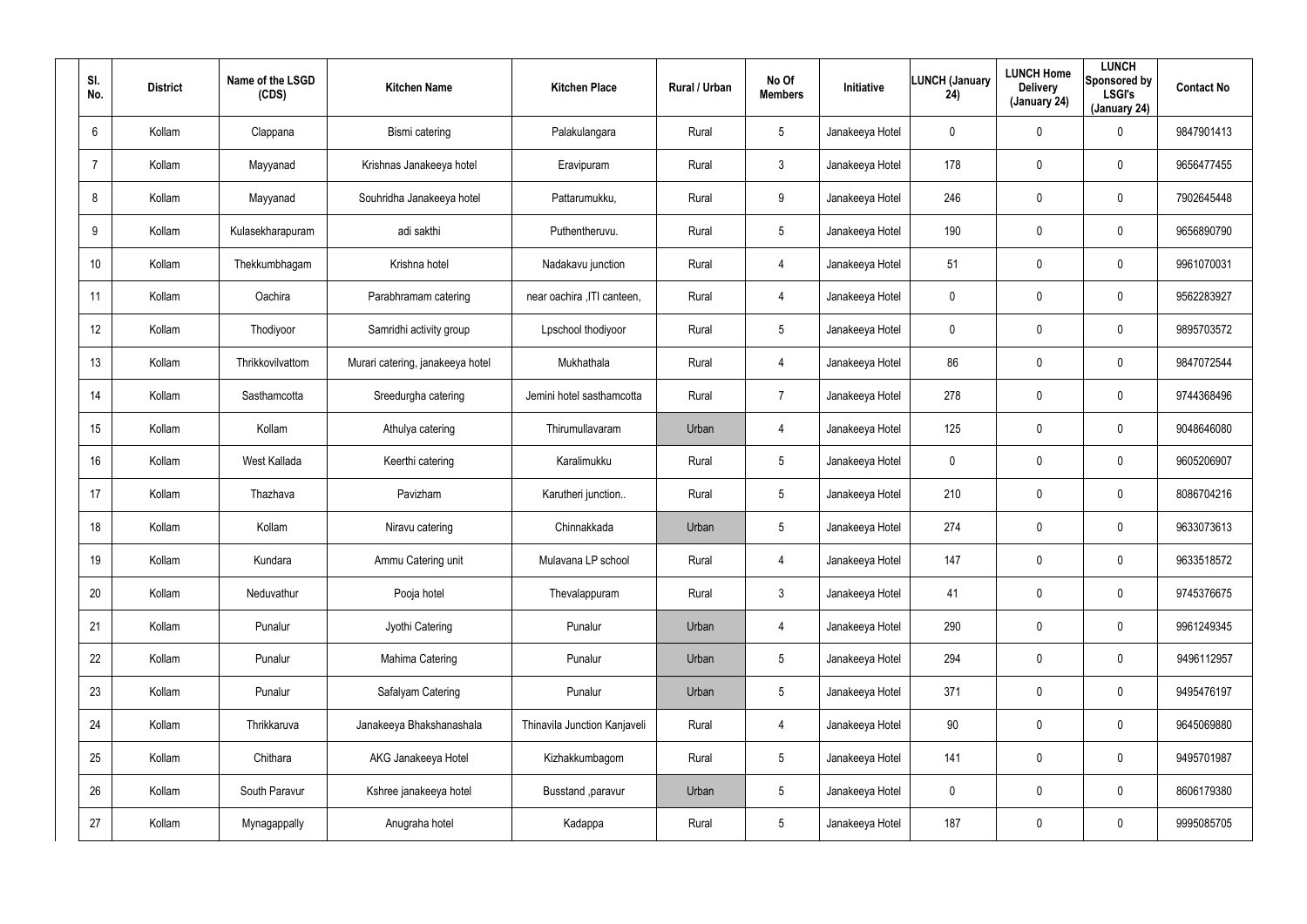|    | SI.<br>No. | <b>District</b> | Name of the LSGD<br>(CDS) | <b>Kitchen Name</b>         | <b>Kitchen Place</b>              | Rural / Urban | No Of<br><b>Members</b> | <b>Initiative</b> | <b>LUNCH (January</b><br>24) | <b>LUNCH Home</b><br><b>Delivery</b><br>(January 24) | <b>LUNCH</b><br>Sponsored by<br><b>LSGI's</b><br>(January 24) | <b>Contact No</b> |
|----|------------|-----------------|---------------------------|-----------------------------|-----------------------------------|---------------|-------------------------|-------------------|------------------------------|------------------------------------------------------|---------------------------------------------------------------|-------------------|
|    | 28         | Kollam          | Mandrothuruthu            | Janakeeya Bhakshanashala    | Thoombummukham                    | Rural         | 4                       | Janakeeya Hotel   | $\mathbf 0$                  | $\mathbf 0$                                          | 0                                                             | 9526648057        |
|    | 29         | Kollam          | Karungappally             | Bagya catering              | Muncipality                       | Urban         | 4                       | Janakeeya Hotel   | 0                            | 0                                                    | 0                                                             | 9947702130        |
|    | 30         | Kollam          | Kollam East               | Bharathlekshmi              | Vadakkevila                       | Urban         | $\mathfrak{Z}$          | Janakeeya Hotel   | 320                          | $\mathbf 0$                                          | 0                                                             | 9744300901        |
|    | 31         | Kollam          | Chavara                   | Harisree janakeya hotel     | Panchayath                        | Rural         | $\mathbf{3}$            | Janakeeya Hotel   | 57                           | 0                                                    | 0                                                             | 9995166343        |
|    | 32         | Kollam          | Pavithreswaram            | Kairali                     | Pavithreswaram                    | Rural         | 4                       | Janakeeya Hotel   | 210                          | $\mathbf 0$                                          | 0                                                             | 9605836414        |
|    | 33         | Kollam          | Veliyam                   | Kantharees                  | Panchayathu building              | Rural         | $5\overline{)}$         | Janakeeya Hotel   | 168                          | 0                                                    | 0                                                             | 9562111715        |
|    | 34         | Kollam          | Velinalloor               | Quality Janakeeya hotel     | Alummod, Velinalloor              | Rural         | 4                       | Janakeeya Hotel   | 107                          | 0                                                    | 0                                                             | 9605896303        |
|    | 35         | Kollam          | Elamadu                   | Swaruma janakeeya hotel     | Near cooperative bank,<br>Elamadu | Rural         | $\mathbf{3}$            | Janakeeya Hotel   | 157                          | $\mathbf 0$                                          | 3                                                             | 8129611321        |
|    | 36         | Kollam          | Kadakkal                  | Nanma janakeeya hotel       | Kadakkal                          | Rural         | 4                       | Janakeeya Hotel   | 275                          | $\mathbf 0$                                          | 0                                                             | 9847936390        |
|    | 37         | Kollam          | Perayam                   | Janakeeya hotel             | Onambalam                         | Rural         | 4                       | Janakeeya Hotel   | 0                            | $\boldsymbol{0}$                                     | 0                                                             | 9446855866        |
|    | 38         | Kollam          | Ezhukone                  | Ezhukone janakeeya hotel    | Near panchayathu office           | Rural         | $5\phantom{.0}$         | Janakeeya Hotel   | 192                          | $\mathbf 0$                                          | 0                                                             | 8086757275        |
| 80 | 39         | Kollam          | Adichanalloor             | Ruchikkoottu                | Mylakkaadu                        | Rural         | 4                       | Janakeeya Hotel   | 82                           | 0                                                    | 0                                                             | 8136954461        |
|    | 40         | Kollam          | Poruvazhi                 | Amma janakeeya hotel        | Poruvaxhy                         | Rural         | $5\overline{)}$         | Janakeeya Hotel   | 145                          | $\mathbf 0$                                          | 0                                                             | 9656421272        |
|    | 41         | Kollam          | Nilamel                   | Vanitha Janakeeya Hotel     | Nilamel                           | Rural         | 4                       | Janakeeya Hotel   | 143                          | $\mathbf 0$                                          | 0                                                             | 9447407264        |
|    | 42         | Kollam          | Panmana                   | SV janakeeya hotel          | Kollaka CN junction               | Rural         | $\mathbf{3}$            | Janakeeya Hotel   | $\pmb{0}$                    | $\mathbf 0$                                          | 0                                                             | 8113020216        |
|    | 43         | Kollam          | Ummannoor                 | Thanal                      | Nellikunnam                       | Rural         | 4                       | Janakeeya Hotel   | 212                          | $\mathbf 0$                                          | 0                                                             | 9656194614        |
|    | 44         | Kollam          | Kulathupuzha              | Karunya Janakeeya Hotel     | Thinkal karikkam                  | Rural         | 4                       | Janakeeya Hotel   | 190                          | $\mathbf 0$                                          | 0                                                             | 9048034267        |
|    | 45         | Kollam          | Kareepra                  | Kareepra janakeeya hotel    | Panchayathu office junction       | Rural         | $5\phantom{.0}$         | Janakeeya Hotel   | $\mathbf 0$                  | $\mathbf 0$                                          | 0                                                             | 9656783244        |
|    | 46         | Kollam          | Piravanthur               | Thanima catering unit       | Piravanthoor                      | Rural         | $5\phantom{.0}$         | Janakeeya Hotel   | 152                          | $\mathbf 0$                                          | 0                                                             | 9207907284        |
|    | 47         | Kollam          | Karavaloor                | Sreelekshmi Janakeeya Hotel | Karavalur                         | Rural         | $5\phantom{.0}$         | Janakeeya Hotel   | 151                          | $\mathbf 0$                                          | 0                                                             | 9745719860        |
|    | 48         | Kollam          | Kunnathur                 | Sneha janakeeya hotel       | Bhoothakuzhi                      | Rural         | $\mathbf{3}$            | Janakeeya Hotel   | 0                            | $\mathbf 0$                                          | 0                                                             | 9061504141        |
|    | 49         | Kollam          | Alayaman                  | Sreelakam Janakeeya Hotel   | Karukone                          | Rural         | 4                       | Janakeeya Hotel   | 189                          | $\mathbf 0$                                          | 0                                                             | 8592858448        |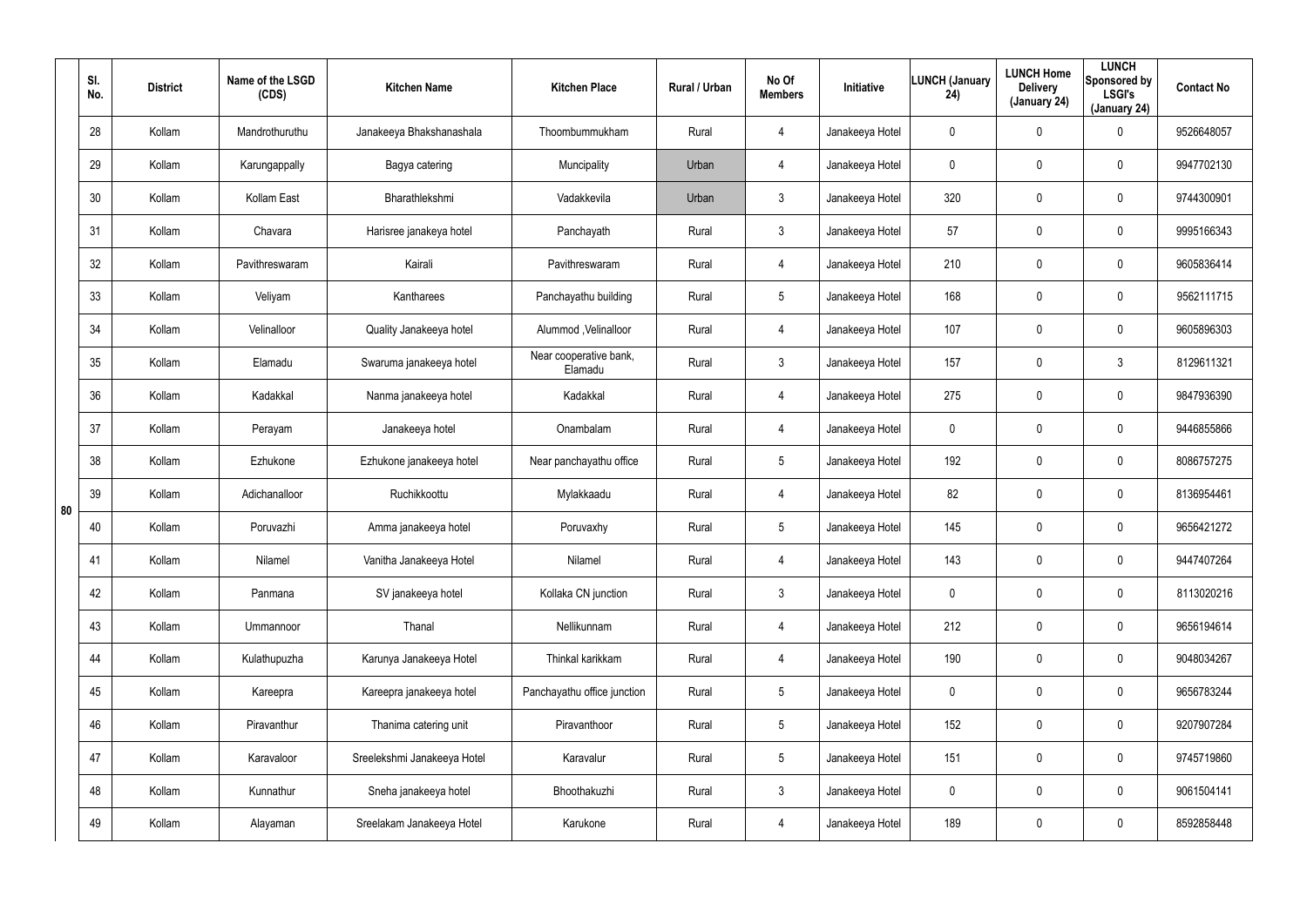| SI.<br>No. | <b>District</b> | Name of the LSGD<br>(CDS) | <b>Kitchen Name</b>                              | <b>Kitchen Place</b>                                 | Rural / Urban | No Of<br><b>Members</b> | Initiative      | <b>LUNCH (January</b><br>24) | <b>LUNCH Home</b><br><b>Delivery</b><br>(January 24) | <b>LUNCH</b><br>Sponsored by<br><b>LSGI's</b><br>(January 24) | <b>Contact No</b> |
|------------|-----------------|---------------------------|--------------------------------------------------|------------------------------------------------------|---------------|-------------------------|-----------------|------------------------------|------------------------------------------------------|---------------------------------------------------------------|-------------------|
| 50         | Kollam          | Kottarakkara              | Ruchi                                            | Kottarakkara christuraj hospital<br>hospital canteen | Urban         | 5                       | Janakeeya Hotel | 0                            | 0                                                    | 0                                                             | 9447997809        |
| 51         | Kollam          | Chirakkara                | Bhoomika Jh                                      | Bhajanamadam mukku                                   | Rural         | 5                       | Janakeeya Hotel | 0                            | 0                                                    | $\mathbf 0$                                                   | 9567024263        |
| 52         | Kollam          | Kalluvathukkal            | Deepam Jh                                        | Parippally                                           | Rural         | $\overline{4}$          | Janakeeya Hotel | 0                            | 0                                                    | $\mathbf 0$                                                   | 8593984144        |
| 53         | Kollam          | Chirakkara                | Niram Jh                                         | Vadakkemukku ,chirakkara                             | Rural         | $\overline{4}$          | Janakeeya Hotel | 190                          | 0                                                    | $\mathbf 0$                                                   | 9847286593        |
| 54         | Kollam          | Velinalloor               | Mathrika janakeeya hotel                         | Govt PHC canteen                                     | Rural         | 4                       | Janakeeya Hotel | 147                          | 0                                                    | $\mathbf 0$                                                   | 7592859804        |
| 55         | Kollam          | East Kallada              | kudumbashree janakeeya hotel                     | marthandapuram                                       | Rural         | 5                       | Janakeeya Hotel | 213                          | 0                                                    | $\mathbf 0$                                                   | 9746964557        |
| 56         | Kollam          | Anchal                    | Malu janakeeya hotel                             | Anchal, Town ward                                    | Rural         | $\mathbf{3}$            | Janakeeya Hotel | 0                            | $\boldsymbol{0}$                                     | 0                                                             | 9656920091        |
| 57         | Kollam          | Kummil                    | Sreebhadra janakeeya hotel                       | Thachonam                                            | Rural         | $\mathbf{3}$            | Janakeeya Hotel | 90                           | $\boldsymbol{0}$                                     | $\mathbf 0$                                                   | 9846327312        |
| 58         | Kollam          | Yeroor                    | Oottupura janakeeya hotel                        | yeroor                                               | Rural         | 6                       | Janakeeya Hotel | 200                          | $\boldsymbol{0}$                                     | 0                                                             | 9526031467        |
| 59         | Kollam          | Nedumpana                 | Samthripthy janakeeya hotel                      | Pallimon                                             | Rural         | $\overline{4}$          | Janakeeya Hotel | 77                           | $\boldsymbol{0}$                                     | $\mathbf 0$                                                   | 9539780119        |
| 60         | Kollam          | Kollam                    | Ishwarya janakeeya hotel                         | Near collectorate, Thevally<br>division              | Urban         | $\mathbf{3}$            | Janakeeya Hotel | 272                          | $\boldsymbol{0}$                                     | 0                                                             | 8848893882        |
| 61         | Kollam          | Edamulakkal               | Sahya janakeeya hotel                            | Edamulackal                                          | Rural         | $\overline{4}$          | Janakeeya Hotel | 172                          | $\boldsymbol{0}$                                     | $\mathbf 0$                                                   | 7025532998        |
| 62         | Kollam          | Mylom                     | Amrutha                                          | Inchakkadu                                           | Rural         | 5                       | Janakeeya Hotel | 0                            | $\boldsymbol{0}$                                     | $\mathbf 0$                                                   | 9539780965        |
| 63         | Kollam          | Thevalakkara              | Kerala Janakeeya Hotel                           | Thevalakkara                                         | Rural         | $\mathbf{3}$            | Janakeeya Hotel | 96                           | $\pmb{0}$                                            | $\pmb{0}$                                                     | 9847291089        |
| 64         | Kollam          | Thalavoor                 | Kudumbasheree Nadan<br>Bhakshanashala            | Pidavoor                                             | Rural         | $\overline{4}$          | Janakeeya Hotel | 120                          | $\pmb{0}$                                            | $\pmb{0}$                                                     | 9747324839        |
| 65         | Kollam          | Vilakkudy                 | vadhanam                                         | <b>KUNNICODU</b>                                     | Rural         | 5                       | Janakeeya Hotel | 170                          | $\pmb{0}$                                            | $\pmb{0}$                                                     | 9526354689        |
| 66         | Kollam          | Poothakkulam              | Avani catering                                   | Poothakkulam gp                                      | Rural         | $\overline{4}$          | Janakeeya Hotel | 85                           | $\pmb{0}$                                            | $\pmb{0}$                                                     | 9562782082        |
| 67         | Kollam          | Pathanapuram              | Pathanapuram Grama Panchayath<br>Janakeeya Hotel | Pathanapuram                                         | Rural         | $\overline{4}$          | Janakeeya Hotel | 135                          | $\mathbf 0$                                          | $\pmb{0}$                                                     | 9061291033        |
| 68         | Kollam          | Chadayamangalam           | Real janakeeya hotel                             | Chadayamangalam                                      | Rural         | $\mathbf{3}$            | Janakeeya Hotel | 66                           | $\pmb{0}$                                            | 0                                                             | 9562123039        |
| 69         | Kollam          | Elampalloor               | Kalavara janakeeya hotel                         | Ashupathri mukku, Kundara                            | Rural         | $5\phantom{.0}$         | Janakeeya Hotel | 114                          | $\mathbf 0$                                          | $\pmb{0}$                                                     | 8943182967        |
| 70         | Kollam          | Kottamkara                | Ishwarya janakeeya hotel                         | Keralapuram                                          | Rural         | $5\phantom{.0}$         | Janakeeya Hotel | 0                            | $\pmb{0}$                                            | 0                                                             | 9747765979        |
| 71         | Kollam          | Vettikavala               | Nanma                                            | Vettikkavala                                         | Rural         | $\mathfrak{Z}$          | Janakeeya Hotel | 0                            | $\boldsymbol{0}$                                     | 0                                                             | 9645070430        |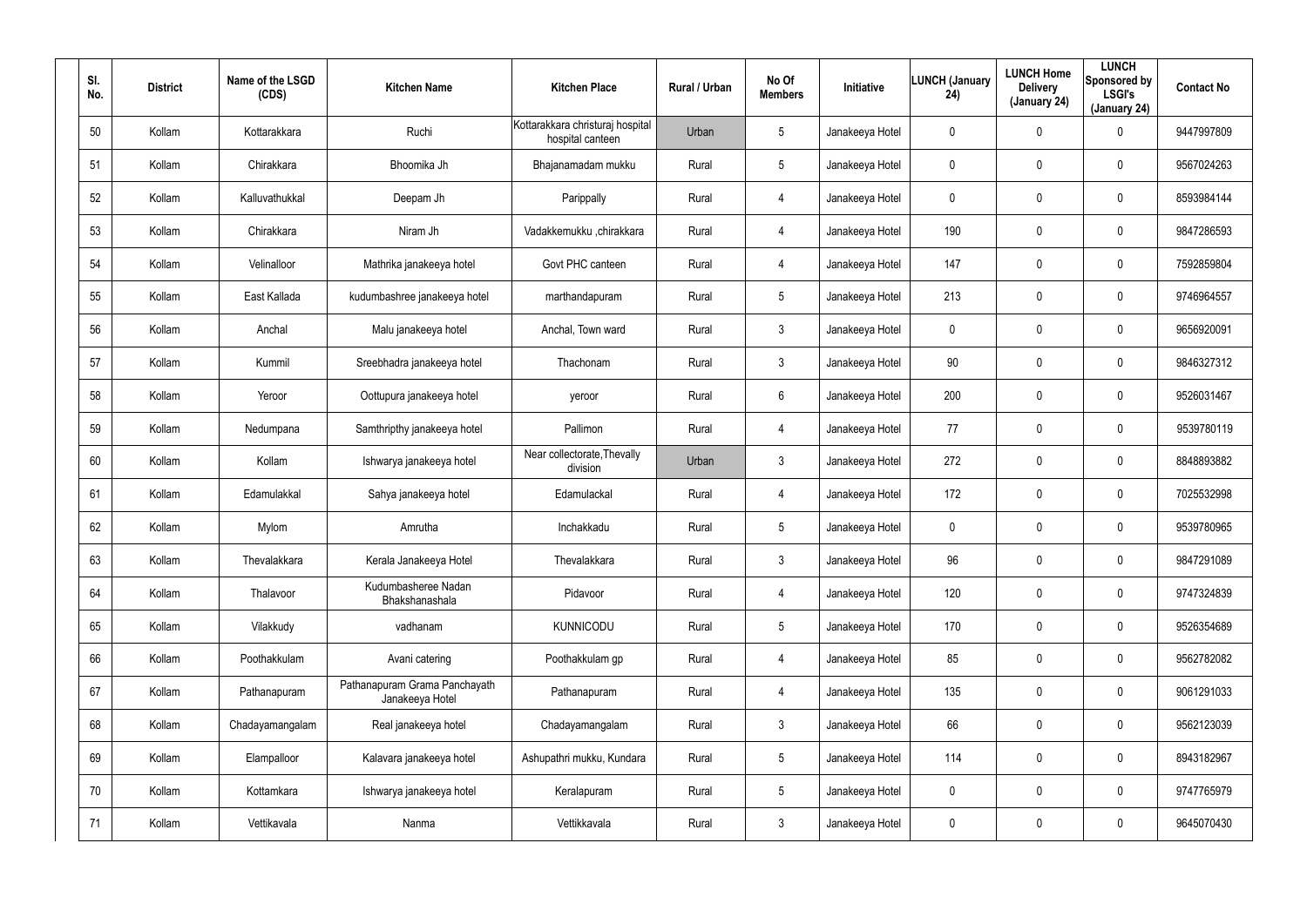|                 | SI.<br>No.      | <b>District</b> | Name of the LSGD<br>(CDS) | <b>Kitchen Name</b>             | <b>Kitchen Place</b>                   | Rural / Urban | No Of<br><b>Members</b> | Initiative      | <b>LUNCH (January</b><br>24) | <b>LUNCH Home</b><br><b>Delivery</b><br>(January 24) | <b>LUNCH</b><br>Sponsored by<br><b>LSGI's</b><br>(January 24) | <b>Contact No</b> |
|-----------------|-----------------|-----------------|---------------------------|---------------------------------|----------------------------------------|---------------|-------------------------|-----------------|------------------------------|------------------------------------------------------|---------------------------------------------------------------|-------------------|
|                 | 72              | Kollam          | Pooyappally               | Anaswara janakeeya hotel        | Maruthamanpally                        | Rural         | $5\phantom{.0}$         | Janakeeya Hotel | 192                          | 0                                                    | $\mathbf 0$                                                   | 9947289476        |
|                 | 73              | Kollam          | Thenmala                  | Nanma janakeeya hotel           | Thennala                               | Rural         | $\overline{4}$          | Janakeeya Hotel | 0                            | 0                                                    | $\mathbf 0$                                                   | 9446274943        |
|                 | 74              | Kollam          | Pattazhi                  | Suprabhatham Catering Unit      | pattazhy                               | Rural         | $\overline{4}$          | Janakeeya Hotel | 0                            | 0                                                    | $\mathbf 0$                                                   | 9495195796        |
|                 | 75              | Kollam          | Neendakara                | Darshana Janakeeya Hotel        | Puthenthura Junction                   | Rural         | $\mathbf{3}$            | Janakeeya Hotel | 199                          | 0                                                    | $\mathbf 0$                                                   | 9633106463        |
|                 | 76              | Kollam          | Panayam                   | snehadeepam activity group      | Thanikkamukku                          | Rural         | $\overline{4}$          | Janakeeya Hotel | 0                            | 0                                                    | $\mathbf 0$                                                   | 8606117577        |
|                 | 77              | Kollam          | Clappana                  | Vijayasree                      | Near alumpeedika junction              | Rural         | $5\overline{)}$         | Janakeeya Hotel | 122                          | 0                                                    | $\mathbf 0$                                                   | 9567797660        |
|                 | 78              | Kollam          | Sooranad South            | Akshaya janakeeya hotel         | Patharam                               | Rural         | $\overline{4}$          | Janakeeya Hotel | 292                          | 0                                                    | $\mathbf 0$                                                   | 9746919825        |
|                 | 79              | Kollam          | Edamulakkal               | Deepam janakeeya hotel          | Edamulackal                            | Rural         | $\mathbf{3}$            | Janakeeya Hotel | 275                          | 0                                                    | $\mathbf 0$                                                   | 9400684494        |
|                 | 80              | Kollam          | Aryankavu                 | Sevana janakeeya hotel          | Kazhuthurutty                          | Rural         | $\mathbf{3}$            | Janakeeya Hotel | 148                          | 0                                                    | $\mathbf 0$                                                   | 8921381398        |
|                 | 81              | Kollam          | Pattazhi Vadakkekara      | Annapoorna                      | Kaduvathode                            | Rural         | $\overline{4}$          | Janakeeya Hotel | 99                           | 0                                                    | $\mathbf 0$                                                   | 7561013776        |
|                 | 82              | Kollam          | Kulasekharapuram          | Vinayaka                        | Puthiykavu                             | Rural         | 4                       | Janakeeya Hotel | 227                          | 0                                                    | $\mathbf 0$                                                   | 9947499053        |
| $\overline{82}$ |                 |                 |                           |                                 |                                        |               | 354                     |                 | 10671                        | $\overline{\mathbf{0}}$                              | 3                                                             |                   |
|                 |                 | Kottayam        | Akalakkunnam              | Navaruchi                       | Chengalam                              | Rural         | $5\phantom{.0}$         | Janakeeya Hotel | 135                          | 0                                                    | $\mathbf 0$                                                   | 9188362235        |
|                 | $\overline{2}$  | Kottayam        | Arpookkara                | Niravu                          | <b>Medical College</b>                 | Rural         | 8                       | Janakeeya Hotel | 87                           | 0                                                    | $\pmb{0}$                                                     | 9744719092        |
|                 | $\mathbf{3}$    | Kottayam        | Arpookkara                | Ruchi Janakeeya Hotel           | Kaippuzha mutt                         | Rural         | $\overline{4}$          | Janakeeya Hotel | 120                          | 0                                                    | $\mathbf 0$                                                   | 9847147156        |
|                 | 4               | Kottayam        | Athirampuzha              | Hannas                          | Mannanam                               | Rural         | $\overline{4}$          | Janakeeya Hotel | 56                           | 0                                                    | $\mathsf{0}$                                                  | 9496136682        |
|                 | $5\phantom{.0}$ | Kottayam        | Ayarkunnam                | Panchami Unit                   | Near PHC Ayarkunnam                    | Rural         | $5\phantom{.0}$         | Janakeeya Hotel | 40                           | 0                                                    | $\mathsf{0}$                                                  | 9744560994        |
|                 | 6               | Kottayam        | Aymanam                   | Bisiya                          | Aymanam panchayath hall                | Rural         | 3 <sup>1</sup>          | Janakeeya Hotel | 93                           | 0                                                    | $\mathbf 0$                                                   | 9544560606        |
|                 | $\overline{7}$  | Kottayam        | Bharananganam             | Kudumbshree nadan bhakshanasala | Bharananganam                          | Rural         | $\mathbf{3}$            | Janakeeya Hotel | 168                          | 0                                                    | $\mathbf 0$                                                   | 8113827680        |
|                 | 8               | Kottayam        | Changanassery             | Janakeeya Hotel                 | Near Railway station                   | Urban         | 3 <sup>1</sup>          | Janakeeya Hotel | 155                          | 0                                                    | $\mathsf{0}$                                                  | 7560866821        |
|                 | 9               | Kottayam        | Chemp                     | Thanima                         | Chemp                                  | Rural         | 4                       | Janakeeya Hotel | 0                            | 0                                                    | $\mathbf 0$                                                   | 9809940907        |
|                 | 10              | Kottayam        | Chirakkadav               | Udaya Catering Unit             | Mahatma Gandhi Town Hall,<br>Ponkunnam | Rural         | $5\phantom{.0}$         | Janakeeya Hotel | 151                          | 0                                                    | $\pmb{0}$                                                     | 6282479410        |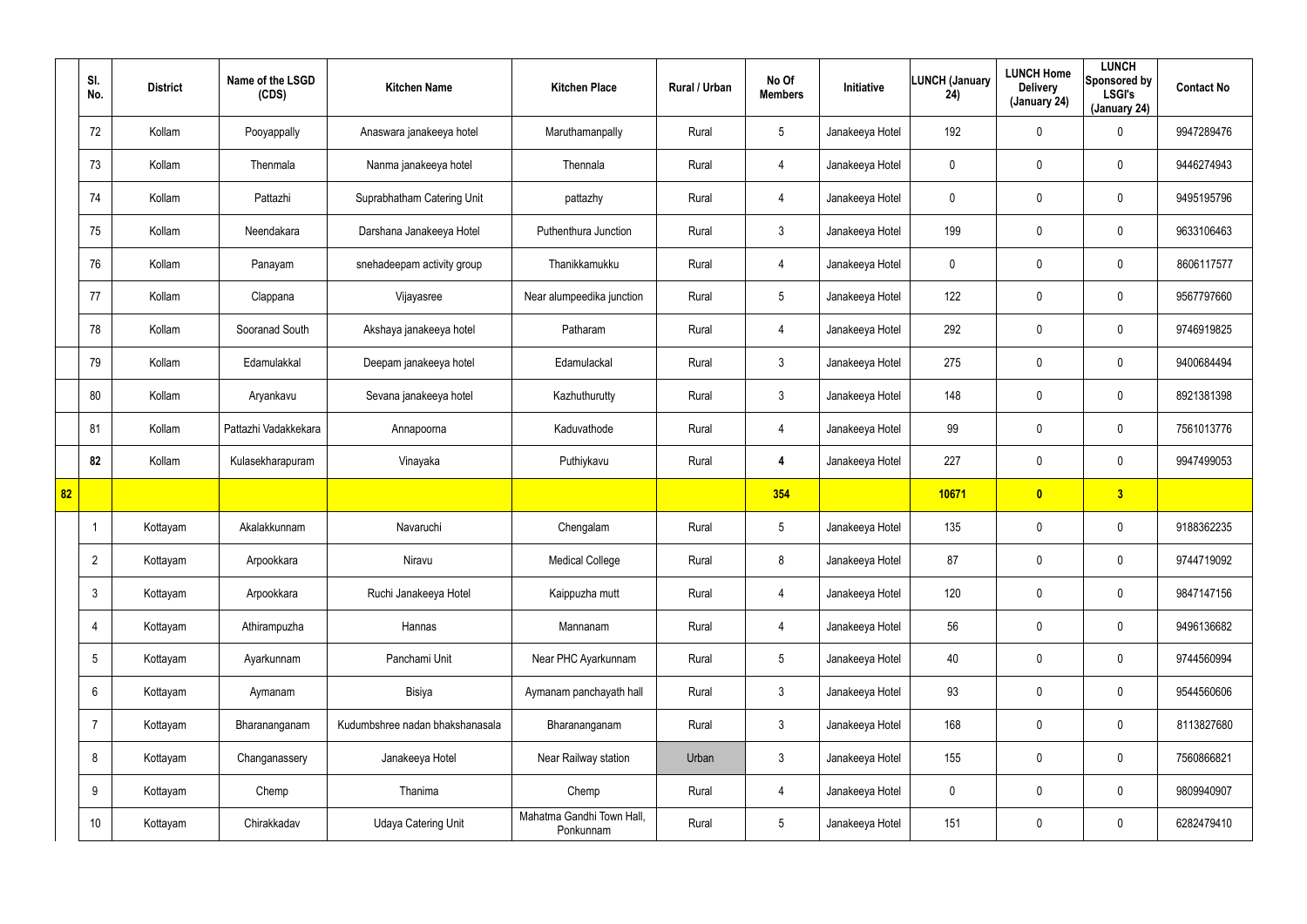| SI.<br>No. | <b>District</b> | Name of the LSGD<br>(CDS) | <b>Kitchen Name</b>            | <b>Kitchen Place</b>               | Rural / Urban | No Of<br><b>Members</b> | Initiative      | <b>LUNCH (January</b><br>24) | <b>LUNCH Home</b><br><b>Delivery</b><br>(January 24) | <b>LUNCH</b><br>Sponsored by<br><b>LSGI's</b><br>(January 24) | <b>Contact No</b> |
|------------|-----------------|---------------------------|--------------------------------|------------------------------------|---------------|-------------------------|-----------------|------------------------------|------------------------------------------------------|---------------------------------------------------------------|-------------------|
| 11         | Kottayam        | Chirakkadav               | Sargam                         | Thekkethu Kavala                   | Rural         | $\mathbf{3}$            | Janakeeya Hotel | 48                           | $\pmb{0}$                                            | 0                                                             | 9656087110        |
| 12         | Kottayam        | Elikulam                  | Janakeeya Hotel Elikkulam      | Manchakuzhy                        | Rural         | $\mathbf{3}$            | Janakeeya Hotel | 69                           | $\boldsymbol{0}$                                     | 0                                                             | 9074768314        |
| 13         | Kottayam        | Ettumanoor                | Gramashree cafe kudumbasree    | Nandanam auditorium.<br>Ettumanoor | Urban         | 5                       | Janakeeya Hotel | 109                          | $\boldsymbol{0}$                                     | 0                                                             | 9847334071        |
| 14         | Kottayam        | Kadanad                   | Thanal catering                | Kadanad                            | Rural         | 5                       | Janakeeya Hotel | 156                          | $\mathbf 0$                                          | 0                                                             | 9048099040        |
| 15         | Kottayam        | Kadaplamattam             | Salt &pepper                   | Near Kadaplamattom CDS             | Rural         | $\overline{4}$          | Janakeeya Hotel | 75                           | $\boldsymbol{0}$                                     | 0                                                             | 9645400860        |
| 16         | Kottayam        | Kadaplamattam             | Kadaplamattam Janakeeya Hotel  | Vayala                             | Rural         | $\overline{4}$          | Janakeeya Hotel | 39                           | 53                                                   | $\mathbf 0$                                                   | 9446804954        |
| 17         | Kottayam        | Kaduthuruthy              | Janakeeya Hotel                | Panchayath premise                 | Rural         | 6                       | Janakeeya Hotel | 102                          | $\overline{0}$                                       | $\mathbf 0$                                                   | 9847166464        |
| 18         | Kottayam        | Kallara                   | Vasuki Janakeeya hotel         | Kallara                            | Rural         | $\mathbf{3}$            | Janakeeya Hotel | 78                           | $\boldsymbol{0}$                                     | $\mathbf 0$                                                   | 9846103478        |
| 19         | Kottayam        | Kanakkari                 | Jesus                          | Pattithanam                        | Rural         | $5\phantom{.0}$         | Janakeeya Hotel | 114                          | $\overline{0}$                                       | $\mathbf 0$                                                   | 9447192439        |
| 20         | Kottayam        | Kangazha                  | Sulabha                        | Pathanadu                          | Rural         | $5\phantom{.0}$         | Janakeeya Hotel | 96                           | 0                                                    | $\mathbf 0$                                                   | 9847438293        |
| 21         | Kottayam        | Kanjirapally              | Vanitha canteen                | Panchayath premise                 | Rural         | $\mathbf{3}$            | Janakeeya Hotel | 123                          | $\overline{0}$                                       | $\mathbf 0$                                                   | 9605391868        |
| 22         | Kottayam        | Karoor                    | Unarvu janakeeya hotel         | Valavoor                           | Rural         | $5\phantom{.0}$         | Janakeeya Hotel | 135                          | $\boldsymbol{0}$                                     | 0                                                             | 8304903250        |
| 23         | Kottayam        | Karukachal                | <b>Sukrutham Catering Unit</b> | Karukachal                         | Rural         | $5\phantom{.0}$         | Janakeeya Hotel | 50                           | $\pmb{0}$                                            | 0                                                             | 9847766843        |
| 24         | Kottayam        | Kidangoor                 | Janakeeya hotel                | Kidangoor Panchayath               | Rural         | $\mathbf{3}$            | Janakeeya Hotel | 120                          | $\mathbf 0$                                          | 0                                                             | 9048080292        |
| 25         | Kottayam        | Kooroppada                | Achus Janakeeya Hotel          | Panchayath                         | Rural         | $\mathbf{3}$            | Janakeeya Hotel | 55                           | $\overline{0}$                                       | $\pmb{0}$                                                     | 9778121989        |
| 26         | Kottayam        | Koottickal                | Janakeeya hotel                | Koottickal                         | Rural         | $5\phantom{.0}$         | Janakeeya Hotel | 96                           | $\mathbf 0$                                          | $\pmb{0}$                                                     | 9645219929        |
| 27         | Kottayam        | Koruthodu                 | Koruthodu Janakeeya Hotel      | Koruthodu                          | Rural         | $6\phantom{.}6$         | Janakeeya Hotel | 36                           | $\mathbf 0$                                          | 0                                                             | 7510770418        |
| 28         | Kottayam        | KottayamNorth             | Alfa Canteen                   | Municipality Kottayam              | Urban         | 5                       | Janakeeya Hotel | 68                           | $\mathbf 0$                                          | 0                                                             | 9846571923        |
| 29         | Kottayam        | KottayamNorth             | Kerala cafe janakeeya hotel    | Choottuveli                        | Urban         | $\mathbf{3}$            | Janakeeya Hotel | 96                           | $\mathbf 0$                                          | 0                                                             | 8129337294        |
| 30         | Kottayam        | KottayamNorth             | Maria Janakeeya Hotel          | Chungam                            | Urban         | 5                       | Janakeeya Hotel | 231                          | $\mathbf 0$                                          | 0                                                             | 9744843928        |
| 31         | Kottayam        | KottayamNorth             | Ambady Janakeeya Hotel         | Karapuzha                          | Urban         | $\overline{4}$          | Janakeeya Hotel | 0                            | $\pmb{0}$                                            | 0                                                             | 9496374594        |
| 32         | Kottayam        | Kozhuvanal                | Rohini Janakeeya Hotel         | Vakkappulam                        | Rural         | $\mathfrak{Z}$          | Janakeeya Hotel | 0                            | $\boldsymbol{0}$                                     | 0                                                             | 9400216885        |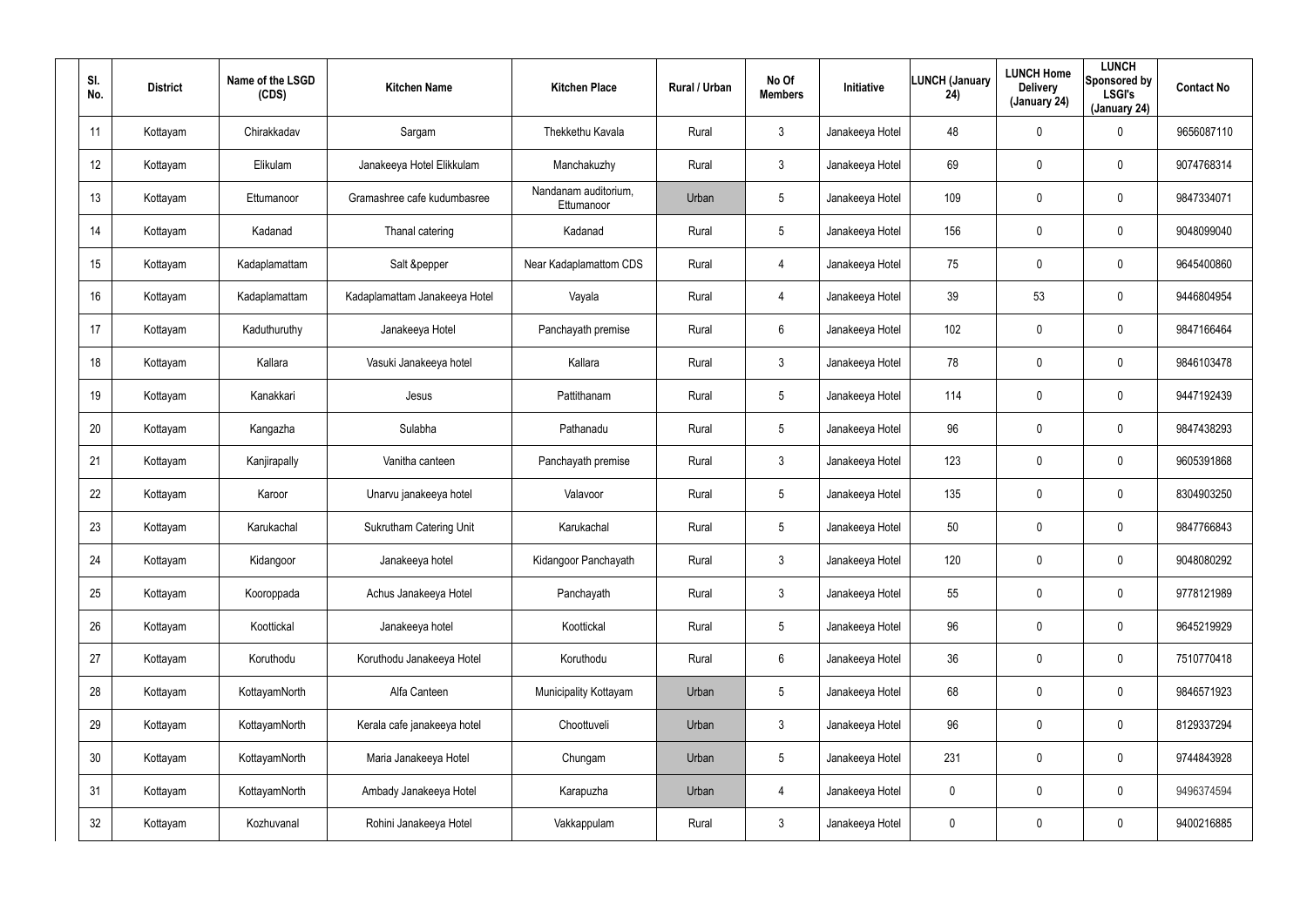|    | SI.<br>No. | <b>District</b> | Name of the LSGD<br>(CDS) | <b>Kitchen Name</b>             | <b>Kitchen Place</b>           | Rural / Urban | No Of<br><b>Members</b> | Initiative      | <b>LUNCH (January</b><br>24) | <b>LUNCH Home</b><br><b>Delivery</b><br>(January 24) | <b>LUNCH</b><br>Sponsored by<br><b>LSGI's</b><br>(January 24) | <b>Contact No</b> |
|----|------------|-----------------|---------------------------|---------------------------------|--------------------------------|---------------|-------------------------|-----------------|------------------------------|------------------------------------------------------|---------------------------------------------------------------|-------------------|
|    | 33         | Kottayam        | Kuravilangadu             | kudumbashree janakeeya hotel    | kuravilangady by pass junction | Rural         | $5\phantom{.0}$         | Janakeeya Hotel | 140                          | 0                                                    | 0                                                             | 7559022364        |
|    | 34         | Kottayam        | Kurichi                   | Swad Catering                   | Cheruvelippadi                 | Rural         | 4                       | Janakeeya Hotel | 0                            | 0                                                    | $\mathbf 0$                                                   | 9847891917        |
|    | 35         | Kottayam        | Madappally                | SR catering                     | Mammoodu                       | Rural         | $\mathfrak{Z}$          | Janakeeya Hotel | 167                          | 0                                                    | $\boldsymbol{0}$                                              | 9747702203        |
|    | 36         | Kottayam        | Manimala                  | Vanitha canteen                 | Manimala                       | Rural         | $\mathfrak{Z}$          | Janakeeya Hotel | 125                          | 0                                                    | $\boldsymbol{0}$                                              | 9946318069        |
|    | 37         | Kottayam        | Manjoor                   | Oruma catering unit             | Kuruppanthara                  | Rural         | $5\phantom{.0}$         | Janakeeya Hotel | 91                           | 0                                                    | $\boldsymbol{0}$                                              | 9349189590        |
|    | 38         | Kottayam        | Marangattupilly           | Marangattupilly Janakeeya Hotel | Marangattupilly                | Rural         | 4                       | Janakeeya Hotel | 196                          | 0                                                    | $\boldsymbol{0}$                                              | 9544416772        |
|    | 39         | Kottayam        | Maravanthuruth            | Changathi                       | Maravanthuruth                 | Rural         | 4                       | Janakeeya Hotel | 72                           | 0                                                    | $\boldsymbol{0}$                                              | 9744598169        |
|    | 40         | Kottayam        | Meenachil                 | Akshaya Janakeeya hotel         | Idamattam                      | Rural         | 4                       | Janakeeya Hotel | 114                          | 0                                                    | $\mathbf 0$                                                   | 9747190979        |
| 82 | 41         | Kottayam        | Meenachil                 | Archana janakeeya Hotel         | Paika                          | Rural         | $5\phantom{.0}$         | Janakeeya Hotel | 191                          | 0                                                    | $\boldsymbol{0}$                                              | 9048759539        |
|    | 42         | Kottayam        | Meenadom                  | Nainus                          | Meenadom                       | Rural         | $\mathbf{3}$            | Janakeeya Hotel | 77                           | 0                                                    | $\boldsymbol{0}$                                              | 9539752801        |
|    | 43         | Kottayam        | Melukavu                  | Seenayi Cafe centre             | Melukavumattam                 | Rural         | $5\phantom{.0}$         | Janakeeya Hotel | 0                            | 0                                                    | $\boldsymbol{0}$                                              | 9744546703        |
|    | 44         | Kottayam        | Moonnilav                 | Aiswarya                        | Moonnilav                      | Rural         | $\mathfrak{Z}$          | Janakeeya Hotel | 96                           | 0                                                    | $\boldsymbol{0}$                                              | 8281227689        |
|    | 45         | Kottayam        | Mulakkulam                | Janakeeya Hotel                 | Moorkkattilpadi                | Rural         | 4                       | Janakeeya Hotel | 71                           | 0                                                    | $\boldsymbol{0}$                                              | 9747856382        |
|    | 46         | Kottayam        | Mundakkayam               | Janakeeya Hotel Mundakkayam     | Mundakkayam                    | Rural         | 6                       | Janakeeya Hotel | 145                          | 0                                                    | $\pmb{0}$                                                     | 9495314979        |
|    | 47         | Kottayam        | Nedumkunnam               | Nanma Kudumbashree Unit         | Nedumkunnam                    | Rural         | $5\phantom{.0}$         | Janakeeya Hotel | 39                           | $\mathbf 0$                                          | $\overline{2}$                                                | 7306791612        |
|    | 48         | Kottayam        | Neendoor                  | Gruhasree ME Unit               | Panchayath                     | Rural         | $\mathbf{3}$            | Janakeeya Hotel | 73                           | $\mathbf 0$                                          | $\pmb{0}$                                                     | 9847756958        |
|    | 49         | Kottayam        | Njeezhoor                 | Annapoorna Janakeeya Hotel      | Panchayath                     | Rural         | 4                       | Janakeeya Hotel | 102                          | $\mathbf 0$                                          | $\mathbf 0$                                                   | 9745246839        |
|    | 50         | Kottayam        | Pala                      | Angel Janakeeya Hotel           | Pala Municipality              | Urban         | 4                       | Janakeeya Hotel | 234                          | $\mathbf 0$                                          | $\pmb{0}$                                                     | 9745963125        |
|    | 51         | Kottayam        | Pala                      | Harithasree catering            | Chethimattam                   | Urban         | $5\phantom{.0}$         | Janakeeya Hotel | 231                          | 0                                                    | $\pmb{0}$                                                     | 9895154240        |
|    | 52         | Kottayam        | Pallickathodu             | Sangeetha                       | Pallickathodu Bus stand        | Rural         | $\mathbf{3}$            | Janakeeya Hotel | 84                           | $\mathbf 0$                                          | $\pmb{0}$                                                     | 9633814381        |
|    | 53         | Kottayam        | Pampady                   | Thrupthi                        | Pampady Town                   | Rural         | $5\phantom{.0}$         | Janakeeya Hotel | $\mathbf 0$                  | 0                                                    | $\mathbf 0$                                                   | 9633013622        |
|    | 54         | Kottayam        | Panachikkadu              | Ruchi Canteen                   | Paruthumpara                   | Rural         | $5\phantom{.0}$         | Janakeeya Hotel | 80                           | $\mathbf 0$                                          | $\pmb{0}$                                                     | 9656411494        |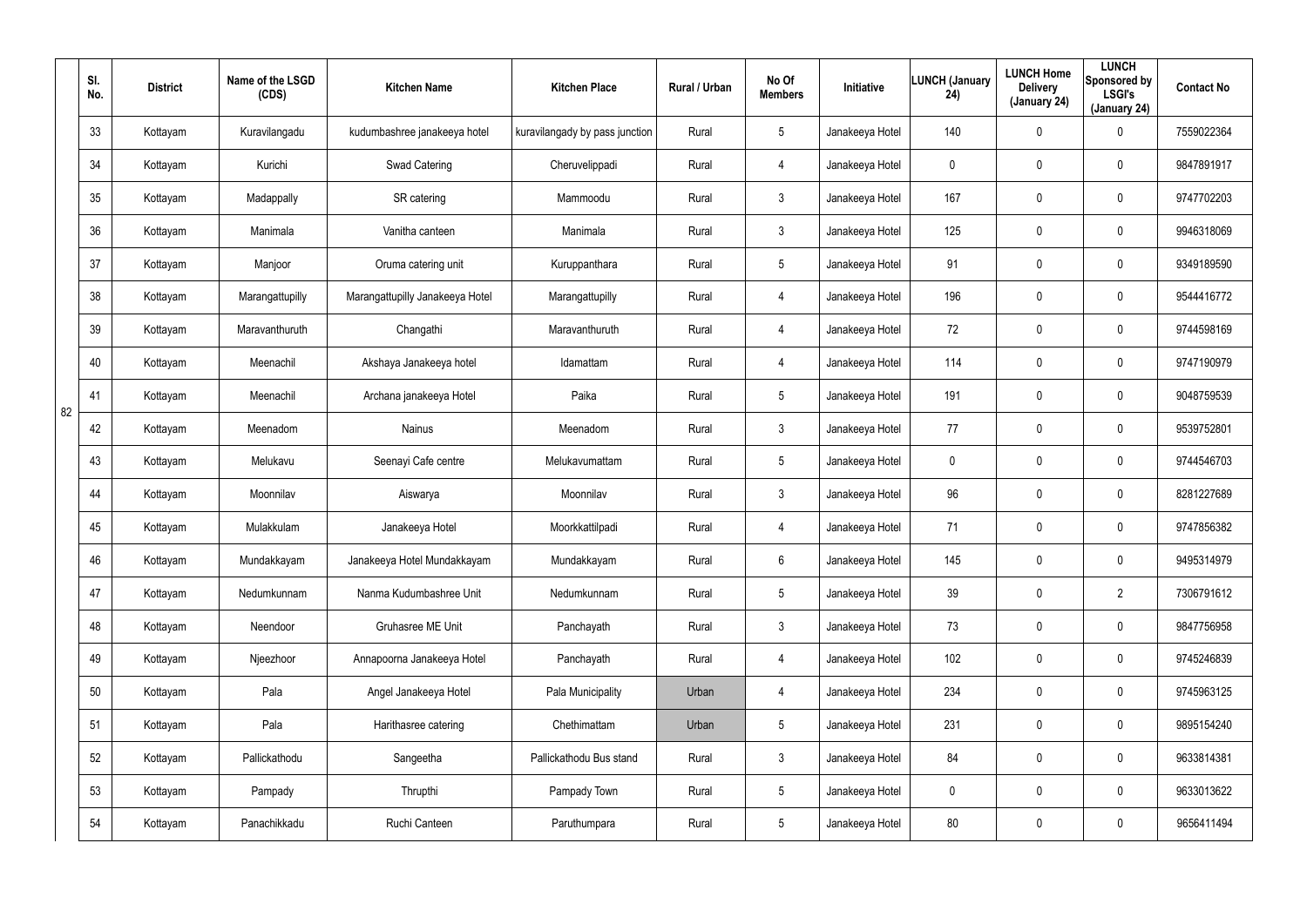| SI.<br>No. | <b>District</b> | Name of the LSGD<br>(CDS) | <b>Kitchen Name</b>                                      | <b>Kitchen Place</b>                        | Rural / Urban | No Of<br><b>Members</b> | Initiative      | <b>LUNCH (January</b><br>24) | <b>LUNCH Home</b><br><b>Delivery</b><br>(January 24) | <b>LUNCH</b><br>Sponsored by<br><b>LSGI's</b><br>(January 24) | <b>Contact No</b> |
|------------|-----------------|---------------------------|----------------------------------------------------------|---------------------------------------------|---------------|-------------------------|-----------------|------------------------------|------------------------------------------------------|---------------------------------------------------------------|-------------------|
| 55         | Kottayam        | Parathodu                 | Janakeeya Hotel Parathodu                                | Panchayath                                  | Rural         | 4                       | Janakeeya Hotel | 65                           | $\pmb{0}$                                            | 0                                                             | 7907455541        |
| 56         | Kottayam        | Paippadu                  | Thejus                                                   | Paippadu                                    | Rural         | 5                       | Janakeeya Hotel | 36                           | $\boldsymbol{0}$                                     | 0                                                             | 7034621426        |
| 57         | Kottayam        | Poonjar                   | Haritham                                                 | Poonjar                                     | Rural         | 5                       | Janakeeya Hotel | 102                          | $\pmb{0}$                                            | 0                                                             | 9495235348        |
| 58         | Kottayam        | poonjar south             | Sowbhagya Janakeeya Hotel                                | poonjar south                               | Rural         | 4                       | Janakeeya Hotel | 155                          | $\boldsymbol{0}$                                     | 0                                                             | 9495151799        |
| 59         | Kottayam        | Ramapuram                 | Ruchi                                                    | Ramapuram                                   | Rural         | $\overline{4}$          | Janakeeya Hotel | 110                          | $\pmb{0}$                                            | 0                                                             | 9495107277        |
| 60         | Kottayam        | T.V.Puram                 | Vijaya Janakeeya Hotel                                   | TV Puram                                    | Rural         | $\mathbf{3}$            | Janakeeya Hotel | 0                            | $\boldsymbol{0}$                                     | 0                                                             | 9847614136        |
| 61         | Kottayam        | Teekkoy                   | Kairali                                                  | Vagamattom, Kallambhagam                    | Rural         | $\mathbf{3}$            | Janakeeya Hotel | 68                           | $\pmb{0}$                                            | 0                                                             | 7025702768        |
| 62         | Kottayam        | Thalanad                  | Nanma                                                    | Muttambhagam Kavala                         | Rural         | $\mathbf{3}$            | Janakeeya Hotel | 42                           | $\boldsymbol{0}$                                     | $\mathbf 0$                                                   | 9961289547        |
| 63         | Kottayam        | Thalappalam               | Ameya                                                    | Thalappalam                                 | Rural         | $\overline{4}$          | Janakeeya Hotel | 133                          | $\overline{0}$                                       | 0                                                             | 7025932626        |
| 64         | Kottayam        | Thalayolaparambu          | kudumbashree janakeeya hotel                             | Thalayolaparambu                            | Rural         | $\mathbf{3}$            | Janakeeya Hotel | 96                           | $\pmb{0}$                                            | $\mathbf 0$                                                   | 7994830570        |
| 65         | Kottayam        | Thidanadu                 | Janani                                                   | Chemmlamattam                               | Rural         | $6\phantom{.}6$         | Janakeeya Hotel | 113                          | $\overline{0}$                                       | 0\$                                                           | 9562695545        |
| 66         | Kottayam        | Thidanadu                 | Krishna                                                  | Near Panchayath                             | Rural         | 4                       | Janakeeya Hotel | 160                          | $\pmb{0}$                                            | $\mathbf 0$                                                   | 9605565960        |
| 67         | Kottayam        | Thiruvarppu               | Sreeparvathy food products                               | Illickal                                    | Rural         | $\mathbf{3}$            | Janakeeya Hotel | 136                          | $\overline{0}$                                       | $\mathbf 0$                                                   | 9747289846        |
| 68         | Kottayam        | Thrikkodithanam           | Swanthanam                                               | Thrikkodithanam                             | Rural         | 5                       | Janakeeya Hotel | 35                           | $\mathbf 0$                                          | $\pmb{0}$                                                     | 7902729237        |
| 69         | Kottayam        | Udayanapuram              | Uppum Mulakum                                            | Nerekadavu                                  | Rural         | $\mathbf{3}$            | Janakeeya Hotel | 52                           | $\overline{0}$                                       | $\pmb{0}$                                                     | 8111850728        |
| 70         | Kottayam        | Udayanapuram              | Aiswarya Activity Group                                  | Vaikom Block Panchayath                     | Rural         | $5\phantom{.0}$         | Janakeeya Hotel | 59                           | $\mathbf 0$                                          | $\pmb{0}$                                                     | 9847437286        |
| 71         | Kottayam        | Uzhavoor                  | Uzhavoor Janakeeya Hotel                                 | Uzhavoor Town                               | Rural         | 8                       | Janakeeya Hotel | 219                          | $\mathbf 0$                                          | $\pmb{0}$                                                     | 9746074266        |
| 72         | Kottayam        | Vaikom                    | <b>Chanees Eats</b>                                      | Chalapparambu                               | Urban         | $\overline{4}$          | Janakeeya Hotel | 93                           | $\mathbf 0$                                          | $\pmb{0}$                                                     | 9446467389        |
| 73         | Kottayam        | Vakathanam                | Padheyam                                                 | Njaliakuzhi                                 | Rural         | $6\phantom{.}6$         | Janakeeya Hotel | 152                          | $\pmb{0}$                                            | 0                                                             | 9495010073        |
| 74         | Kottayam        | Vazhappally               | Udayam                                                   | Vazhappally                                 | Rural         | $\overline{4}$          | Janakeeya Hotel | 207                          | $\mathbf 0$                                          | 0                                                             | 9562267564        |
| 75         | Kottayam        | Vazhoor                   | Kudumbashree Canteen Unit At<br>Vazhoor Grama Panchayath | Vazhoor Grama Panchayath<br><b>Building</b> | Rural         | $5\phantom{.0}$         | Janakeeya Hotel | 45                           | $\pmb{0}$                                            | 0                                                             | 9544717796        |
| 76         | Kottayam        | Vazhoor                   | New India                                                | Nedumavu                                    | Rural         | 3 <sup>1</sup>          | Janakeeya Hotel | 22                           | $\boldsymbol{0}$                                     | 0                                                             | 9744581242        |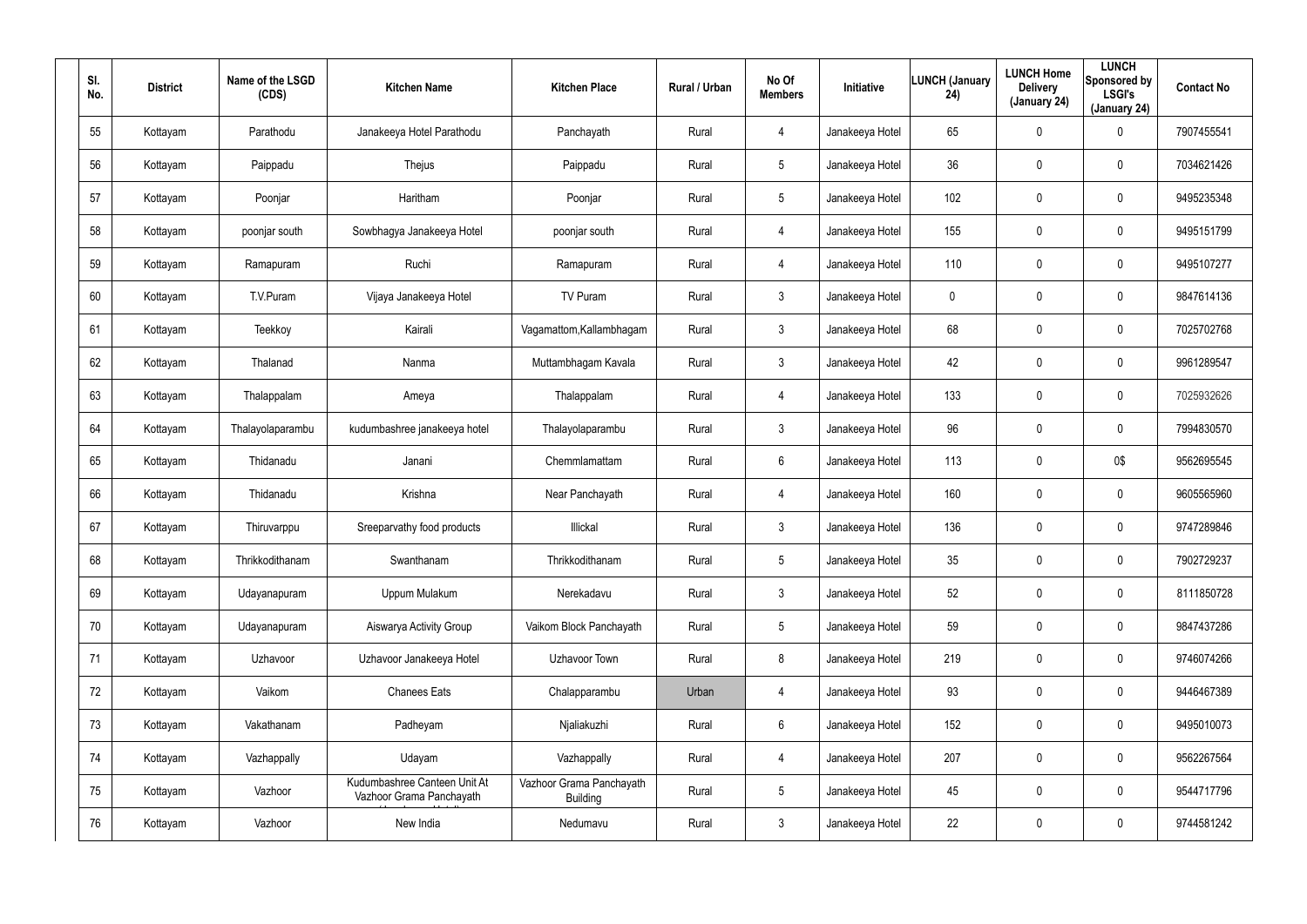|    | SI.<br>No.      | <b>District</b> | Name of the LSGD<br>(CDS) | <b>Kitchen Name</b>            | <b>Kitchen Place</b>                  | Rural / Urban | No Of<br><b>Members</b> | <b>Initiative</b> | <b>LUNCH (January</b><br>24) | <b>LUNCH Home</b><br><b>Delivery</b><br>(January 24) | <b>LUNCH</b><br>Sponsored by<br><b>LSGI's</b><br>(January 24) | <b>Contact No</b> |
|----|-----------------|-----------------|---------------------------|--------------------------------|---------------------------------------|---------------|-------------------------|-------------------|------------------------------|------------------------------------------------------|---------------------------------------------------------------|-------------------|
|    | 77              | Kottayam        | Vechoor                   | Treeland Annapoorna            | <b>Bund Road</b>                      | Rural         | $\mathbf{3}$            | Janakeeya Hotel   | 85                           | $\mathbf 0$                                          | $\mathbf 0$                                                   | 8606814487        |
|    | 78              | Kottayam        | Veliyannoor               | Thanima foods                  | Veliyannoor                           | Rural         | $\mathbf{3}$            | Janakeeya Hotel   | 0                            | 0                                                    | $\mathbf 0$                                                   | 9744392147        |
|    | 79              | Kottayam        | Vellavoor                 | Uppum Mulakum Janakeeya Hotel  | Panchayath premise                    | Rural         | $5\overline{)}$         | Janakeeya Hotel   | 112                          | 0                                                    | $\mathbf 0$                                                   | 9188317288        |
|    | 80              | Kottayam        | Velloor                   | Puzhayoram catering            | Near Velloor cds office               | Rural         | 4                       | Janakeeya Hotel   | 85                           | 0                                                    | $\mathbf 0$                                                   | 9895522286        |
|    | 81              | Kottayam        | Vijayapuram               | Niravu                         | Iranjal                               | Rural         | $\mathbf{3}$            | Janakeeya Hotel   | 269                          | 0                                                    | $\mathbf 0$                                                   | 9495245895        |
|    | 82              | Kottayam        | Vijayapuram               | Renown Janakeeya Hotel         | Vadavathoor                           | Rural         | $5\phantom{.0}$         | Janakeeya Hotel   | 158                          | 53                                                   | $\mathbf 0$                                                   | 8606536302        |
| 82 |                 |                 |                           |                                |                                       |               | 336                     |                   | 8038                         | 106                                                  | $\overline{2}$                                                |                   |
|    | $\mathbf 1$     | Kozhikode       | Balussery                 | Unarvu Janakeeya Hotel         | Balussery                             | Rural         | $5\phantom{.0}$         | Janakeeya Hotel   | 157                          | 0                                                    | $\mathbf 0$                                                   | 95440 03929       |
|    | $\overline{2}$  | Kozhikode       | Panangad                  | Kairali Janakeeya Hotel        | Balussery mukku at KK<br>hospital     | Rural         | $\mathbf{3}$            | Janakeeya Hotel   | 372                          | 0                                                    | $\mathbf 0$                                                   | 97450 85782       |
|    | $\mathbf{3}$    | Kozhikode       | Koorachundu               | Koorachundu Janakeeya hotel    | Koorachundu                           | Rural         | 4                       | Janakeeya Hotel   | 280                          | 0                                                    | $\mathbf 0$                                                   | 94967 07886       |
|    | 4               | Kozhikode       | Koorachundu               | Koottayma Janakeeya Hotel      | Kallanode                             | Rural         | $5\phantom{.0}$         | Janakeeya Hotel   | 350                          | 0                                                    | $\mathbf 0$                                                   | 94967 26850       |
|    | 5               | Kozhikode       | Kottur                    | Sneha Janakeeya Hotel          | Kottur                                | Rural         | $5\phantom{.0}$         | Janakeeya Hotel   | 163                          | 0                                                    | $\mathbf 0$                                                   | 97456 72101       |
|    | 6               | Kozhikode       | Naduvannur                | Naduvannur Janakeeya Hotel     | Naduvannur                            | Rural         | $\overline{7}$          | Janakeeya Hotel   | 341                          | $\mathbf 0$                                          | $\mathbf 0$                                                   | 8592-031802       |
|    | -7              | Kozhikode       | Naduvannur                | Kudumbashree Janakeeya Hotel   | Anjolimukku                           | Rural         | $\mathbf{3}$            | Janakeeya Hotel   | 384                          | 0                                                    | $\pmb{0}$                                                     | 9995947043        |
|    | 8               | Kozhikode       | Ulliyeri                  | Ulliyeri Janakeeya Hotel       | Ulliyeri                              | Rural         | 4                       | Janakeeya Hotel   | 304                          | 0                                                    | $\pmb{0}$                                                     | 89434 06681       |
|    | 9               | Kozhikode       | Unnikulam                 | Swad Janakeeya Hotel           | Ekarool Kaappil Road                  | Rural         | $\mathbf{3}$            | Janakeeya Hotel   | 708                          | 0                                                    | $\pmb{0}$                                                     | 85475 75474       |
|    | 10 <sup>°</sup> | Kozhikode       | Unnikulam                 | Chaithanya Janakeeya Hotel     | Opposite unnikulam<br>gramapanchayath | Rural         | $\mathfrak{Z}$          | Janakeeya Hotel   | 673                          | 0                                                    | $\pmb{0}$                                                     | 87141 31460       |
|    | 11              | Kozhikode       | Nanminda                  | Akshaya vanitha hotel          | Nanminda panchayath building          | Rural         | $\mathbf{3}$            | Janakeeya Hotel   | 141                          | 0                                                    | $\mathbf 0$                                                   | 9961184212        |
|    | 12              | Kozhikode       | Thalakkulathur            | Thalakkulathur Janakeeya Hotel | Parambath                             | Rural         | 4                       | Janakeeya Hotel   | 246                          | 0                                                    | $\mathbf 0$                                                   | 7593067511        |
|    | 13              | Kozhikode       | Kakkodi                   | Kakkodi Janakeeya Hotel        | Kakkodi Bazar                         | Rural         | $\overline{7}$          | Janakeeya Hotel   | 292                          | 0                                                    | $\pmb{0}$                                                     | 8943123615        |
|    | 14              | Kozhikode       | Chelannur                 | Oottupura Janakeeya Hotel      | Ambalathukulangara                    | Rural         | $\overline{7}$          | Janakeeya Hotel   | 147                          | 0                                                    | $\overline{2}$                                                | 9846010528        |
|    | 15              | Kozhikode       | Narikkuni                 | Amma Janakeeya Hotel           | Narikkuni                             | Rural         | $\mathfrak{Z}$          | Janakeeya Hotel   | 166                          | 0                                                    | $\pmb{0}$                                                     | 9645606562        |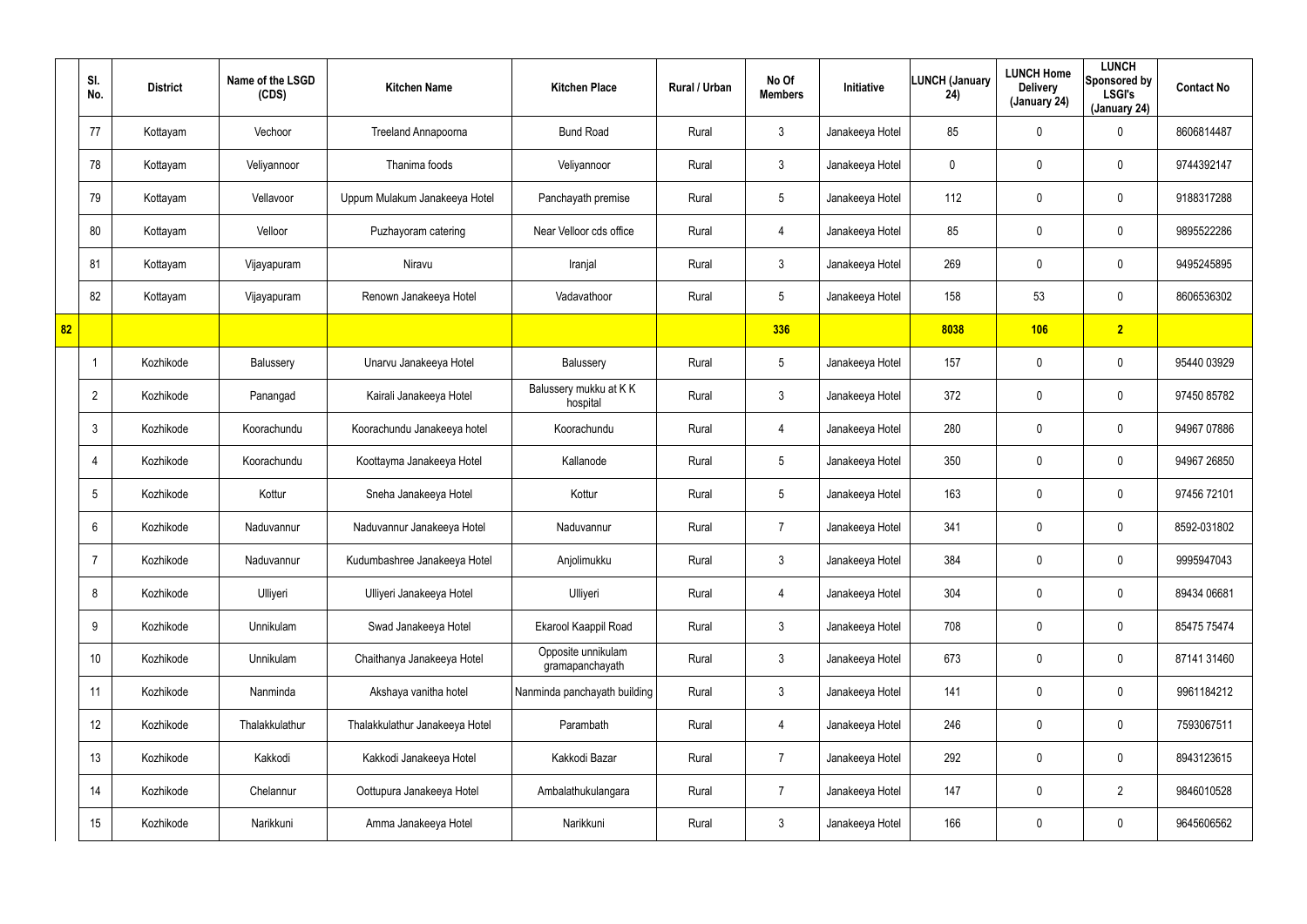| SI.<br>No. | <b>District</b> | Name of the LSGD<br>(CDS) | <b>Kitchen Name</b>                      | <b>Kitchen Place</b>      | Rural / Urban | No Of<br><b>Members</b> | Initiative      | <b>LUNCH (January</b><br>24) | <b>LUNCH Home</b><br><b>Delivery</b><br>(January 24) | <b>LUNCH</b><br>Sponsored by<br><b>LSGI's</b><br>(January 24) | <b>Contact No</b> |
|------------|-----------------|---------------------------|------------------------------------------|---------------------------|---------------|-------------------------|-----------------|------------------------------|------------------------------------------------------|---------------------------------------------------------------|-------------------|
| 16         | Kozhikode       | Kakkoor                   | Janakeeya Hotel Kakkoor                  | Kakkoor                   | Rural         | 5                       | Janakeeya Hotel | 131                          | $\mathbf 0$                                          | 0                                                             | 8592050112        |
| 17         | Kozhikode       | Koduvally                 | Sadhya Janakeeya Hotel                   | G M L P School, Koduvally | Urban         | 5                       | Janakeeya Hotel | 456                          | 0                                                    | $\mathbf 0$                                                   | 8593898831        |
| 18         | Kozhikode       | Koduvally                 | KKN Janakeeya Hotel Koduvally            | Nellamkandi               | Urban         | 3                       | Janakeeya Hotel | 175                          | 0                                                    | $\mathbf 0$                                                   | 9847650894        |
| 19         | Kozhikode       | Koduvally                 | Swad Janakeeya Hotel                     | Manipuram                 | Urban         | 5                       | Janakeeya Hotel | 211                          | 0                                                    | $\mathbf 0$                                                   | 9946991995        |
| 20         | Kozhikode       | Madavoor                  | Madavoor Janakeeya Hotel                 | Near madavoor panchayath  | Rural         | 5                       | Janakeeya Hotel | 216                          | 0                                                    | $\mathbf 0$                                                   | 8547590842        |
| 21         | Kozhikode       | Omasseri                  | Annapoornna Janakeeya Hotel              | Omasseri                  | Rural         | 4                       | Janakeeya Hotel | 281                          | 0                                                    | $\mathbf 0$                                                   | 9605102599        |
| 22         | Kozhikode       | Puthuppadi                | Ruchi Janakeeya Hotel                    | Puthupadi                 | Rural         | 5                       | Janakeeya Hotel | 252                          | $\boldsymbol{0}$                                     | 0                                                             | 7909113114        |
| 23         | Kozhikode       | Kizhakkoth                | Swad Janakeeya Hotel                     | Mariveettilthazham        | Rural         | $\overline{4}$          | Janakeeya Hotel | 130                          | $\boldsymbol{0}$                                     | $\mathbf 0$                                                   | 9847086665        |
| 24         | Kozhikode       | Thamarassery              | Pavithram Janakeeya hotel                | Thamarassery old stand    | Rural         | 6                       | Janakeeya Hotel | 314                          | $\boldsymbol{0}$                                     | 0                                                             | 9048389661        |
| 25         | Kozhikode       | Kodenchery                | Kairali Janakeeya Hotel                  | Kodenchery                | Rural         | $\overline{4}$          | Janakeeya Hotel | 102                          | $\boldsymbol{0}$                                     | $\mathbf 0$                                                   | 9446037829        |
| 26         | Kozhikode       | Koodaranji                | Ruchikkoot Janakeeya Hotel               | Koodaranji                | Rural         | 6                       | Janakeeya Hotel | 226                          | $\boldsymbol{0}$                                     | 0                                                             | 9496439278        |
| 27         | Kozhikode       | Thiruvambadi              | Pulari Janakeeya Hotel                   | Thondimmal                | Rural         | 5                       | Janakeeya Hotel | 124                          | $\boldsymbol{0}$                                     | $\mathbf 0$                                                   | 7034264232        |
| 28         | Kozhikode       | Kattippara                | Ruchi Janakeeya Hotel                    | Chamal                    | Rural         | 6                       | Janakeeya Hotel | 130                          | $\boldsymbol{0}$                                     | 0                                                             | 7591974045        |
| 29         | Kozhikode       | Koyilandy North           | Naveena canteen                          | Near new bus stand        | Urban         | $\overline{7}$          | Janakeeya Hotel | 636                          | $\boldsymbol{0}$                                     | $\pmb{0}$                                                     | 9544185262        |
| 30         | Kozhikode       | Koyilandy North           | Koyilandi Nagarasabha Janakeeya<br>Hotel | Near Kollamchira          | Urban         | 10                      | Janakeeya Hotel | 403                          | $\pmb{0}$                                            | 0                                                             | 8943191728        |
| 31         | Kozhikode       | Koyilandi South           | Snehadeepam Janakeeya Hotel              | Muthambi                  | Urban         | $6\phantom{.}6$         | Janakeeya Hotel | 74                           | $\pmb{0}$                                            | $\pmb{0}$                                                     | 9188198658        |
| 32         | Kozhikode       | Koyilandi South           | Kudumbashree Janakeeya Hotel             | Koyilandi Market          | Urban         | $\mathbf{3}$            | Janakeeya Hotel | 248                          | $\pmb{0}$                                            | $\pmb{0}$                                                     | 9544185262        |
| 33         | Kozhikode       | Chengottukavu             | Amma Janakeeya Hotel                     | Edakkulam                 | Rural         | $5\phantom{.0}$         | Janakeeya Hotel | 153                          | $\mathbf 0$                                          | $\pmb{0}$                                                     | 9048235785        |
| 34         | Kozhikode       | Atholi                    | Atholi Janakeeya Hotel                   | Kodassery                 | Rural         | 4                       | Janakeeya Hotel | 125                          | $\pmb{0}$                                            | 0                                                             | 9072499251        |
| 35         | Kozhikode       | Moodadi                   | Ruchi Janakeeya Hotel                    | Moodadi                   | Rural         | $5\phantom{.0}$         | Janakeeya Hotel | 360                          | $\mathbf 0$                                          | $\pmb{0}$                                                     | 8281226403        |
| 36         | Kozhikode       | Chemancheri               | Annapoornna Janakeeya Hotel              | Pookkad                   | Rural         | $5\phantom{.0}$         | Janakeeya Hotel | 205                          | $\overline{0}$                                       |                                                               | 9048235785        |
| 37         | Kozhikode       | Arikkulam                 | Thanima Janakeeya Hotel                  | Kurudimukku               | Rural         | $\overline{4}$          | Janakeeya Hotel | 180                          | $\boldsymbol{0}$                                     | 0                                                             | 9645137125        |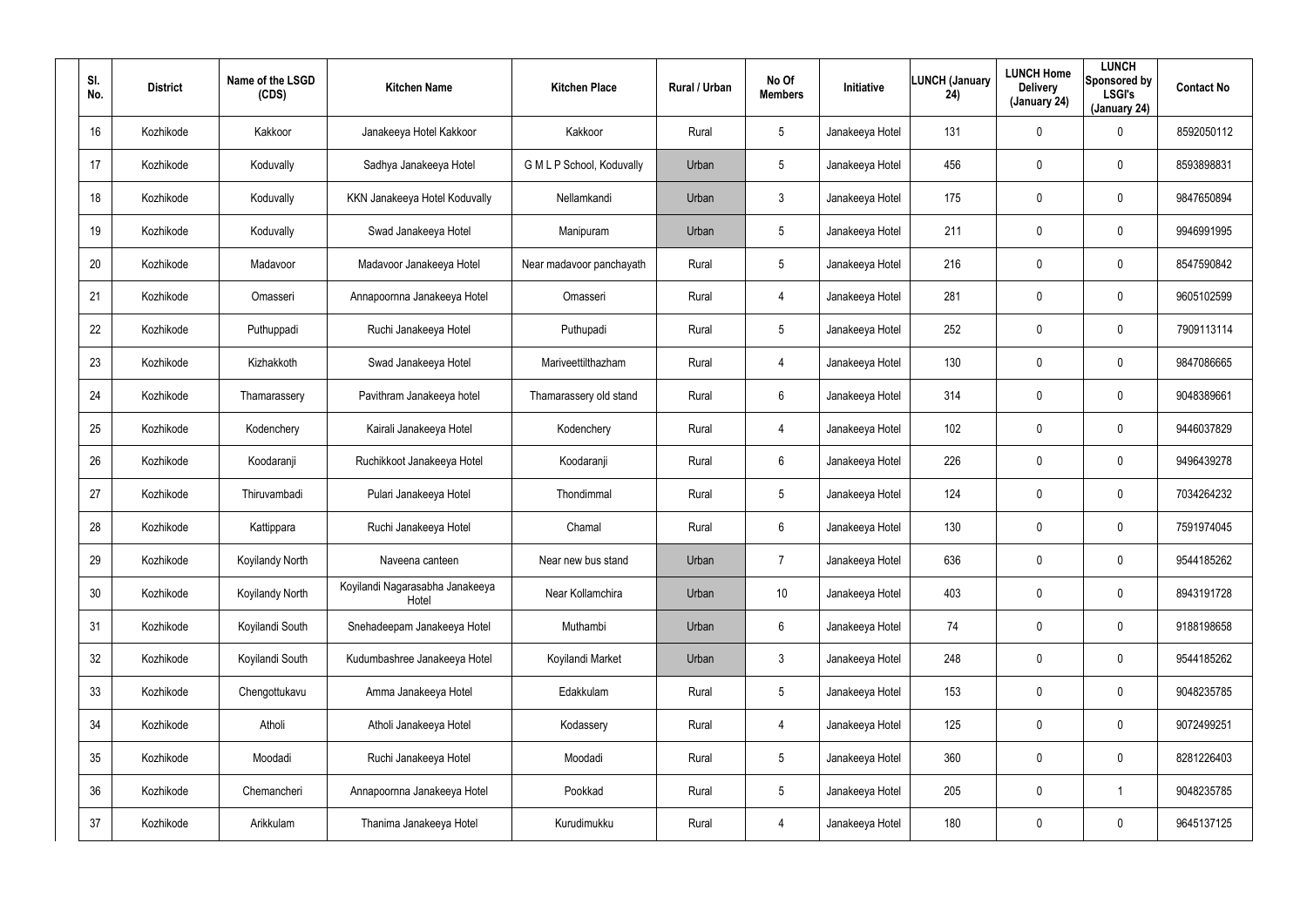|     | SI.<br>No. | <b>District</b> | Name of the LSGD<br>(CDS) | <b>Kitchen Name</b>        | <b>Kitchen Place</b>                        | Rural / Urban | No Of<br><b>Members</b> | Initiative      | <b>LUNCH (January</b><br>24) | <b>LUNCH Home</b><br><b>Delivery</b><br>(January 24) | <b>LUNCH</b><br>Sponsored by<br><b>LSGI's</b><br>(January 24) | <b>Contact No</b> |
|-----|------------|-----------------|---------------------------|----------------------------|---------------------------------------------|---------------|-------------------------|-----------------|------------------------------|------------------------------------------------------|---------------------------------------------------------------|-------------------|
|     | 38         | Kozhikode       | Arikkulam                 | Ruchiyidam Janakeeya Hotel | Arikkulam                                   | Rural         | 4                       | Janakeeya Hotel | 78                           | 0                                                    | $\mathbf 0$                                                   | 9048410803        |
|     | 39         | Kozhikode       | Kozhikode Central.        | Ruchikkoott                | <b>District Veterinary Hospital</b>         | Urban         | 3                       | Janakeeya Hotel | 0                            | 0                                                    | $\boldsymbol{0}$                                              | 7025774213        |
|     | 40         | Kozhikode       | Kozhikode Central         | Sneha Ruchikkoott          | Mankavu                                     | Urban         | 4                       | Janakeeya Hotel | 287                          | 55                                                   | $\boldsymbol{0}$                                              | 8921995031        |
|     | 41         | Kozhikode       | Kozhikode Central         | Tripthi Janakeeya Hotel    | Near AMLP School,<br>Moozhikkal             | Urban         | $\mathbf{3}$            | Janakeeya Hotel | 724                          | 102                                                  | $\boldsymbol{0}$                                              | 8129200288        |
|     | 42         | Kozhikode       | Kozhikode Central         | New Ganesh                 | Kovoor, near library                        | Urban         | $5\phantom{.0}$         | Janakeeya Hotel | 1300                         | 105                                                  | $\boldsymbol{0}$                                              | 9349123701        |
|     | 43         | Kozhikode       | Kozhikode Central         | Ruchippura Janakeeya Hotel | Near Focus mall, New bus<br>stand Kozhikode | Urban         | $\mathbf{3}$            | Janakeeya Hotel | 894                          | 0                                                    | $\mathbf 0$                                                   | 9605602806        |
|     | 44         | Kozhikode       | Kozhikode Central         | Souparnika Janakeeya Hotel | Medical college near chest<br>hospital      | Urban         | 6                       | Janakeeya Hotel | 473                          | 0                                                    | $\mathbf 0$                                                   | 8281709784        |
|     | 45         | Kozhikode       | Kozhikode North           | Udayam kudumbasree canteen | Thadambattuthazham                          | Urban         | $5\phantom{.0}$         | Janakeeya Hotel | 600                          | 28                                                   | $\mathbf 0$                                                   | 7736850096        |
|     | 46         | Kozhikode       | Kozhikode North           | Ruchi                      | Elathoor, Chettikulam                       | Urban         | 4                       | Janakeeya Hotel | 310                          | 0                                                    | $\mathbf 0$                                                   | 9947743713        |
|     | 47         | Kozhikode       | Kozhikode North           | Tasty Janakeeya Hotel      | Butt road                                   | Urban         | $5\phantom{.0}$         | Janakeeya Hotel | 480                          | 110                                                  | $\mathbf 0$                                                   | 9074462795        |
|     | 48         | Kozhikode       | Kozhikode North           | Oruma                      | Eranjikkal                                  | Urban         | 4                       | Janakeeya Hotel | 365                          | 15                                                   | $\pmb{0}$                                                     |                   |
|     | 49         | Kozhikode       | Feroke                    | Ruchi vanitha mess         | Feroke Muncipality                          | Urban         | $\overline{7}$          | Janakeeya Hotel | 222                          | 0                                                    | $\mathbf 0$                                                   | 9544468026        |
|     | 50         | Kozhikode       | Feroke                    | Mithra Janakeeya Hotel     | Ambalangadi                                 | Urban         | $5\phantom{.0}$         | Janakeeya Hotel | 347                          | 0                                                    | $\mathbf 0$                                                   | 9847657229        |
|     | 51         | Kozhikode       | Feroke                    | Chemmeen Janakeeya Hotel   | Karuvanthuruthi                             | Urban         | 4                       | Janakeeya Hotel | 289                          | 0                                                    | $\pmb{0}$                                                     | 9747265293        |
|     | 52         | Kozhikode       | Ramanattukara             | Tasty catering unit        | Ramanattukara                               | Urban         | 6                       | Janakeeya Hotel | 423                          | 0                                                    | $\mathbf 0$                                                   | 9961004004        |
| 106 | 53         | Kozhikode       | KozhikodeSouth            | Ushass cattering           | Meenchantha school                          | Urban         | $5\phantom{.0}$         | Janakeeya Hotel | 787                          | 0                                                    | $\pmb{0}$                                                     | 9645629224        |
|     | 54         | Kozhikode       | Kozhikode South           | Oruma                      | Naduvattam                                  | Urban         | 4                       | Janakeeya Hotel | 302                          | 0                                                    | $\mathbf 0$                                                   | 9747405960        |
|     | 55         | Kozhikode       | Kozhikode South           | Ruchi Janakeeya Hotel      | Kundayithode                                | Urban         | $5\phantom{.0}$         | Janakeeya Hotel | 560                          | 0                                                    | $\pmb{0}$                                                     | 9526521036        |
|     | 56         | Kozhikode       | Kozhikode South           | Five star                  | Palayam                                     | Urban         | 4                       | Janakeeya Hotel | 378                          | 0                                                    | $\pmb{0}$                                                     | 9744307041        |
|     | 57         | Kozhikode       | Olavanna                  | Kailamadam Janakeeya Hotel | Pantheerankavu bypass                       | Rural         | 6                       | Janakeeya Hotel | 302                          | 222                                                  | $\pmb{0}$                                                     | 9526123535        |
|     | 58         | Kozhikode       | Olavanna                  | Snehitha Janakeeya Hotel   | Kunnathupalam                               | Rural         | 6                       | Janakeeya Hotel | 305                          | 181                                                  | $\mathbf 0$                                                   | 9072771905        |
|     | 59         | Kozhikode       | Kadalundi                 | Kadambhari Janakeeya Hotel | Mannoor valavil                             | Rural         | 6                       | Janakeeya Hotel | 0                            | 0                                                    | $\pmb{0}$                                                     | 9349923675        |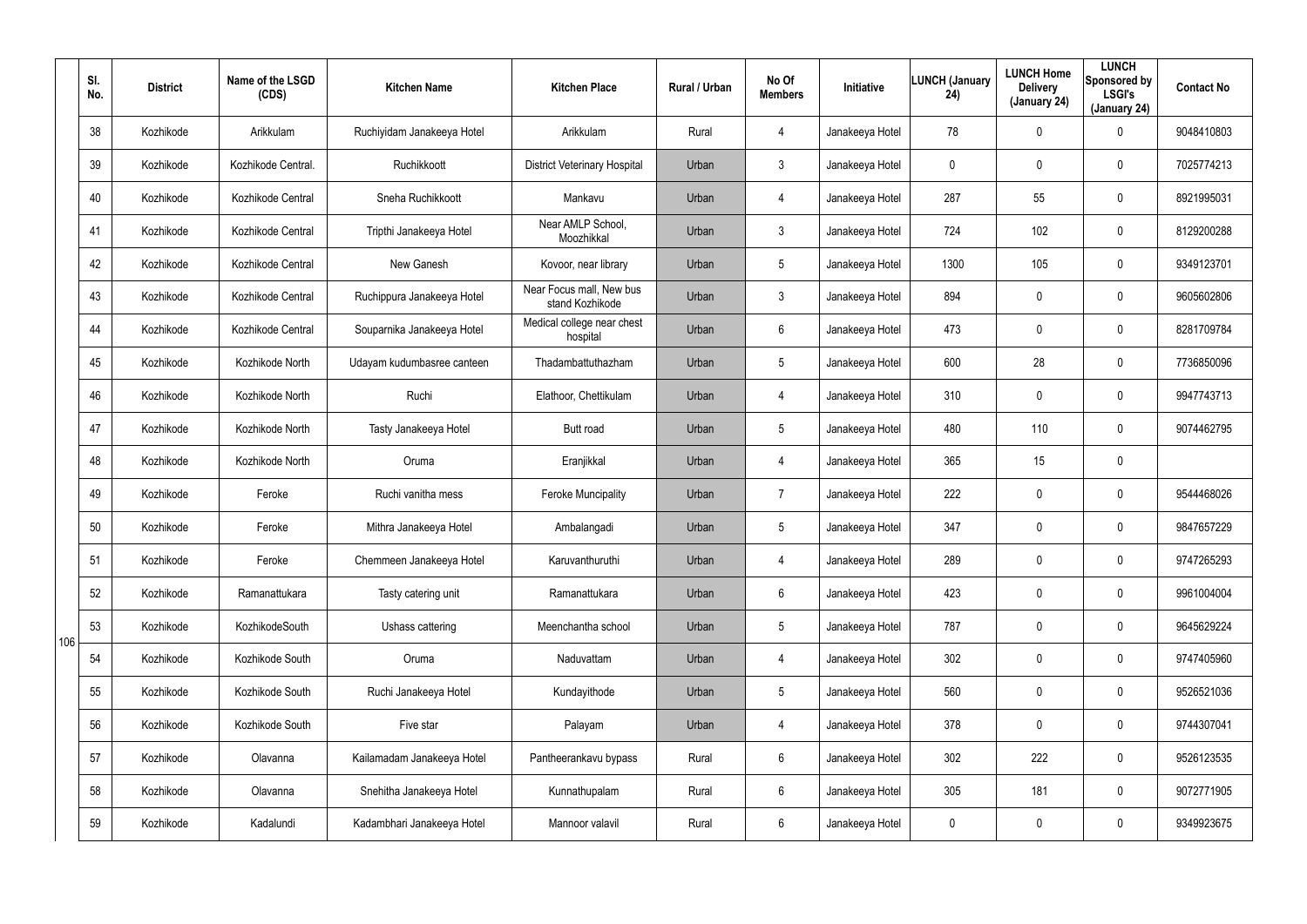| SI.<br>No. | <b>District</b> | Name of the LSGD<br>(CDS) | <b>Kitchen Name</b>                       | <b>Kitchen Place</b>               | Rural / Urban | No Of<br><b>Members</b> | Initiative      | <b>LUNCH (January</b><br>24) | <b>LUNCH Home</b><br><b>Delivery</b><br>(January 24) | <b>LUNCH</b><br>Sponsored by<br><b>LSGI's</b><br>(January 24) | <b>Contact No</b> |
|------------|-----------------|---------------------------|-------------------------------------------|------------------------------------|---------------|-------------------------|-----------------|------------------------------|------------------------------------------------------|---------------------------------------------------------------|-------------------|
| 60         | Kozhikode       | Mukkam                    | Mukkam Friends Janakeeya hotel            | Mukkam                             | Urban         | $\overline{4}$          | Janakeeya Hotel | 418                          | $\mathbf 0$                                          | 0                                                             | 9497215604        |
| 61         | Kozhikode       | Mukkam                    | Oottupura Janakeeya Hotel                 | Manassery                          | Urban         | $\overline{4}$          | Janakeeya Hotel | 422                          | 0                                                    | $\mathbf 0$                                                   | 9645563417        |
| 62         | Kozhikode       | Chathamangalam            | Prakruthi                                 | Chathamangalam vipanana<br>kendram | Rural         | 5                       | Janakeeya Hotel | 95                           | $\mathbf 0$                                          | $\mathbf 0$                                                   | 9745828787        |
| 63         | Kozhikode       | Perumanna                 | Thushara Janakeeya Hotel                  | Vallikkunnu                        | Rural         | 5                       | Janakeeya Hotel | 158                          | 0                                                    | $\mathbf 0$                                                   | 8113873612        |
| 64         | Kozhikode       | Kodiyathur                | Kanivu                                    | Eranjimavu                         | Rural         | $\overline{4}$          | Janakeeya Hotel | 0                            | 0                                                    | $\mathbf 0$                                                   | 9048094053        |
| 65         | Kozhikode       | Karassery                 | Karassery CDS Janakeeya Hotel             | Near karassery panchayath          | Rural         | $\overline{4}$          | Janakeeya Hotel | 175                          | 0                                                    | $\mathbf 0$                                                   | 9645120636        |
| 66         | Kozhikode       | Kuruvattoor               | Nanma Janakeeya Hotel                     | Payambra                           | Rural         | $\overline{4}$          | Janakeeya Hotel | 104                          | $\boldsymbol{0}$                                     | 0                                                             | 8547413299        |
| 67         | Kozhikode       | Mavoor                    | Koottayma Janakeeya Hotel                 | Mavoor                             | Rural         | $\overline{4}$          | Janakeeya Hotel | 338                          | $\boldsymbol{0}$                                     | $\mathbf 0$                                                   | 9961856227        |
| 68         | Kozhikode       | Peruvayal                 | Tripthi Janakeeya Hotel                   | Velliparambu                       | Rural         | 5                       | Janakeeya Hotel | 136                          | $\boldsymbol{0}$                                     | 0                                                             | 6238723687        |
| 69         | Kozhikode       | Kunnamangalam             | Snehapuram Janakeeya Hotel                | Karanthoor                         | Rural         | $\mathbf{3}$            | Janakeeya Hotel | 0                            | $\mathbf 0$                                          | $\mathbf 0$                                                   | 9048545152        |
| 70         | Kozhikode       | Kuttiadi                  | Janakeeya Hotel                           | Kuttiadi Town                      | Rural         | 9                       | Janakeeya Hotel | 234                          | $\boldsymbol{0}$                                     | 0                                                             | 8606099575        |
| 71         | Kozhikode       | Kavilumpara               | Kavilumpara panchayath Janakeeya<br>Hotel | Thottilpalam                       | Rural         | $\overline{4}$          | Janakeeya Hotel | 314                          | $\boldsymbol{0}$                                     | $\mathbf 0$                                                   | 8157900256        |
| 72         | Kozhikode       | Maruthonkara              | Thanima Janakeeya Hotel                   | Adukkath                           | Rural         | 5                       | Janakeeya Hotel | 268                          | $\pmb{0}$                                            |                                                               | 9846974198        |
| 73         | Kozhikode       | Velom                     | Samridhi                                  | Kallumpuram - Theekkuni            | Rural         | 5                       | Janakeeya Hotel | 202                          | $\pmb{0}$                                            | $\pmb{0}$                                                     | 9846813401        |
| 74         | Kozhikode       | Kunnummal                 | Ruchi Janakeeya Hotel                     | Kakkattil                          | Rural         | 5                       | Janakeeya Hotel | 314                          | $\pmb{0}$                                            | $\pmb{0}$                                                     | 9605800608        |
| 75         | Kozhikode       | Naripatta                 | Sthree sakthi Janakeeya Hotel             | Kaiveli                            | Rural         | 5                       | Janakeeya Hotel | 182                          | $\pmb{0}$                                            | $\pmb{0}$                                                     | 9645339232        |
| 76         | Kozhikode       | Kayakkodi                 | Samridhi Janakeeya Hotel                  | Kayakkodi                          | Rural         | 5                       | Janakeeya Hotel | 235                          | $\pmb{0}$                                            | $\pmb{0}$                                                     | 9495587551        |
| 77         | Kozhikode       | Thurayur                  | Cds coffee house                          | Thurayur                           | Rural         | $5\phantom{.0}$         | Janakeeya Hotel | 210                          | $\mathbf 0$                                          | $\pmb{0}$                                                     | 9048028293        |
| 78         | Kozhikode       | Payyoli                   | Mithra                                    | Payyoli Municipality               | Urban         | $5\phantom{.0}$         | Janakeeya Hotel | 240                          | $\pmb{0}$                                            | 0                                                             | 8606505900        |
| 79         | Kozhikode       | Meppayur                  | Ruchi canteen                             | Meppayur                           | Rural         | $5\phantom{.0}$         | Janakeeya Hotel | 310                          | $\mathbf 0$                                          | $\pmb{0}$                                                     | 9447469729        |
| 80         | Kozhikode       | Thikkodi                  | Kaippunnyam Janakeeya Hotel               | Thikkodi                           | Rural         | $5\phantom{.0}$         | Janakeeya Hotel | 0                            | $\pmb{0}$                                            | 0                                                             | 9526071250        |
| 81         | Kozhikode       | Keezhariyur               | Tripthi Janakeeya Hotel                   | Arayanattu para                    | Rural         | 8                       | Janakeeya Hotel | 297                          | $\boldsymbol{0}$                                     | 0                                                             | 8592834034        |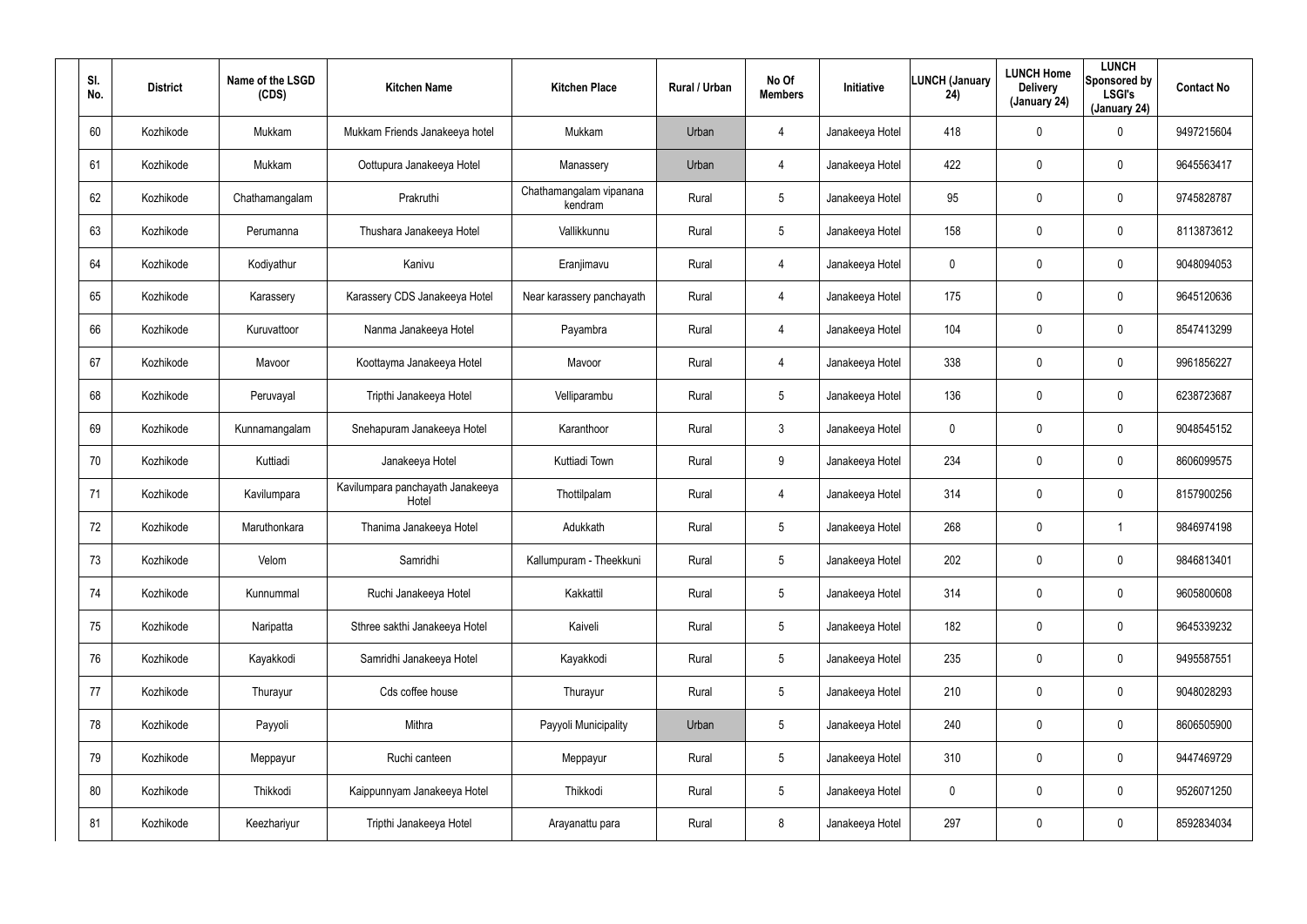| SI.<br>No. | <b>District</b> | Name of the LSGD<br>(CDS) | <b>Kitchen Name</b>                                  | <b>Kitchen Place</b>                               | Rural / Urban | No Of<br><b>Members</b> | Initiative      | <b>LUNCH (January</b><br>24) | <b>LUNCH Home</b><br><b>Delivery</b><br>(January 24) | <b>LUNCH</b><br>Sponsored by<br><b>LSGI's</b><br>(January 24) | <b>Contact No</b> |
|------------|-----------------|---------------------------|------------------------------------------------------|----------------------------------------------------|---------------|-------------------------|-----------------|------------------------------|------------------------------------------------------|---------------------------------------------------------------|-------------------|
| 82         | Kozhikode       | Chakkittappara            | Chakkittapara cds Hotel                              | Chakkittapara CDS                                  | Rural         | $\mathbf{3}$            | Janakeeya Hotel | 278                          | $\mathbf 0$                                          | 0                                                             | 9526881089        |
| 83         | Kozhikode       | Cheruvannur               | Vanitha canteen                                      | near cheruvannur panchayath<br>office, Cheruvannur | Rural         | 5                       | Janakeeya Hotel | 165                          | $\mathbf 0$                                          | $\mathbf 0$                                                   | 9400676505        |
| 84         | Kozhikode       | Koothali                  | Salkara stationary cum Coffee house<br>and photostat | Near Koothali panchayath<br>office                 | Rural         | 6                       | Janakeeya Hotel | 136                          | $\mathbf 0$                                          | $\mathbf 0$                                                   | 9847642496        |
| 85         | Kozhikode       | Changaroth                | Changorath Janakeeya Hotel                           | Near Vadakkumbad HSS                               | Rural         | 5                       | Janakeeya Hotel | 155                          | $\mathbf 0$                                          | $\mathbf 0$                                                   | 9747353283        |
| 86         | Kozhikode       | Perambra                  | Perambra Janakeeya Hotel                             | Perambra                                           | Rural         | $\overline{4}$          | Janakeeya Hotel | 281                          | $\mathbf 0$                                          | $\mathbf 0$                                                   | 6238677483        |
| 87         | Kozhikode       | Kayanna                   | Kudumbashree Janakeeya Hotel<br>Kayanna              | Kayanna Bazar                                      | Rural         | $\mathbf{3}$            | Janakeeya Hotel | 60                           | 0                                                    | $\mathbf 0$                                                   | 9496130121        |
| 88         | Kozhikode       | Nochad                    | Kudumbashree Janakeeya Hotel                         | Muliyangal                                         | Rural         | 5                       | Janakeeya Hotel | 211                          | $\mathbf 0$                                          | $\mathbf 0$                                                   | 7034944936        |
| 89         | Kozhikode       | Ayenchery                 | Janakeeya Hotel Ayanchery                            | Ayanchery                                          | Rural         | 4                       | Janakeeya Hotel | 168                          | 0                                                    | 0                                                             | 8078369520        |
| 90         | Kozhikode       | Maniyur                   | Ruchikoott Vanitha Hotel                             | Near maniyur panchayath<br>office, Navodaya stop   | Rural         | 4                       | Janakeeya Hotel | 110                          | $\mathbf 0$                                          | $\mathbf 0$                                                   | 9400097895        |
| 91         | Kozhikode       | Villiappally              | Janakeeya Hotel Villiappally                         | Keezhal Mukku                                      | Rural         | 4                       | Janakeeya Hotel | 224                          | 0                                                    | $\mathbf 0$                                                   | 8086472039        |
| 92         | Kozhikode       | Thiruvallur               | Ruchi Janakeeya Hotel                                | Thiruvallur                                        | Rural         | 5                       | Janakeeya Hotel | 224                          | $\mathbf 0$                                          | $\mathbf 0$                                                   | 9400723619        |
| 93         | Kozhikode       | Edachery                  | Kudumbasree cafe and helpdesk                        | Edachery                                           | Rural         | 4                       | Janakeeya Hotel | 205                          | $\mathbf 0$                                          | 0                                                             | 7736287974        |
| 94         | Kozhikode       | Nadapuram                 | Uttupura canteen and catering                        | Kallachi                                           | Rural         | 6                       | Janakeeya Hotel | 450                          | $\mathbf 0$                                          | 0                                                             | 9946448011        |
| 95         | Kozhikode       | Chekkyad                  | Ruchi vanitha hotel                                  | Puliyav                                            | Rural         | 4                       | Janakeeya Hotel | 269                          | $\mathbf 0$                                          | 0                                                             | 9048541152        |
| 96         | Kozhikode       | Valayam                   | Nanma Janakeeya Hotel                                | Valayam                                            | Rural         | $5\phantom{.0}$         | Janakeeya Hotel | 210                          | $\overline{0}$                                       | $\pmb{0}$                                                     | 9207821783        |
| 97         | Kozhikode       | Purameri                  | Nanma Janakeeya Hotel                                | Purameri                                           | Rural         | $6\phantom{.}6$         | Janakeeya Hotel | 308                          | $\mathbf 0$                                          | $\pmb{0}$                                                     | 9745393164        |
| 98         | Kozhikode       | Vanimel                   | Vanimel Janakeeya Hotel                              | Bhoomivathukkal                                    | Rural         | $5\phantom{.0}$         | Janakeeya Hotel | 135                          | $\overline{0}$                                       | $\pmb{0}$                                                     | 9048163049        |
| 99         | Kozhikode       | Tuneri                    | Menma Oottupura Janakeeya Hotel                      | Tuneri                                             | Rural         | 3 <sup>1</sup>          | Janakeeya Hotel | 175                          | $\mathbf 0$                                          | 0                                                             | 9745251928        |
| 100        | Kozhikode       | Onchiyam                  | Adukkala                                             | Kannookkara                                        | Rural         | 3 <sup>1</sup>          | Janakeeya Hotel | 201                          | $\mathbf 0$                                          | 0                                                             | 8606115054        |
| 101        | Kozhikode       | Chorode                   | Janani Hotel and Catering Unit                       | Chorode                                            | Rural         | $\overline{4}$          | Janakeeya Hotel | 301                          | $\mathbf 0$                                          | 0                                                             | 9645426343        |
| 102        | Kozhikode       | Eramala                   | Janakeeya Hotel - Eramala                            | Orkkatteri                                         | Rural         | 8                       | Janakeeya Hotel | 138                          | $\mathbf 0$                                          | 0                                                             | 9645239675        |
| 103        | Kozhikode       | Vadakara West             | Janakeeya Hotel - Vadakara west                      | Vadakara                                           | Urban         | $\mathfrak{Z}$          | Janakeeya Hotel | 0                            | $\mathbf 0$                                          | 0                                                             | 8943703596        |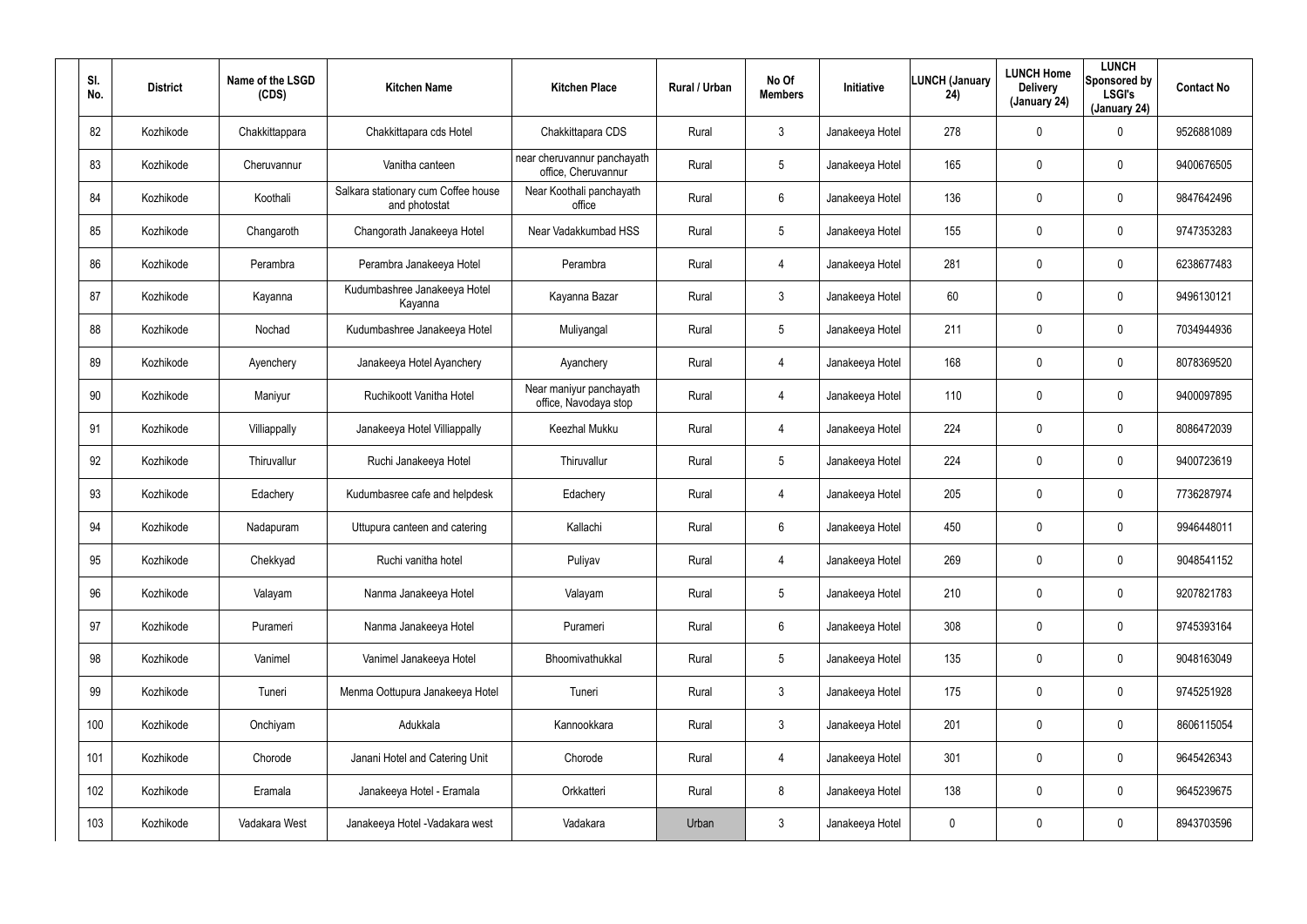|     | SI.<br>No.      | <b>District</b> | Name of the LSGD<br>(CDS) | <b>Kitchen Name</b>                   | <b>Kitchen Place</b>                     | Rural / Urban | No Of<br><b>Members</b> | Initiative      | LUNCH (January<br>24) | <b>LUNCH Home</b><br><b>Delivery</b><br>(January 24) | <b>LUNCH</b><br>Sponsored by<br><b>LSGI's</b><br>(January 24) | <b>Contact No</b> |
|-----|-----------------|-----------------|---------------------------|---------------------------------------|------------------------------------------|---------------|-------------------------|-----------------|-----------------------|------------------------------------------------------|---------------------------------------------------------------|-------------------|
|     | 104             | Kozhikode       | Vadakara West             | Chithra Janakeeya Hotel               | Vadakara New bus stand                   | Urban         | $\mathbf{3}$            | Janakeeya Hotel | 358                   | 0                                                    | $\mathbf 0$                                                   | 9387762939        |
|     | 105             | Kozhikode       | Vadakara East             | Janakeeya Hotel Vadakara Municipality | Edodi                                    | Urban         | 6                       | Janakeeya Hotel | 421                   | 0                                                    | $\mathbf 0$                                                   | 9207604876        |
|     | 106             | Kozhikode       | Azhiyoor                  | Janakeeya Hotel Azhiyoor              | Chombala near Block Office               | Rural         | $\mathbf{3}$            | Janakeeya Hotel | 170                   | 0                                                    | $\mathbf 0$                                                   | 8086159250        |
| 106 |                 |                 |                           |                                       |                                          |               | 501                     |                 | 29287                 | 818                                                  | $\overline{4}$                                                |                   |
|     |                 | Malappuram      | Triprangode               | Vishista Vanitha Canteen              | Ottumpuram                               | Rural         | $5\phantom{.0}$         | Janakeeya Hotel | 168                   | 28                                                   | $\mathbf 0$                                                   | 9526951352        |
|     | $\overline{2}$  | Malappuram      | Kondotty-2                | Amrutham Janakeeya Hotel              | Kondotty busstand                        | Urban         | $\overline{4}$          | Janakeeya Hotel | 526                   | 0                                                    | 34                                                            | 7356582539        |
|     | $\mathbf{3}$    | Malappuram      | Ponmundam                 | Janakeeya hotel                       | Athanikkal                               | Rural         | 4                       | Janakeeya Hotel | 178                   | 0                                                    | $\mathbf 0$                                                   |                   |
|     | $\overline{4}$  | Malappuram      | Ponnani-1                 | Samridhi                              | Ponnani                                  | Urban         | $5\phantom{.0}$         | Janakeeya Hotel | 88                    | 0                                                    | $\mathbf 0$                                                   |                   |
|     | $5\phantom{.0}$ | Malappuram      | Parappanangadi            | Thathoos janakeeya hotel              | Parappanangadi                           | Urban         | $\mathfrak{Z}$          | Janakeeya Hotel | 178                   | 159                                                  | $\pmb{0}$                                                     |                   |
|     | $6^{\circ}$     | Malappuram      | Edayur                    | mathuraka vanita hotel                | vattaparamb                              | Rural         | $\mathbf{3}$            | Janakeeya Hotel | 182                   | 0                                                    | $\mathbf 0$                                                   |                   |
|     | $\overline{7}$  | Malappuram      | Kaladi                    | Thripthi Janakeeya Hotel              | Naripparamb                              | Rural         | 4                       | Janakeeya Hotel | 127                   | 0                                                    | $\mathbf 0$                                                   |                   |
|     | 8               | Malappuram      | Tavanur                   | Snehitha                              | Ayankalam                                | Rural         | $5\phantom{.0}$         | Janakeeya Hotel | 94                    | 0                                                    | $\mathbf 0$                                                   |                   |
|     | 9               | Malappuram      | Karulai                   | Janakeeya Hotel                       | Karulayi Town                            | Rural         | 4                       | Janakeeya Hotel | 76                    | 27                                                   | $\mathbf 0$                                                   | 9388070564        |
|     | 10              | Malappuram      | Melattur                  | Melattur Janakeeya Hotel              | Melattur                                 | Rural         | $5\phantom{.0}$         | Janakeeya Hotel | 234                   | 0                                                    | $\mathbf 0$                                                   | 9497644650        |
|     | 11              | Malappuram      | Vallikkunnu               | Ruchikootu                            | Anangadi                                 | Rural         | 4                       | Janakeeya Hotel | 112                   | 157                                                  | $\mathbf 0$                                                   | 9846828029        |
|     | 12              | Malappuram      | Parappanangadi            | Sobhika Janakeeya hotel               | Parappanangadi                           | Urban         | $5\overline{)}$         | Janakeeya Hotel | 443                   | 160                                                  | $\mathbf 0$                                                   | 9048220552        |
|     | 13              | Malappuram      | Vazhakkad                 | Ruchi hotel vazhakkad                 | Gup school vazhakkad                     | Rural         | $5\overline{)}$         | Janakeeya Hotel | 375                   | 204                                                  | $\mathbf 0$                                                   | 9656316072        |
|     | 14              | Malappuram      | Amarambalam               | Janakeeya Hotel                       | Opposite Federal Bank<br>Pookkottumpadam | Rural         | 4                       | Janakeeya Hotel | 98                    | 5                                                    | $\mathfrak{Z}$                                                | 8157060589        |
|     | 15              | Malappuram      | Marakkara                 | Famous Hotel                          | marakkara                                | Rural         | $\mathbf{3}$            | Janakeeya Hotel | 93                    | 0                                                    | $\mathbf 0$                                                   | 6238909658        |
|     | 16              | Malappuram      | Ozhur                     | Archana Vanitha Canteen               | Pulparambu                               | Rural         | $2^{\circ}$             | Janakeeya Hotel | 170                   | 0                                                    | $\mathbf 0$                                                   | 9645906084        |
|     | 17              | Malappuram      | Keezhuparambu             | Sisiram hotel keezhuparambu           | New bazar kuniyil                        | Rural         | $5\phantom{.0}$         | Janakeeya Hotel | 142                   | 35                                                   | $\mathbf 0$                                                   | 8086830582        |
|     | 18              | Malappuram      | Irimbiliyam               | nandanam vanita hotel                 | kotappuram                               | Rural         | $5\,$                   | janakeeya Hotel | 99                    | 0                                                    | $\pmb{0}$                                                     | 7306302029        |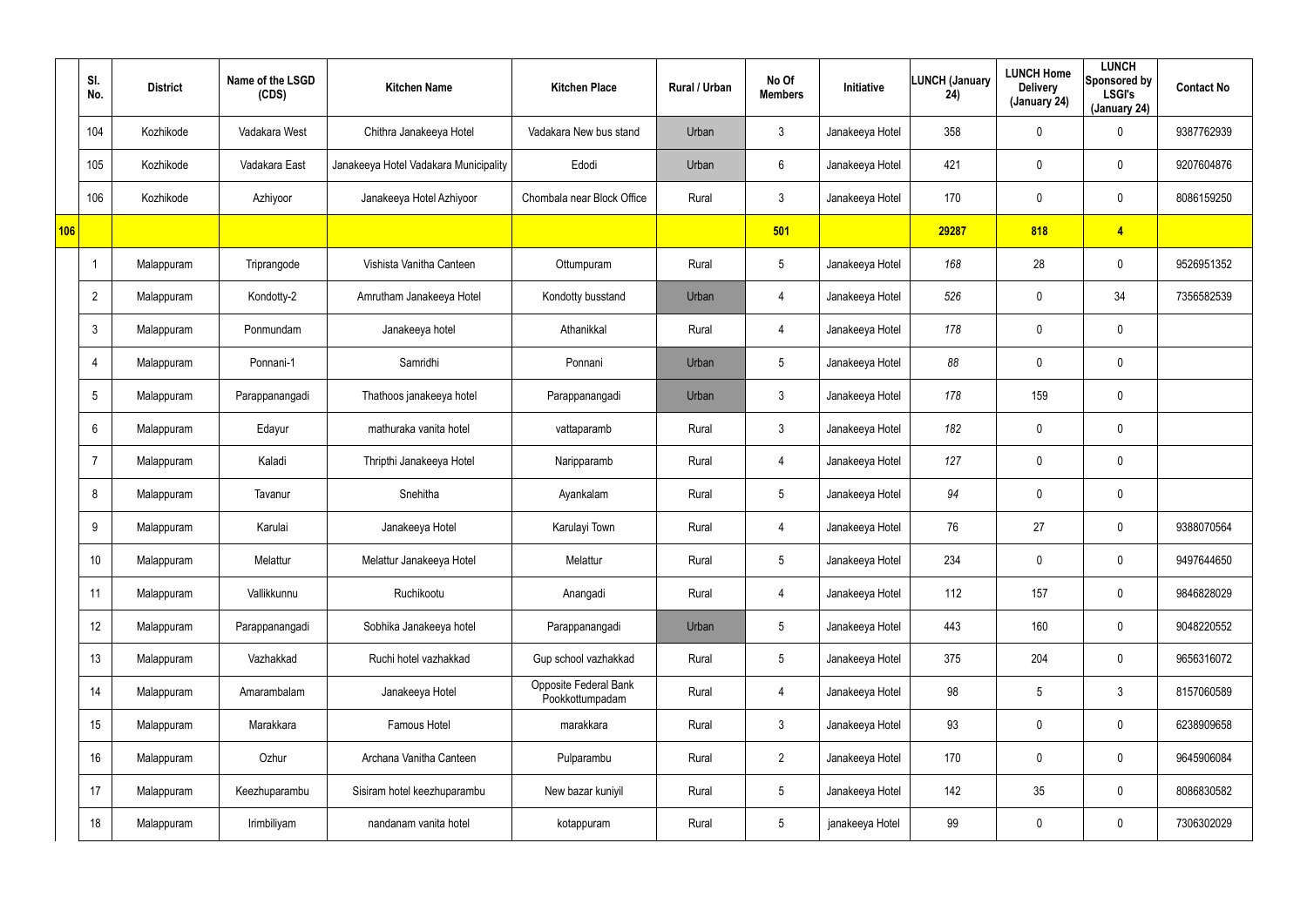| SI.<br>No. | <b>District</b> | Name of the LSGD<br>(CDS) | <b>Kitchen Name</b>         | <b>Kitchen Place</b> | Rural / Urban | No Of<br><b>Members</b> | Initiative      | <b>LUNCH (January</b><br>24) | <b>LUNCH Home</b><br><b>Delivery</b><br>(January 24) | <b>LUNCH</b><br>Sponsored by<br><b>LSGI's</b><br>(January 24) | <b>Contact No</b> |
|------------|-----------------|---------------------------|-----------------------------|----------------------|---------------|-------------------------|-----------------|------------------------------|------------------------------------------------------|---------------------------------------------------------------|-------------------|
| 19         | Malappuram      | Porur                     | Kudumbasree vanitha canteen | Cherukod             | Rural         | 4                       | Janakeeya Hotel | 186                          | $\pmb{0}$                                            | 0                                                             | 9745425647        |
| 20         | Malappuram      | Tirunavaya                | Vibhava Cafesree            | Karathoor            | Rural         | $\overline{4}$          | Janakeeya Hotel | 80                           | 10                                                   | 0                                                             | 9645414837        |
| 21         | Malappuram      | Moothedam                 | Moothedam janakeeya hotel   | Karappuram           | Rural         | $\mathbf{3}$            | Janakeeya Hotel | 236                          | $\pmb{0}$                                            | 0                                                             | 9447630154        |
| 22         | Malappuram      | Vazhayur                  | Three Star Janakeeya Hotel  | Karad                | Rural         | $\overline{4}$          | Janakeeya Hotel | 301                          | 45                                                   | 0                                                             | 9744305921        |
| 23         | Malappuram      | urngattiri                | Oottupura                   | Therattummal         | Rural         | 5                       | Janakeeya Hotel | 117                          | 109                                                  | 0                                                             | 9562851125        |
| 24         | Malappuram      | Maranchery                | Janakeeya Hotel maranchey   | Panambad             | Rural         | 5                       | Janakeeya Hotel | 79                           | 183                                                  | 0                                                             | 9048081621        |
| 25         | Malappuram      | Athavanad                 | Janakeeya Bhakshanasala     | Vettichira           | Rural         | $5\phantom{.0}$         | Janakeeya Hotel | 177                          | $\overline{0}$                                       | $\mathbf 0$                                                   | 9495291580        |
| 26         | Malappuram      | Pothukal                  | Vanitha Canteen             | Nettikulam           | Rural         | 6                       | Janakeeya Hotel | 75                           | $\boldsymbol{0}$                                     | $\mathbf 0$                                                   | 9048501397        |
| 27         | Malappuram      | Mampad                    | Bismi Cafe                  | Mampad               | Rural         | $\mathbf{3}$            | Janakeeya Hotel | 104                          | $\overline{0}$                                       | $\mathbf 0$                                                   | 9961170251        |
| 28         | Malappuram      | Marakkara                 | Ruchikoottu                 | <b>AC Nirappu</b>    | Rural         | $5\phantom{.0}$         | Janakeeya Hotel | 60                           | $\boldsymbol{0}$                                     | $\mathbf 0$                                                   | 9745625415        |
| 29         | Malappuram      | Alipparambu               | Oottupura                   | Alipparambu          | Rural         | $5\phantom{.0}$         | Janakeeya Hotel | 168                          | $\overline{0}$                                       | $\mathbf 0$                                                   | 9847690941        |
| 30         | Malappuram      | Valanchery                | Janakkeeya Hotel            | Valanchery           | Urban         | $5\phantom{.0}$         | Janakeeya Hotel | 153                          | $\boldsymbol{0}$                                     | 0                                                             | 8593812408        |
| 31         | Malappuram      | Chaliyar                  | Chaliyar Janakeeya Hotel    | Akambaadam           | Rural         | $\mathbf{3}$            | Janakeeya Hotel | 146                          | 29                                                   | $\mathbf 0$                                                   | 9605274841        |
| 32         | Malappuram      | Kalikavu                  | Friends Janakeeya Hotel     | Kalikavu             | Rural         | 4                       | Janakeeya Hotel | 104                          | $\overline{7}$                                       | $\pmb{0}$                                                     | 9745751684        |
| 33         | Malappuram      | Angadipuram               | Janakeeya Hotel             | Angadipuram          | Rural         | $\overline{4}$          | Janakeeya Hotel | 158                          | $\mathbf 0$                                          | $\pmb{0}$                                                     | 7902314724        |
| 34         | Malappuram      | Puzhakkattri              | Jasmin                      | Puzhakkattiri        | Rural         | $5\phantom{.0}$         | Janakeeya Hotel | 168                          | 118                                                  | $\pmb{0}$                                                     | 9495497872        |
| 35         | Malappuram      | Nannamukku                | Tanima                      | Nannamukku           | Rural         | $5\phantom{.0}$         | Janakeeya Hotel | 179                          | 137                                                  | $\pmb{0}$                                                     | 8943417885        |
| 36         | Malappuram      | Moorkkanad                | Oruma Janakeeya Hotel       | Moorkkanad           | Rural         | $5\phantom{.0}$         | Janakeeya Hotel | 32                           | $\mathbf 0$                                          | 0                                                             | 9605728248        |
| 37         | Malappuram      | Edavanna                  | Souhrtham Janakeeya Hotel   | Edavanna             | Rural         | $5\phantom{.0}$         | Janakeeya Hotel | 311                          | 91                                                   | 0                                                             | 9746986110        |
| 38         | Malappuram      | Tirur                     | Ruchi Janakeeya Hotel       | Tirur                | Urban         | $\overline{4}$          | Janakeeya Hotel | 386                          | 76                                                   | 0                                                             | 9895409528        |
| 39         | Malappuram      | Tirur                     | Amrutham Janakeeya Hotel    | Tirur                | Urban         | $\overline{4}$          | Janakeeya Hotel | 294                          | $\mathbf 0$                                          | 0                                                             | 9745074259        |
| 40         | Malappuram      | Edappal                   | Daya Cafesree               | Edappal              | Rural         | $5\phantom{.0}$         | Janakeeya Hotel | 142                          | $\boldsymbol{0}$                                     | 0                                                             | 9895439056        |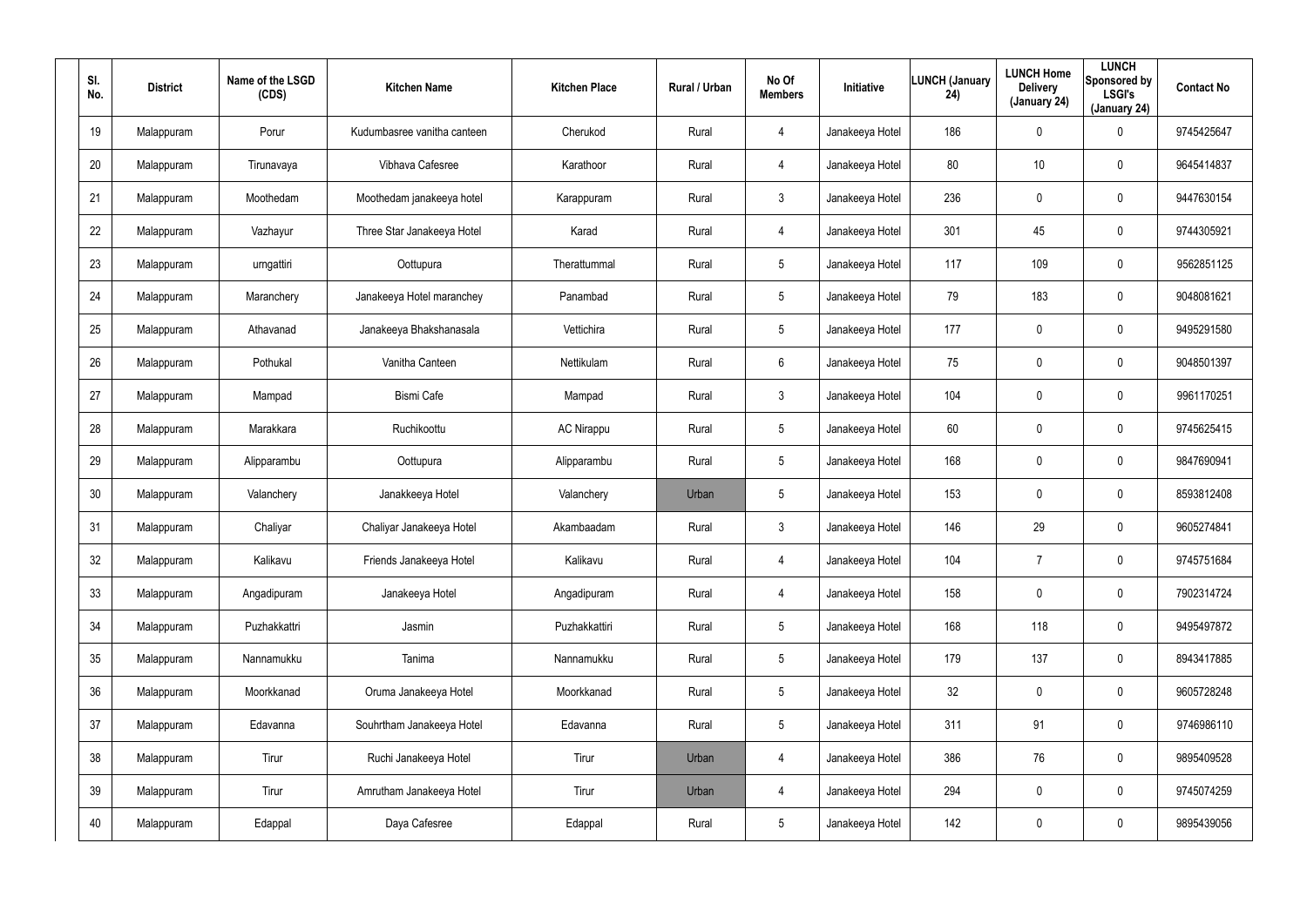| SI.<br>No. | <b>District</b> | Name of the LSGD<br>(CDS) | <b>Kitchen Name</b>                               | <b>Kitchen Place</b>   | Rural / Urban | No Of<br><b>Members</b> | Initiative      | <b>LUNCH (January</b><br>24) | <b>LUNCH Home</b><br><b>Delivery</b><br>(January 24) | <b>LUNCH</b><br>Sponsored by<br><b>LSGI's</b><br>(January 24) | <b>Contact No</b> |
|------------|-----------------|---------------------------|---------------------------------------------------|------------------------|---------------|-------------------------|-----------------|------------------------------|------------------------------------------------------|---------------------------------------------------------------|-------------------|
| 41         | Malappuram      | Koottilangadi             | Janakeeya Hotel                                   | Koottilangadi          | Rural         |                         | Janakeeya Hotel | 61                           | 40                                                   | 0                                                             | 9539471939        |
| 42         | Malappuram      | Vattamkulam               | Vibhava Janakeeya Hotel                           | Edappal                | Rural         | $\overline{4}$          | Janakeeya Hotel | 123                          | $\mathbf 0$                                          | 0                                                             | 9744844512        |
| 43         | Malappuram      | Nilambur                  | Annapporna Janakeeya Hotel                        | Nilambur               | Urban         | 8                       | Janakeeya Hotel | 329                          | 121                                                  | 0                                                             | 8547795364        |
| 44         | Malappuram      | Puzhakkattri              | PT Group                                          | Ramapuram              | Rural         | $\overline{4}$          | Janakeeya Hotel | 142                          | 46                                                   | 0                                                             | 9745108676        |
| 45         | Malappuram      | Vazhikkadavu              | Vanitha Janakeeya Hotel                           | Manimooli              | Rural         | $\overline{4}$          | Janakeeya Hotel | 140                          | 59                                                   | 0                                                             | 8943046755        |
| 46         | Malappuram      | Chungathara               | Chungathara Annapoorna Vanitha<br>Janakeeya Hotel | Chalikkulam            | Rural         | $\mathbf{3}$            | Janakeeya Hotel | 22                           | $\mathbf 0$                                          | $\mathbf 0$                                                   | 9745674102        |
| 47         | Malappuram      | Vallikunnu                | Punathil Janakeeya Hotel                          | Vallikunnu             | Rural         | $\overline{4}$          | Janakeeya Hotel | 0                            | $\mathbf 0$                                          | $\mathbf 0$                                                   | 9946051042        |
| 48         | Malappuram      | Tirurangadi               | Nirmalyam Janakeeya Hotel                         | Chanthappadi           | Urban         | $5\overline{)}$         | Janakeeya Hotel | 0                            | 0                                                    | $\mathbf 0$                                                   | 9895168511        |
| 49         | Malappuram      | Purathur                  | Purathur Janakeeya Hotel                          | Kavilakkad             | Rural         | $\mathbf{3}$            | Janakeeya Hotel | 98                           | 71                                                   | $\mathbf 0$                                                   | 9645170119        |
| 50         | Malappuram      | Kuruva                    | Swad                                              | Ambalaparamb           | Rural         | 4                       | Janakeeya Hotel | 81                           | 72                                                   | 0                                                             | 9495993543        |
| 51         | Malappuram      | Perumanna Klari           | Perumanna Klari Janakeeya Hotel                   | Near Panjayathu office | Rural         | $\mathbf{3}$            | Janakeeya Hotel | 96                           | $\overline{0}$                                       | $\mathbf 0$                                                   | 7306197556        |
| 52         | Malappuram      | Kuttippuram               | Janakeeya Hotel Kuttippurram                      | Kuttipuram             | Rural         | $5\overline{)}$         | Janakeeya Hotel | 206                          | $\mathbf 0$                                          | 0                                                             | 8921459017        |
| 53         | Malappuram      | Niramaruthur              | Annapporna Janakeeya Hotel                        | Mangad                 | Rural         | $\mathbf{3}$            | Janakeeya Hotel | 140                          | $\overline{0}$                                       | 0                                                             | 9746334349        |
| 54         | Malappuram      | Veliyancode               | Cafe Kudumbashree                                 | Eramangalam            | Rural         | $\mathbf{3}$            | Janakeeya Hotel | 0                            | $\mathbf 0$                                          | 0                                                             | 9567575145        |
| 55         | Malappuram      | Pulilkal                  | Ruchi Koottu Janakeeya Hotel                      | Pulikkal               | Rural         | $\overline{4}$          | Janakeeya Hotel | 185                          | 20                                                   | $\pmb{0}$                                                     | 9947039208        |
| 56         | Malappuram      | Karuvarakund              | Janakeeya Hotel                                   | Karuvarakund           | Rural         | $\overline{4}$          | Janakeeya Hotel | 174                          | 15                                                   | $\pmb{0}$                                                     | 9562233316        |
| 57         | Malappuram      | Thuvvur                   | Janakeeya Hotel                                   | Thuvvur                | Rural         | $5\phantom{.0}$         | Janakeeya Hotel | 115                          | 35                                                   | $\pmb{0}$                                                     | 8075365565        |
| 58         | Malappuram      | Kottakkal                 | Kottakkal Janakeeya Hotel                         | Kottakkal              | Urban         | 3 <sup>1</sup>          | Janakeeya Hotel | 358                          | $\mathbf 0$                                          | 0                                                             | 9946216609        |
| 59         | Malappuram      | Kuzhimanna                | Mythri Janakkeeya Hotel                           | Cheruparamb            | Rural         | $\overline{4}$          | Janakeeya Hotel | 145                          | 98                                                   | 0                                                             | 9961738543        |
| 60         | Malappuram      | Talakkad                  | Talakkad Janakeeya Hotel                          | <b>BP</b> Angadi       | Rural         | $\overline{4}$          | Janakeeya Hotel | 226                          | 34                                                   | 0                                                             | 9447824517        |
| 61         | Malappuram      | Areecode                  | Haritha sree Janakeeya Hotel                      | Pookottuchola          | Rural         | $\overline{4}$          | Janakeeya Hotel | 0                            | $\mathbf 0$                                          | 0                                                             | 7025072558        |
| 62         | Malappuram      | Cherukkavu                | Kitchen Hut Janakeeya Hotel                       | Chevayoor              | Rural         | $\overline{4}$          | Janakeeya Hoel  | 124                          | 22                                                   | 0                                                             | 9895195887        |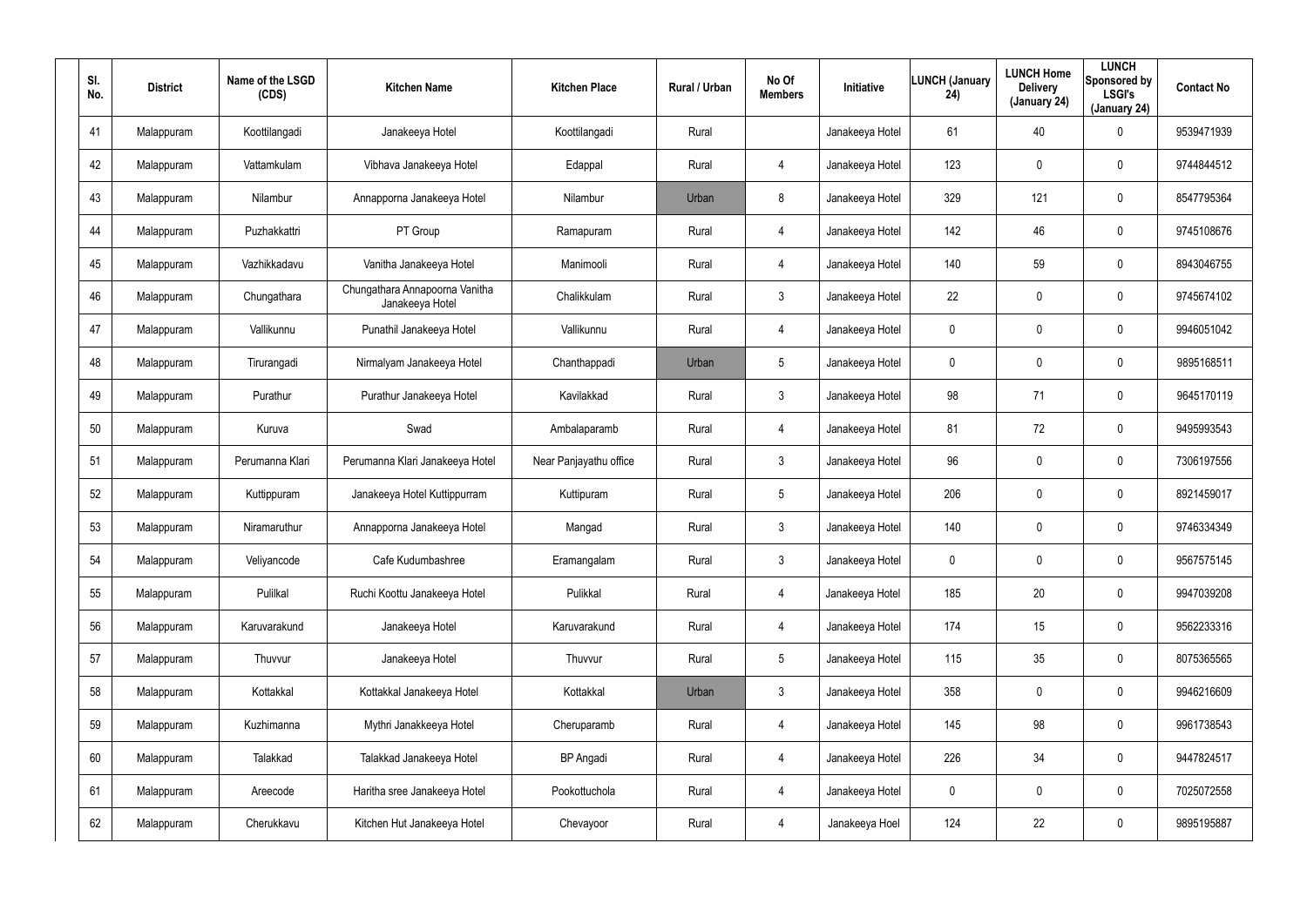|     | SI.<br>No. | <b>District</b> | Name of the LSGD<br>(CDS) | <b>Kitchen Name</b>        | <b>Kitchen Place</b> | Rural / Urban | No Of<br><b>Members</b> | Initiative      | <b>LUNCH (January</b><br>24) | <b>LUNCH Home</b><br><b>Delivery</b><br>(January 24) | <b>LUNCH</b><br>Sponsored by<br><b>LSGI's</b><br>(January 24) | <b>Contact No</b> |
|-----|------------|-----------------|---------------------------|----------------------------|----------------------|---------------|-------------------------|-----------------|------------------------------|------------------------------------------------------|---------------------------------------------------------------|-------------------|
|     | 63         | Malappuram      | Thiruvali                 | Janakeeya hotel            | Thiruvali            | Rural         | $5\overline{)}$         | Janakeeya Botal | 174                          | 44                                                   | 0                                                             | 9746385945        |
| 127 | 64         | Malappuram      | Alamcode                  | Janakeeya hotel            | Alamcode             | Rural         | $5\phantom{.0}$         | Janakeeya Hotal | 88                           | 0                                                    | $\boldsymbol{0}$                                              | 8129368109        |
|     | 65         | Malappuram      | Manjeri 1                 | Cafe Janakeeya hotel       | Manjeri              | Urban         | $6\phantom{.0}$         | Janakeeya Hotal | 202                          | 152                                                  | $\pmb{0}$                                                     | 7336671011        |
|     | 66         | Malappuram      | kalpakanchery             | Janakeeya HOTEL            | Kalpakanchery        | Rural         | 4                       | Janakeeya Hotel | 95                           | 0                                                    | $\boldsymbol{0}$                                              | 9048929947        |
|     | 67         | Malappuram      | Kodur                     | Janakeeya hotel            | vadakkemanna         | Rural         | $3\phantom{a}$          | Janakeeya hotel | 168                          | 0                                                    | $\pmb{0}$                                                     | 9605430938        |
|     | 68         | Malappuram      | Anakayam                  | janakeeya hotel            | Anakayam             | Rural         | $5\overline{)}$         | Janakeeya hotel | 247                          | 0                                                    | $\boldsymbol{0}$                                              | 7025840671        |
|     | 69         | Malappuram      | Malappuram                | Janakeeya Hotel            | Malappuram           | Urban         | $\mathbf{3}$            | Janakeeya Hotal | 196                          | 24                                                   | $\boldsymbol{0}$                                              | 8281125864        |
|     | 70         | Malappuram      | Tanur                     | Azhimukham Janakeeya hotel | tanur                | Urban         | $\mathbf{3}$            | Janakeeya Hotel | 152                          | 0                                                    | $\boldsymbol{0}$                                              | 7594914843        |
|     | 71         | Malappuram      | Elamkulam                 | Janapriya                  | Kunnakav             | Rural         | 4                       | Janakeeya Hotel | 165                          | 0                                                    | $\pmb{0}$                                                     | 9496725446        |
|     | 72         | Malappuram      | Wandoor                   | Janakeeya Hotel            | wandoor              | Rural         | 4                       | Janakeeya Hotel | 109                          | 52                                                   | $\pmb{0}$                                                     | 8086064498        |
|     | 73         | Malappuram      | Perinthalmanna            | samrthi janakeeya hotei    | Perinthalmanna       | Urban         | $5\phantom{.0}$         | Janakeeya hotel | 0                            | 0                                                    | $\pmb{0}$                                                     | 7994259773        |
|     | 74         | Malappuram      | Munniyur                  | Oottupura                  | Munniyur             | Rural         | $5\overline{)}$         | Janakeeya Hotel | 158                          | 187                                                  | $\pmb{0}$                                                     |                   |
|     | 75         | Malappuram      | AR Nagar                  | Aiswarya                   | AR Nagar             | Rural         | $\mathbf{3}$            | Janakeeya Hotel | 212                          | 0                                                    | $\pmb{0}$                                                     |                   |
|     | 76         | Malappuram      | Thenjippalam              | Nanma                      | Thenjippalam         | Rural         |                         | Janakeeya Hotel | 287                          | 98                                                   | $\pmb{0}$                                                     |                   |
|     | 77         | Malappuram      | Peruvallur                | Anugraha                   | Super bazar          | Rural         | $5\phantom{.0}$         | Jankeeya Hotel  | 170                          | 110                                                  | $\overline{2}$                                                | 9747037665        |
|     | 78         | Malappuram      | Muthuvallur               | Nanma janakeeya hotel      | Muthuparambu         | Rural         | $3\phantom{a}$          | Janakeeya hotel | 419                          | 0                                                    | $\pmb{0}$                                                     | 9744406501        |
|     | 79         | Malappuram      | mankada                   | janakeeya hatel            | Aryiranazhipadi      | Rural         | $\mathbf{3}$            | janakeeya hotel | $\mathbf 0$                  | 0                                                    | $\pmb{0}$                                                     | 9539855520        |
|     | 80         | Malappuram      | Vengara                   | Ponnoos hotel              | Vengara              | Rural         | 4                       | Janakeeya hotel | 220                          | 0                                                    | $\pmb{0}$                                                     | 9947424618        |
|     | 81         | Malappuram      | Pulpatta                  | Santhwanam Janakeeya hotel | Padikkal parambil    | Rural         | $5\phantom{.0}$         | Janakeeya hotel | 374                          | 321                                                  | $\pmb{0}$                                                     | 9526367569        |
|     | 82         | Malappuram      | Keezhattur                | Keezhattur Janakeeya hotel | Keezhattur           | Rural         | 4                       | Janakeeya hotel | $\mathbf 0$                  | 0                                                    | $\pmb{0}$                                                     | 9539209640        |
|     | 83         | Malappuram      | Cherumundam               | Nanma janakeeya hotel      | Manchingapara        | Rural         | 4                       | Janakeeya hotel | 75                           | 0                                                    | $\pmb{0}$                                                     | 9496048689        |
|     | 84         | Malappuram      | Chelambre                 | Soorya Janakeeya hotel     | Pulluparamb          | Rural         | $\mathbf{3}$            | Janakeeya hotel | 70                           | 97                                                   | $\pmb{0}$                                                     | 7994179285        |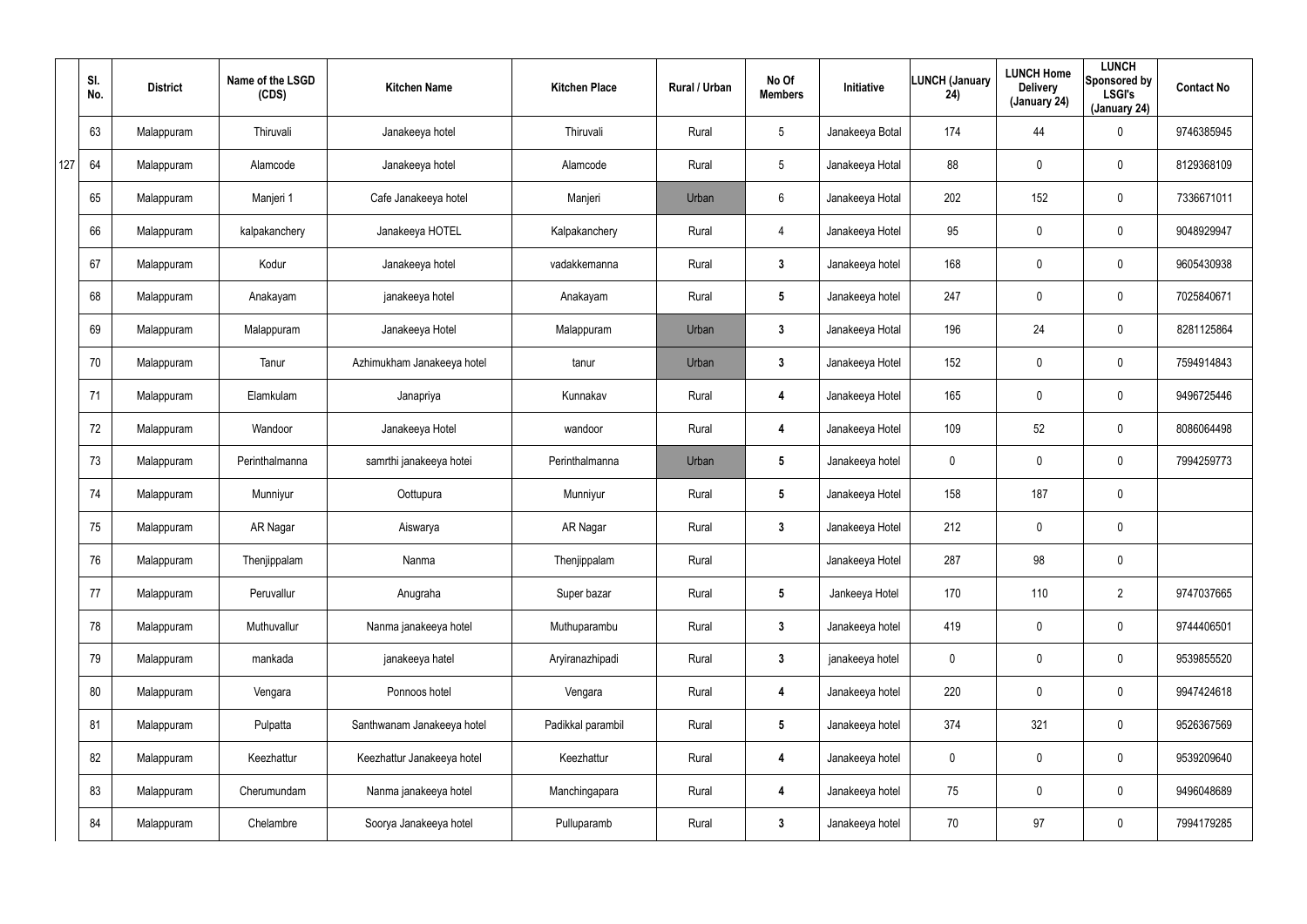| SI.<br>No. | <b>District</b> | Name of the LSGD<br>(CDS) | <b>Kitchen Name</b>      | <b>Kitchen Place</b> | Rural / Urban | No Of<br><b>Members</b> | Initiative      | <b>LUNCH (January</b><br>24) | <b>LUNCH Home</b><br><b>Delivery</b><br>(January 24) | <b>LUNCH</b><br>Sponsored by<br><b>LSGI's</b><br>(January 24) | <b>Contact No</b> |
|------------|-----------------|---------------------------|--------------------------|----------------------|---------------|-------------------------|-----------------|------------------------------|------------------------------------------------------|---------------------------------------------------------------|-------------------|
| 85         | Malappuram      | Ponmala                   | Janakeeya hotel          | Chappangadi          | Rural         | 4                       | Janakeeya hotel | 223                          | 0                                                    | $\mathbf 0$                                                   | 9605811748        |
| 86         | Malappuram      | Thennala                  | <b>Bismi Hotel</b>       | Pookkiparamb         | Rural         | 4                       | Jankeeya Hotel  | 248                          | 0                                                    | $\pmb{0}$                                                     | 9995757092        |
| 87         | Malappuram      | Tanalur                   | Janakeeya Hotel          | Tanalur              | Rural         |                         | Jankeeya Hotel  | 195                          | 0                                                    | $\pmb{0}$                                                     |                   |
| 88         | Malappuram      | Parappur                  | Janakeeya Hotel          | chullipparambu       | Rural         | $5\phantom{.0}$         | Janakeeya Hotel | 286                          | 0                                                    | $\pmb{0}$                                                     | 9961091317        |
| 89         | Malappuram      | Edarikkode                | Janakeeya Hotel          | Edarikkod            | Rural         | $\mathbf{3}$            | Janakeeya Hotel | 0                            | 0                                                    | $\pmb{0}$                                                     | 8089003770        |
| 90         | Malappuram      | Oorakam                   | Ammoos                   | Panchayath padi      | Rural         | $\mathbf{3}$            | Janakeeya Hotel | 322                          | 0                                                    | $\mathbf 0$                                                   | 9526449294        |
| 91         | Malappuram      | Nannambra                 | Veeturuchi               | Kundoor Athani       | Rural         | 4                       | Janakeeya Hotel | 38                           | 274                                                  | $\mathbf 0$                                                   | 9400618659        |
| 92         | Malappuram      | Pandikkad                 | Janakeeya Hotel          | Pandikkad            | Rural         | 4                       | Janakeeya Hotel | 205                          | $\mathbf 0$                                          | $\mathbf 0$                                                   | 9995504081        |
| 93         | Malappuram      | Chokkad                   | Natturuchi               | Chokkad              | Rural         |                         | Janakeeya Hotel | 80                           | 60                                                   | $\pmb{0}$                                                     |                   |
| 94         | Malappuram      | Cheekode                  | Cheekode Janakeeya Hotel | Cheekode             | Rural         |                         | Janakeeya Hotel | 83                           | 68                                                   | $\pmb{0}$                                                     |                   |
| 95         | Malappuram      | Makkarapparamb            | Subiksha                 | Makkarapparamb       | Rural         | $\mathbf{3}$            | Janakeeya Hotel | 72                           | 20                                                   | $\pmb{0}$                                                     | 8089003770        |
| 96         | Malappuram      | Ponnani-1                 | Devi Janakeeya Hotel     | Ponnani              | Urban         | $5\phantom{.0}$         | Janakeeya Hotel | 0                            | $\mathbf 0$                                          | $\mathbf 0$                                                   | 9961919097        |
| 97         | malappuram      | mangalam                  | Soubagya                 | mangalam             | Rural         | $5\phantom{.0}$         | janakeeya hotel | 106                          | 24                                                   | $\pmb{0}$                                                     |                   |
| 98         | Malappuram      | Trikkalangode             | janakeeya hotel          | karakkunnu           | Rural         | $6\phantom{.}$          | Janakeeya Hotel | 211                          | $\mathbf 0$                                          | $\pmb{0}$                                                     |                   |
| 99         | Malppuram       | Morayoor                  | Janakeeya hotel          | Valanchery           | Rural         | $3\phantom{a}$          | Janakeeya hotel | 110                          | $\mathbf 0$                                          | $\mathbf 0$                                                   |                   |
| 100        | Malappuram      | Perumbadapp               | Janakeeya hotel          | Perumbadapp          | Rural         | $\overline{\mathbf{4}}$ | Janakeeya hotel | $\mathbf 0$                  | $\mathbf 0$                                          | $\mathbf 0$                                                   |                   |
| 101        | Malappuram      | Tirur                     | Samruthi Janakeeya Hotel | Vettom               | <b>RURAL</b>  |                         | Janakeeya hotel | 212                          | 155                                                  | $\mathbf 0$                                                   |                   |
| 102        | Malappuram      | Kondotty                  | Janakeeya hotel          | vazhakad             | <b>RURAL</b>  |                         | janakeeya hotel | 336                          | 223                                                  | $\pmb{0}$                                                     |                   |
| 103        | Malappuram      | Perinthalmanna            | Janakeeya hotel          | pulamanthole         | <b>RURAL</b>  | 4                       | Janakeeya hotel | 198                          | 0                                                    | $\mathbf 0$                                                   |                   |
| 104        | Malappuram      | Tanur                     | Jankeeya hotel           | Valavannur           | <b>RURAL</b>  |                         | Janakeeya hotel | 250                          | $\pmb{0}$                                            | $\pmb{0}$                                                     |                   |
| 105        | Malappuram      | kottakkal                 | Janakeeya hotel          | kotakkal             | <b>URBAN</b>  |                         | Janakeeya hotel | 285                          | 0                                                    | $\mathbf 0$                                                   |                   |
| 106        | Malappuram      | Vettom                    | Thripthi Janakeeya Hotel | vettom               | <b>RURAL</b>  |                         | Janakeeya hotel | 90                           | 22                                                   | $\pmb{0}$                                                     |                   |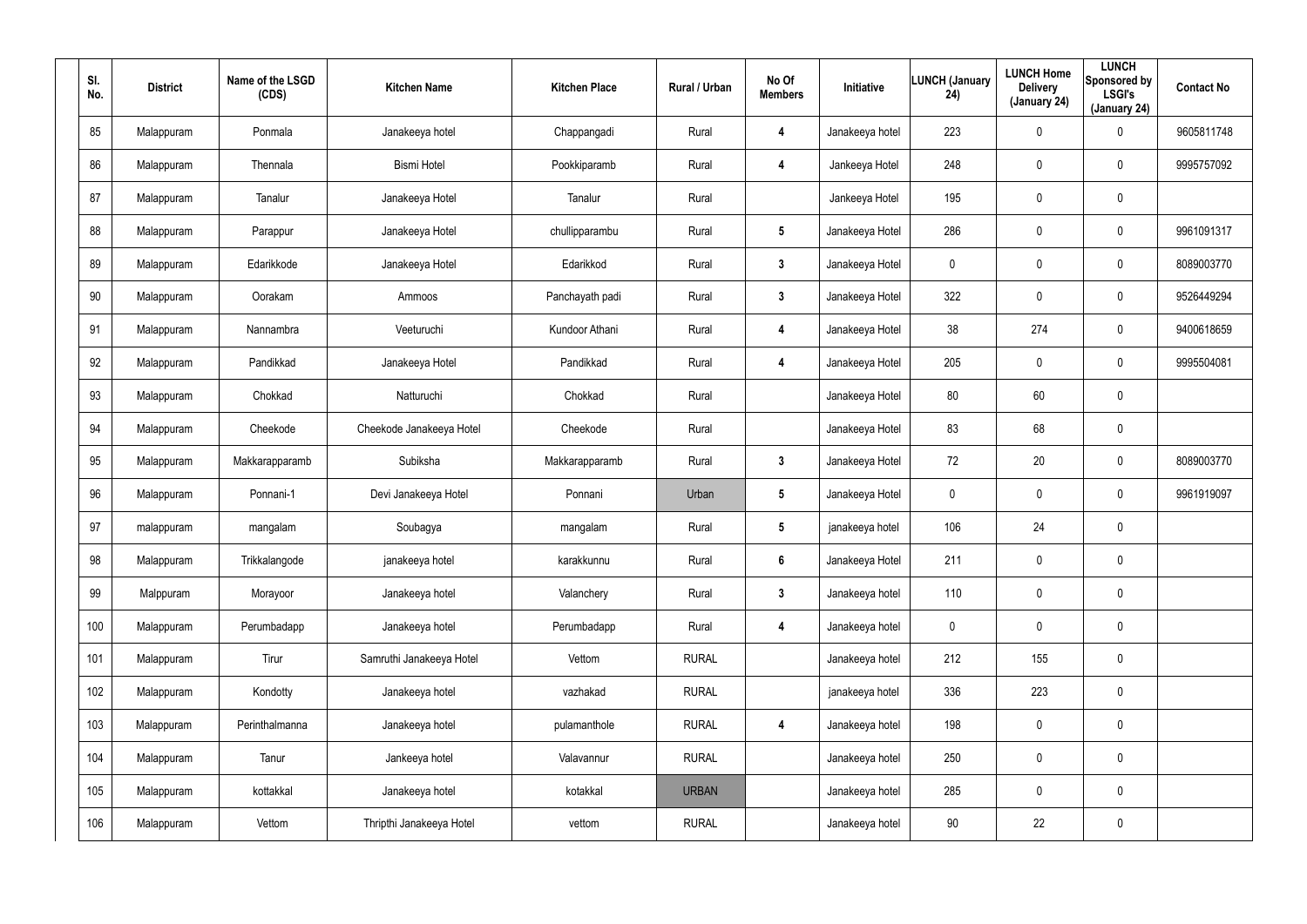|     | SI.<br>No. | <b>District</b> | Name of the LSGD<br>(CDS) | <b>Kitchen Name</b>        | <b>Kitchen Place</b> | Rural / Urban | No Of<br><b>Members</b> | Initiative      | <b>LUNCH (January</b><br>24) | <b>LUNCH Home</b><br><b>Delivery</b><br>(January 24) | <b>LUNCH</b><br>Sponsored by<br><b>LSGI's</b><br>(January 24) | <b>Contact No</b> |
|-----|------------|-----------------|---------------------------|----------------------------|----------------------|---------------|-------------------------|-----------------|------------------------------|------------------------------------------------------|---------------------------------------------------------------|-------------------|
|     | 107        | Malappuram      | Nilambur                  | Janakeeya hotel            | nilambur             | <b>URBAN</b>  |                         | Janakeeya hotel | 270                          | 17                                                   | $\pmb{0}$                                                     |                   |
|     | 108        | Malappuram      | Nilambur                  | Janakeeya hotel            | nilambur             | <b>URBAN</b>  |                         | Janakeeya hotel | 295                          | 0                                                    | $\mathbf 0$                                                   |                   |
|     | 109        | Malappuram      | Vallikkunn                | Rasakkut                   |                      | Rural         |                         | janakeeyahotel  | 156                          | 132                                                  | $\mathbf 0$                                                   |                   |
|     | 110        | Malappuram      | kuruva                    | Ruchi                      |                      | Rural         | $5\phantom{.0}$         | Janakeeyahotel  | 140                          | 38                                                   | $\mathbf 0$                                                   | 9745414800        |
|     | 111        | Malappuram      | Kannamangalam             | Ruchikoott                 |                      | Rural         |                         | Janakeeya Hotel | 452                          | $\mathbf 0$                                          | $\mathbf 0$                                                   |                   |
|     | 112        | Malappuram      | Othungal                  | janakeeya hotel            | Othukkungal          | Rural         | $5\phantom{.0}$         | Janakeeya Hotel | 290                          | 0                                                    | $\mathbf 0$                                                   | 9656716066        |
|     | 113        | Malappuram      | Pookkottur                | janakeeya hotel            | valluvambram         | Rural         | 4                       | Janakeeya Hotel | 234                          | $\mathbf 0$                                          | $\mathbf 0$                                                   | 9447334084        |
|     | 114        | Malappuram      | Edakkara                  | Edakkara janakeeya hotel   |                      | Rural         |                         | janakeeya hotel | 235                          | 0                                                    | $\mathbf 0$                                                   |                   |
|     | 115        | Malappuram      | porur                     | Thanima Janakeeya Hotel    |                      | Rural         |                         | janakeeya hotel | 127                          | $\mathbf 0$                                          | $\mathbf 0$                                                   | 9539928567        |
|     | 116        | Malappuram      | pulikkal                  | Janakeeya Hotel            | pulikkal             | Rural         |                         | Janakeeya Hotel | 89                           | 38                                                   | $\mathbf 0$                                                   |                   |
|     | 117        | malappuram      | thanur                    | amma janakeeyahottel       |                      | <b>URBAN</b>  | $5\phantom{.0}$         | janakeeyahottel | 396                          | $\mathbf 0$                                          | $\mathbf 0$                                                   |                   |
|     | 118        | malappuram      | pallikkal                 | padheyam janakeeyahottel   |                      | Rural         | $5\phantom{.0}$         | janakeeyahotel  | 145                          | 59                                                   | $\mathbf 0$                                                   |                   |
|     | 119        | Malappuram      | chelembra                 | janakeeyahotel2            |                      | Rural         |                         | janakeeyahotel  | 189                          | 73                                                   | $\pmb{0}$                                                     |                   |
|     | 120        | Malappuram      | Purathur                  | Safa Janakeeya Hotel       | Paravanna            | Rural         | $5\phantom{.0}$         | Janakeeya Hotel | 0                            | $\pmb{0}$                                            | $\pmb{0}$                                                     |                   |
|     | 121        | malappuram      | vazhayur                  | puthuma janakeeyahotel     |                      | Rural         |                         | janakeeyahotel  | 140                          | 39                                                   | $\pmb{0}$                                                     |                   |
|     | 122        | malappuram      | mangalam                  | janakeeyahotel2            |                      | Rural         |                         | janakeeyahotel  | 318                          | 163                                                  | $\pmb{0}$                                                     |                   |
|     | 123        | malappuram      | kuttippuram               | nilayoram janakeeya hotel  |                      |               | $\overline{\mathbf{4}}$ | janakeeyahotel  | 142                          | $\pmb{0}$                                            | $\mathbf 0$                                                   |                   |
|     | 124        | malapluram      | thazhekode                | Thazhekode Janakeeya Hotel |                      | Rural         |                         |                 | $\mathbf 0$                  | 0                                                    | $\pmb{0}$                                                     |                   |
|     | 125        | malappuram      | munniyur                  | my kitchen                 | Alinchuvad           | Rural         | $5\phantom{.0}$         | janakeeya hotel | 163                          | 201                                                  | $\mathbf{1}$                                                  | 8589809765        |
|     | 126        | Malappuram      | Mangalam                  | Ruchikkoottu               | Mangalam             | Rural         | $\overline{\mathbf{4}}$ | Janakeeya hotel | 75                           | 54                                                   | $\pmb{0}$                                                     |                   |
|     | 127        | Malappuram      | Ponnani                   | Thripthi jh                | ponnani              | urban         |                         | janakeeya hotel | 130                          | $\mathbf 0$                                          | $\mathbf 0$                                                   |                   |
| 127 |            |                 |                           |                            |                      |               |                         |                 | 20921                        | 4958                                                 | 40                                                            |                   |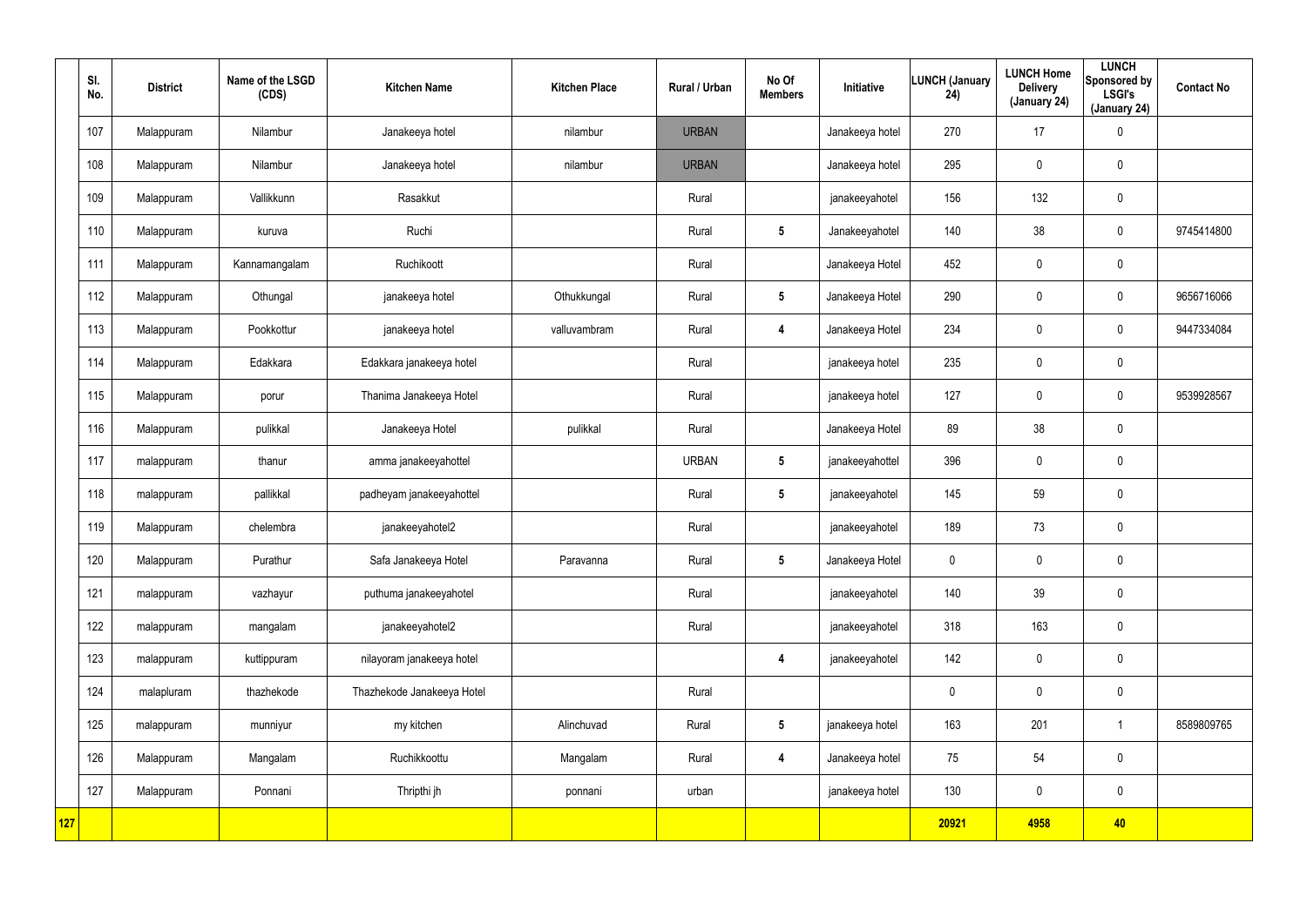| SI.<br>No.      | <b>District</b> | Name of the LSGD<br>(CDS) | <b>Kitchen Name</b>             | <b>Kitchen Place</b>                      | Rural / Urban | No Of<br><b>Members</b> | Initiative      | <b>LUNCH (January</b><br>24) | <b>LUNCH Home</b><br><b>Delivery</b><br>(January 24) | <b>LUNCH</b><br>Sponsored by<br><b>LSGI's</b><br>(January 24) | <b>Contact No</b> |
|-----------------|-----------------|---------------------------|---------------------------------|-------------------------------------------|---------------|-------------------------|-----------------|------------------------------|------------------------------------------------------|---------------------------------------------------------------|-------------------|
|                 | Palakkad        | Elapully                  | Nakshathra Vanitha canteen      | Canteen                                   | Rural         | 4                       | Janakeeya Hotel | 189                          | $\mathbf 0$                                          | 0                                                             | 8547384972        |
| $\overline{2}$  | Palakkad        | Nalleppilly               | Vanitha Canteen                 | Canteen                                   | Rural         | 4                       | Janakeeya Hotel | 140                          | $\mathbf 0$                                          | 0                                                             | 9656232569        |
| 3               | Palakkad        | Chittur                   | Thanal vanitha Canteen          | Thathamangalam, Mettuvalavu               | Urban         | $\mathfrak{Z}$          | Janakeeya Hotel | 220                          | $\mathbf 0$                                          | 0                                                             | 9447105400        |
| $\overline{4}$  | Palakkad        | chittur                   | urapp janakeeya hotel           | Anicode junction                          | urban         | 5                       | Janakeeya hotel | 167                          | $\mathbf 0$                                          | 0                                                             | 9349930549        |
| 5               | Palakkad        | polpully                  | subiksha janakeeya hotel        | kallootiyal                               | Rural         | 5                       | Janakeeya hotel | 180                          | $\mathbf 0$                                          | 0                                                             | 9495197498        |
| 6               | Palakkad        | Eruthenpathy              | Nila janakeeya hotel            | Mooniilmada muniyappan<br>kshethram near  | Rural         | 5                       | Janakeeya hotel | 125                          | $\boldsymbol{0}$                                     | 0                                                             | 9037290925        |
| $\overline{7}$  | Palakkad        | Perumatty                 | Nanam Janakeeya hotel           | kannimari                                 | Rural         | 3                       | Janakeeya hotel | 115                          | 0                                                    | 0                                                             | 9605529657        |
| 8               | Palakkad        | Vadakarapathy             | soubhagya janakeeya hotel       | vadakarapathy panchayath                  | Rural         | 5                       | Janakeeya hotel | 143                          | 0                                                    | 0                                                             | 9633578756        |
| 9               | Palakkad        | Kozhinjampara             | Sreesakthi Janakeeya hotel      | Kozhinjampara<br>gramapanchayth, near bus | Rural         | $5\phantom{.0}$         | Janakeeya hotel | 120                          | 0                                                    | 0                                                             | 9847121105        |
| 10 <sup>°</sup> | Palakkad        | Vadakkenchery             | Oottupura Vanitha Canteen       | Panchayath building,<br>Vadakkenchery     | Rural         | 4                       | Janakeeya Hotel | 247                          | 0                                                    | 0                                                             | 9656360141        |
| 11              | Palakkad        | PKD North                 | Cafesree                        | opp. ksrtc bus stand,<br>Manjakulam road  | Urban         | $5\overline{)}$         | Janakeeya Hotel | 0                            | 0                                                    | 0                                                             | 9037332005        |
| 12              | Palakkad        | Ongallur                  | Amma canteen                    | Ongallur vipanana kendram                 | Rural         | 4                       | Janakeeya Hotel | 108                          | 0                                                    | 0                                                             | 7560924507        |
| 13              | Palakkad        | Muthuthala                | Sreelakshmi vanitha canteen     | Muthuthala panchayath                     | Rural         | 4                       | Janakeeya Hotel | 97                           | 0                                                    | 0                                                             | 7558865485        |
| 14              | Palakkad        | Koppam                    | Natturuchi kudumbashree cafe    | Near koppam village                       | Rural         | $5\overline{)}$         | Janakeeya Hotel | 162                          | $\mathbf 0$                                          | 0                                                             | 8075779172        |
| 15              | Palakkad        | Paruthur                  | Mamatty vanitha canteen         | Near panchayath                           | Rural         | $5\phantom{.0}$         | Janakeeya Hotel | 50                           | $\mathbf 0$                                          | 0                                                             | 9544847874        |
| 16              | Palakkad        | Vilayur                   | Souhritha caffesree (Ruchipura) | Near Vilayur Panchayath                   | Rural         | 6                       | Janakeeya Hotel | 120                          | $\mathbf 0$                                          | 0                                                             | 9747342046        |
| 17              | palakkad        | Kulukkallur               | Snehitha Janakeeya hotel        | Kulukkallur panchayath                    | Rural         | $5\phantom{.0}$         | Janakeeya hotel | 90                           | $\boldsymbol{0}$                                     | 0                                                             | 9746701454        |
| 18              | Palakkad        | Pattambi                  | Janakeeya hotel                 | near Govt samskritha college,<br>Pattambi | Urban         | 4                       | Janakeeya hotel | 0                            | $\pmb{0}$                                            | 0                                                             | 9562043428        |
| 19              | Palakkad        | Erimayur                  | Thanima Vanitha Canteen         | Panchayath building, Erimayur             | Rural         | $5\phantom{.0}$         | Janakeeya Hotel | 60                           | $\boldsymbol{0}$                                     | $\overline{2}$                                                | 9746440633        |
| 20              | Palakkad        | Kizhekkencheri            | Vanitha Canteen                 | Panchayath Building,<br>Kizhakkenchery    | Rural         | 4                       | Janakeeya Hotel | 74                           | $\boldsymbol{0}$                                     |                                                               | 9747923418        |
| 21              | Palakkad        | Peringottukkurrissi       | Aiswarya Vanitha canteen        | Panchayth building                        | Rural         | $\mathbf{3}$            | Janakeeya Hotel | 25                           | $\boldsymbol{0}$                                     | 0                                                             | 9048665884        |
| 22              | Palakkad        | Mundoor                   | Bharath vanitha canteen         | Panchayath building                       | Rural         | $\mathfrak{Z}$          | Janakeeya Hotel | 140                          | $\mathbf 0$                                          | 0                                                             | 8592830607        |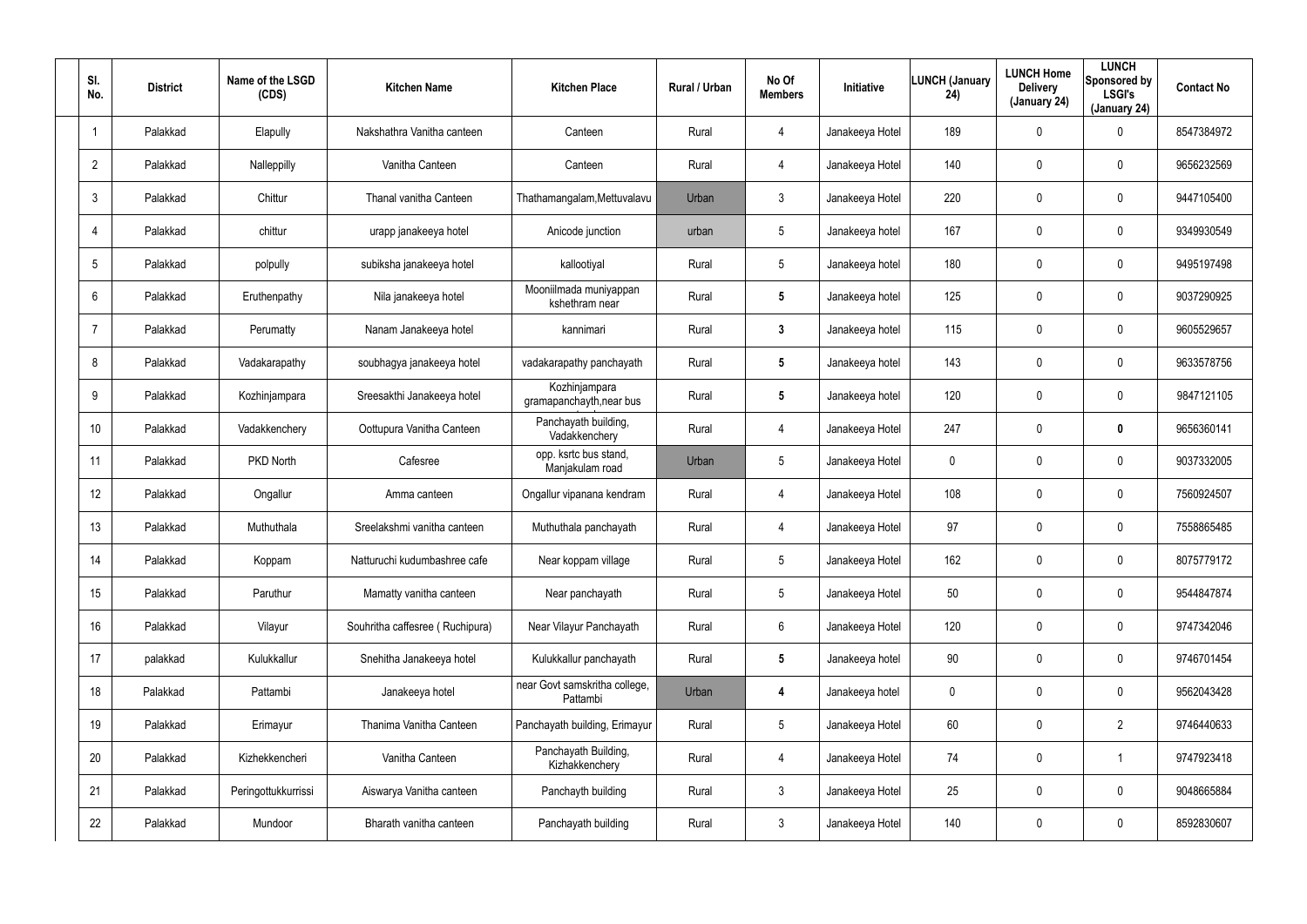| SI.<br>No. | <b>District</b> | Name of the LSGD<br>(CDS) | <b>Kitchen Name</b>                      | <b>Kitchen Place</b>                            | Rural / Urban | No Of<br><b>Members</b> | Initiative       | <b>LUNCH (January</b><br>24) | <b>LUNCH Home</b><br><b>Delivery</b><br>(January 24) | <b>LUNCH</b><br>Sponsored by<br><b>LSGI's</b><br>(January 24) | <b>Contact No</b> |
|------------|-----------------|---------------------------|------------------------------------------|-------------------------------------------------|---------------|-------------------------|------------------|------------------------------|------------------------------------------------------|---------------------------------------------------------------|-------------------|
| 23         | Palakkad        | Kodumbu                   | kripa                                    | kodumb panchayath                               | Rural         | $\overline{4}$          | Janakeeya HoteL  | 73                           | $\mathbf 0$                                          | 0                                                             | 9048682860        |
| 24         | Palakkad        | Thirumittakode            | Thirumuttam Janakeeya Hotel              | Karukaputhur                                    | Rural         | 6                       | Janakeeya Hotel  | 106                          | $\mathbf 0$                                          | 0                                                             | 9072841599        |
| 25         | Palakkad        | Akathethara               | Nanma canteen                            | kalyanamandapam                                 | Rural         | $\mathbf{3}$            | Janakeeya Hotel  | 56                           | $\mathbf 0$                                          | 0                                                             | 7025563510        |
| 26         | Palakkad        | Marutharoad               | flavours cantteen                        | panchayath                                      | Rural         | 5                       | Janakeeya Hotela | 158                          | $\mathbf 0$                                          | $\mathbf 0$                                                   | 9746227966        |
| 27         | Palakkad        | Trithala                  | Kairali Vanitha Hotel                    | Thirthala                                       | Rural         | 5                       | Janakeeya Hotel  | 112                          | $\mathbf 0$                                          | 0                                                             | 9048710155        |
| 28         | Palakkad        | Kongad                    | Annapoorna vanitha canteen               | Near Kongad village office                      | Rural         | 5                       | Janakeeya Hotel  | 132                          | $\mathbf 0$                                          | 0                                                             | 9645425774        |
| 29         | Palakkad        | Sreekrishnapuram          | Subiksha canteen                         | Near panchayath office                          | Rural         | $\mathbf{3}$            | Janakeeya Hotel  | 119                          | $\mathbf 0$                                          | $\mathbf 0$                                                   | 8086697226        |
| 30         | Palakkad        | Pallassana                | dhanalakshmi vanitha canteen             | pallassana panchayath<br>building               | Rural         | 5                       | Janakeeya Hotel  | 214                          | 0                                                    | 0                                                             | 8943225892        |
| 31         | Palakkad        | Nenmmara                  | Nemmara Janakeeya hotel                  | Nemmara junction                                | Rural         | $\overline{4}$          | Janakeeya hotel  | 190                          | $\mathbf 0$                                          | $\mathbf 0$                                                   | 8157850935        |
| 32         | Palakkad        | Ayilur                    | Janakeeya hotel                          | Thalavettanpara, Ayilur                         | Rural         | $\mathbf{3}$            | Janakeeya hotel  | 155                          | 0                                                    | 0                                                             | 9539517856        |
| 33         | Palakkad        | Melarkode                 | Janakeeya Hotel                          | near Melarkode panchayath                       | Rural         | 4                       | Janakeeya hotel  | 0                            | $\mathbf 0$                                          | $\mathbf 0$                                                   | 8606193918        |
| 34         | Palakkad        | Vandazhi                  | janakeeya hotel                          | Kaniyamangalam                                  | Rural         | $\mathbf{3}$            | Janakeeya hotel  | 61                           | 0                                                    | 0                                                             | 9645919937        |
| 35         | Palakkad        | Nelliayampathy            | Janakeeya hotel                          | near Panchayat, kaikaty                         | Rural         | 4                       | Janakeeya hotel  | 0                            | $\boldsymbol{0}$                                     | 0                                                             | 9497123529        |
| 36         | Palakkad        | Elavanchery               | Snehatheeram                             | Near GUPS, Vattekkad                            | Rural         | $5\phantom{.0}$         | Janakeeya Hotel  | 155                          | $\mathbf 0$                                          | 0                                                             | 9744195274        |
| 37         | Palakkad        | Kollemkode                | Priya Vanitha Canteen                    | Block Panchayath Office,<br>Kollengode          | Rural         | 4                       | Janakeeya Hotel  | 237                          | $\pmb{0}$                                            | 0                                                             | 9745456764        |
| 38         | Palakkad        | Koduvayur                 | Samridhi Kudumbashree Vanitha<br>Canteen | Panchayath Building                             | Rural         | 5                       | Janakeeya Hotel  | 137                          | $\pmb{0}$                                            | $\pmb{0}$                                                     | 8086263595        |
| 39         | Palakkad        | Pattanchery               | Sreelakshmi vanitha canteen              | Panchayath Building                             | Rural         | $\overline{4}$          | Janakeeya Hotel  | 58                           | $\pmb{0}$                                            | 0                                                             | 8086916932        |
| 40         | Palakkad        | Pudunagaram               | Janakeeya Hotel                          | Near KSEB, Pudunagaram                          | Rural         | 4                       | Janakeeya hotel  | 0                            | $\mathbf 0$                                          | 0                                                             | 9497241598        |
| 41         | Palakkad        | Vadavanoor                | Sree Muruka Janakeeya Hotel              | Vydhyasala, Vadavanoor                          | Rural         | $5\phantom{.0}$         | Janakeeya hotel  | 163                          | $\pmb{0}$                                            | 0                                                             | 9567011729        |
| 42         | Palakkad        | Peruvemba                 | Samridi Janakeeya Hotel                  | Peruvemba Junction                              | Rural         | $\boldsymbol{4}$        | Jankeeya hotel   | 27                           | $\pmb{0}$                                            | 0                                                             | 918089611261      |
| 43         | Palakkad        | Muthalamada               | Janakeeya Hotel                          | Chulliyarmedu                                   | Rural         | $\boldsymbol{4}$        | Jankeeya hotel   | 287                          | $\pmb{0}$                                            | 0                                                             | 9633730067        |
| 44         | Palakkad        | Cherppalasseri            | Swad Janakiyahotel, CPY                  | Scheduled caste coperative<br>society hall, cpy | Urban         | 5                       | Janakeeya Hotel  | 235                          | $\boldsymbol{0}$                                     | 0                                                             | 9447746082        |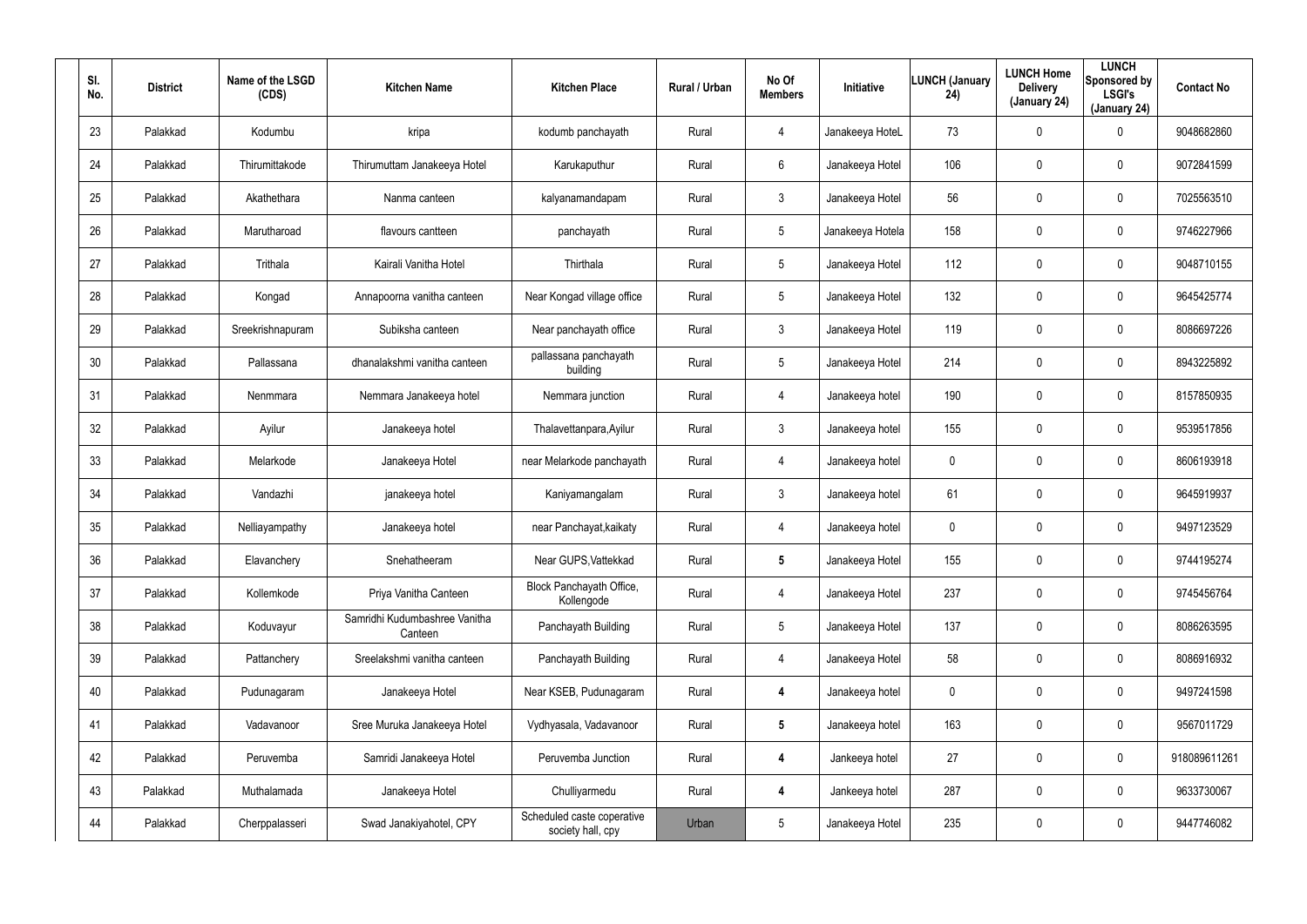|     | SI.<br>No. | <b>District</b> | Name of the LSGD<br>(CDS) | <b>Kitchen Name</b>                         | <b>Kitchen Place</b>                              | Rural / Urban | No Of<br><b>Members</b> | <b>Initiative</b> | <b>LUNCH (January</b><br>24) | <b>LUNCH Home</b><br><b>Delivery</b><br>(January 24) | <b>LUNCH</b><br>Sponsored by<br><b>LSGI's</b><br>(January 24) | <b>Contact No</b> |
|-----|------------|-----------------|---------------------------|---------------------------------------------|---------------------------------------------------|---------------|-------------------------|-------------------|------------------------------|------------------------------------------------------|---------------------------------------------------------------|-------------------|
|     | 45         | Palakkad        | Vellinezhi                | Aiswarya kudumbashree                       | Adakkaputhur                                      | Rural         | $\mathbf{3}$            | Janakeeya Hotel   | 97                           | 0                                                    | $\mathbf 0$                                                   | 9747730588        |
|     | 46         | Palakkad        | Keralasseri               | Bhagyasree janakeeya hotel                  | Near village office                               | Rural         | $\mathbf{3}$            | Janakeeya Hotel   | 60                           | 0                                                    | $\mathbf 0$                                                   | 8606125128        |
|     | 47         | Palakkad        | Kottayi                   | Kudumbashree Vanitha canteen                | Near Kottayi Panchayath                           | Rural         | $\overline{4}$          | Jankeeya hotel    | 95                           | 0                                                    | $\mathbf 0$                                                   | 9605699847        |
|     | 48         | Palakkad        | anakkara                  | udayasurya vanitha canteen                  | kumbidi                                           | rural         | $5\overline{)}$         | Janakeeya Hotel   | 149                          | 0                                                    | $\mathbf 0$                                                   | 9895947614        |
|     | 49         | Palakkad        | kappur                    | jeevanam hotel                              | kumaranellur                                      | rural         | 6                       | Janakeeya Hotel   | 187                          | 0                                                    | $\mathbf 0$                                                   | 9605308385        |
| 102 | 50         | Palakkad        | Malampauzha               | Nandhanam canteen                           | near fantasy park                                 | Rural         | $5\overline{)}$         | Janakeeya HotelT  | 196                          | 0                                                    | $\mathbf 0$                                                   | 807587062         |
|     | 51         | Palakkad        | Puduppariyaram            | Anaswara Canteen                            | Panchayath                                        | Rural         | $\overline{4}$          | Janakeeya Hotel   | 113                          | 0                                                    | $\mathbf 0$                                                   | 9526677781        |
|     | 52         | Palakkad        | kadambazhipuram           | Reshmi janakeeya hotel                      | 16 mail                                           | Rural         | $5\phantom{.0}$         | Janakeeya Hotel   | 104                          | 0                                                    | $\mathbf 0$                                                   | 9048375891        |
|     | 53         | Palakkad        | Kadambazhipuram           | Ardhram Janakeeya hotel                     | Pulapatta                                         | Rural         | $\mathbf{3}$            | Janakeeya Hotel   | 60                           | 0                                                    | $\mathbf 0$                                                   | 9495775246        |
|     | 54         | Palakkad        | Kannambra                 | Sree kurumba canteen                        | kannambra                                         | Rural         | 4                       | Janakeeya Hotel   | 197                          | 0                                                    | $\mathbf 0$                                                   | 8157815819        |
|     | 55         | Palakkad        | karakkurissi              | Janakiya hotel                              | Near ammus auditorium,<br>Ayappankavu             | Rural         | $\mathbf{3}$            | Janakeeya Hotel   | 135                          | 0                                                    | $\mathbf 0$                                                   | 6238788932        |
|     | 56         | Palakkad        | Thenkara                  | Subiksham janakeeya hotel                   | Ayurveda hospital compound<br>Then kara           | Rural         | $5\phantom{.0}$         | Janakeeya Hotel   | 175                          | 0                                                    | $\mathbf 0$                                                   | 9747557333        |
|     | 57         | Palakkad        | Alanallur                 | Keerthi vanitha canteen and catering        | Near panchayath Alanallur                         | Rural         | $5\phantom{.0}$         | Janakeeya hotel   | 88                           | 0                                                    | $\mathbf 0$                                                   | 9495447569        |
|     | 58         | Palakkad        | Pudur                     | Asil canteen                                | Pudur panchayath                                  | Rural         | 4                       | Janakeeya hotel   | 69                           | 0                                                    | $\boldsymbol{0}$                                              | 8086968050        |
|     | 59         | Palakkad        | Parali                    | Annasree Janakeeya hotel                    | Near parali panchayath                            | Rural         | 4                       | Janakeeya hotel   | 112                          | 0                                                    | $\pmb{0}$                                                     | 8281829238        |
|     | 60         | Palakkad        | Mannur                    | Kudumbasree janakeeya hotel                 | Mannur panchayath                                 | Rural         | $5\overline{)}$         | Janakeeya hotel   | 103                          | 0                                                    | $\pmb{0}$                                                     | 9495771095        |
|     | 61         | Palakkad        | Kuzhalmannam              | Janasree jankeeya hotel                     | Kuzhalmannam block<br>panchayth                   | Rural         | $\mathfrak{Z}$          | Jankeeya hotel    | 170                          | 0                                                    | $\pmb{0}$                                                     | 9847364980        |
|     | 62         | Palakkad        | Kavassery                 | samridhi Janakeeya Hotel                    | Alathur road, kavasheery                          | Rural         | $6\overline{6}$         | Janakeeya hotel   | 80                           | 0                                                    | $\mathbf 0$                                                   | 9747570761        |
|     | 63         | palakkad        | chalissery                | Thanal janakeeya hotel                      | chalissery panchayath building                    | Rural         | $\mathfrak{Z}$          | Janakeeya hotel   | 40                           | 0                                                    | $\pmb{0}$                                                     | 9562702284        |
|     | 64         | palakkad        | Kottopadam                | Iva canteen and catering janakeeya<br>hotel | <b>Block building, Near</b><br>aryambavu junction | Rural         | 4                       | Janakeeya hotel   | 163                          | 0                                                    | $\mathbf 0$                                                   | 9074818126        |
|     | 65         | palakkad        | kumaramputhur             | Ruchi cafe janakeeya hotel                  | Panchayath kumaramputhur                          | Rural         | $3\phantom{a}$          | Janakeeya hotel   | 269                          | 0                                                    | $\pmb{0}$                                                     | 8589968705        |
|     | 66         | palakkad        | Malampuzha                | Amma janakeeya hotel                        | kadukkamkunnu, Malampuzha                         | Rural         | $\mathbf{3}$            | Janakeeya hotel   | 380                          | 0                                                    | $\pmb{0}$                                                     | 9446521664        |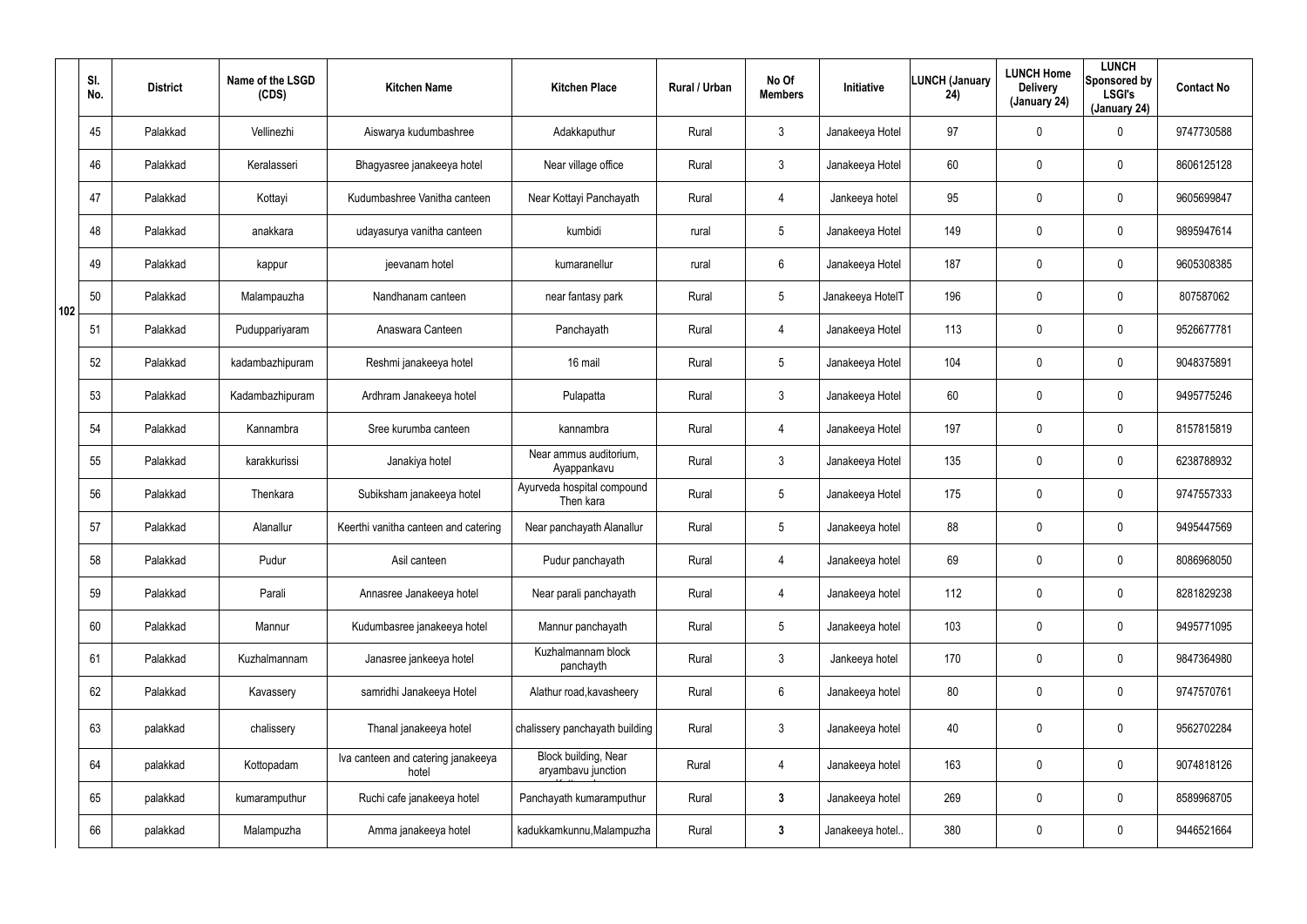| SI.<br>No. | <b>District</b> | Name of the LSGD<br>(CDS) | <b>Kitchen Name</b>         | <b>Kitchen Place</b>                | Rural / Urban | No Of<br><b>Members</b> | <b>Initiative</b> | <b>LUNCH (January</b><br>24) | <b>LUNCH Home</b><br><b>Delivery</b><br>(January 24) | <b>LUNCH</b><br>Sponsored by<br><b>LSGI's</b><br>(January 24) | <b>Contact No</b> |
|------------|-----------------|---------------------------|-----------------------------|-------------------------------------|---------------|-------------------------|-------------------|------------------------------|------------------------------------------------------|---------------------------------------------------------------|-------------------|
| 67         | palakkad        | Alathur                   | Rich Janakeeya hotel        | Near bus stand, Alathur             | Rural         | 4                       | Janakeeya hotel   | 255                          | $\mathbf 0$                                          | 6                                                             | 9947030779        |
| 68         | palakkad        | Karimpuzha                | Janakeeya hotel             | Karimpuzha panchayath               | Rural         | 3                       | Janakeeya hotel   | 87                           | 0                                                    | 0                                                             | 9961502739        |
| 69         | Palakkad        | Thenkurissi               | Eyeshee janakeeya hotel     | Panchayth building,<br>Thenkurissi  | Rural         | 4                       | Jankeeya hotel    | 117                          | $\mathbf 0$                                          | 0                                                             | 9995662723        |
| 70         | Palakkad        | Agali                     | Janakeeya Hotel             | Block Panchayath building,<br>Agali | Rural         | 5                       | Jankeeya hotel    | 64                           | 0                                                    | 0                                                             | 9037878897        |
| 71         | Palakkad        | Sholayur                  | Powrnami janakeeya hotel    | anakkatty bus stand                 | Rural         | 4                       | Jankeeya hotel    | 64                           | $\mathbf 0$                                          | 0                                                             | 9159556404        |
| 72         | Palakkad        | Puthushery                | Janakeeya hotel             | Puthushery panchayath               | Rural         | $\sqrt{5}$              | Janakeeya hotel.  | 124                          | 0                                                    | 0                                                             | 9562772723        |
| 73         | Palakkad        | Karimba                   | Janakeeya hotel             | Panchayath premise                  | Rural         | $\mathbf{3}$            | Janakeeya Hotel   | 146                          | $\mathbf 0$                                          | 0                                                             | 9562163979        |
| 74         | Palakkad        | Nagalasseri               | Janakeeya hotel             | near koottanad bus stand            | Rural         | 5                       | Janakeeya hotel   | 209                          | $\boldsymbol{0}$                                     | 0                                                             | 8921928291        |
| 75         | Palakkad        | Mathur                    | Nila janakeeya Hotel        | Near Panchayth, Mathur              | Rural         | 4                       | Jankeeya hotel    | 0                            | 0                                                    | 0                                                             | 9562356483        |
| 76         | Palakkad        | Chalavara                 | Janakeeya hotel             | Chalavara panchayath                | Rural         | 5                       | Janakeeya hotel   | 128                          | $\boldsymbol{0}$                                     | 0                                                             | 9544659942        |
| 77         | Palakkad        | Ananganadi                | vanitha cateen              | near Ananganadi panchayath          | Rural         | $\mathbf{3}$            | Janakeeya Hotel   | 70                           | $\mathbf 0$                                          | 0                                                             | 8921410495        |
| 78         | Palakkad        | Lakkidiperur              | Janakeeya hotel             | Lekkidi perur panchayath            | Rural         | 5                       | Jankeeya hotel    | 95                           | 0                                                    | 0                                                             | 6238921903        |
| 79         | Palakkad        | Nellaya                   | Janakeeya hotel             | Nellaya panchayath                  | Rural         | 4                       | Janakeeya hotel   | 70                           | $\mathbf 0$                                          | 0                                                             | 9562432883        |
| 80         | Palakkad        | Shornur                   | Oottupura Janakeeya hotel   | near bus stand, Shoranur            | Urban         | $\overline{\mathbf{5}}$ | Janakeeya hotel   | 252                          | $\mathbf 0$                                          | 0                                                             | 9747102377        |
| 81         | Palakkad        | Shornur                   | Snehadeepam Janakeeya hotel | Shoranur municipality               | Urban         | 4                       | Janakeeya hotel   | 143                          | $\mathbf 0$                                          | 0                                                             | 6238755729        |
| 82         | Palakkad        | Thrikkadiri               | Janakeeya hotel             | Samskarika nilayam                  | Rural         | 4                       | Janakeeya hotel   | 60                           | $\mathbf 0$                                          | 0                                                             | 9544806032        |
| 83         | palakkad        | Vaniyamkulam              | Janakeeya hotel             | near PK DAS hospital                | Rural         | $\mathbf{3}$            | Janakeeya hotel   | 266                          | $\boldsymbol{0}$                                     | $\mathfrak{Z}$                                                | 9947408415        |
| 84         | Palakkad        | Ambalappara               | Janakiya hotel              | ambalappara<br>kalyanamandapam      | Rural         | $5\phantom{.0}$         | Janakeeya Hotel   | 63                           | $\mathbf 0$                                          | 0                                                             | 8129562289        |
| 85         | Palakkad        | Vallappuzha               | Janakeeya hotel             | Hayath Complex, Vallappuzha         | Rural         | $5\phantom{.0}$         | Janakeeya Hotel   | 217                          | $\mathbf 0$                                          | 0                                                             | 8086406897        |
| 86         | Palakkad        | Shoranur                  | Ela janakeeya hotel         | Vpc market, kulappully              | Urban         | $\mathbf{3}$            | Janakeeya hotel   | 129                          | $\mathbf 0$                                          | 0                                                             | 8129769113        |
| 87         | Palakkad        | Mankara                   | Subiksha Janakeeya hotel    | Near Mankara Panchayath             | Rural         | $5\phantom{.0}$         | Janakeeya hotel   | 95                           | $\mathbf 0$                                          | 0                                                             | 8549045637        |
| 88         | Palakkad        | Kanjirapuzha              | Surya Janakeeya hotel       | Kanjirapuzha, panchayath            | Rural         | $5\phantom{.0}$         | Janakeeya hotel   | 91                           | $\mathbf 0$                                          | 0                                                             | 9048698194        |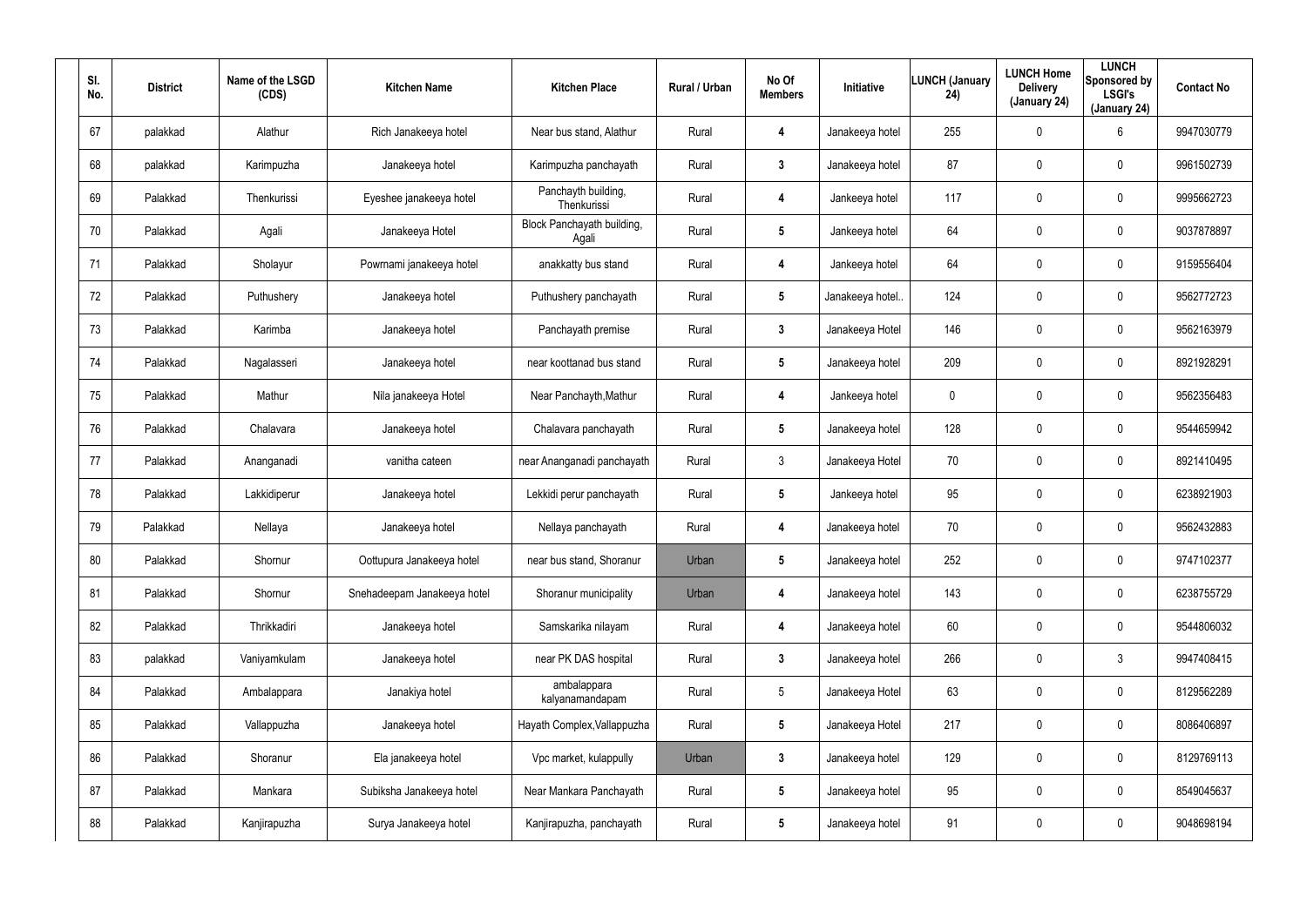|    | SI.<br>No.      | <b>District</b> | Name of the LSGD<br>(CDS) | <b>Kitchen Name</b>             | <b>Kitchen Place</b>                       | Rural / Urban | No Of<br><b>Members</b> | Initiative      | <b>LUNCH (January</b><br>24) | <b>LUNCH Home</b><br><b>Delivery</b><br>(January 24) | <b>LUNCH</b><br>Sponsored by<br><b>LSGI's</b><br>(January 24) | <b>Contact No</b> |
|----|-----------------|-----------------|---------------------------|---------------------------------|--------------------------------------------|---------------|-------------------------|-----------------|------------------------------|------------------------------------------------------|---------------------------------------------------------------|-------------------|
|    | 89              | Palakkad        | Thachanattukara           | Haritham janakeeya hotel        | 53 mile, Thachanattukara                   | Rural         | $\mathbf{3}$            | Janakeeya hotel | 0                            | 0                                                    | $\mathbf 0$                                                   | 9605097810        |
|    | 90              | Palakkad        | Puthukode                 | Puthuma jankeeya hotel          | Thachanadi junction                        | Rural         | $\boldsymbol{6}$        | Janakeeya hotel | 302                          | 0                                                    | $\pmb{0}$                                                     | 9744459080        |
|    | 91              | Palakkad        | Tarur                     | Jankeeya Hotel                  | Infront of vilage office, Tarurk           | Rural         | 4                       | Janakeeya hotel | 69                           | 0                                                    | $\mathbf 0$                                                   | 8606780959        |
|    | 92              | Palakkad        | Pirayiri                  | Janakeeya hotel                 | Near Panchayath office                     | Rural         | $5\phantom{.0}$         | Janakeeya hotel | 60                           | 0                                                    | $\mathbf 0$                                                   | 9037495586        |
|    | 93              | Palakkad        | Palakkad ulb              | Ruchi                           | Near Balaji hospital, Fort<br>Maidan       | Urban         | 4                       | Janakeeya hotel | 275                          | 0                                                    | $\mathbf 0$                                                   | 7994185687        |
|    | 94              | Palakkad        | Pookkottukavu             | Punya                           | Pookkottukavu Centre                       | Rural         | 4                       | Janakeeya Hotel | 117                          | 0                                                    | $\mathbf 0$                                                   | 9745511432        |
|    | 95              | Palakkad        | Kuthanoor                 | Suryodayam jankeeya hotel       | Kalapara, kuthanoor                        | Rural         | $5\phantom{.0}$         | Jankeeya hotel  | 55                           | 0                                                    | $\mathbf 0$                                                   | 9995159738        |
|    | 96              | Palakkad        | Thiruvegappura            | Janakeeya Hotel                 | Kaippuram                                  | Rural         | $5\phantom{.0}$         | Jankeeya hotel  | 138                          | 0                                                    | $\mathbf 0$                                                   | 8921882903        |
|    | 97              | Palakkad        | Thachampara               | Vanitha canteen Janakeeya Hotel | Thachampara town                           | Rural         | 4                       | Jankeeya hotel  | 118                          | 0                                                    | $\mathbf 0$                                                   | 9497826216        |
|    | 98              | Palakkad        | Kannadi                   | Sweet jankeeya hotel            | Yakkara junction                           | Rural         | $\mathbf{3}$            | Jankeeya hotel  | 190                          | 0                                                    | $\mathbf 0$                                                   | 9846918028        |
|    | 99              | Palakkad        | Pattithara                | Bavana janakeeya hotel          | kottappadam                                | Rural         | $5\phantom{.0}$         | Janakeeya hotel | 0                            | 0                                                    | $\mathbf 0$                                                   | 9074163402        |
|    | 100             | Palakkad        | Mannarkkad                | Janakeeya Hotel                 | muncipal building, busstand,<br>mannarkkad | Urban         | 4                       | Janakeeya hotel | 198                          | 0                                                    | $\mathbf 0$                                                   |                   |
|    | 101             | Palakkad        | Pirayiri                  | Kudumbashree janakeeya hotel    | Kallekkad Block Panchayath                 | Rural         | 5                       | janakeeya hotel | 82                           | 0                                                    | $\mathbf 0$                                                   | 8137940343        |
|    | 102             | Palakkad        | Marutharoad               | Sreelakshmi janakeeya hotel     | Pirivusala                                 | Rural         | 4                       | janakeeya hotel | 288                          | 0                                                    | $\mathbf 0$                                                   | 9048636162        |
| 99 |                 |                 |                           |                                 |                                            |               | 434                     |                 | 12926                        | $\overline{0}$                                       | 12                                                            |                   |
|    | -1              | Pathanamthitta  | Anicadu                   | Janatha janakeeya hotel         | Nooromave                                  | Rural         | $\mathfrak{Z}$          | Janakeeya Hotel | 116                          | $\mathbf 0$                                          | $\mathbf 0$                                                   | 6282875679        |
|    | $\overline{2}$  | Pathanamthitta  | Kaviyoor                  | Janakeeya Hotel                 | Manakkachira                               | Rural         | 4                       | Janakeeya Hotel | 157                          | 0                                                    | $\mathsf{0}$                                                  | 9747886172        |
|    | $\mathfrak{Z}$  | Pathanamthitta  | Kottanadu                 | Janakeeya Hotel                 | Kottanadu                                  | Rural         | 4                       | Janakeeya Hotel | 125                          | $\pmb{0}$                                            | $\mathsf{0}$                                                  | 6282382608        |
|    | $\overline{4}$  | Pathanamthitta  | Kalloopara                | Janakeeya Hotel                 | Kalloopara                                 | Rural         | $5\phantom{.0}$         | Janakeeya Hotel | 93                           | $\pmb{0}$                                            | $\mathsf{0}$                                                  | 9947471024        |
|    | $5\phantom{.0}$ | Pathanamthitta  | Kunnamthanam              | Thripthi Hotel                  | Kunnamthanam                               | Rural         | $\mathfrak{Z}$          | Janakeeya Hotel | 69                           | $\pmb{0}$                                            | $\mathsf{0}$                                                  | 6235908328        |
|    | 6               | pathanamthitta  | mallappally               | janakeeya hotel                 | mallappally                                | Rural         | $\mathfrak{Z}$          | janakeeya hotel | 0                            | $\pmb{0}$                                            | $\mathsf{0}$                                                  | 9744194830        |
|    | $\overline{7}$  | Pathanamthitta  | kottangal                 | janakeeya hotel                 | kottangal                                  | Rural         | $\mathfrak{Z}$          | Janakeeya Hotel | 122                          | 0                                                    | $\bf{0}$                                                      | 9526690541        |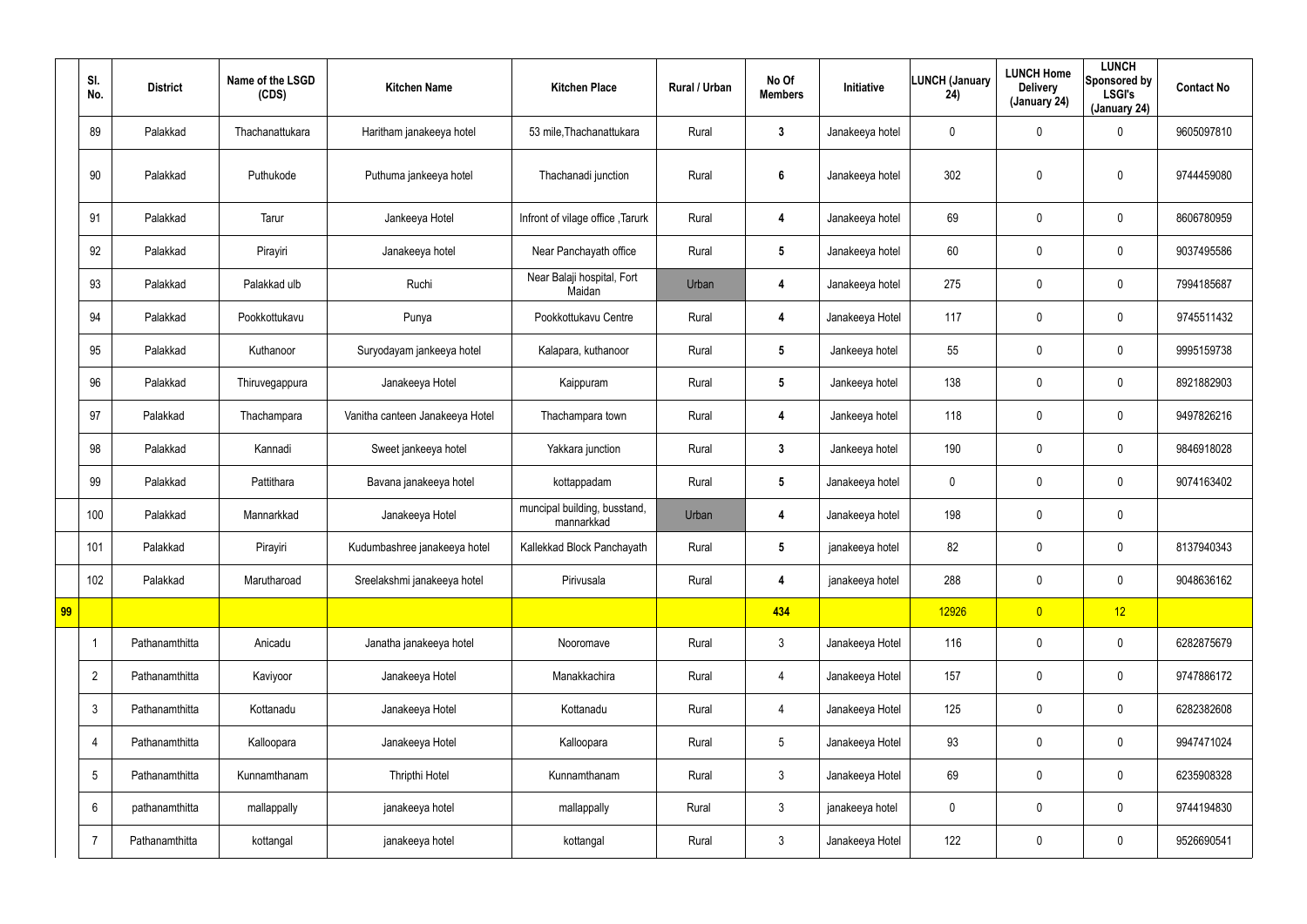| SI.<br>No. | <b>District</b> | Name of the LSGD<br>(CDS) | <b>Kitchen Name</b>             | <b>Kitchen Place</b>        | Rural / Urban | No Of<br><b>Members</b> | Initiative      | <b>LUNCH (January</b><br>24) | <b>LUNCH Home</b><br><b>Delivery</b><br>(January 24) | <b>LUNCH</b><br>Sponsored by<br><b>LSGI's</b><br>(January 24) | <b>Contact No</b> |
|------------|-----------------|---------------------------|---------------------------------|-----------------------------|---------------|-------------------------|-----------------|------------------------------|------------------------------------------------------|---------------------------------------------------------------|-------------------|
| 8          | Pathanamthitta  | Nedumpuram                | Nedumpram Janakeeya Hotel       | Podiyadi                    | Rural         | $5\overline{)}$         | Janakeeya Hotel | 0                            | 0                                                    | $\mathbf 0$                                                   | 919188291409      |
| 9          | Pathanamthitta  | Niranam                   | Sakhi cafe                      | Niranam                     | Rural         | $\mathbf{3}$            | Janakeeya Hotel | 59                           | $\mathbf 0$                                          | $\pmb{0}$                                                     | 919526423710      |
| 10         | Pathanamthitta  | Peringara                 | Haritha samrudhi Catering       | <b>PMVHS Pringara</b>       | Rural         | 4                       | Janakeeya Hotel | 120                          | $\pmb{0}$                                            | $\mathbf 0$                                                   | 919961219550      |
| 11         | Pathanamthitta  | Peringara                 | Pulari janakeeya Hotel          | swamipalam                  | Rural         | $\overline{4}$          | Janakeeya hotel | 48                           | $\pmb{0}$                                            | $\mathbf 0$                                                   | 919656132036      |
| 12         | Pathanamthitta  | Kuttor                    | Nanma Catering                  | <b>GHS Kuttoor</b>          | Rural         | $\mathbf{3}$            | Janakeeya Hotel | 80                           | $\mathbf 0$                                          | $\mathbf 0$                                                   | 919526323212      |
| 13         | Pathanamthitta  | Kadapra                   | Niradeepam janakeeya hotel      | Kadapra                     | Rural         | $\overline{4}$          | Janakeeya Hotel | 0                            | $\mathbf 0$                                          | $\mathbf 0$                                                   | 9656512066        |
| 14         | Pathanamthitta  | Eraviperoor               | Avi cafe                        | Avi cafe                    | Rural         | $\mathbf{3}$            | Janakeeya Hotel | 65                           | $\overline{0}$                                       | $\boldsymbol{0}$                                              | 6238013293        |
| 15         | Pathanamthitta  | Koipuram                  | Ammas kudumbashree cafe         | Muttamon                    | Rural         | $5\overline{)}$         | Janakeeya Hotel | 0                            | $\mathbf 0$                                          | $\mathbf 0$                                                   | 9961485931        |
| 16         | Pathanamthitta  | Thottappuzhassery         | Thottapuzhassery Jankeeya Hotel | Thottapuzhassery            | Rural         | 4                       | Janakeeya Hotel | 0                            | $\overline{0}$                                       | $\boldsymbol{0}$                                              | 9656403054        |
| 17         | Pathanamthitta  | Puramattom                | Top N Taste                     | Puramattom                  | Rural         | $\mathbf{3}$            | Janakeeya Hotel | 55                           | $\pmb{0}$                                            | $\mathbf 0$                                                   | 9526728230        |
| 18         | Pathanamthitta  | Ayroor                    | Janakeeya Hotel                 | Ayroor                      | Rural         | 6                       | Janakeeya Hotel | 32                           | $\overline{0}$                                       | $\boldsymbol{0}$                                              | 8086653951        |
| 19         | Pathanamthitta  | Ezhumattor                | Swad Hotel                      | Thadiyoor                   | Rural         | $\mathbf{3}$            | Janakeeya Hotel | 52                           | $\mathbf 0$                                          | $\mathbf 0$                                                   | 9526857335        |
| 20         | Pathanamthitta  | Kozhencherry              | Ruchi Janakeeya hotel           | Community hall, kozhenchery | Rural         | 4                       | Janakeeya Hotel | 0                            | $\mathbf 0$                                          | $\mathbf 0$                                                   | 9947387912        |
| 21         | Pathanamthitta  | Mallappuzhassery          | Snehadeepam                     | Paramootil                  | Rural         | $6\overline{6}$         | Janakeeya Hotel | 0                            | $\mathbf 0$                                          | $\pmb{0}$                                                     | 9847170052        |
| 22         | Pathanamthitta  | Chennerkara               | Thanal Kudumbasree Cafe         | Nallanikunnu                | Rural         | $5\overline{)}$         | Janakeeya Hotel | 0                            | $\mathbf 0$                                          | $\boldsymbol{0}$                                              | 9747469562        |
| 23         | Pathanamthitta  | Cherukole                 | Janakeeya Hotel                 | Cherukole                   | Rural         | $\mathbf{3}$            | Janakeeya Hotel | 42                           | $\mathbf 0$                                          | $\pmb{0}$                                                     | 7907811728        |
| 24         | Pathanamthitta  | Elanthoor                 | Janakeeya Hotel                 | Vary                        | Rural         | $\overline{4}$          | Janakeeya Hotel | 33                           | $\mathbf 0$                                          | $\pmb{0}$                                                     | 9946047385        |
| 25         | Pathanamthitta  | naranganam                | janakeeya hotel                 | kadammanitta                | Rural         | $\mathfrak{Z}$          | janakeeya hotel | 0                            | $\mathbf 0$                                          | $\pmb{0}$                                                     | 9744478962        |
| 26         | Pathanamthitta  | Omalloor                  | Janakeeya Hotel                 | Omalloor                    | Rural         |                         | Janakeeya Hotel | 45                           | $\mathbf 0$                                          | $\pmb{0}$                                                     |                   |
| 27         | Pathanamthitta  | Chittar                   | Chittar janakiya hotel          | Koothattukulam              | Rural         | $\mathfrak{Z}$          | Janakeeya Hotel | 78                           | $\mathbf 0$                                          | $\pmb{0}$                                                     | 9072374618        |
| 28         | Pathanamthitta  | Naranammoozhi             | Thanima                         | Arakkamon                   | Rural         | $\mathbf{3}$            | Janakeeya Hotel | 0                            | $\mathbf 0$                                          | $\boldsymbol{0}$                                              | 9605021278        |
| 29         | Pathanamthitta  | Perunadu                  | Perunadu Janakeeya Hotel        | Perunadu                    | Rural         | $5\phantom{.0}$         | Janakeeya Hotel | 0                            | $\mathbf 0$                                          | $\pmb{0}$                                                     |                   |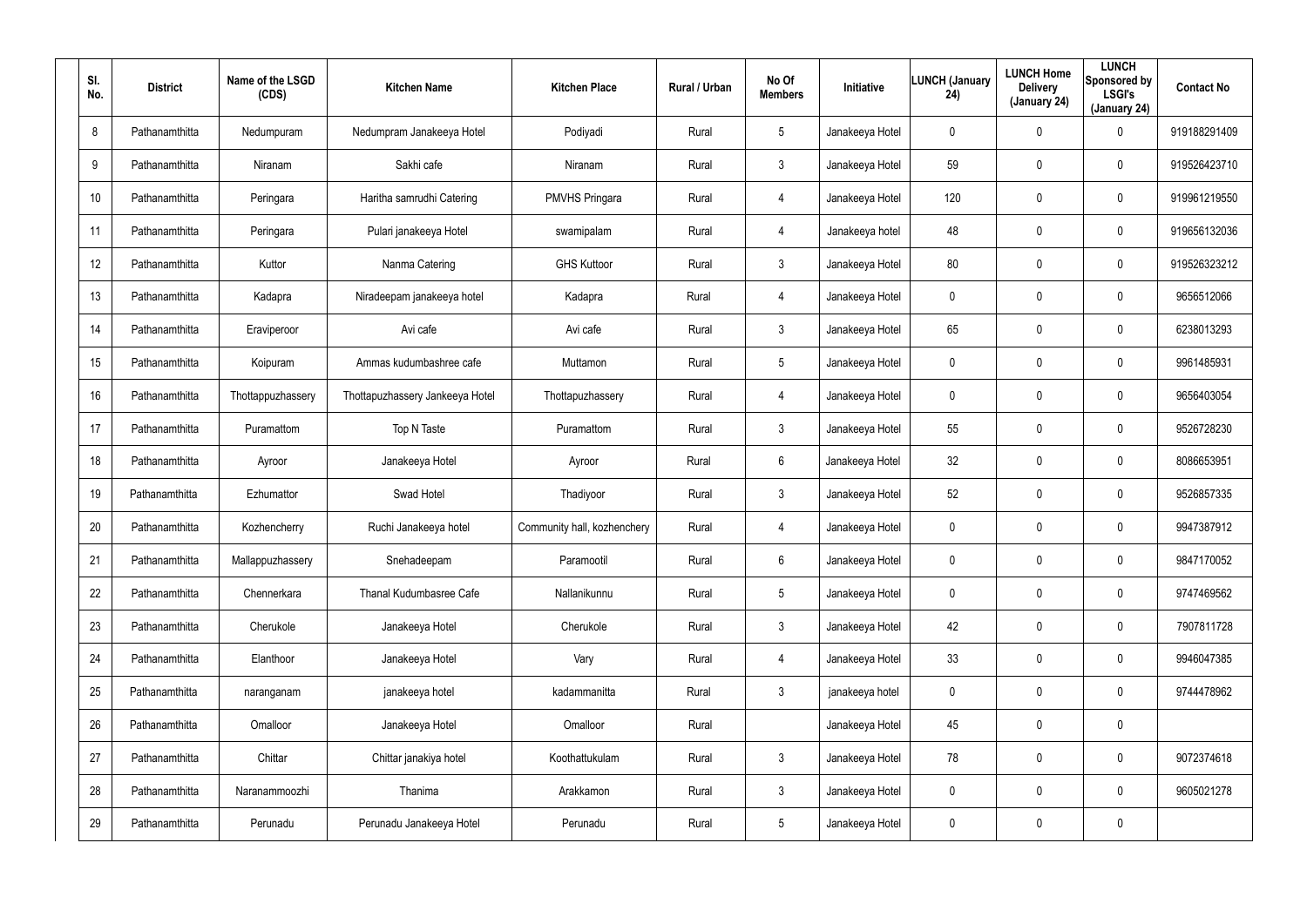|    | SI.<br>No. | <b>District</b> | Name of the LSGD<br>(CDS) | <b>Kitchen Name</b>        | <b>Kitchen Place</b>   | Rural / Urban | No Of<br><b>Members</b> | Initiative      | <b>LUNCH (January</b><br>24) | <b>LUNCH Home</b><br><b>Delivery</b><br>(January 24) | <b>LUNCH</b><br>Sponsored by<br><b>LSGI's</b><br>(January 24) | <b>Contact No</b> |
|----|------------|-----------------|---------------------------|----------------------------|------------------------|---------------|-------------------------|-----------------|------------------------------|------------------------------------------------------|---------------------------------------------------------------|-------------------|
| 58 | 30         | Pathanamthitta  | Ranni-Angadi              | Angadi Janakeeya Hotel     | Thoodathil church hall | Rural         | $5\overline{)}$         | Janakeeya Hotel | 82                           | 0                                                    | 0                                                             | 9961190622        |
|    | 31         | Pathanamthitta  | Ranni-Pazhavangadi        | Navami Hotel               | Makkappuzha            | Rural         | 4                       | Janakeeya Hotel | 136                          | $\mathbf 0$                                          | 0                                                             | 9562135824        |
|    | 32         | Pathanamthitta  | Seethathodu               | Thanima catering unit      | Seethathodu            | Rural         | $5\phantom{.0}$         | Janakeeya Hotel | 40                           | 40                                                   | 0                                                             | 9747622310        |
|    | 33         | Pathanamthitta  | Ranni                     | Janakeeya Hotel            | Ranni                  | Rural         | 4                       | Janakeeya Hotel | 78                           | $\mathbf 0$                                          | 0                                                             | 99462338752       |
|    | 34         | Pathanamthitta  | Vechhoochira              | Annapoorneswary hotel      | Venkurinji             | Rural         | 4                       | Janakeeya Hotel | 0                            | 0                                                    | 0                                                             | 8547264134        |
|    | 35         | Pathanamthitta  | Vadasserikara             | Thannal Janakeeya Hotel    | Vadasserikara          | Rural         | $5\overline{)}$         | Janakeeya Hotel | 82                           | $\mathbf 0$                                          | 0                                                             | 8590107684        |
|    | 36         | Pathanamthitta  | Vallickodu                | Janakeeya Hotel            | Vallicodu              | Rural         | $5\phantom{.0}$         | Janakeeya Hotel | 127                          | $\mathbf 0$                                          | 0                                                             | 8547121591        |
|    | 37         | Pathanamthitta  | Pramadom                  | Aishwarya Janakeeya Hotel  | Pramadom               | Rural         | $\mathbf{3}$            | Janakeeya Hotel | 80                           | $\overline{0}$                                       | 0                                                             | 9495312020        |
|    | 38         | Pathanamthitta  | Aruvappulam               | Janakeeya Hotel            | Kallely                | Rural         | $\mathbf{3}$            | Janakeeya Hotel | 90                           | $\overline{0}$                                       | 0                                                             | 9656700499        |
|    | 39         | Pathanamthitta  | mylapra                   | Manna janakeeya hotel      | mylapra                | Rural         | $\mathbf{3}$            | janakeeya hotel | 0                            | $\mathbf 0$                                          | 0                                                             | 9961750470        |
|    | 40         | Pathanamthitta  | Thannithodu               | Flowers janakeeya hotel    | Thannithodu            | Rural         | $\mathbf{3}$            | Janakeeya hotel | 146                          | $\overline{0}$                                       | 0                                                             | 9061295035        |
|    | 40         | Pathanamthitta  | Malayappuzha              | Janakeeya Hotel            | Malayappuzha           | Rural         | $\mathbf{3}$            | Janakeeya Hotel | 192                          | $\mathbf 0$                                          | 0                                                             |                   |
|    | 41         | Pathanamthitta  | Konni                     | Janakeeya Hotel            | Konni                  | Rural         | $\mathbf{3}$            | Janakeeya Hotel | $\mathbf 0$                  | $\mathbf 0$                                          | 0                                                             |                   |
|    | 43         | Pathanamthitta  | Kalanjoor                 | Kalanjoor janakeeya Hotel  | Kalanjoor              | Rural         | 4                       | Janakeeya Hotel | 172                          | $\mathbf 0$                                          | 0                                                             | 6238045066        |
|    | 44         | Pathanamthitta  | Ezhamkulam                | Swad Catering Unit         | Enathu                 | Rural         | $5\phantom{.0}$         | Janakeeya Hotel | 110                          | $\mathbf 0$                                          | 0                                                             | 9747243317        |
|    | 45         | Pathanamthitta  | Kodumon                   | Ruchiyidam Janakeeya Hotel | Kodumon                | Rural         | $\overline{7}$          | Janakeeya Hotel | $\mathbf 0$                  | $\mathbf 0$                                          | 0                                                             | 75611017112       |
|    | 46         | Pathanamthitta  | Erathu                    | Janakeeya Hotel            | Erathu                 | Rural         | 4                       | Janakeeya Hotel | 90                           | $\mathbf 0$                                          | 0                                                             | 9645102262        |
|    | 47         | Pathanamthitta  | Enadimangalam             | Janakeeya Hotel            | Elamannoor             | Rural         | 4                       | Janakeeya Hotel | $\mathbf 0$                  | $\mathbf 0$                                          | 0                                                             |                   |
|    | 48         | Pathanamthitta  | Kadampanadu               | Janakeeya Hotel            | Mannady                | Rural         | $\mathbf{3}$            | Janakeeya Hotel | 77                           | $\mathbf 0$                                          | 0                                                             |                   |
|    | 49         | Pathanamthitta  | Pallickal                 |                            |                        | Rural         |                         | Janakeeya Hotel | 193                          | $\mathbf 0$                                          | 0                                                             |                   |
|    | 50         | Pathanamthitta  | Thumpamon                 | Ruchi Cafe                 | Mampilali              | Rural         | $5\phantom{.0}$         | Janakeeya Hotel | 200                          | $\mathbf 0$                                          | 0                                                             | 9188300026        |
|    | 51         | Pathanamthitta  | Kulanada                  | Bhagyalekshmi cafe unit    | Kaipuzha               | Rural         | $\mathfrak{Z}$          | Janakeeya Hotel | 78                           | $\mathbf 0$                                          | 0                                                             |                   |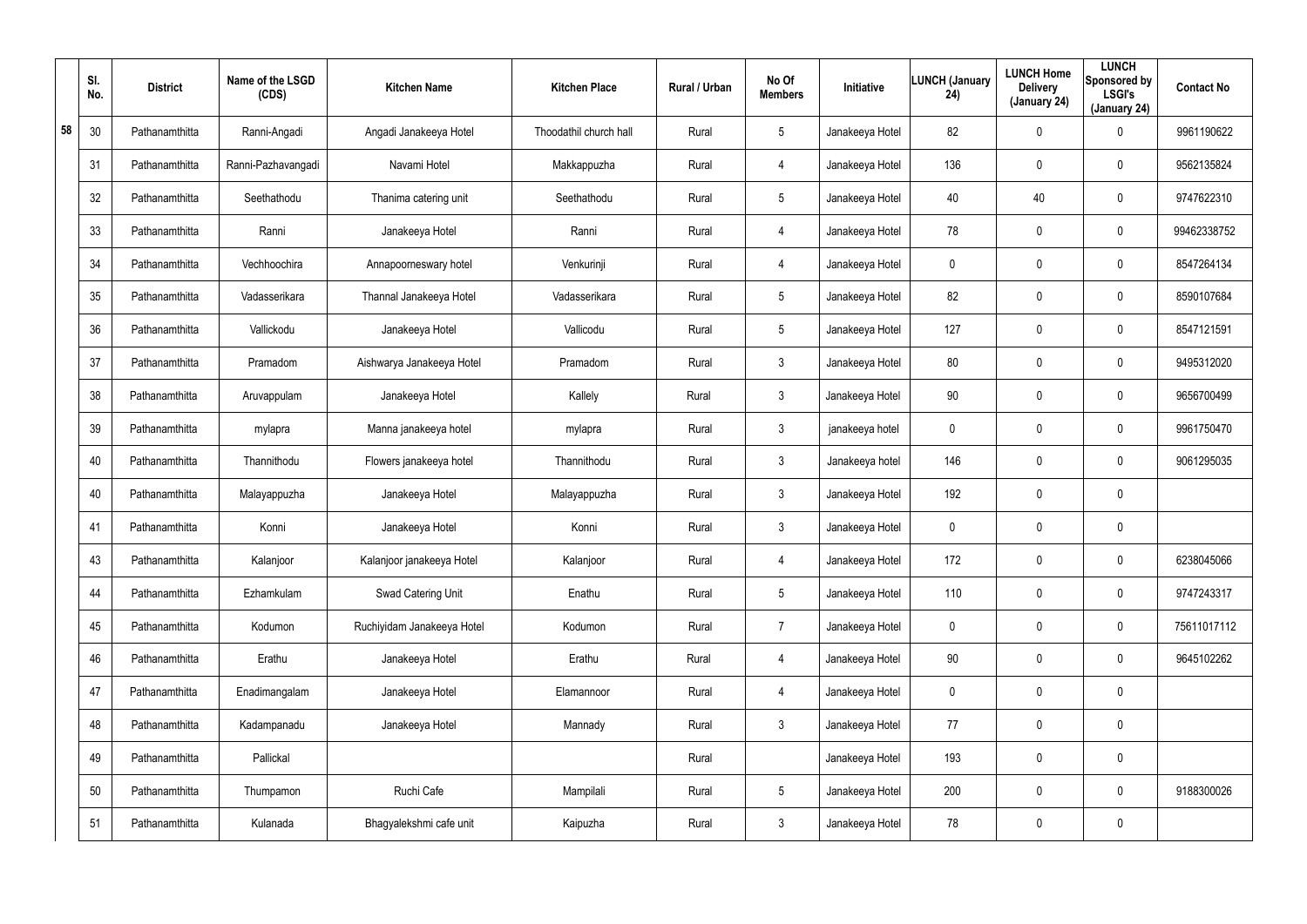|    | SI.<br>No.     | <b>District</b>    | Name of the LSGD<br>(CDS) | <b>Kitchen Name</b>                       | <b>Kitchen Place</b>                 | Rural / Urban | No Of<br><b>Members</b> | <b>Initiative</b> | <b>LUNCH (January</b><br>24) | <b>LUNCH Home</b><br><b>Delivery</b><br>(January 24) | <b>LUNCH</b><br>Sponsored by<br><b>LSGI's</b><br>(January 24) | <b>Contact No</b> |
|----|----------------|--------------------|---------------------------|-------------------------------------------|--------------------------------------|---------------|-------------------------|-------------------|------------------------------|------------------------------------------------------|---------------------------------------------------------------|-------------------|
|    | 52             | Pathanamthitta     | Pandalam Thekkekara       | Pandalam Thekkekara                       | Thatta                               | Rural         | 3                       | Janakeeya Hotel   | 0                            | 0                                                    | 0                                                             | 9526224922        |
|    | 53             | Pathanamthitta     | Aranmula                  | Janakeeya Hotel                           | Aranmula                             | Rural         | $5\phantom{.0}$         | Janakeeya Hotel   | 0                            | 0                                                    | $\mathbf 0$                                                   | 9656296503        |
|    | 54             | Pathanamthitta     | Mezhuveli                 | Thripthi Janakeeya Hotel                  | Mezhuveli                            | Rural         | $\mathbf{3}$            | Janakeeya Hotel   | 20                           | 0                                                    | $\mathbf 0$                                                   | 9495265971        |
|    | 55             | Pathanamthitta     | Adoor                     | Amma Catering Unit                        | Adoor                                | Urban         | $5\phantom{.0}$         | Janakeeya Hotel   | 0                            | 0                                                    | $\mathbf 0$                                                   | 8606887490        |
|    | 56             | Pathanamthitta     | Pandalam                  | Ruchi catering                            | Sivarenjini Auditorium               | Urban         | $5\phantom{.0}$         | Janakeeya Hotel   | 0                            | 0                                                    | $\mathbf 0$                                                   | 9846212739        |
|    | 57             | Pathanamthitta     | <b>Thiruvalla East</b>    | janakeeya hotel                           | near private bus stand<br>thiruvalla | Urban         | $5\phantom{.0}$         | Janakeeya Hotel   | 325                          | 0                                                    | $\mathbf 0$                                                   | 919847729416      |
|    | 58             | Pathanamthitta     | <b>Thiruvalla West</b>    | janakeeya hotel                           | kizhakkan muthoor                    | Urban         | $5\phantom{.0}$         | Janakeeya Hotel   | 160                          | 0                                                    | $\mathbf 0$                                                   | 919656132036      |
|    | 59             | Pathanamthitta     | Pathanamthitta            | Janakeeya Hotel                           | Near Municipality Office             | Urban         | $5\phantom{.0}$         | Janakeeya Hotel   | 20                           | 0                                                    | $\mathbf 0$                                                   |                   |
| 58 |                |                    |                           |                                           |                                      |               | 229                     |                   | 3889                         | 40                                                   | $\bullet$                                                     |                   |
|    |                | Thiruvananthapuram | Parassala                 | Bhagyalekshmi janakeeya hotel             | Mundaplavila                         | Rural         | $5\phantom{.0}$         | Janakeeya Hotel   | 318                          | 0                                                    | $\boldsymbol{0}$                                              | 9895463718        |
|    | $\overline{2}$ | Thiruvananthapuram | Karode                    | Karode janakeeya hotel                    | Paavaara,<br>pazhaya uchakkada       | Rural         | $5\phantom{.0}$         | Janakeeya Hotel   | 330                          | 0                                                    | $\mathbf 0$                                                   | 9605122139        |
|    | 3              | Thiruvananthapuram | Thirupuram                | Thirupuram janakeeya hotel                | Pazhayakada                          | Rural         | $5\phantom{.0}$         | Janakeeya Hotel   | 220                          | 0                                                    | $\mathbf 0$                                                   | 7034723987        |
|    | -4             | Thiruvananthapuram | Chenkal                   | Karuna janakeeya hotel                    | Udiyankulangara                      | Rural         | $5\phantom{.0}$         | Janakeeya Hotel   | 250                          | 0                                                    | $\mathbf 0$                                                   | 9746726109        |
|    | 5              | Thiruvananthapuram | Kulathoor                 | Nakshatra janakeeya hotel                 | Attapuram                            | Rural         | $5\phantom{.0}$         | Janakeeya Hotel   | 384                          | 0                                                    | $\mathbf 0$                                                   | 8301924221        |
|    | 6              | Thiruvananthapuram | Neyyattinkara 1           | Oottupura                                 | Neyyattinkara                        | Urban         | $5\phantom{.0}$         | Janakeeya Hotel   | 375                          | $\mathbf 0$                                          | $\pmb{0}$                                                     | 8129192485        |
|    | $\overline{7}$ | Thiruvananthapuram | Neyyattinkara 1           | Cafesree Janakeeya Hotel                  | Vazhimukku                           | Urban         | $5\phantom{.0}$         | Janakeeya Hotel   | 490                          | 0                                                    | $\pmb{0}$                                                     | 9995604997        |
|    | 8              | Thiruvananthapuram | Neyyattinkara 1           | Thripthi janakeeya Hotel                  | perumpazhuthoor                      | urban         | 4                       | janakeeya Hotel   | 390                          | $\mathbf 0$                                          | $\pmb{0}$                                                     | 6282944199        |
|    | 9              | Thiruvananthapuram | Neyyattinkara 2           | Harsha catering unit                      | Neyyattinkara                        | Urban         | $5\phantom{.0}$         | Janakeeya Hotel   | 290                          | 0                                                    | $\pmb{0}$                                                     | 9048822770        |
|    | 10             | Thiruvananthapuram | Neyyattinkara 2           | Devarose Janakeeya Hotel                  | Amaravila                            | Urban         | $\overline{5}$          | Janakeeya Hotel   | 132                          | $\mathbf 0$                                          | $\pmb{0}$                                                     | 9995028659        |
|    | 11             | Thiruvananthapuram | Kollayil                  | ems janakeeya hotel                       | Dhanuvachapuram                      | Rural         | $5\phantom{.0}$         | Janakeeya Hotel   | 420                          | 0                                                    | $\pmb{0}$                                                     | 8157880624        |
|    | 12             | Thiruvananthapuram | Kunnathukal               | Aiswarya Janakeeya Hotel -<br>Kunnathukal | Kuruwad, paliyodu                    | Rural         | $\mathfrak{Z}$          | Janakeeya Hotel   | 0                            | 0                                                    | $\pmb{0}$                                                     | 9539549507        |
|    | 13             | Thiruvananthapuram | Vellarada                 | Eden Janakeeya Hotel                      | Panachamoodu, Vellarada              | Rural         | $5\phantom{.0}$         | Janakeeya Hotel   | 650                          | 0                                                    | $\pmb{0}$                                                     | 8547973305        |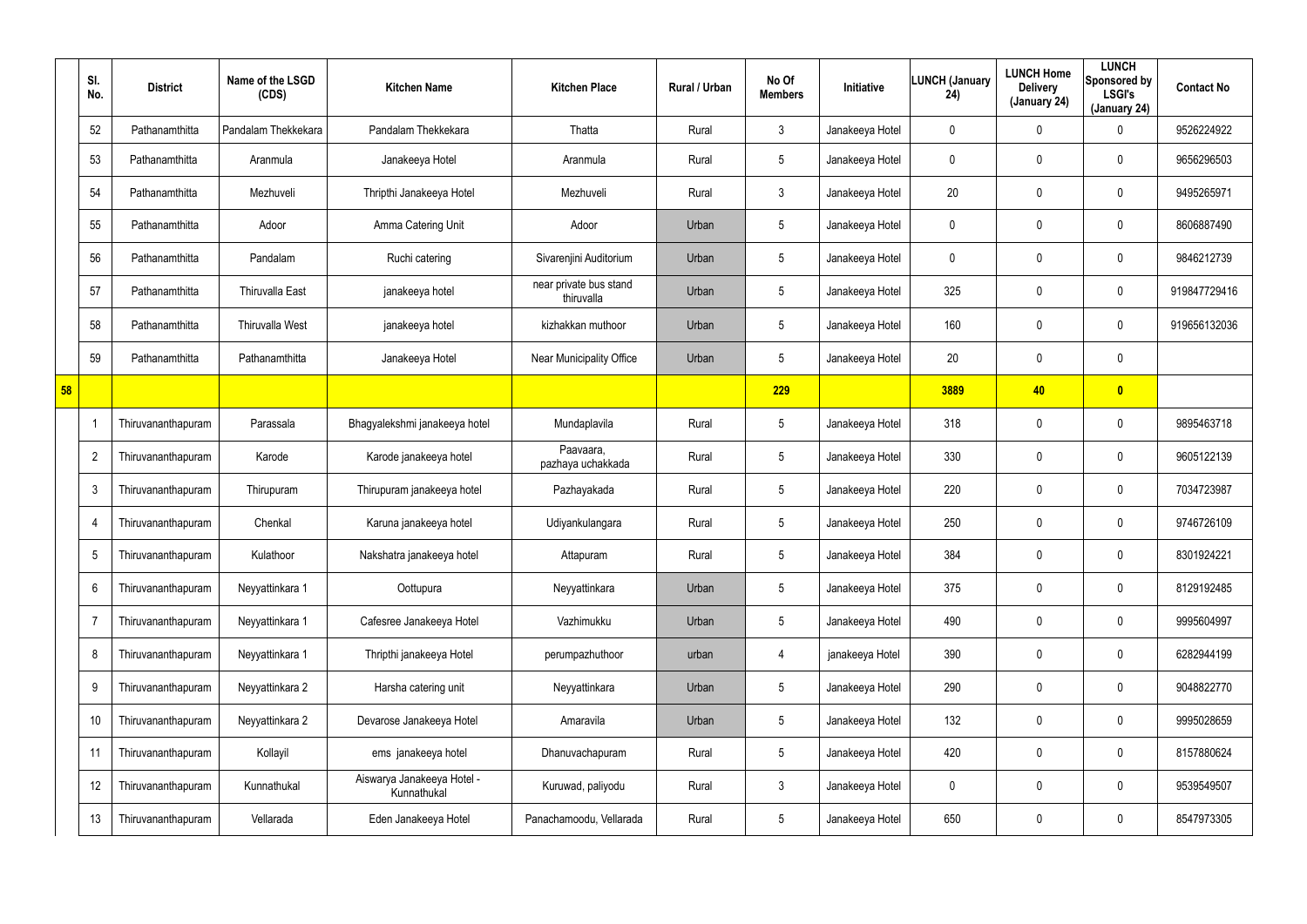| SI.<br>No. | <b>District</b>    | Name of the LSGD<br>(CDS) | <b>Kitchen Name</b>                   | <b>Kitchen Place</b>                       | Rural / Urban | No Of<br><b>Members</b> | <b>Initiative</b> | LUNCH (January<br>24) | <b>LUNCH Home</b><br><b>Delivery</b><br>(January 24) | <b>LUNCH</b><br>Sponsored by<br><b>LSGI's</b><br>(January 24) | <b>Contact No</b> |
|------------|--------------------|---------------------------|---------------------------------------|--------------------------------------------|---------------|-------------------------|-------------------|-----------------------|------------------------------------------------------|---------------------------------------------------------------|-------------------|
| 14         | Thiruvananthapuram | Vellarada                 | Chandrika Janakeeya Hotel - Vellarada | Vellarada                                  | Rural         | 6                       | Janakeeya Hotel   | 103                   | 0                                                    | $\mathbf 0$                                                   | 9539366295        |
| 15         | Thiruvananthapuram | Aryankode                 | Aryan Janakeeya Hotel - Aryankode     | Aryankode                                  | Rural         | 5                       | Janakeeya Hotel   | 207                   | 0                                                    | $\bm{0}$                                                      | 9746905408        |
| 16         | Thiruvananthapuram | Aryankode                 | stree souhritha jh                    | chemboor                                   | Rural         | $5\phantom{.0}$         | Janakeeya Hotel   | 147                   | 0                                                    | $\bm{0}$                                                      |                   |
| 17         | Thiruvananthapuram | Ottashekharamangala<br>m  | Minnaram Janakeeya Hotel              | Kuravara, Near<br>Ottashekharamangalam UPS | Rural         | 4                       | Janakeeya Hotel   | 238                   | 0                                                    | $\mathbf 0$                                                   | 9567553161        |
| 18         | Thiruvananthapuram | Kollayil                  | Janakeeya Hotel                       | Mylakkara                                  | Rural         | $5\phantom{.0}$         | Janakeeya Hotel   | 147                   | 0                                                    | $\mathbf 0$                                                   | 9605076268        |
| 19         | Thiruvananthapuram | perunkadavila             | shankholi janakeeya hotel             | perunkadavila                              | rural         | $\mathbf{3}$            | Janakeeya Hotel   | 192                   | 0                                                    | $\mathbf 0$                                                   |                   |
| 20         | Thiruvananthapuram | Amboori                   | Janakeeya Hotel                       | Amboori                                    | Rural         | $5\phantom{.0}$         | Janakeeya Hotel   | 94                    | 0                                                    | $\boldsymbol{0}$                                              | 9747169098        |
| 21         | Thiruvananthapuram | Athiyanoor                | Kudumbashree janakeeya hotel          | Venpakal                                   | Rural         | 4                       | Janakeeya Hotel   | 329                   | 0                                                    | $\mathbf 0$                                                   | 919562752580      |
| 22         | Thiruvananthapuram | Kottukal                  | Vismaya janakeeya hotel               | Uchakkada                                  | Rural         | $5\phantom{.0}$         | Janakeeya Hotel   | 376                   | 0                                                    | $\boldsymbol{0}$                                              | 6282447041        |
| 23         | Thiruvananthapuram | Kanjiramkulam             | Padaswaram unit                       | Kanjiramkulam                              | Rural         | 4                       | Janakeeya Hotel   | 0                     | 0                                                    | $\mathbf 0$                                                   | 919072899432      |
| 24         | Thiruvananthapuram | Karumkulam                | Alil Janakeeya Hotel                  | Pallam                                     | Rural         | $5\phantom{.0}$         | Janakeeya Hotel   | 0                     | 0                                                    | $\pmb{0}$                                                     | 917736513673      |
| 25         | Thiruvananthapuram | Venganoor                 | Venganoor Ruchi janakeeya hotel       | Peringamala                                | Rural         | 10                      | Janakeeya Hotel   | 100                   | 0                                                    | $\bm{0}$                                                      | 9656309710        |
| 26         | Thiruvananthapuram | Vilavoorkkal              | Priyam Janakeeya Hotel                | Chanthamukku, Peyadu Jn                    | Rural         | $5\phantom{.0}$         | Janakeeya Hotel   | 298                   | 0                                                    | $\mathbf 0$                                                   | 7902504494        |
| 27         | Thiruvananthapuram | Vilavoorkal               | Vilavoorkal janakeeya hotel           | Pottayil                                   | Rural         | 5                       | Janakeeya Hotel   | 321                   | 0                                                    | $\pmb{0}$                                                     | 9497883130        |
| 28         | Thiruvananthapuram | Kalliyoor                 | Stree Shakthi Janakeeya Hotel         | Kalliyoor                                  | Rural         | $5\phantom{.0}$         | Janakeeya Hotel   | $\mathbf 0$           | 0                                                    | $\pmb{0}$                                                     | 9074998782        |
| 29         | Thiruvananthapuram | Maranalloor               | Mayooram Janakeeya Hotel              | Mannadikkonam                              | Rural         | 4                       | Janakeeya Hotel   | 175                   | 0                                                    | $\pmb{0}$                                                     | 9847371025        |
| 30         | Thiruvananthapuram | Pallichal                 | Vandhanam Janakeeya hotel             | Naruvamoodu                                | Rural         | 4                       | Janakeeya Hotel   | 231                   | 0                                                    | $\pmb{0}$                                                     | 9562636222        |
| 31         | Thiruvananthapuram | Vilappil                  | Sreebhadra janakeey a hotel           | peyad                                      | Rural         | $5\phantom{.0}$         | Janakeeya Hotel   | 245                   | 0                                                    | $\pmb{0}$                                                     | 919496194745      |
| 32         | Thiruvananthapuram | Malayinkeezhu             | Thapasya janakeeya hotel              | Aruvacode                                  | Rural         | $5\phantom{.0}$         | Janakeeya Hotel   | 173                   | 0                                                    | $\mathbf 0$                                                   | 9074329707        |
| 3,3        | Thiruvananthapuram | balaramapuram             | Karunya                               | balaramapuram                              | rural         | $5\phantom{.0}$         | Janakeeya Hotel   | 170                   | 0                                                    | $\pmb{0}$                                                     |                   |
| 34         | Thiruvananthapuram | Andoorkonam               | Thiruvathira janakeeya hotel          | Kaniyapuram                                | Rural         | $\mathbf{3}$            | Janakeeya Hotel   | 175                   | 0                                                    | $\pmb{0}$                                                     | 8921698989        |
| 35         | Thiruvananthapuram | Kadinamkulam              | Sabarmathi janakeeya hotel            | Chitattumukku                              | Rural         | 4                       | Janakeeya Hotel   | 90                    | 0                                                    | $\pmb{0}$                                                     |                   |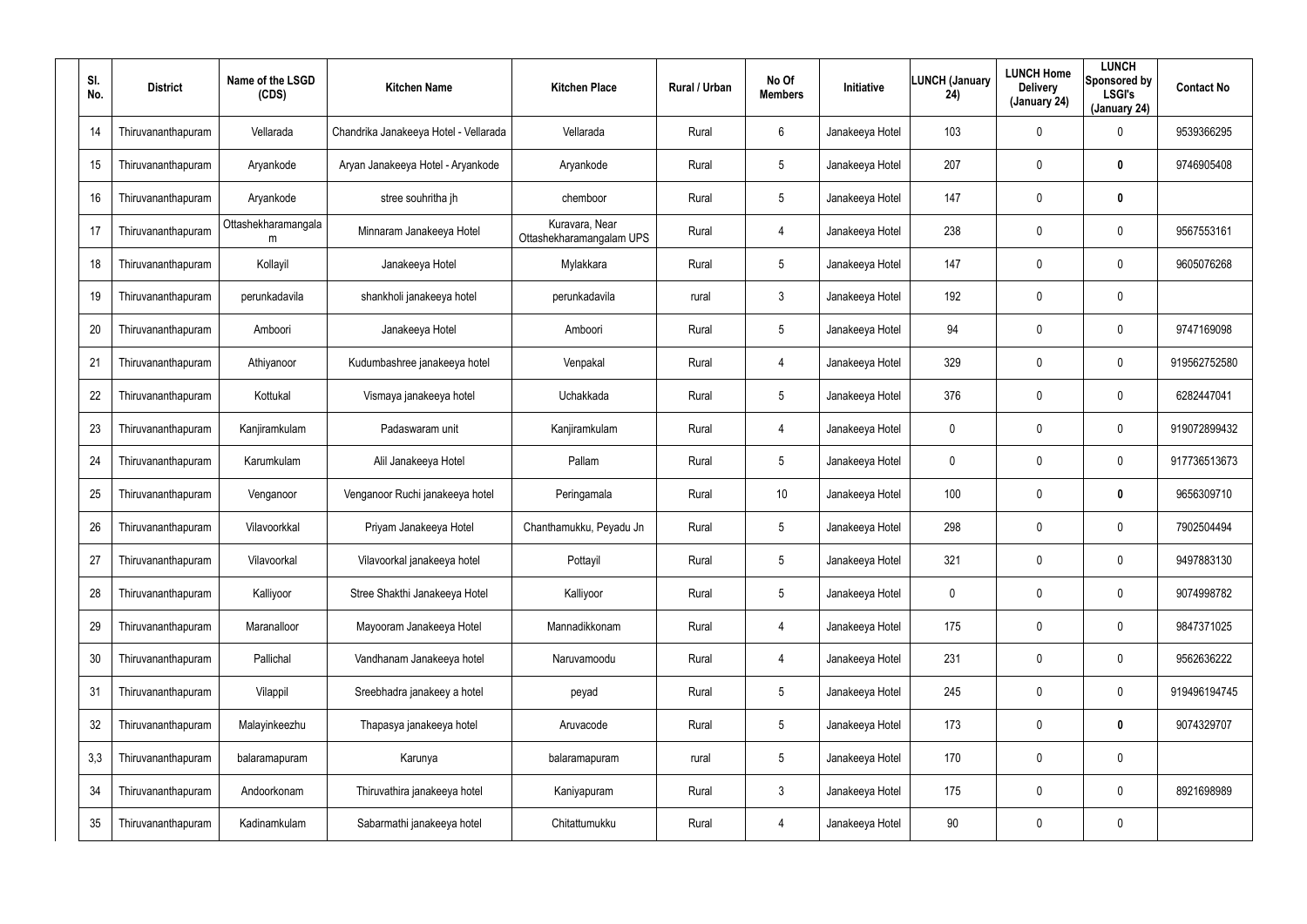|     | SI.<br>No. | <b>District</b>    | Name of the LSGD<br>(CDS)  | <b>Kitchen Name</b>                           | <b>Kitchen Place</b>                              | <b>Rural / Urban</b> | No Of<br><b>Members</b> | <b>Initiative</b> | <b>LUNCH (January</b><br>24) | <b>LUNCH Home</b><br><b>Delivery</b><br>(January 24) | <b>LUNCH</b><br>Sponsored by<br><b>LSGI's</b><br>(January 24) | <b>Contact No</b> |
|-----|------------|--------------------|----------------------------|-----------------------------------------------|---------------------------------------------------|----------------------|-------------------------|-------------------|------------------------------|------------------------------------------------------|---------------------------------------------------------------|-------------------|
|     | 36         | Thiruvananthapuram | Azhoor                     | Kudumbadsree janakeeya hotel                  | Azhoor                                            | Rural                | $\overline{4}$          | Janakeeya Hotel   | 80                           | 0                                                    | 0                                                             | 8129060294        |
|     | 37         | Thiruvanathapuram  | Pothencode                 | Pothencode Kudumbashree Janakeeya<br>hotel    | Pothencode ayiroorppara<br>Farmers centre         | Rural                | $5\phantom{.0}$         | Janakeeya Hotel   | 150                          | 0                                                    | $\mathbf 0$                                                   | 9037832338        |
|     | 38         | Thiruvananthapuram | Mangalapuram               | Mangalapuram Kudumbashree<br>Janakeeya Hotel  | Managalapuram Junction,<br>Near Panchayath Office | Rural                | $5\phantom{.0}$         | Janakeeya Hotel   | 110                          | 0                                                    | $\mathbf 0$                                                   | 9995459534        |
|     | 39         | Thiruvananthapuram | Mangalapuram               | Swad Kudumbashree Janakeeya hotel             | Murukkumpuzha                                     | Rural                | 3                       | Janakeeya Hotel   | 190                          | 0                                                    | $\mathbf 0$                                                   | 8281624670        |
|     | 40         | Thiruvananthapuram | Mangalapuram               | Ruchisagaram Kudumbashree<br>Janakeeya Hotel  | Chembakamangalam                                  | Rural                | $5\phantom{.0}$         | Janakeeya Hotel   | 220                          | 0                                                    | $\mathbf 0$                                                   | 8139079929        |
|     | 41         | Thiruvanathapuram  | <b>TVM Corporation CDS</b> | Krishnakripa Janakeeya hotel                  | Anayara                                           | Urban                | $5\phantom{.0}$         | Janakeeya Hotel   | 450                          | 0                                                    | $\mathbf 0$                                                   | 9745823832        |
|     | 42         | Thiruvanathapuram  | <b>TVM Corporation CDS</b> | Vanitha Janakeeya Hotel                       | Manvila                                           | Urban                | $\overline{4}$          | Janakeeya Hotel   | 350                          | 0                                                    | $\mathbf 0$                                                   | 8129412369        |
|     | 43         | Thiruvanathapuram  | <b>TVM Corporation CDS</b> | Bhagyalekshmi Kudumbashree<br>Janakeeya Hotel | EK Nayanar Trust, Medical<br>College              | Urban                | 6                       | Janakeeya Hotel   | 200                          | 0                                                    | $\mathbf 0$                                                   |                   |
|     | 44         | Thiruvanathapuram  | <b>TVM Corporation CDS</b> | Tripthi Janakeeya Hotel                       | Pallithura                                        | Urban                | 3                       | Janakeeya Hotel   | 350                          | 0                                                    | $\mathbf 0$                                                   | 9387738568        |
|     | 45         | Thiruvanathapuram  | <b>TVM Corporation CDS</b> | soubhagya janakeeya Hotel                     | kazhakoottam                                      | Urban                | 3                       | janakeeya Hotel   | 250                          | 0                                                    | $\mathbf 0$                                                   | 8921555192        |
|     | 46         | Thiruvanathapuram  | <b>TVM Corporation CDS</b> | Uthradam Janakeeya Hotel                      | Pattom                                            | Urban                | $\mathbf{3}$            | janakeeya Hotel   | 680                          | 0                                                    | $\mathbf 0$                                                   | 8281062575        |
|     | 47         | Thiruvananthapuram | <b>TVM Corporation CDS</b> | Janakeeya hotel                               | Mannarakonam                                      | Urban                | 3                       | Janakeeya Hotel   | 450                          | 0                                                    | $\mathbf 0$                                                   | 8281088923        |
|     | 48         | Thiruvananthapuram | <b>TVM Corporation CDS</b> | Kismath Janakeeya Hotel                       | Pottakuzhi                                        | Urban                | 3                       | Janakeeya Hotel   | 421                          | 0                                                    | $\mathbf 0$                                                   | 8129179622        |
|     | 49         | Thiruvananthapuram | <b>TVM Corporation CDS</b> | Salt and Pepper                               | Poomalliyoorkkonam                                | Urban                | $\mathbf{3}$            | Janakeeya Hotel   | 321                          | 0                                                    | $\mathbf 0$                                                   | 8593986935        |
|     | 50         | Thiruvananthapuram | <b>TVM Corporation CDS</b> | Sreebhadra Janakeeya Hotel                    | Pettah                                            | Urban                | $\overline{4}$          | Janakeeya Hotel   | 325                          | 0                                                    | $\mathbf 0$                                                   | 9847227647        |
|     | 51         | Thiruvananthapuram | <b>TVM Corporation CDS</b> | kalavara Janakeeya Hotel                      | vattiyoorkavu                                     | Urban                | $\mathbf{3}$            | Janakeeya Hotel   | 336                          | 0                                                    | $\pmb{0}$                                                     | 9847655426        |
|     | 52         | Thiruvananthapuram | <b>TVM Corporation CDS</b> | punartham kudumbashree                        | kudappanakunnu                                    | Urban                | $\mathbf{3}$            | Janakeeya Hotel   | 169                          | 0                                                    | $\mathbf 0$                                                   | 9747115789        |
|     | 53         | Thiruvananthapuram | <b>TVM Corporation CDS</b> | peroor JH                                     | Palayam                                           | Urban                | $\mathbf{3}$            | Janakeeya Hotel   | 354                          | 0                                                    | $\mathbf 0$                                                   | 8086119633        |
|     | 54         | Thiruvananthapuram | Aryanadu                   | Aryanad Janakeeya Hotel                       | Aryanad                                           | Rural                | 6                       | Janakeeya Hotel   | 258                          | 0                                                    | $\boldsymbol{0}$                                              | 9207447839        |
| 109 | 55         | Thiruvananthapuram | Kuttichal                  | Kutichal Janakeeya Hotel                      | Kuttichal                                         | Rural                | $5\phantom{.0}$         | Janakeeya Hotel   | 280                          | 0                                                    | $\boldsymbol{0}$                                              | 9446331479        |
|     | 56         | Thiruvananthapuram | Poovachal                  | Poovachal Janakeeya Hotel                     | Poovachal Panchayath                              | Rural                | $5\phantom{.0}$         | Janakeeya Hotel   | 130                          | 0                                                    | $\boldsymbol{0}$                                              | 9495225046        |
|     | 57         | Thiruvananthapuram | Vithura                    | Navodaya Janakeeya hotel                      | Koppam, Vithura                                   | Rural                | 4                       | Janakeeya Hotel   | 0                            | 0                                                    | $\pmb{0}$                                                     | 9946837014        |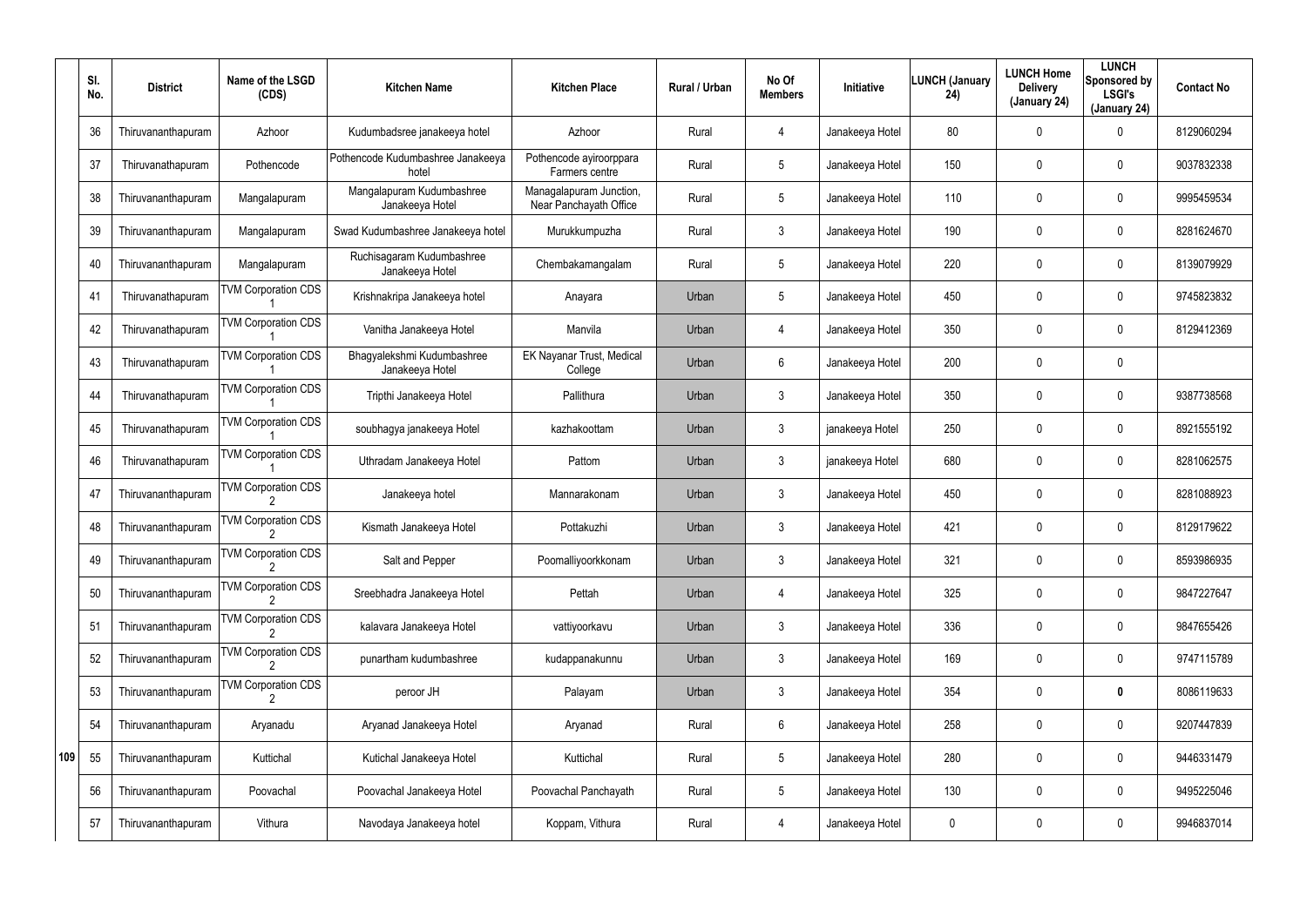| SI.<br>No. | <b>District</b>    | Name of the LSGD<br>(CDS)  | <b>Kitchen Name</b>                  | <b>Kitchen Place</b>                              | <b>Rural / Urban</b> | No Of<br><b>Members</b> | Initiative      | <b>LUNCH (January</b><br>24) | <b>LUNCH Home</b><br><b>Delivery</b><br>(January 24) | <b>LUNCH</b><br>Sponsored by<br><b>LSGI's</b><br>(January 24) | <b>Contact No</b> |
|------------|--------------------|----------------------------|--------------------------------------|---------------------------------------------------|----------------------|-------------------------|-----------------|------------------------------|------------------------------------------------------|---------------------------------------------------------------|-------------------|
| 58         | Thiruvananthapuram | Tholicode                  | Tholicode Janakeeya Hotel            | Pulimoodu, Near Bharath<br>Petrol Pump, Tholicode | Rural                | 4                       | Janakeeya Hotel | 0                            | 0                                                    | 0                                                             | 9539995862        |
| 59         | Thiruvananthapuram | Vellanad                   | vellanad JH                          | kulacode vellanad                                 | Rural                | 3                       | Janakeeya Hotel | 0                            | 0                                                    | $\mathbf 0$                                                   | 9048295005        |
| 60         | Thiruvananthapuram | uzhamalackal               | mazhavil jh                          | Puthukulangara                                    | Rural                | 5                       | Janakeeya Hotel | 312                          | 0                                                    | $\mathbf 0$                                                   | 96457 54988       |
| 61         | Thiruvananthapuram | <b>TVPM Corpn CDS 4</b>    | Maithri Janakeeya Hotel              | Poozhyakkunnu, Nemom, TVM                         | Urban                | 5                       | Janakeeya Hotel | 0                            | 0                                                    | $\mathbf 0$                                                   | 9846905594        |
| 62         | Thiruvananthapuram | TVPM. Corpn. CDS III       | Janatha hotel                        | Over bridge                                       | Urban                | 9                       | Janakeeya Hotel | 0                            | 0                                                    | $\mathbf 0$                                                   | 919746149160      |
| 63         | Thiruvananthapuram | TVPM. Corpn. CDS III       | Asraya Janakeeya Hotel               | <b>DPI</b>                                        | Urban                | 4                       | Janakeeya Hotel | 885                          | 0                                                    | $\mathbf 0$                                                   | 918113008306      |
| 64         | Thiruvananthapuram | TVPM. Corpn. CDS III       | Ruchikkoott                          | Mudavanmukal                                      | Urban                | 4                       | Janakeeya Hotel | $\mathbf 0$                  | 0                                                    | $\mathbf 0$                                                   | 917907579424      |
| 65         | Thiruvananthapuram | <b>TVPM. Corpn. CDS IV</b> | Janakeeya hotel tvm corporation cds4 | Vallakkadavu                                      | Urban                | 5                       | Janakeeya Hotel | 289                          | 0                                                    | 0                                                             | 8129795072        |
| 66         | Thiruvananthapuram | TVPM. Corpn. CDS IV        | Karuna Janakeeya Hotel               | Avaduthura                                        | Urban                | 5                       | Janakeeya Hotel | 243                          | $\mathbf 0$                                          | $\mathbf{3}$                                                  | 9567523799        |
| 67         | Thiruvananthapuram | Anadu                      | Nanma anad                           | Govt LPS Anad                                     | Rural                | 4                       | Janakeeya Hotel | $\mathbf 0$                  | 0                                                    | 0                                                             | 9645709754        |
| 68         | Thiruvananthapuram | Vembayam                   | Liya canteen                         | Perumboor near panchayath<br>office               | Rural                | 5                       | Janakeeya Hotel | $\mathbf 0$                  | 0                                                    | $\mathbf 0$                                                   | 9544337362        |
| 69         | Thiruvananthapuram | Vembayam                   | Four's Janakeeya Hotel               | Naduveli Konchira                                 | Rural                | 4                       | Janakeeya Hotel | 244                          | 0                                                    | 0                                                             | 9526253578        |
| 70         | Thiruvananthapuram | Nedumangad 1               | Subhiksham                           | Irinjayam                                         | Urban                | 4                       | Janakeeya Hotel | 242                          | $\boldsymbol{0}$                                     | 0                                                             | 9745606588        |
| 71         | Thiruvananthapuram | Nedumangad 1               | Ootupura                             | Pazhakutty                                        | Urban                | 6                       | Janakeeya Hotel | 481                          | $\pmb{0}$                                            | 0                                                             | 7510910614        |
| 72         | Thiruvananthapuram | Nedumangad 2               | Niravu                               | Near ksrtc bus stand                              | Urban                | 4                       | Janakeeya Hotel | 525                          | $\boldsymbol{0}$                                     | 0                                                             | 9645958207        |
| 73         | Thiruvananthapuram | Nedumangad 2               | Ruchiyidam                           | <b>Near Municipality</b>                          | Urban                | $\mathbf 0$             | Janakeeya Hotel | 416                          | $\boldsymbol{0}$                                     | $\pmb{0}$                                                     | 9846371353        |
| 74         | Thiruvananthapuram | Karakulam                  | Karakulam Vanitha hotel              | Karakulam Junction                                | Rural                | 4                       | Janakeeya Hotel | 346                          | $\boldsymbol{0}$                                     | 0                                                             | 9747176668        |
| 75         | Thiruvananthapuram | Panavoor                   | Kudumbashree vanitha hotel           | HI auditorium near panavoor<br>panchayath         | Rural                | $6\overline{6}$         | Janakeeya Hotel | 231                          | $\pmb{0}$                                            | 3                                                             | 9526740817        |
| 76         | Thiruvananthapuram | Aruvikara                  | Nanma                                | Aruvikara junction                                | Rural                | 3                       | Janakeeya hotel | $\mathbf 0$                  | $\boldsymbol{0}$                                     | 0                                                             | 8606524464        |
| 77         | Thiruvananthapuram | Pullampara                 | Janakeeya Hotel                      | Kalumkinmukham                                    | Rural                | $5\phantom{.0}$         | Janakeeya Hotel | 312                          | $\pmb{0}$                                            | $\pmb{0}$                                                     |                   |
| 78         | Thiruvananthapuram | Pangode                    | Bhagyalekshmi janakeeya hotel        | Pangodu Panchayath Hall                           | Rural                | 5                       | Janakeeya Hotel | 320                          | $\boldsymbol{0}$                                     | 0                                                             |                   |
| 79         | Thiruvananthapuram | Manickal                   | Janakeeya hotel                      | Pirappancode                                      | Rural                | 6                       | Janakeeya Hotel | 185                          | $\boldsymbol{0}$                                     | 0                                                             | 9745874522        |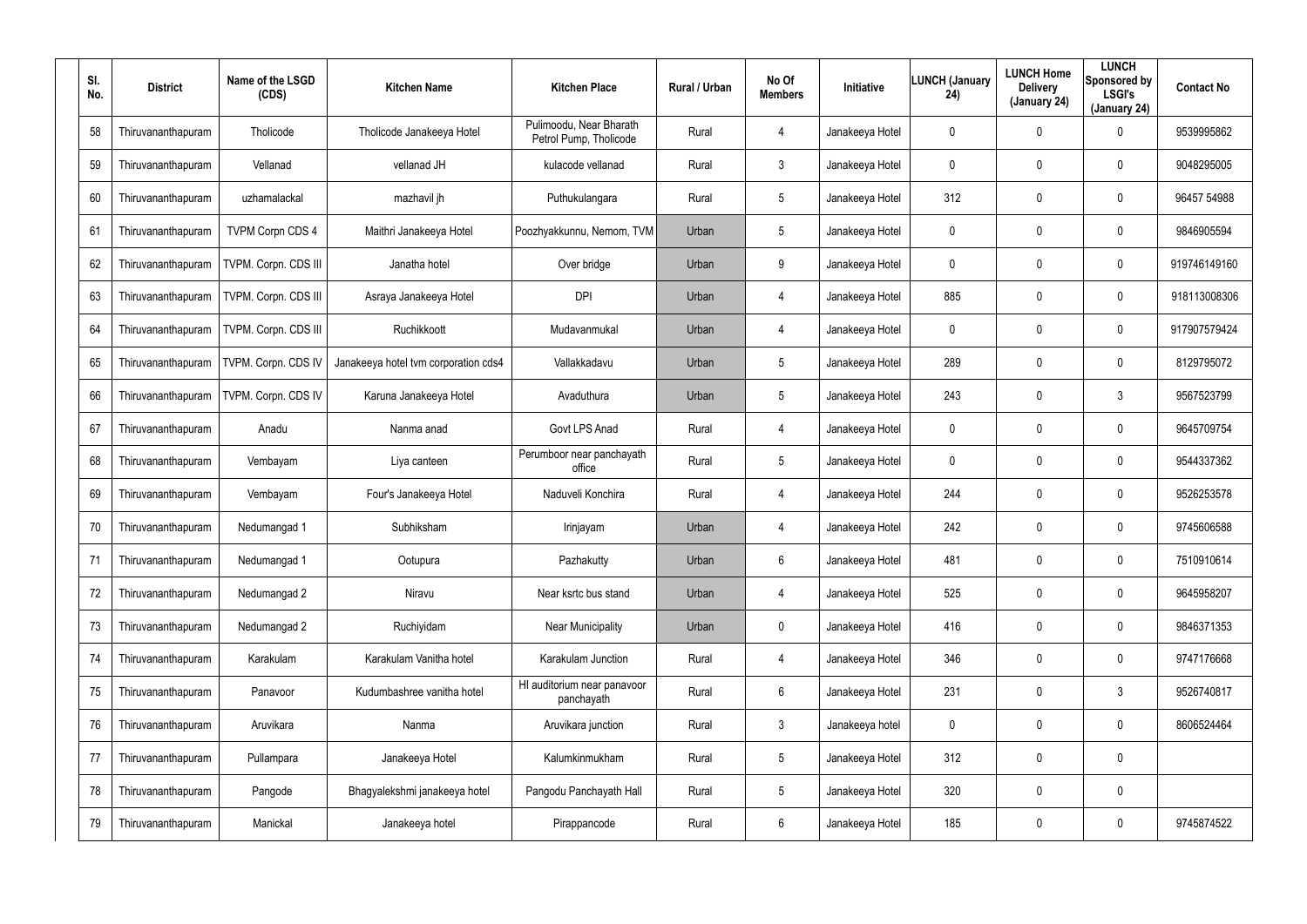| SI.<br>No. | <b>District</b>    | Name of the LSGD<br>(CDS) | <b>Kitchen Name</b>                 | <b>Kitchen Place</b>     | <b>Rural / Urban</b> | No Of<br><b>Members</b> | Initiative      | LUNCH (January<br>24) | <b>LUNCH Home</b><br><b>Delivery</b><br>(January 24) | <b>LUNCH</b><br>Sponsored by<br><b>LSGI's</b><br>(January 24) | <b>Contact No</b> |
|------------|--------------------|---------------------------|-------------------------------------|--------------------------|----------------------|-------------------------|-----------------|-----------------------|------------------------------------------------------|---------------------------------------------------------------|-------------------|
| 80         | Thiruvananthapuram | Vamanapuram               | Pournami Kalamachal                 | Kalamachal               | Rural                | 5                       | Janakeeya Hotel | 235                   | 0                                                    | 0                                                             | 9846825964        |
| 81         | Thiruvananthapuram | kallara                   | Amma janakeeya hotel                | kallara                  | rural                | 4                       | Janakeeya Hotel | 345                   | 0                                                    | $\mathbf 0$                                                   | 8111891405        |
| 82         | Thiruvananthapuram | nellanad                  | Nellanad janakeeya hotel            | keezhayikkonam           | rural                | 6                       | Janakeeya Hotel | 302                   | $\mathbf 0$                                          | $\mathbf 0$                                                   | 9946994811        |
| 83         | Thiruvananthapuram | Pazhayakunnummel          | Chaitanya janakeeya hotel           | Pazhayakunnumel          | Rural                | 5                       | Janakeeya Hotel | 0                     | 0                                                    | $\mathbf 0$                                                   | 9496997201        |
| 84         | Thiruvananthapuram | Karavaram                 | Takkolam, Karavaram janakeeya hotel | Pullurmukk, kallambalam  | Rural                | 5                       | Janakeeya Hotel | 0                     | 0                                                    | $\mathbf 0$                                                   | 9539723288        |
| 85         | Thiruvananthapuram | Kilimanoor                | Tanima vanitha canteen              | Kilimanoor               | Rural                | 4                       | Janakeeya Hotel | 194                   | 0                                                    | $\mathbf 0$                                                   | 9846657166        |
| 86         | Thiruvananthapuram | Pulimath                  | Iswarya catering unit               | Pulimath, Karet          | Rural                | 4                       | Janakeeya Hotel | 235                   | $\mathbf 0$                                          | $\mathbf 0$                                                   | 9645514593        |
| 87         | Thiruvananthapuram | Navaikkulam               | Kudumbashree janakeeya hotel        | Kadambaattukonam         | Rural                | 5                       | Janakeeya Hotel | 95                    | 0                                                    | $\mathbf 0$                                                   | 9400619476        |
| 88         | Thiruvananthapuram | Nagaroor                  | Janakeeya Hotel                     | Altharamoodu             | Rural                | 5                       | Janakeeya Hotel | 167                   | $\mathbf 0$                                          | $\mathbf 0$                                                   | 7034964806        |
| 89         | Thiruvananthapuram | Pallikal                  | pallikkal janakeeya hotel           | pakalkkuri               | rural                | 4                       | Janakeeya Hotel | 90                    | 0                                                    | $\mathbf 0$                                                   | 9447886364        |
| 90         | Thiruvananthapuram | Madavoor                  | Madavoor janakeeya hotel            | madavoor                 | rural                | 5                       | Janakeeya Hotel | 148                   | 0                                                    | $\mathbf 0$                                                   | 9526206002        |
| 91         | Thiruvananthapuram | Chirayinkeezh             | Sevenstar Janakeeya Hotel           | Sarkkara                 | Rural                | 5                       | Janakeeya Hotel | $\mathbf 0$           | 0                                                    | 0                                                             | 8921556636        |
| 92         | Thiruvananthapuram | Kadaykkavoor              | Karmalamatha Janakeeya Hotel        | Kadakkavoor              | Rural                | 5                       | Janakeeya Hotel | 105                   | $\boldsymbol{0}$                                     | 0                                                             | 9645405591        |
| 93         | Thiruvananthapuram | Mudakkal                  | Sarovaram Janakeeya Hotel           | Valakkadu                | Rural                | $\mathfrak{Z}$          | Janakeeya Hotel | 58                    | $\boldsymbol{0}$                                     | 0                                                             | 8086240900        |
| 94         | Thiruvananthapuram | Vakkom                    | Jananai Janakeeya Hotel             | SN Junction, Jeeva Dhara | Rural                | 5                       | Janakeeya Hotel | 365                   | $\boldsymbol{0}$                                     | 0                                                             | 8137014724        |
| 95         | Thiruvananthapuram | Vakkom                    | Diya Janakeeya Hotel                | Panayile Kadavu          | Rural                | 5                       | Janakeeya Hotel | 0                     | $\boldsymbol{0}$                                     | $\pmb{0}$                                                     | 8590439391        |
| 96         | Thiruvananthapuram | Kizhuvilam                | Kudumbashree vanitha canteen        | Kizhuvillam              | Rural                | 4                       | Janakeeya Hotel | 85                    | $\boldsymbol{0}$                                     | 0                                                             | 9747361312        |
| 97         | Thiruvananthapuram | Anchuthengu               | Swad Janakeeya Hotel                | Anchuthengu              | Rural                | $5\phantom{.0}$         | Janakeeya Hotel | 125                   | $\pmb{0}$                                            | $\pmb{0}$                                                     |                   |
| 98         | Thiruvananthapuram | Attingal                  | Bhagyashree janakeeya hotel         | Attingal                 | Urban                | 5                       | Janakeeya Hotel | 139                   | $\boldsymbol{0}$                                     | 0                                                             | 9539968503        |
| 99         | Thiruvananthapuram | Cherunniyoor              | Lekshmi janakeeya hotel             | Dhalavapuram             | Rural                | 3                       | Janakeeya Hotel | 97                    | $\pmb{0}$                                            | $\overline{2}$                                                | 9995391999        |
| 100        | Thiruvananthapuram | Chemmaruthi               | Dreams janakeeya hotel              | Mavinmoodu, muthana      | Rural                | 5                       | Janakeeya Hotel | 188                   | $\boldsymbol{0}$                                     | 0                                                             | 8129240185        |
| 101        | Thiruvananthapuram | Chemmaruthi               | Natturuchi janakeeya hotel          | Panayara&sivapuram       | Rural                | $5\phantom{.0}$         | Janakeeya Hotel | 290                   | $\pmb{0}$                                            | 0                                                             | 8129240185        |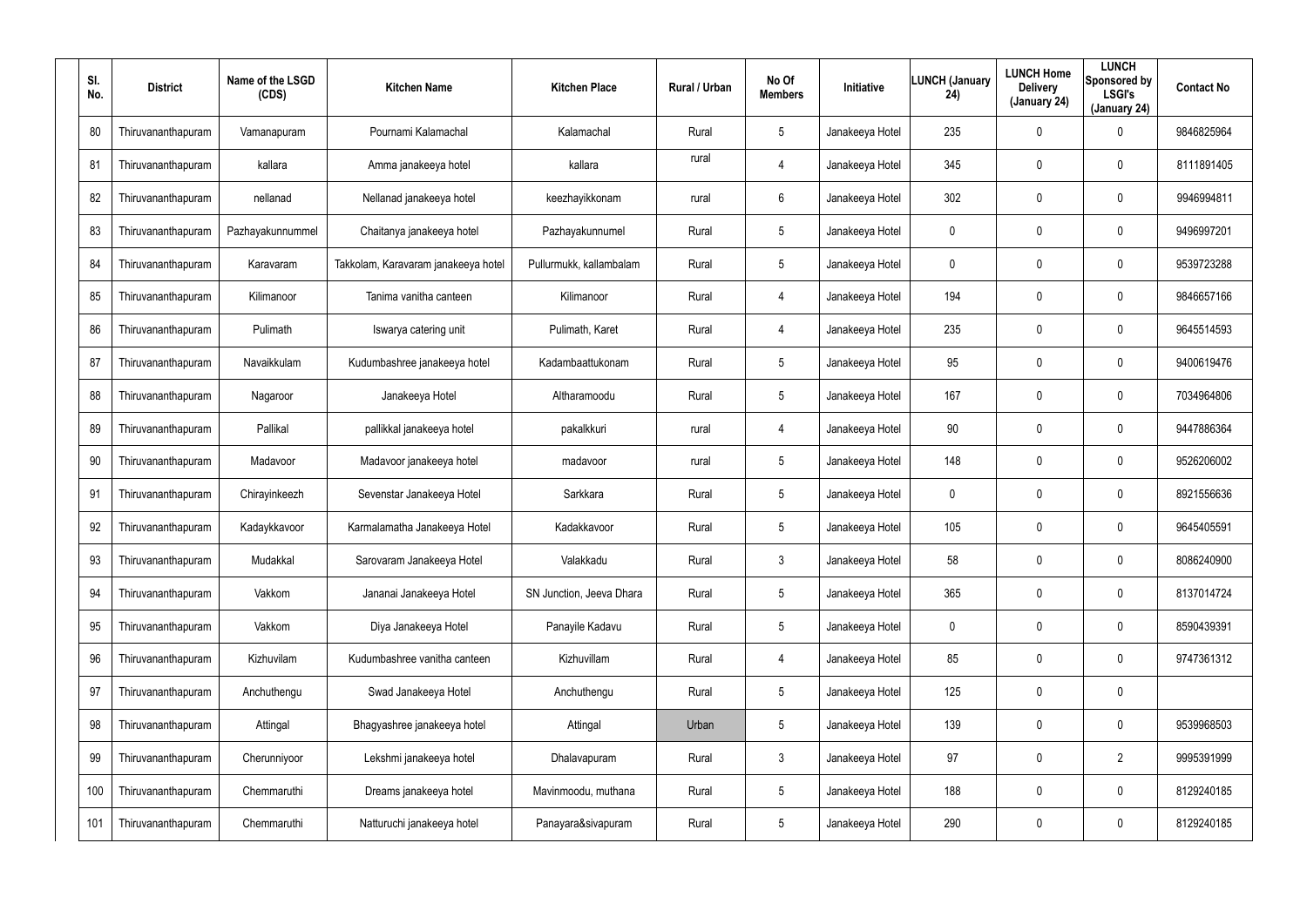|     | SI.<br>No.      | <b>District</b>    | Name of the LSGD<br>(CDS) | <b>Kitchen Name</b>                        | <b>Kitchen Place</b>                             | Rural / Urban | No Of<br><b>Members</b> | Initiative      | LUNCH (January<br>24) | <b>LUNCH Home</b><br><b>Delivery</b><br>(January 24) | <b>LUNCH</b><br>Sponsored by<br><b>LSGI's</b><br>(January 24) | <b>Contact No</b> |
|-----|-----------------|--------------------|---------------------------|--------------------------------------------|--------------------------------------------------|---------------|-------------------------|-----------------|-----------------------|------------------------------------------------------|---------------------------------------------------------------|-------------------|
|     | 102             | Thiruvananthapuram | Chemmaruthi               | Bhanusree                                  | Chavadimukku                                     | Rural         | $\overline{4}$          | Janakeeya Hotel | 220                   | 0                                                    | $\mathbf 0$                                                   | 8129240185        |
|     | 103             | Thiruvananthapuram | Manamboor                 | Manamboor janakeeya hotel                  | Kavalayoor                                       | Rural         | $\overline{4}$          | Janakeeya Hotel | 132                   | 0                                                    | 2\$                                                           | 9074388684        |
|     | 104             | Thiruvananthapuram | Edava                     | Sreenandha janakeeyahotel                  | Kaappil                                          | Rural         | $5\overline{)}$         | Janakeeya Hotel | 198                   | 0                                                    | $\mathbf 0$                                                   | 9895337334        |
|     | 105             | Thiruvananthapuram | Elakamon                  | Sreenarayana janakeeya hotel               | Elakamon                                         | Rural         | $\overline{7}$          | Janakeeya Hotel | 87                    | 0                                                    | $\mathbf 0$                                                   | 8086637798        |
|     | 106             | Thiruvananthapuram | Elakamon                  | kudumbashree janakeeya hotel               | Elakamon                                         | Rural         | $5\overline{)}$         | janakeeya hotel | 45                    | 0                                                    | $\mathbf 0$                                                   | 8590725126        |
|     | 107             | Thiruvananthapuram | Vettoor                   | Kashi janakeeya hotel                      | Vettoor                                          | Rural         | 4                       | Janakeeya Hotel | 35                    | 0                                                    | $\boldsymbol{0}$                                              | 9061547396        |
|     | 108             | Thiruvananthapuram | Ottoor                    | Kudumbashree Janakeeya hotel               | ottoor                                           | rural         | $\mathbf{3}$            | Janakeeya Hotel | 104                   | 0                                                    | $\pmb{0}$                                                     | 8590570561        |
|     | 109             | Thiruvanathapuram  | Varkala                   | Janakeeya hotel                            | Varkala municipality                             | Urban         | $5\phantom{.0}$         | Janakeeya Hotel | 32                    | 0                                                    | $\overline{2}$                                                | 8943261611        |
| 107 |                 |                    |                           |                                            |                                                  |               | 495                     |                 | 23281                 | $\overline{0}$                                       | 12                                                            |                   |
|     |                 | Thrissur           | Kadangodu                 | Janakeeya Hotel Kadangod                   | Kadangod                                         | Rural         | 4                       | Janakeeya Hotel | 51                    | 30                                                   | $\overline{7}$                                                |                   |
|     | $\overline{2}$  | Thrissur           | Chalakudy                 | Thripthy Janakeeya Hotel Chalakudy         | North Busstand Chalakudy                         | Urban         | $\overline{4}$          | Janakeeya Hotel | 237                   | 140                                                  | $\boldsymbol{0}$                                              | 9544048190        |
|     | $\mathbf{3}$    | Thrissur           | Pananchery                | Pananchery Janakeeya Hotel                 | Pattikkad                                        | Rural         | $5\phantom{.0}$         | Janakeeya Hotel | 116                   | 93                                                   | $\boldsymbol{0}$                                              | 9746354118        |
|     | $\overline{4}$  | Thrissur           | Kadavallur                | Janakeeya Hotel Kadavalloor                | Panjayath Compound                               | Rural         | 4                       | Janakeeya Hotel | 45                    | 98                                                   | $\boldsymbol{0}$                                              | 8943983995        |
|     | $5\overline{)}$ | Thrissur           | Kattoor                   | Janakeeya Hotel Kattoor                    | Kudumbashree Vipanana<br>Kendram, Katoor Bazzar, | Rural         | $5\phantom{.0}$         | Janakeeya Hotel | 0                     | 0                                                    | $\pmb{0}$                                                     |                   |
|     | $6\overline{6}$ | Thrissur           | Elavally                  | Janakeeya Hotel Elavally                   | <b>Elavally Panchayath</b><br>Compound           | Rural         | 4                       | Janakeeya Hotel | 264                   | 0                                                    | $\pmb{0}$                                                     | 9744738247        |
|     | $\overline{7}$  | Thrissur           | Paralam                   | Paralam Janakeeya Hotel                    | Nanma Kudumbashree<br>canteen                    | Rural         | 3 <sup>1</sup>          | Janakeeya Hotel | 0                     | 50                                                   | $\mathsf{0}$                                                  | 9744441594        |
|     | 8               | Thrissur           | Kadukutty                 | Uppum Mulakum Janakeeya Hotel<br>Kadukutty | Kottamuri Junction                               | Rural         | $5\phantom{.0}$         | Janakeeya Hotel | 0                     | 0                                                    | $\mathsf{0}$                                                  | 9846634710        |
|     | 9               | Thrissur           | Thrissur 2                | Kuttanellur Janakeeya Hotel                | Kuttanellur                                      | Urban         | $5\,$                   | Janakeeya Hotel | 140                   | 0                                                    | $\mathsf{0}$                                                  | 8330800498        |
|     | 10 <sup>°</sup> | Thrissur           | Pazhayannur               | Janakeeya Hotel, Pazhayanoor               | Pazhayannur Panchayath                           | Rural         | $\overline{4}$          | Janakeeya Hotel | 394                   | 0                                                    | $\mathsf{0}$                                                  | 9400257329        |
|     | 11              | Thrissur           | Aloor                     | Aloor Janakeeya Hotel                      | Aloor                                            | Rural         | $5\phantom{.0}$         | Janakeeya Hotel | 75                    | 36                                                   | $\mathsf{0}$                                                  | 9946922936        |
|     | 12              | Thrissur           | Muriyad                   | Jankeeya Hotel, Muriyad                    | Karuna Canteen, Muriyad                          | Rural         | $5\phantom{.0}$         | Janakeeya Hotel | 70                    | 0                                                    | $\mathsf{0}$                                                  | 9961920358        |
|     | 13              | Thrissur           | Valapad                   | Janakeeya Hotel Valapad                    | Valapad Chanthapadi                              | Rural         | $6\phantom{.}6$         | Janakeeya Hotel | 136                   | 0                                                    | 14                                                            |                   |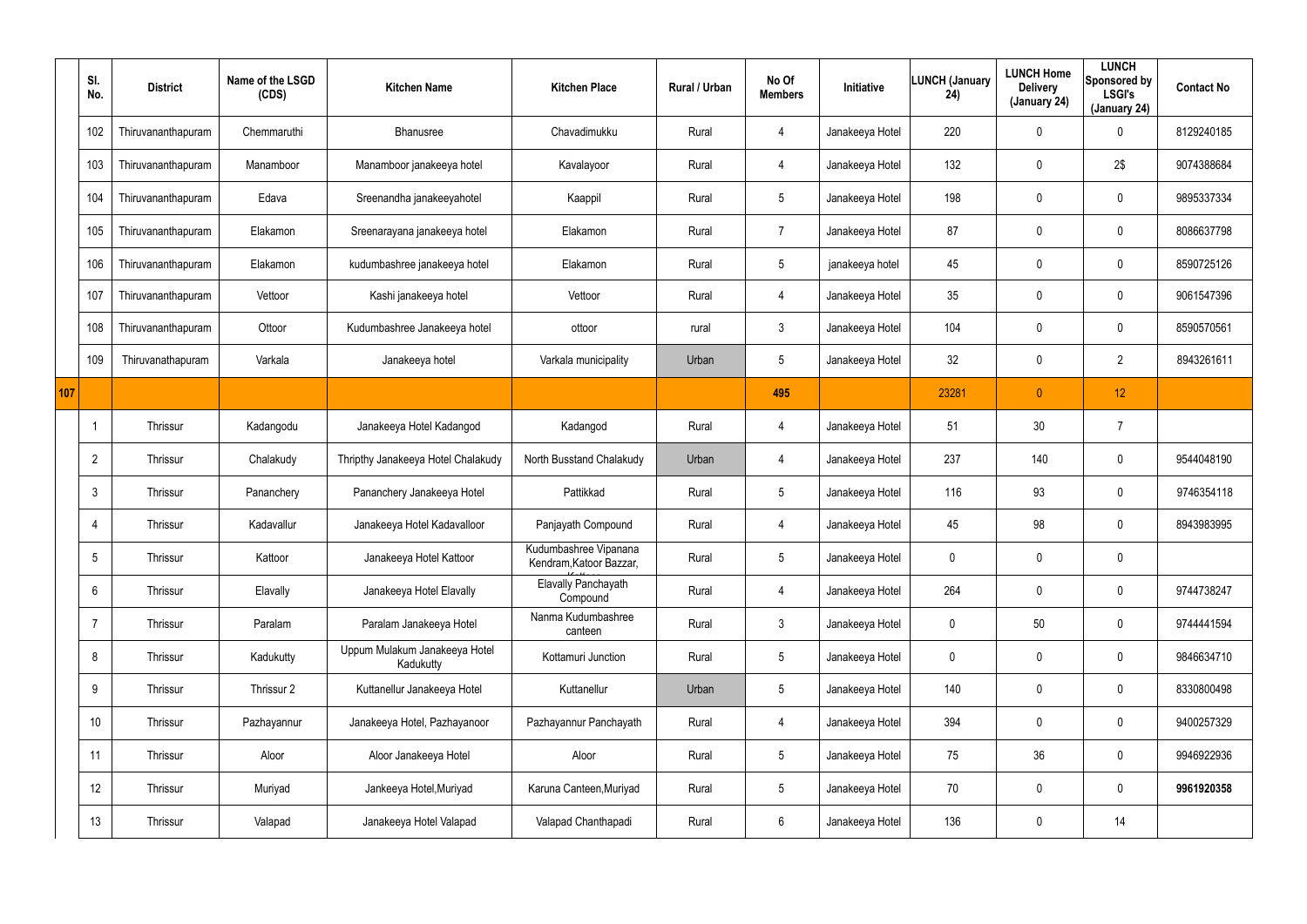| SI.<br>No. | <b>District</b> | Name of the LSGD<br>(CDS) | <b>Kitchen Name</b>                             | <b>Kitchen Place</b>                         | Rural / Urban | No Of<br><b>Members</b> | <b>Initiative</b> | <b>LUNCH (January</b><br>24) | <b>LUNCH Home</b><br><b>Delivery</b><br>(January 24) | <b>LUNCH</b><br>Sponsored by<br><b>LSGI's</b><br>(January 24) | <b>Contact No</b> |
|------------|-----------------|---------------------------|-------------------------------------------------|----------------------------------------------|---------------|-------------------------|-------------------|------------------------------|------------------------------------------------------|---------------------------------------------------------------|-------------------|
| 14         | Thrissur        | Kaipamangalam             | Kaipamngalam Janakeeya Hotel                    | Kaipamangalam Panchayath                     | Rural         | 3                       | Janakeeya Hotel   | 199                          | $\mathbf 0$                                          | $\overline{2}$                                                |                   |
| 15         | Thrissur        | Annamanada                | Snehitha Catering                               | Annamanada                                   | Rural         | $5\phantom{.0}$         | Janakeeya Hotel   | 0                            | 48                                                   | $\boldsymbol{0}$                                              | 9747712615        |
| 16         | Thrissur        | Vellangallur              | Janakeeya Hotel Vellangallur                    | Panchayath Community Hall                    | Rural         | 6                       | Janakeeya Hotel   | 52                           | 40                                                   | $\mathbf 0$                                                   | 9947462258        |
| 17         | Thrissur        | Pavaratty                 | Janakeeya Hotel Pavaratty                       | Akashaya Vanitha Canteen                     | Rural         | $\mathbf{3}$            | Janakeeya Hotel   | 168                          | 0                                                    | $\mathbf 0$                                                   |                   |
| 18         | Thrissur        | Edathiruthy               | Janakeeya Hotel Edathuruthi (Nalinam<br>Stores) | Opposite of GLPS,<br>Chenthrappinni Centre   | Rural         | 4                       | Janakeeya Hotel   | 114                          | 0                                                    | $\pmb{0}$                                                     |                   |
| 19         | Thrissur        | Adatt                     | Janakeeya Hotel Adat                            | Muthuvara                                    | Rural         | $\overline{7}$          | Janakeeya Hotel   | 87                           | 54                                                   | $\mathbf 0$                                                   | 6235203703        |
| 20         | Thrissur        | Irinjalakuda 1            | Janakeeya Hotel Irinjalakuda Cds1               | Irinjalakuda Muncipality                     | Urban         | 4                       | Janakeeya Hotel   | 59                           | 0                                                    | $\mathbf 0$                                                   | 9526912506        |
| 21         | Thrissur        | Parapookkara              | Janakeeya Hotel , Parapookkara                  | Panchayath Canteen                           | Rural         | $5\overline{)}$         | Janakeeya Hotel   | 55                           | 0                                                    | $\mathbf 0$                                                   | 9605428611        |
| 22         | Thrissur        | Puthanchira               | Annapoorna Janakeeya Hotel<br>Puthenchira       | Panchayath Community Hall                    | Rural         | $5\phantom{.0}$         | Janakeeya Hotel   | 19                           | 22                                                   | $\mathbf 0$                                                   | 9383421350        |
| 23         | Thrissur        | SreeNarayanapuram         | Sree Narayana Puram Janakeeya<br>Hotel          | Sreenarayanapuram<br>Panchayath              | Rural         | $5\overline{)}$         | Janakeeya Hotel   | 198                          | 0                                                    | -1                                                            |                   |
| 24         | Thrissur        | Nadathara                 | Nadathara Janakeeya Hotel                       | Moorkanikkara                                | Rural         | $5\phantom{.0}$         | Janakeeya Hotel   | 39                           | 42                                                   | 3\$                                                           | 9744611176        |
| 25         | Thrissur        | Vallachira                | Vallachira Janakeeya Hotel                      | Vallachira Gramapanchayath                   | Rural         | 4                       | Janakeeya Hotel   | 38                           | 0                                                    | $\mathbf 0$                                                   | 9744804256        |
| 26         | Thrissur        | Poyya                     | Janakeeya Hotel, Poyya                          | Poyya Junction                               | Rural         | $5\phantom{.0}$         | Janakeeya Hotel   | 0                            | 53                                                   | $\mathbf 0$                                                   | 7902318250        |
| 27         | Thrissur        | Wadakanchery 1            | Vrindavan Janakeeya Hotel                       | Ottupara                                     | Urban         | 5                       | Janakeeya Hotel   | 240                          | $\mathbf 0$                                          | $\pmb{0}$                                                     |                   |
| 28         | Thrissur        | Varandarappilly           | Janakeeya Hotel                                 | Varandarappilly Panchayath                   | Rural         | $5\phantom{.0}$         | Janakeeya Hotel   | 119                          | 32                                                   | $\pmb{0}$                                                     | 9048283463        |
| 29         | Thrissur        | Nenmanikkara              | Vanitha Janakeeya Hotel                         | Paliyekkara, Nenmanikkara<br>Gramapanchayath | Rural         | $5\phantom{.0}$         | Janakeeya Hotel   | 56                           | 27                                                   | $\mathbf 0$                                                   | 9747494386        |
| 30         | Thrissur        | Kodakara                  | Nanma Janakeeya Hotel                           | Kodakara Bus Stand                           | Rural         | $5\phantom{.0}$         | Janakeeya Hotel   | 207                          | 227                                                  | $\mathbf 0$                                                   | 9946283762        |
| 31         | Thrissur        | Thekkumkkara              | Janakeeya Hotel Thekkumkara                     | Vanitha Canteen, Thekkumkara                 | Rural         | 4                       | Janakeeya Hotel   | 70                           | 0                                                    | $\pmb{0}$                                                     |                   |
| 32         | Thrissur        | Alagappa Ngar             | Janakeeya Hotel                                 | Amballur                                     | Rural         | $5\phantom{.0}$         | Janakeeya Hotel   | 160                          | 60                                                   | $3\phantom{.0}$                                               | 8606553521        |
| 33         | Thrissur        | Kolazhy                   | Janakeeya Hotel Kolazhy                         | <b>ZMLP School</b>                           | Rural         | 4                       | Janakeeya Hotel   | 0                            | 69                                                   | $\pmb{0}$                                                     | 9645535725        |
| 34         | Thrissur        | Manalur                   | Janakeeya Hotel Manalur                         | Govt High School, Manaloor                   | Rural         | 6                       | Janakeeya Hotel   | 37                           | 30                                                   | $\mathbf 0$                                                   | 9446619441        |
| 35         | Thrissur        | Arimpur                   | Janakeeya Hotel Arimbur                         | Kudumbashree Vanitha<br>Canteen, Arimbur     | Rural         | $5\phantom{.0}$         | Janakeeya Hotel   | 180                          | 60                                                   | $\pmb{0}$                                                     | 9946789338        |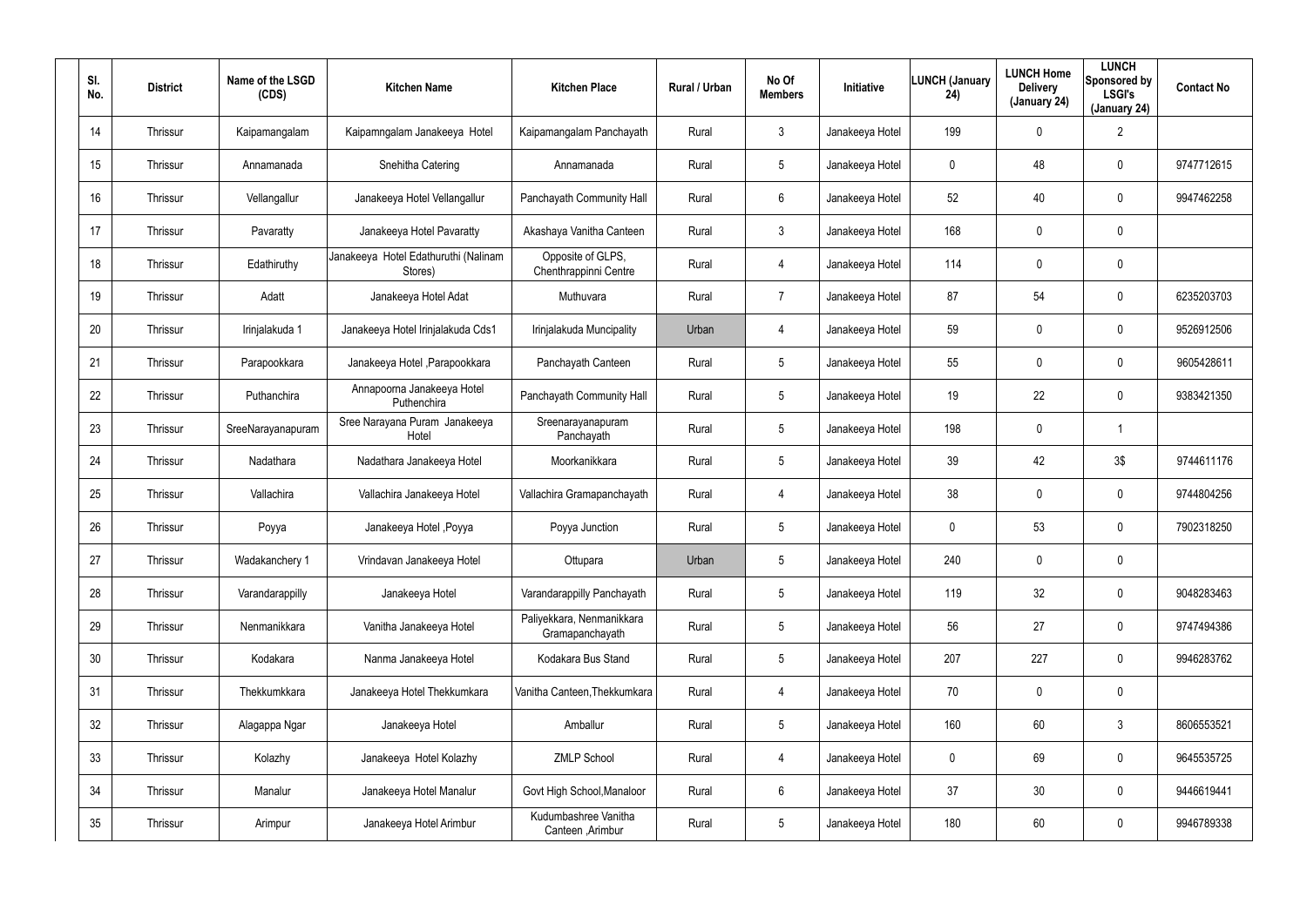|    | SI.<br>No. | <b>District</b> | Name of the LSGD<br>(CDS) | <b>Kitchen Name</b>                        | <b>Kitchen Place</b>               | Rural / Urban | No Of<br><b>Members</b> | Initiative      | <b>LUNCH (January</b><br>24) | <b>LUNCH Home</b><br><b>Delivery</b><br>(January 24) | <b>LUNCH</b><br>Sponsored by<br><b>LSGI's</b><br>(January 24) | <b>Contact No</b> |
|----|------------|-----------------|---------------------------|--------------------------------------------|------------------------------------|---------------|-------------------------|-----------------|------------------------------|------------------------------------------------------|---------------------------------------------------------------|-------------------|
|    | 36         | Thrissur        | Thanniyam                 | Thannyam Janakeeya Hotel                   | Peringottukara                     | Rural         | $\overline{4}$          | Janakeeya Hotel | 59                           | 16                                                   | $\mathbf 0$                                                   | 9048570194        |
|    | 37         | Thrissur        | Madakkathara              | Madakkathara Annapoorna Janakeeya<br>Hotel | Madakkathara                       | Rural         | 6                       | Janakeeya Hotel | 75                           | 35                                                   | $\overline{2}$                                                | 9388431507        |
|    | 38         | Thrissur        | Athirappilly              | Panchayath Kudumbashree Canteen            | Athirappilly                       | Rural         | $\mathbf{3}$            | Janakeeya Hotel | 0                            | 0                                                    | $\mathbf 0$                                                   | 9496151187        |
|    | 39         | Thrissur        | Kodassery                 | Five Star Janakeeya Hotel                  | Kodassery                          | Rural         | $\overline{4}$          | Janakeeya Hotel | 33                           | 46                                                   | $\mathbf 0$                                                   | 9846464927        |
|    | 40         | Thrissur        | Mattathur                 | Karunya<br>kudumbShree                     | Vellikkulangara                    | Rural         | $\overline{4}$          | Janakeeya Hotel | 174                          | 112                                                  | $\mathbf 0$                                                   | 9539102486        |
|    | 41         | Thrissur        | Koratty                   | Ruchi Janakeeya Hotel                      | Koratty                            | Rural         | $\overline{4}$          | Janakeeya Hotel | 33                           | 46                                                   | $\mathbf 0$                                                   | 9496527583        |
|    | 42         | Thrissur        | Thrikkoor                 | Susthira Janakeeya Hotel                   | Alengaad                           | Rural         | $\mathbf{3}$            | Janakeeya Hotel | 48                           | 136                                                  | 2.00\$                                                        | 8111847055        |
|    | 43         | Thrissur        | Venkitangu                | Ottupura<br>Janakeeya Hotel Vengidangu     | Vengidangu Panchayath              | Rural         | 3                       | Janakeeya Hotel | 0                            | 165                                                  | $\mathbf 0$                                                   | 8156981840        |
|    | 44         | Thrissur        | Padiyoor                  | Padiyoor<br>Janakeya Hotel                 | HDC School, Kakkathuruthy          | Rural         | $5\phantom{.0}$         | Janakeeya Hotel | 67                           | 39                                                   | $\mathbf 0$                                                   | 9048817359        |
|    | 45         | Thrissur        | Pariyaram                 | Samridhi Janakeeya Hotel                   | Pariyaram                          | Rural         | $5\phantom{.0}$         | Janakeeya Hotel | 102                          | 67                                                   | $\mathbf 0$                                                   | 7025950795        |
|    | 46         | Thrissur        | Wadakanchery cds2         | Janakeeya Hotel, Wadakanchery cds2         | Minaloor                           | Urban         | $\mathbf{3}$            | Janakeeya Hotel | 95                           | 0                                                    | $\mathbf 0$                                                   |                   |
|    | 47         | Thrissur        | Kodungaloor cds2          | Jathikka Janakeeya Hotel                   | Arakkulam                          | Urban         | $\overline{4}$          | Janakeeya Hotel | 102                          | 0                                                    | $\mathbf 0$                                                   | 9745397171        |
|    | 48         | Thrissur        | Punnayur                  | Kaipunnyam Janakeeya Hotel                 | Edakazhiyur                        | Rural         | $5\phantom{.0}$         | Janakeeya Hotel | 0                            | 0                                                    | $\mathbf 0$                                                   | 9744680885        |
| 96 | 49         | Thrissur        | Velookkara                | Velookkara Janakeeya Hotel                 | Panchayath shopping complex        | Rural         | $\mathfrak{Z}$          | Janakeeya Hotel | 40                           | 0                                                    | $\pmb{0}$                                                     | 9048756685        |
|    | 50         | Thrissur        | Meloor                    | Thanima Janakeeya Hotel Meloor             | Meloor centre                      | Rural         | $\overline{4}$          | Janakeeya Hotel | 105                          | 66                                                   | $\pmb{0}$                                                     | 7902354039        |
|    | 51         | Thrissur        | Vallathol Nagar           | Janakeeya Hotel, Vallathol Nagar           | near youth welfare center          | rural         | $5\phantom{.0}$         | Janakeeya Hotel | 169                          | 0                                                    | $\pmb{0}$                                                     | 9961296574        |
|    | 52         | Thrissur        | Eriyad                    | janakeeya Hotel, eriyad                    | community hall                     | Rural         | $\overline{4}$          | Janakeeya Hotel | 0                            | 0                                                    | $\pmb{0}$                                                     |                   |
|    | 53         | Thrissur        | Edavilangu                | Janakeeya Hotel, Edavilangu                | Edavilangu Center                  | Rural         | $\overline{4}$          | Janakeeya Hotel | 160                          | 0                                                    | $\pmb{0}$                                                     |                   |
|    | 54         | Thrissur        | Avanoor                   | Janakeeya Hotel, Avanoor                   | near panchayath office,<br>Avanoor | Rural         | $5\overline{)}$         | Janakeeya Hotel | 68                           | 80                                                   | $\pmb{0}$                                                     | 9447343516        |
|    | 55         | Thrissur        | Mala                      | Janakeeya hotel Mala                       | Near panchayath office, Mala       | Rural         | $\overline{4}$          | Janakeeya Hotel | 110                          | 20                                                   | $\pmb{0}$                                                     | 9946442260        |
|    | 56         | Thrissur        | Guruvayur1                | Guruvayur Janakeeya Hotel                  | Guruvayur                          | Urban         | $\mathfrak{Z}$          | Janakeeya Hotel | 381                          | 374                                                  | $\pmb{0}$                                                     | 9961227858        |
|    | 57         | Thrissur        | Vadakkekad                | Kudumbasree janakeeya hotel                | Nalam kallu                        | Rural         | 4                       | Janakeeya Hotel | 45                           | 70                                                   | $\pmb{0}$                                                     | 9645190166        |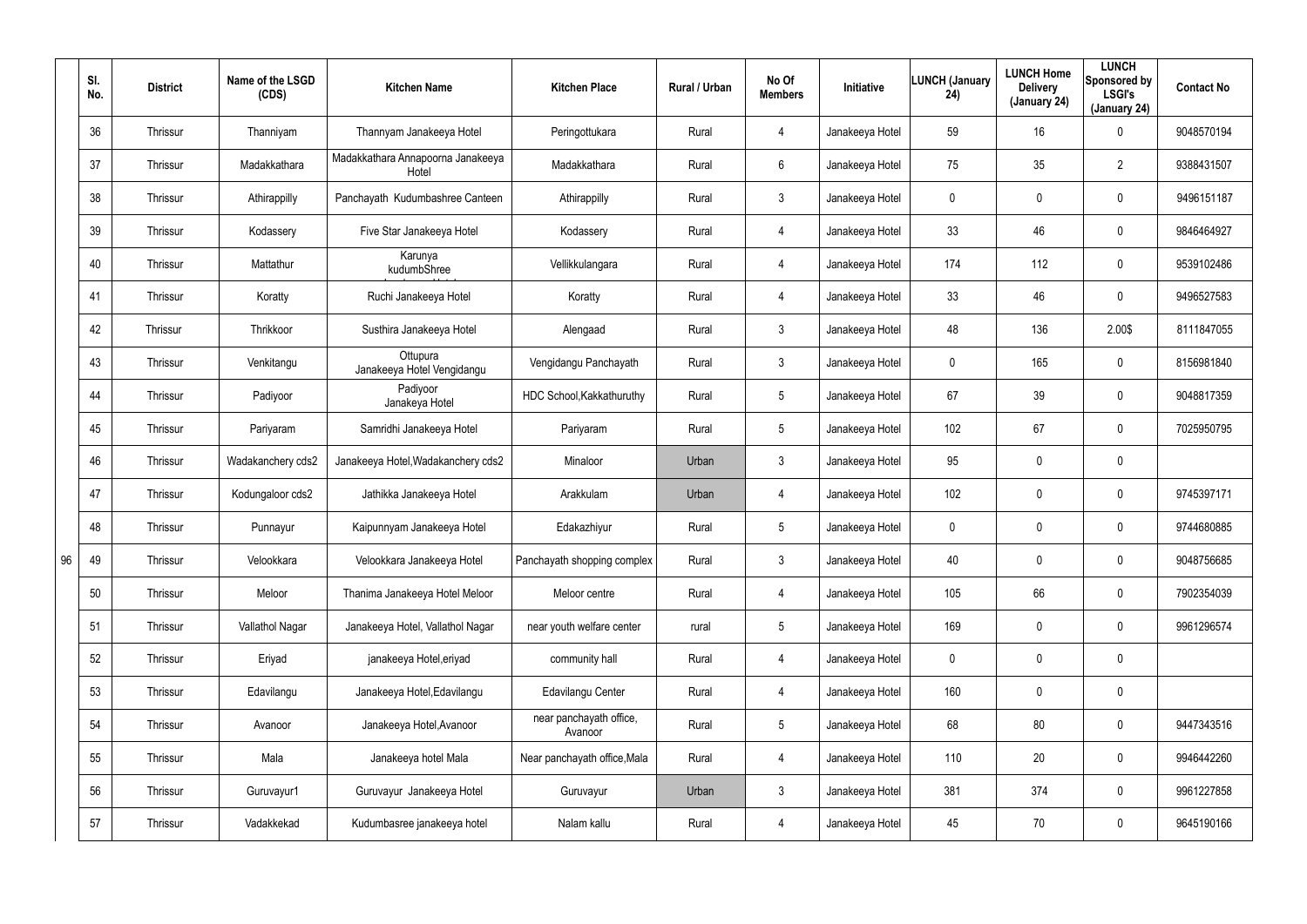| SI.<br>No. | <b>District</b> | Name of the LSGD<br>(CDS) | <b>Kitchen Name</b>               | <b>Kitchen Place</b>              | Rural / Urban | No Of<br><b>Members</b> | Initiative      | <b>LUNCH (January</b><br>24) | <b>LUNCH Home</b><br><b>Delivery</b><br>(January 24) | <b>LUNCH</b><br>Sponsored by<br><b>LSGI's</b><br>(January 24) | <b>Contact No</b> |
|------------|-----------------|---------------------------|-----------------------------------|-----------------------------------|---------------|-------------------------|-----------------|------------------------------|------------------------------------------------------|---------------------------------------------------------------|-------------------|
| 58         | Thrissur        | Kadappuram                | Kadappuram janakeeya hotel        | Kadappuram panchayath<br>building | Rural         | 4                       | Janakeeya Hotel | 125                          | 83                                                   | 0                                                             | 8156984319        |
| 59         | Thrissur        | Chavakkad                 | Chavakkad Janakeeya hotel         | Chavakkad, near bus stand         | Urban         | 5                       | Janakeeya Hotel | 195                          | 76                                                   | 0                                                             | 7560874804        |
| 60         | Thrissur        | Engadiyoor                | pavithra janikeeya hotel          | Pokulangara                       | Rural         | 5                       | Janakeeya Hotel | 96                           | $\pmb{0}$                                            | 0                                                             | 9562239618        |
| 61         | Thrissur        | Varavoor                  | Friends janakeeya hotel, Varavoor | Thichur                           | Rural         | $\mathbf{3}$            | Janakeeya Hotel | 72                           | $\boldsymbol{0}$                                     | $\pmb{0}$                                                     |                   |
| 62         | Thrisssur       | Punnayurkulam             | Punnayurkkulam janakeeya hotel    | Althara centre                    | Rural         | 5                       | Janakeeya Hotel | 102                          | 47                                                   | 0                                                             | 8086093454        |
| 63         | Thrissur        | Thiruwilamala             | Villuadry Janakeeya hotel         | Thiruwilamala                     | Rural         | 5                       | Janakeeya Hotel | 95                           | $\mathbf 0$                                          | $\mathbf 0$                                                   | 9846174729        |
| 64         | Thrissur        | Kattakampal               | Janakeeya Hotel Kattakampal       | Chirakkal                         | Rural         | $\overline{4}$          | Janakeeya Hotel | 0                            | $\pmb{0}$                                            | 0                                                             |                   |
| 65         | Thrissur        | Kandanassery              | kandanassery janakeeya hotel      | kandanassery                      | Rural         | $5\phantom{.0}$         | Janakeeya Hotel | 45                           | 25                                                   | $\mathbf 0$                                                   |                   |
| 66         | Thrissur        | Kaiparambu                | Janakeeya Hotel Kaiparambu        | Near mundoor health center        | Rural         | $5\phantom{.0}$         | janakeeya hotel | 85                           | 22                                                   | 0                                                             | 9645828069        |
| 67         | Thrissur        | Thrissur 2(new)           | kitchen girls janakeeya hotel     | Olari                             | urban         | 4                       | janakeeya hotel | 0                            | $\mathbf 0$                                          | $\mathbf 0$                                                   | 9388828112        |
| 68         | Thrissur        | Kuzhur                    |                                   | kuzhur                            | Rural         | $\overline{4}$          | janakeeya hotel | 0                            | $\pmb{0}$                                            | 0                                                             | 9526566073        |
| 69         | Thrissur        | Chazhur                   | Chazur Janakeeya Hotel            | Pazhuvil Center                   | Rural         | 4                       | janakeeya hotel | 89                           | 16                                                   | 0                                                             | 9061946216        |
| 70         | Thrissur        | Nattika                   | uttupura                          | Thriprayar                        | Rural         | $5\overline{)}$         | janakeeya hotel | 145                          | $\overline{0}$                                       | 0                                                             | 9544055637        |
| 71         | Thrissur        | Thalikulam                | Nidhi janakeeya hotel             | Puthenthodu                       | Rural         | 5                       |                 | 197                          | $\mathbf 0$                                          | $\pmb{0}$                                                     | 8606213960        |
| 72         | Thrissur        | Vadanapilly               | vadanappilly janakeeya hotel      | vadanapilly                       | Rural         | $5\phantom{.0}$         | janakeeya hotel | 270                          | $\mathbf 0$                                          | $\pmb{0}$                                                     | 9947728948        |
| 73         | Thrissur        | orumanayur                | orumanayur janakeeya hotel        | orumanayur                        | rural         | $5\phantom{.0}$         | janakeeya hotel | $\mathbf 0$                  | $\mathbf 0$                                          | $\pmb{0}$                                                     | 9995588758        |
| 74         | Thrissur        | Panjal                    | Five-star Janakeeya hotel         | Panjal                            | Rural         | $5\phantom{.0}$         | janakeeya hotel | 0                            | $\mathbf 0$                                          | $\pmb{0}$                                                     | 9746847353        |
| 75         | Thrissur        | veloor                    | Veloor Janakeeya hotel            | veloor                            | Rural         | $5\phantom{.0}$         | janakeeya hotel | 41                           | 27                                                   | $\overline{2}$                                                | 9447724685        |
| 76         | Thrissur        | Chowanoor                 | Chowanoor Janakeeya hotel         | Chowanoor                         | Rural         | 3 <sup>1</sup>          | janakeeya hotel | 60                           | 24                                                   | 0                                                             | 9,526,340,307     |
| 77         | Thrissur        | Puthur                    | Puthur janakeeyahotel             | puthur                            | Rural         | 5                       | janakeeya hotel | 54                           | 59                                                   | 0                                                             | 6238101595        |
| 78         | Thrissur        | Erumapetty                | subhiksha janakeeya hotel         | Erumapetty                        | Rural         | $5\phantom{.0}$         | janakeeya hotel | 100                          | 20                                                   | 0                                                             | 9207201880        |
| 79         | Thrissur        | Kondazhy                  | Santhwanam Janakeeya Hotel        | Kondazhy                          | Rural         | $\overline{4}$          | janakeeya hotel | 20                           | $\boldsymbol{0}$                                     | 0                                                             | 9526401759        |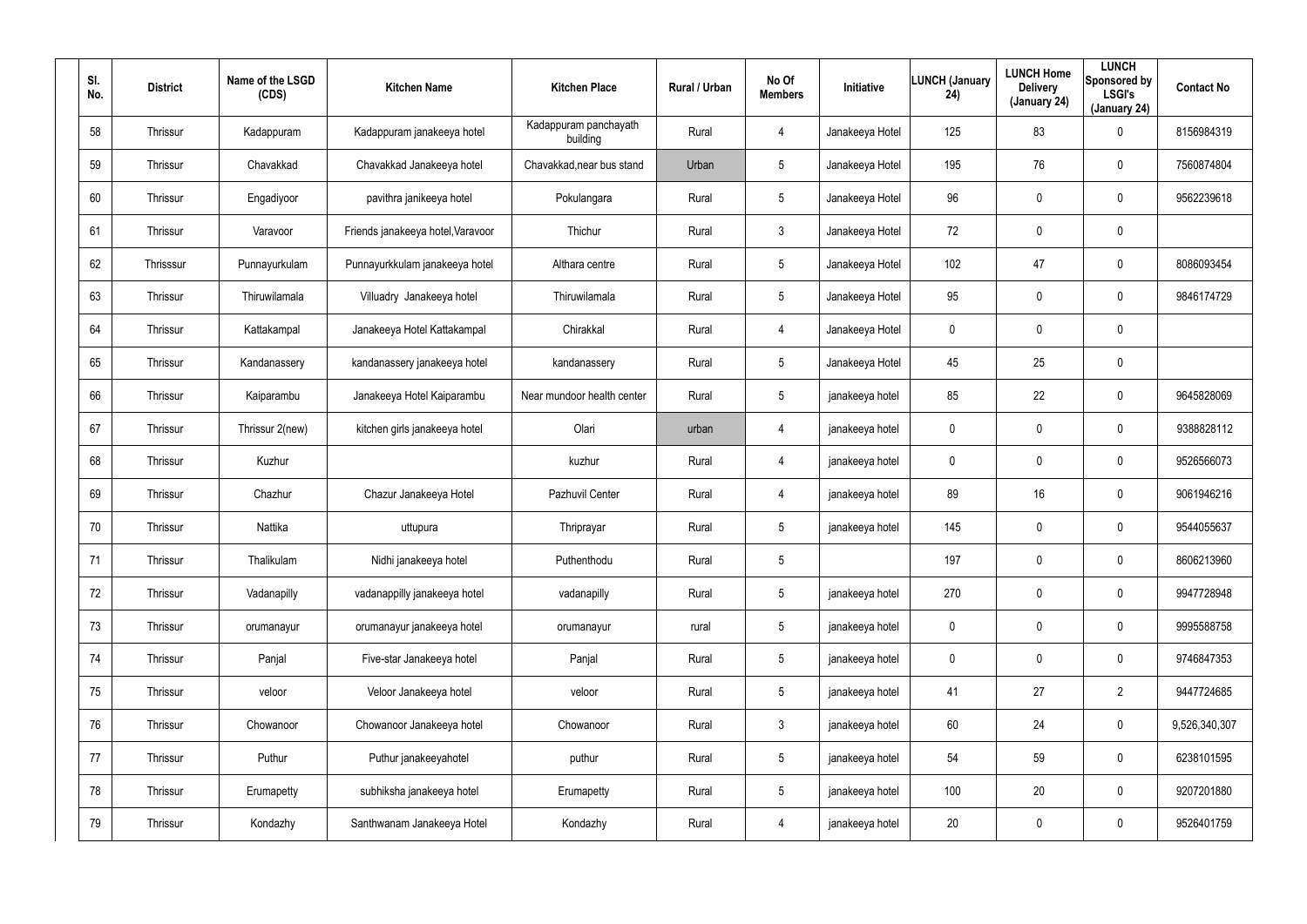| SI.<br>No.     | <b>District</b> | Name of the LSGD<br>(CDS) | <b>Kitchen Name</b>         | <b>Kitchen Place</b>                   | Rural / Urban | No Of<br><b>Members</b> | Initiative      | LUNCH (January<br>24) | <b>LUNCH Home</b><br><b>Delivery</b><br>(January 24) | <b>LUNCH</b><br>Sponsored by<br><b>LSGI's</b><br>(January 24) | <b>Contact No</b> |
|----------------|-----------------|---------------------------|-----------------------------|----------------------------------------|---------------|-------------------------|-----------------|-----------------------|------------------------------------------------------|---------------------------------------------------------------|-------------------|
| 80             | Thrissur        | Mullurkkara               | Kaniv Janakeeya Hotel       | Atoor                                  | Rural         | $\overline{4}$          | janakeeya hotel | $\mathbf 0$           | 0                                                    | $\mathbf 0$                                                   |                   |
| 81             | Thrissur        | Porkkulam                 | Porkulam janakeeya hotel    | Parempadam                             | Rural         | $5\overline{)}$         | Janakeeya hotel | 0                     | 85                                                   | $\overline{1}$                                                | 8129017841        |
| 82             | Thrissur        | Puthukkad                 | Puthukkad Janakeeya Hotel   | Puthukkad                              | Rural         | $5\phantom{.0}$         | Janakeeya hotel | 76                    | 36                                                   | $\mathbf 0$                                                   | 7356668644        |
| 83             | Thrissur        | Choondal                  | Choondal Janakeeya Hotel    | <b>Kechery Centre</b>                  | Rural         | 8                       | Janakeeya Hotel | 50                    | 70                                                   | $\mathbf 0$                                                   |                   |
| 84             | Thrissur        | Cherpu                    | Cherpu Janakeeya Hotel      | Cherpu                                 | Rural         | $\mathbf{3}$            | Janakeeya Hotel | $\mathbf 0$           | 83                                                   | $\mathbf 0$                                                   | 9605375648        |
| 85             | Thrissur        | Mathilakam                | Mathilakam Janakeeya hotel  | Mathilakam gramapanchayath<br>compound | Rural         | $\mathbf{3}$            | Janakeeya hotel | 25                    | 0                                                    | $\mathbf 0$                                                   | 9995986808        |
| 86             | Thrissur        | Anthikad                  | Anthikad Janakeeya hotel    | Anthikad                               | Rural         | $\overline{4}$          | Janakeeya hotel | $\mathbf 0$           | 0                                                    | $\mathbf 0$                                                   |                   |
| 87             | Thrissur        | Mullassery                | Mullassery Janakeeya Hotel  | Mullassery centre                      | Rural         | $5\overline{)}$         | Janakeeya hotel | 106                   | 68                                                   | $\mathbf 0$                                                   |                   |
| 88             | Thrissur        | Karalam                   | Karalam Janakeeya Hotel     |                                        | Rural         | $\overline{4}$          | Janakeeya hotel | 106                   | 0                                                    | $\mathbf 0$                                                   | 6282924636        |
| 89             | Thrissur        | Poomangalam               | Poomangalam Janakeeya Hotel | Edakkulam                              | Rural         | 3                       | Janakeeya hotel | 70                    | 14                                                   | $\mathbf 0$                                                   |                   |
| 90             | Thrissur        | <b>MG Kavu</b>            | Annapoorna Janakeeya Hotel  | <b>MG Kavu</b>                         | Rural         | $\overline{4}$          | Janakeeya hotel | 153                   | 37                                                   | $\mathbf 0$                                                   | 7558080131        |
| 91             | Thrissur        | chelakkara                | Nila janakeeya hotel        | chelakkara                             | rural         | $5\overline{)}$         | janakeeya hotel | 0                     | 0                                                    | $\mathbf 0$                                                   |                   |
| 92             | Thrissur        | Avinissery                | Avinissery Janakeeya Hotel  | Palakkal                               | Rural         | 4                       | janakeeya hotel | 0                     | 117                                                  | $\boldsymbol{0}$                                              | 9446800192        |
| 93             | Thrissur        | Nadathara 2               | Grandmaas Janakeeya hotel   | Nadathara                              | Rural         | $\sqrt{5}$              | Janakeeya Hotel | 156                   | 169                                                  | $\pmb{0}$                                                     |                   |
| 94             | Thrissur        | Chavakkad                 | Janakeeya hotel             | Chavakkad                              | Urban         | $5\phantom{.0}$         | Janakeeya hotel | 175                   | 39                                                   | $\mathbf 0$                                                   | 7034752180        |
| 95             | Thrissur        | Mala 2                    | Janakeeya hotel             |                                        | Rural         | $5\phantom{.0}$         | janakeeya hotel | 112                   | 36                                                   | $\mathbf 0$                                                   |                   |
| 96             | Thrissur        | Thrissur1                 | Janakeeya hotel             | <b>Mannuthy</b>                        | Urban         | $5\phantom{.0}$         | janakeeya hotel | 121                   | 41                                                   | $\mathbf{1}$                                                  | 919746287281      |
|                |                 |                           |                             |                                        |               | 430                     |                 | 8432                  | 3677                                                 | 38                                                            |                   |
| $\overline{1}$ | Wayanad         | Vellamunda                | Thanima mess                | 8/4 vellamuda                          | Rural         | $\overline{4}$          | janakeeya Hotel | 90                    | $\mathbf 0$                                          | $\mathbf 0$                                                   | 7025659685        |
| $2^{\circ}$    | Wayanad         | Thavinjal                 | Sobhagya Vanitha mess       | Thalappuzha<br>chungam                 | Rural         | $\overline{4}$          | janakeeya Hotel | $\mathbf 0$           | $\mathbf 0$                                          | $\mathbf 0$                                                   | 9497247541        |
| $\mathbf{3}$   | Wayanad         | Vythiri                   | Dharshana catering          | Vythiri                                | Rural         | $\overline{4}$          | janakeeya Hotel | 0                     | 0                                                    | $\mathbf 0$                                                   | 9074598184        |
| 4              | Wayanad         | Mullankolly               | Kairali catering group      | Mullankolli                            | Rural         | 3 <sup>1</sup>          | janakeeya Hotel | 0                     | 0                                                    | $\mathbf 0$                                                   | 9526706627        |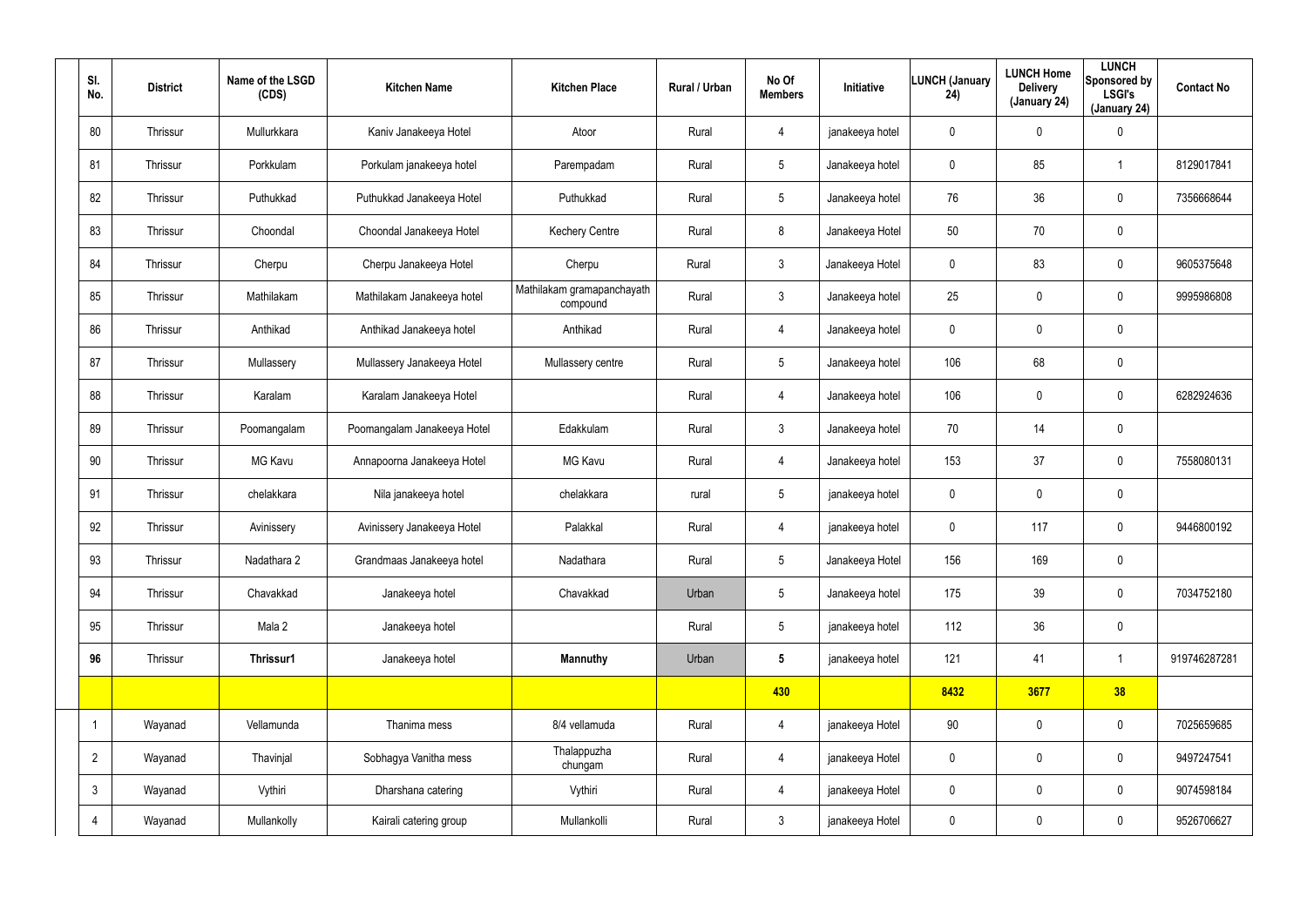|    | SI.<br>No.      | <b>District</b> | Name of the LSGD<br>(CDS) | <b>Kitchen Name</b>              | <b>Kitchen Place</b>                   | Rural / Urban | No Of<br><b>Members</b> | Initiative      | <b>LUNCH (January</b><br>24) | <b>LUNCH Home</b><br><b>Delivery</b><br>(January 24) | <b>LUNCH</b><br>Sponsored by<br><b>LSGI's</b><br>(January 24) | <b>Contact No</b> |
|----|-----------------|-----------------|---------------------------|----------------------------------|----------------------------------------|---------------|-------------------------|-----------------|------------------------------|------------------------------------------------------|---------------------------------------------------------------|-------------------|
|    | $5\overline{)}$ | Wayanad         | Poothadi                  | Mary matha mess                  | Kenichira                              | Rural         | $5\overline{)}$         | janakeeya Hotel | 0                            | 0                                                    | $\mathbf 0$                                                   | 9526376970        |
|    | 6               | Wayanad         | Meppadi                   | Cafe Kudumbashree                | Meppadi                                | Rural         | $5\phantom{.0}$         | janakeeya Hotel | 124                          | 0                                                    | $\mathbf 0$                                                   | 9207935764        |
|    | 7               | Wayanad         | Pozhuthana                | Dhanya mess                      | Pozhuthana                             | Rural         | $\mathbf{3}$            | janakeeya Hotel | 0                            | $\mathbf 0$                                          | $\mathbf 0$                                                   | 8111838165        |
|    | 8               | Wayanad         | Thondernad                | Thanima canteen                  | Korom                                  | Rural         | 3 <sup>1</sup>          | janakeeya Hotel | 0                            | 0                                                    | $\mathbf 0$                                                   | 8943476943        |
|    | 9               | Wayanad         | Meenangady                | Haritham Janakeeya Hotel         | Opposite police station,<br>Meenangadi | Rural         | 6                       | janakeeya Hotel | 0                            | 0                                                    | $\mathbf 0$                                                   | 9526895975        |
|    | 10              | Wayanad         | Nenmeni                   | Minnaram Mess and Chappathi Unit | Cheeral                                | Rural         | $5\phantom{.0}$         | janakeeya Hotel | 0                            | 0                                                    | $\mathbf 0$                                                   | 8086835886        |
|    | 11              | Wayanad         | Thirunelli                | Adigamanai Mess and Catering     | Kartikulam                             | Rural         | $5\phantom{.0}$         | janakeeya Hotel | 0                            | 0                                                    | $\mathbf 0$                                                   | 9207406211        |
|    | 12              | Wayanad         | Mananthavady              | Dhanasree canteen                | Mananthavadi                           | Urban         | $5\overline{)}$         | janakeeya Hotel | 0                            | 0                                                    | $\mathbf 0$                                                   | 9496997382        |
|    | 13              | Wayanad         | Ambalavayal               | <b>Ruchi Catering</b>            | kalathuvayal                           | Rural         | 5 <sup>5</sup>          | janakeeya Hotel | $\mathbf 0$                  | $\mathbf 0$                                          | $\mathbf 0$                                                   | 9495084437        |
| 28 | 14              | Wayanad         | Kaniyambetta              | sree Vinayaka                    | millumukk                              | rural         | 5 <sup>5</sup>          | janakeeya Hotel | $\mathbf 0$                  | 0                                                    | $\mathbf 0$                                                   | 9061486938        |
|    | 15              | Wayanad         | Pulpally                  | Vinayaka catering                | Pulpally                               | Rural         | 5 <sup>5</sup>          | janakeeya Hotel | $\mathbf 0$                  | 0                                                    | $\mathbf 0$                                                   | 9947319307        |
|    | 16              | Wayanad         | Noolpuzha                 | Friends catering                 | Naikketty                              | Rural         | $5\phantom{.0}$         | janakeeya Hotel | 0                            | 0                                                    | $\pmb{0}$                                                     | 7558019388        |
|    | 17              | Wayanad         | Panamaram                 | Testy mess                       | Panamaram                              | Rural         | $\overline{4}$          | janakeeya Hotel | $\mathbf 0$                  | 0                                                    | $\mathbf 0$                                                   | 9605814620        |
|    | 18              | wayanad         | Moopainad                 | vanitha mess                     | vaduvanchal                            | Rural         | $5\overline{)}$         | janakeeya Hotel | $\mathbf 0$                  | 0                                                    | $\mathbf 0$                                                   | 974596708         |
|    | 19              | wayanad         | Edavaka                   | <b>Teasty Mess</b>               | Irumbupalam                            | Rural         | $\overline{4}$          | janakeeya Hotel | $\mathbf 0$                  | $\mathbf 0$                                          | $\mathbf 0$                                                   | 9847842390        |
|    | 20              | wayanad         | kalpetta                  | shiya catering                   | pallithazhe, kalpetta town             | urban         | $\mathbf{3}$            | janakeeya Hotel | 0                            | 0                                                    | $\mathbf 0$                                                   | 6282822890        |
|    | 21              | wayanad         | sulthan bathery           | preethis                         | near telephone exchange                | urban         | $5\phantom{.0}$         | janakeeya Hotel | 0                            | 0                                                    | $\mathbf 0$                                                   | 9961088393        |
|    | 22              | wayanad         | Muttil                    | swad cattering                   | Muttil bus stand                       | Rural         | $5\phantom{.0}$         | janakeeya Hotel | 0                            | 0                                                    | $\mathbf 0$                                                   | 9074461322        |
|    | 23              | wayanad         | padinjarathara            | oruma                            | padinjarathara town                    | Rural         | $5\phantom{.0}$         | janakeeya Hotel | 86                           | 0                                                    | $\mathbf 0$                                                   | 9495814542        |
|    | 24              | wayanad         | kalpetta                  | Anjuse cattering                 | kalpetta town                          | Urban         | $5\phantom{.0}$         | janakeeya Hotel | 0                            | 0                                                    | $\mathbf 0$                                                   | 9745883809        |
|    | 25              | wayanad         | Thariyode                 | Haritham                         | kavumadham town                        | Rural         | 3 <sup>1</sup>          | janakeeya Hotel | $\mathbf 0$                  | 0                                                    | $\mathbf 0$                                                   | 9074095457        |
|    | 26              | wayanad         | Mananthavady              | chothis mess                     | Kozhikode road,<br>Mananthavady        | Urban         | $\mathbf{3}$            | janakeeya Hotel | 0                            | 0                                                    | $\mathbf 0$                                                   | 9947376596        |
|    | 27              | wayanad         | vengapalli                | Annapoorna                       | vengapalli town                        | Rural         | $5\phantom{.0}$         | janakeeya Hotel | 0                            | 0                                                    | $\pmb{0}$                                                     | 7592831851        |
|    | 28              | Wayanad         | Kottathara                | Jyothi vanitha mess              | Venniyod                               | Rural         | 3 <sup>1</sup>          | janakeeya Hotel | $\mathbf 0$                  | 0                                                    | $\mathbf 0$                                                   | 9961844026        |
| 28 |                 |                 |                           | 885                              |                                        | <b>TOTAL</b>  | 122<br>4638             |                 | 300<br>510                   | $\mathbf{0}$<br>10645                                | $\mathbf 0$                                                   |                   |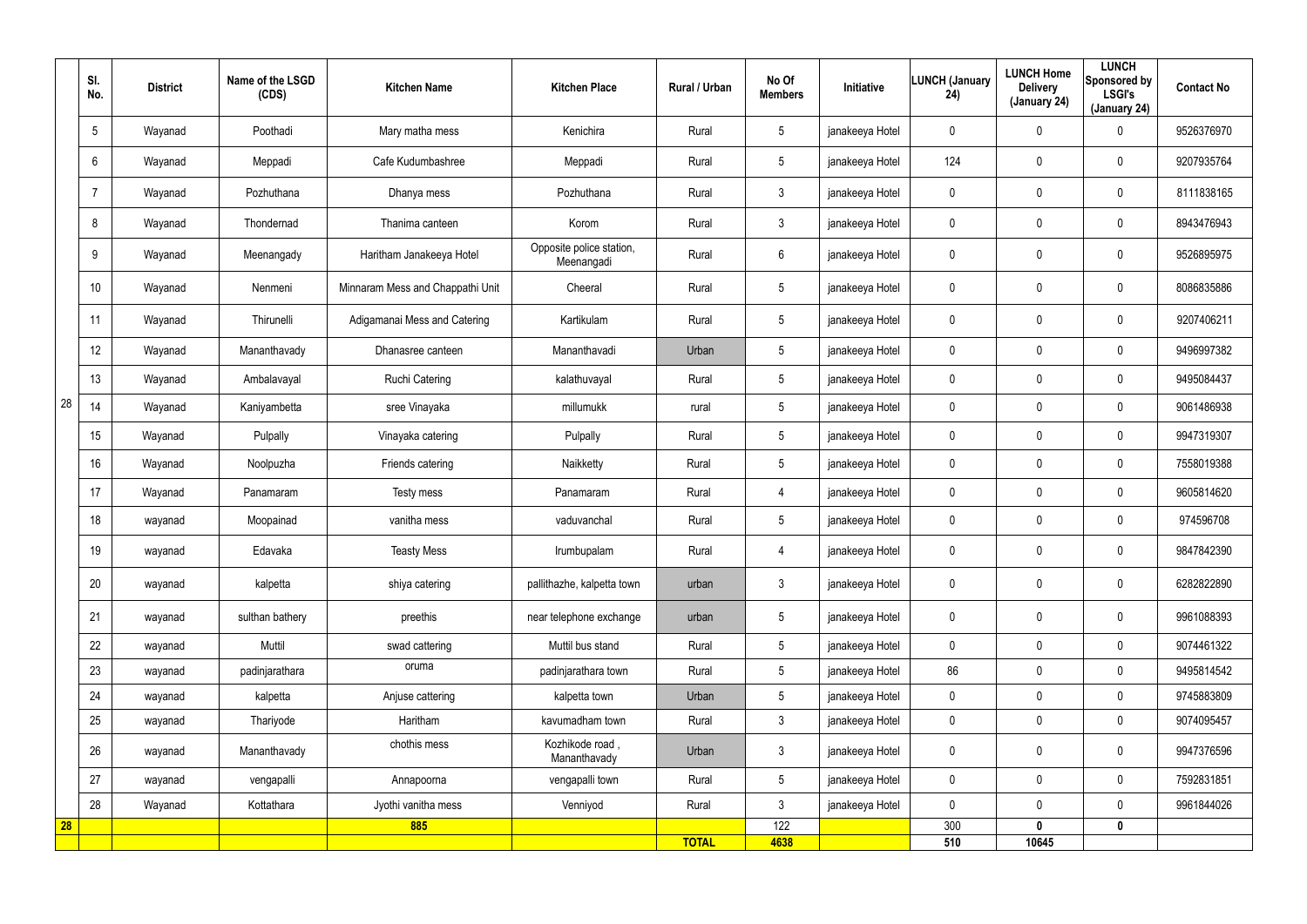|  | .JI<br>No. | <b>District</b> | Name of the LSGD<br>(CDS) | <b>Kitchen Name</b> | <b>Kitchen Place</b> | Rural / Urban | No Of<br><b>Members</b> | Initiative | <b>LUNCH (January</b><br>24) | <b>LUNCH Home</b><br><b>Delivery</b><br>(January 24) | <b>LUNCH</b><br>Sponsored by<br><b>LSGI's</b><br>(January 24) | <b>Contact No</b> |
|--|------------|-----------------|---------------------------|---------------------|----------------------|---------------|-------------------------|------------|------------------------------|------------------------------------------------------|---------------------------------------------------------------|-------------------|
|--|------------|-----------------|---------------------------|---------------------|----------------------|---------------|-------------------------|------------|------------------------------|------------------------------------------------------|---------------------------------------------------------------|-------------------|

|  |                 |                                                                                                  | STATUS OF JANAKEEYA HOTELS FUNCTIONING IN DISTRICT |                       |                                 |                         |                                              | STATUS OF FOOD DISTRIBUTED THROUGH JANAKEEYA HOTELS AS ON 24.01.2022 |  |
|--|-----------------|--------------------------------------------------------------------------------------------------|----------------------------------------------------|-----------------------|---------------------------------|-------------------------|----------------------------------------------|----------------------------------------------------------------------|--|
|  | <b>District</b> | <b>Total</b><br>Janakeeya Hotels                                                                 | <b>Rural Units</b>                                 | <b>Urban</b><br>units | <b>STATUS OF</b><br><b>FOOD</b> | Home<br><b>Delivery</b> | Food Sponsored<br>by LSGIs                   | <b>TOTAL Meals</b><br><b>Distributed</b>                             |  |
|  | <b>TVM</b>      | 108                                                                                              | 78                                                 | 30 <sub>1</sub>       | 23,281                          | $\overline{0}$          | 12                                           | 23,293                                                               |  |
|  | <b>KLM</b>      | 82                                                                                               | 72                                                 | 10 <sub>1</sub>       | 10671                           | $\overline{0}$          | $\mathbf{3}$                                 | 10,674                                                               |  |
|  | <b>PTA</b>      | 59                                                                                               | 54                                                 | 5 <sub>1</sub>        | 3889                            | 40                      | $\pmb{0}$                                    | 3,929                                                                |  |
|  | <b>ALP</b>      | 89                                                                                               | 79                                                 | 10 <sub>1</sub>       | 6344                            | 2886                    | 10                                           | 9,240                                                                |  |
|  | <b>KTM</b>      | 82                                                                                               | 73                                                 | 9 <sup>°</sup>        | 8038                            | 106                     | $\overline{2}$                               | 8,146                                                                |  |
|  | <b>IDK</b>      | $-51$                                                                                            | 50                                                 |                       | 5882                            | $\overline{0}$          | $\mathbf{3}$                                 | 5,885                                                                |  |
|  | EKM             | 114                                                                                              | 81                                                 | 33                    | 17401                           | 1837                    | $\pmb{0}$                                    | 19,238                                                               |  |
|  | <b>TSR</b>      | 96                                                                                               | 85                                                 | 11 <sub>1</sub>       | 8,432                           | 3,677                   | 38                                           | 12,147                                                               |  |
|  | PGT             | $1021$                                                                                           | 92                                                 | 10 <sub>1</sub>       | 12,926                          | $\overline{0}$          | 12                                           | 12,938                                                               |  |
|  | <b>MLP</b>      | 127                                                                                              | 108                                                | 19 <sup>°</sup>       | 20,921                          | 4958                    | 40                                           | 25,919                                                               |  |
|  | <b>WYD</b>      | 28                                                                                               | 23                                                 | 5 <sub>1</sub>        | 300                             | $\overline{0}$          | $\overline{0}$                               | 300                                                                  |  |
|  | <b>KKD</b>      | 106                                                                                              | 75                                                 | 31                    | 29,287                          | 818                     | $\overline{4}$                               | 30,109                                                               |  |
|  | <b>KNR</b>      | 88                                                                                               | 74                                                 | 14                    | 18,333                          | $\overline{0}$          | 15                                           | 18,348                                                               |  |
|  | <b>KSG</b>      | 42                                                                                               | 36                                                 | 6 <sub>1</sub>        | 6843                            | $\overline{0}$          | $\overline{0}$                               | 6,843                                                                |  |
|  | <b>Total</b>    | 1174                                                                                             | 980                                                | 194                   | 172,548                         | 14,322                  | 139                                          | 187,009                                                              |  |
|  |                 |                                                                                                  | 2240                                               |                       |                                 | 187,009                 |                                              |                                                                      |  |
|  | Date            | <b>Grand Total of meals</b><br><b>Distributed through</b><br>Janakeeya hotel as<br>on 24.01.2022 | Urban<br>units                                     | <b>Total</b><br>units | Rs. 20 /Lunch<br><b>Parcel</b>  | Home<br><b>Delivery</b> | <b>LUNCH</b><br>sponsored by<br><b>LSGIs</b> | <b>Total Meals</b>                                                   |  |
|  | 24.01.2022      | 980                                                                                              | 194                                                | 1174                  | 172,548                         | 14,322                  | 139                                          | 187,009                                                              |  |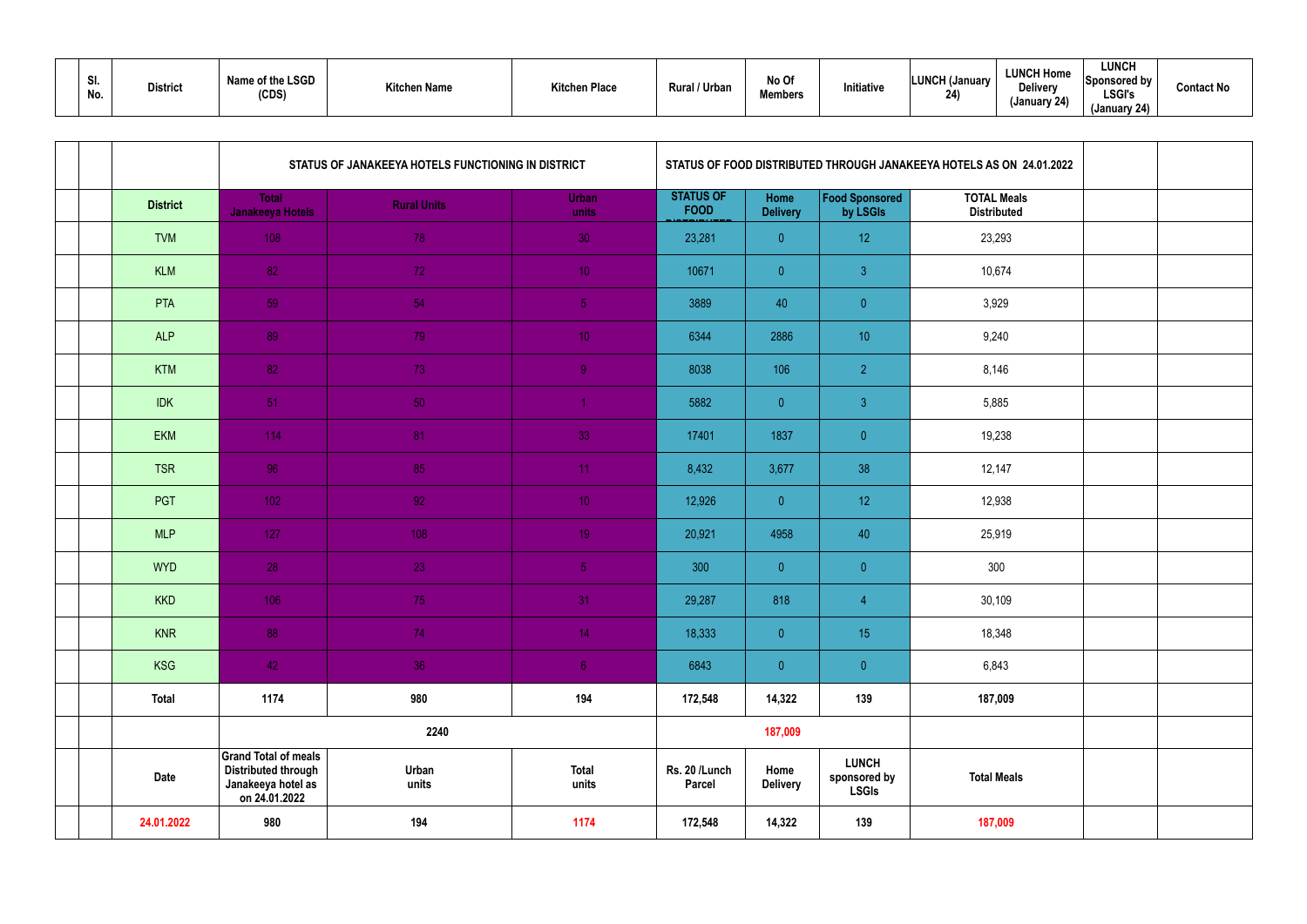| . .<br>vı.<br>No. | <b>District</b> | <b>LSGD</b><br>Name of the L<br>(CDS) | <b>Kitchen Name</b> | <b>Kitchen Place</b> | Rural / Urban | No Of<br><b>Members</b> | Initiative | LINNO LI<br>Januarv<br>24) |
|-------------------|-----------------|---------------------------------------|---------------------|----------------------|---------------|-------------------------|------------|----------------------------|
|-------------------|-----------------|---------------------------------------|---------------------|----------------------|---------------|-------------------------|------------|----------------------------|

| <b>LUNCH Home</b><br><b>Delivery</b><br>(January 24)                                                                                                                              | <b>LUNCH</b><br>Sponsored by<br><b>LSGI's</b><br>(January 24) | <b>Contact No</b> |
|-----------------------------------------------------------------------------------------------------------------------------------------------------------------------------------|---------------------------------------------------------------|-------------------|
|                                                                                                                                                                                   |                                                               |                   |
| Kollam                                                                                                                                                                            |                                                               |                   |
| Kasaragod                                                                                                                                                                         |                                                               |                   |
|                                                                                                                                                                                   |                                                               |                   |
|                                                                                                                                                                                   |                                                               |                   |
| Kannur- (4)                                                                                                                                                                       |                                                               |                   |
| Kollam (23)                                                                                                                                                                       |                                                               |                   |
|                                                                                                                                                                                   |                                                               |                   |
|                                                                                                                                                                                   |                                                               |                   |
|                                                                                                                                                                                   |                                                               |                   |
| Aroor Aryad Budhanoor Chambakulam Chenganoor<br>kkarappally Kainakary Kandalloor Kanjikuzhy<br>uhamma Muttar Nedumudy Neelamperoor Panavally<br>voor Vayalar Veeyapuram Veliyanad |                                                               |                   |
| kochi West 2hotel, koothattukulam, kumbalangi,<br>/ukod,valakom                                                                                                                   |                                                               |                   |
| al, kaniyambetta, pulpally, noolpuzha, panamaram,                                                                                                                                 |                                                               |                   |
|                                                                                                                                                                                   |                                                               |                   |
|                                                                                                                                                                                   |                                                               |                   |
| new                                                                                                                                                                               |                                                               |                   |

| Districts with same number of hotels<br>Each district use seperate cell for filling the | tvm                                                                                                                                                                                                                                                                                                                                                                                                                                                                                                                                                                                                                                                                                                                       | Wayanad                                                                                                                                                                   | Alappuzha      | Malappuram     | Kozhikode       | <b>Thrissur</b> | Kollam      |  |  |  |  |  |  |
|-----------------------------------------------------------------------------------------|---------------------------------------------------------------------------------------------------------------------------------------------------------------------------------------------------------------------------------------------------------------------------------------------------------------------------------------------------------------------------------------------------------------------------------------------------------------------------------------------------------------------------------------------------------------------------------------------------------------------------------------------------------------------------------------------------------------------------|---------------------------------------------------------------------------------------------------------------------------------------------------------------------------|----------------|----------------|-----------------|-----------------|-------------|--|--|--|--|--|--|
| details)                                                                                | Kannur                                                                                                                                                                                                                                                                                                                                                                                                                                                                                                                                                                                                                                                                                                                    | Kasaragod                                                                                                                                                                 | Kottayam       | Palakkad       | Pathanamthitta  | Ernakulam       | Kasaragod   |  |  |  |  |  |  |
| Districts with number of hotels increased                                               |                                                                                                                                                                                                                                                                                                                                                                                                                                                                                                                                                                                                                                                                                                                           |                                                                                                                                                                           |                |                |                 |                 |             |  |  |  |  |  |  |
| Each district use seperate cell for filling the<br>details)                             |                                                                                                                                                                                                                                                                                                                                                                                                                                                                                                                                                                                                                                                                                                                           |                                                                                                                                                                           |                |                |                 |                 |             |  |  |  |  |  |  |
| Districts with number of hotels with zero entry of<br>meals                             | Thrissur (13)                                                                                                                                                                                                                                                                                                                                                                                                                                                                                                                                                                                                                                                                                                             | Kasargod (3)                                                                                                                                                              | Kottayam(7)    | Alappuzha (55) | malappuram (13) | Kozhikode (06)  | Kannur- (4) |  |  |  |  |  |  |
| Each district use seperate cell for filling the<br>details)                             | pathanamthitta(20)                                                                                                                                                                                                                                                                                                                                                                                                                                                                                                                                                                                                                                                                                                        | Trivandrum (16)                                                                                                                                                           | ERNAKULAM (30) | Palakkad(8)    | Wayanad (22)    | Idukki(10)      | Kollam (23) |  |  |  |  |  |  |
| New hotels started (numbers)                                                            |                                                                                                                                                                                                                                                                                                                                                                                                                                                                                                                                                                                                                                                                                                                           |                                                                                                                                                                           |                |                |                 |                 |             |  |  |  |  |  |  |
| New hotels started at (location)                                                        |                                                                                                                                                                                                                                                                                                                                                                                                                                                                                                                                                                                                                                                                                                                           |                                                                                                                                                                           |                |                |                 |                 |             |  |  |  |  |  |  |
|                                                                                         | Kunnathukal - Aiswarya JH                                                                                                                                                                                                                                                                                                                                                                                                                                                                                                                                                                                                                                                                                                 | TVM-Tholicode, Vellanad, Vithura, Tvm cds 4II<br>Chirayinkeezhu karumkulam kanjiramkulam janatha ruchikkoottpazhakunnumel<br>kalliyoor<br>Anad, Aruvikkara, vembayam liya |                |                |                 |                 |             |  |  |  |  |  |  |
|                                                                                         | Kottayam-Chembu, Kottayam north, kozhuvanal, pampady, melukav, TVPuram, veliyannoor                                                                                                                                                                                                                                                                                                                                                                                                                                                                                                                                                                                                                                       |                                                                                                                                                                           |                |                |                 |                 |             |  |  |  |  |  |  |
|                                                                                         | Alappuzha - Alappuzha North Alappuzha North Alappuzha South Alappuzha South Ambalappuzha North Arathupuzha Arookutty Aroor Aryad Budhanoor Chambakulam Chenganoor<br>Chennam Pallippuram Cheppad Cherthala Municipality Cherthala Municipality Cherthala South Chettikulangara Edathua Ezhupunna Harippad Kadakkarappally Kainakary Kandalloor Kanjikuzhy<br>Karthikappally Karuvatta Kavalam Kodamthurath Kuthiyathode Mannanchery Mararikulam South Mavelikara Municipality Mavelikkara Thekkekara Muhamma Muttar Nedumudy Neelamperoor Panavally<br>Pandanad Pattanakkad Perumbalam Pulincunnu Punnapra South Purakad Ramankary Thaicattussery Thakazhy Thalavady Thannermukkom Thuravoor Vayalar Veeyapuram Veliyanad |                                                                                                                                                                           |                |                |                 |                 |             |  |  |  |  |  |  |
|                                                                                         | Ernakulam -angamaly, arakuzha,asamanoor,cheranallor,edavanakad,elanji, kalamassery West,karumaloor,keerampra,keezhmad,kochi east2hotel,kochi West 2hotel,koothattukulam,kumbalangi,<br>kuttambuzha,marady,maradu,mazhuvanoor,piravam,poothrik,ramamangalam,rayamangalam,thirimarady,thripoonithura,thuravoor,vadakkekara,vadavukod,valakom                                                                                                                                                                                                                                                                                                                                                                                |                                                                                                                                                                           |                |                |                 |                 |             |  |  |  |  |  |  |
|                                                                                         | Wayanad:-Tharoyod, Thavinjal, vythiri, mullankolli, poothadi, pozhuthana, thondernad, meenangadi, nenmeni, thirunelli, mananthavadi-2, ambalavayal, kaniyambetta, pulpally, noolpuzha, panamaram,<br>moopainad, edavaka, kalpetta-2, bathery, muttil, vengappalli, kottathara                                                                                                                                                                                                                                                                                                                                                                                                                                             |                                                                                                                                                                           |                |                |                 |                 |             |  |  |  |  |  |  |
|                                                                                         | Kozhikode- Kunnamangalam, Vadakara west, Kodiyathur, Thikkodi, Olavanna Kkd central-1 (Today off)                                                                                                                                                                                                                                                                                                                                                                                                                                                                                                                                                                                                                         |                                                                                                                                                                           |                |                |                 |                 |             |  |  |  |  |  |  |
|                                                                                         | Idukki - Alackode, Chakkupallom, Devikulam, Edavetty, Kanchiyar, Kumaramangalam, Mariyapuram, Senapathy, Vathikkudy(2)-Today off                                                                                                                                                                                                                                                                                                                                                                                                                                                                                                                                                                                          |                                                                                                                                                                           |                |                |                 |                 |             |  |  |  |  |  |  |
|                                                                                         | Thrissur- Kattoor, Kadukutty, Athirappilly, Punnayur, Eriyad, Kattakampal, Orumanayur, Panjal, Mulloorkara, Anthikkad, Chelakkara, Kuzhur, Thrissur 2 new                                                                                                                                                                                                                                                                                                                                                                                                                                                                                                                                                                 |                                                                                                                                                                           |                |                |                 |                 |             |  |  |  |  |  |  |